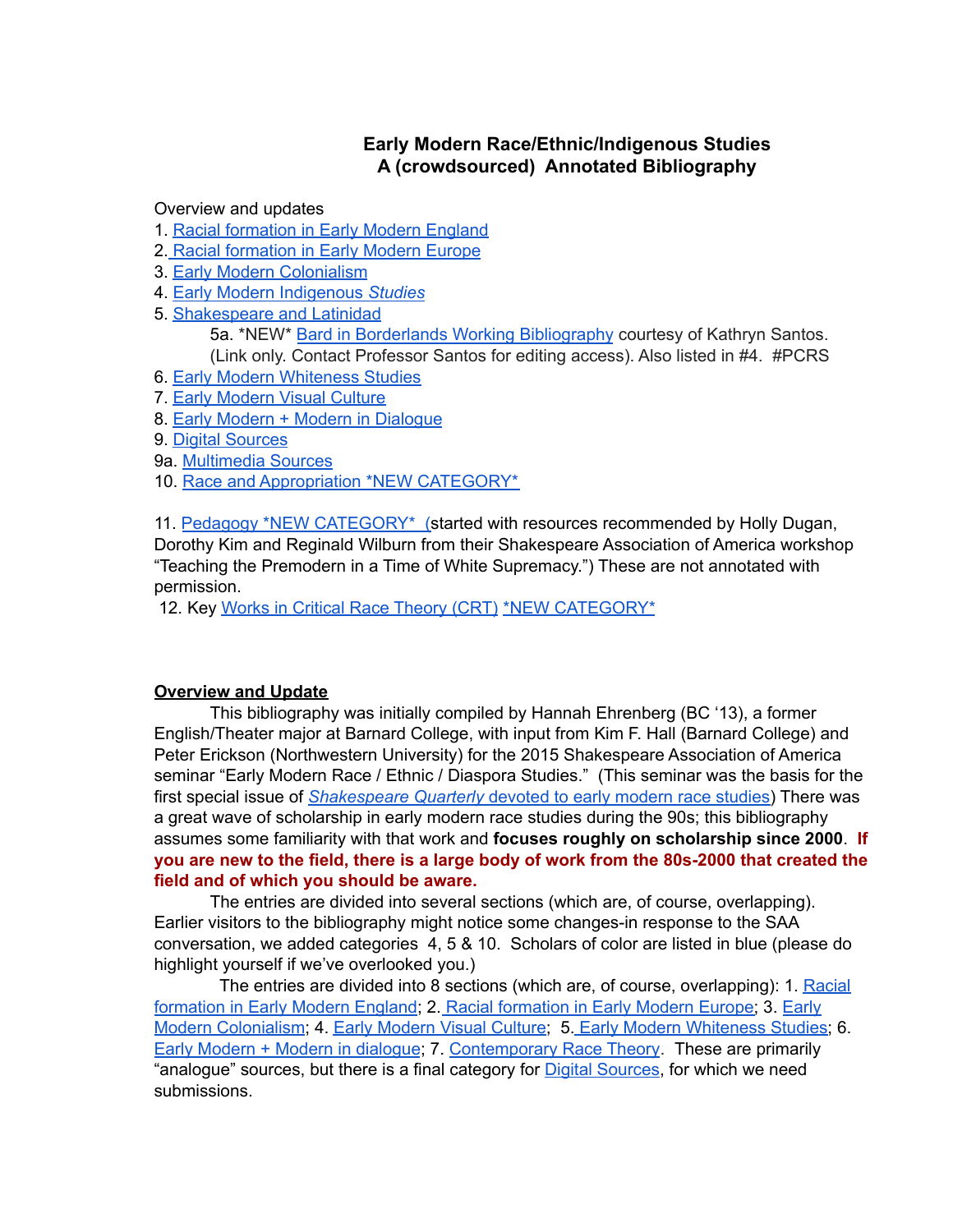**NOTE: Entries are to be annotated. Include at least 1 sentence of description indicating why the contribution the source makes to premodern critical race studies / early modern race studies/. Periodically, non-annotated sources and dissertations will be deleted from the document. In the interests of transparency, you should include your name and/or twitter handle after your annotation.**

**August 2019 UPDATE:** KFH cleaned up and reordered the list a bit and also highlighted the names of BIPOC scholars in blue (based on personal knowledge of them or self-identification in their writings). If I missed you, please identify yourself! If you want to add a section and you are not sure it belongs, feel free to hit me up on twitter @ProfKFH.

**February 2021 UPDATE:** Google's "update" evidently messed around with the open permissions and KFH took ill for most of 2020 (and into 2021). Apologies to people who did not have immediate access.

KFH created a "race and appropriation category that subsumes the "

Using criterion outlined by Margo Hendricks at the Fall 2019 RaceBeforeRace symposium, KFH also started tagging certain entries as #PCRS. In short: "PCRS (premodern critical race studies) actively pursues not only the study of race in the premodern, not only the way in which periods helped to define, demarcate, tear apart, and bring together the study of race in the premodern era, but the way that outcome, the way those studies can effect a transformation of the academy and its relationship to our world. PCRS is about being a public humanist. It's about being an activist."

### **1. Racial formation in Early Modern England**

Adelman, Janet. "Her Father's Blood: Race, Conversion, and Nation in *the Merchant of Venice*." *Representations*, no. 81, 2003, pp. 4-30*.*

Abstract: "This essay argues that conversion in The Merchant of Venice serves as a nexus in which tensions between a universalizing Christianity and the nascent particularities of race and nation collide, and that these tensions become legible especially through the play's discourse of blood." (Bridget M. Bartlett)

Azfar, Farid. "Leviathan and the Asiento: A Counter-History of the Racial Contract." *New Literary History*, vol. 52 no. 3, 2021, p. 431-467. [doi:10.1353/nlh.2021.0021](http://doi.org/10.1353/nlh.2021.0021).

From abstract: "In this essay, I develop a framework for a counter-history of the racial contract by locating Hobbes' Leviathan in the timeline of a slave-trading contract called the Asiento de Negros. As texts and contexts for each other, Leviathan and the Asiento de Negros suggest how the history of the racial contract evolves in relation to a kinetic relationship between the forces of race war and racial capitalism as defined respectively by Michel Foucault and Cedric Robinson. Peace was one name for this kinetic relationship, as I show through a reading of the Anglo-Spanish peace treaty signed at Madrid in 1667. Leviathan and the Asiento both explain the combination of historical forces that drives this treaty from within – their absence from its juridical exterior helps explain how the race of peace and peace of races advances the contradiction between white supremacy in its de facto and de juro manifestations." (Bridget M. Bartlett)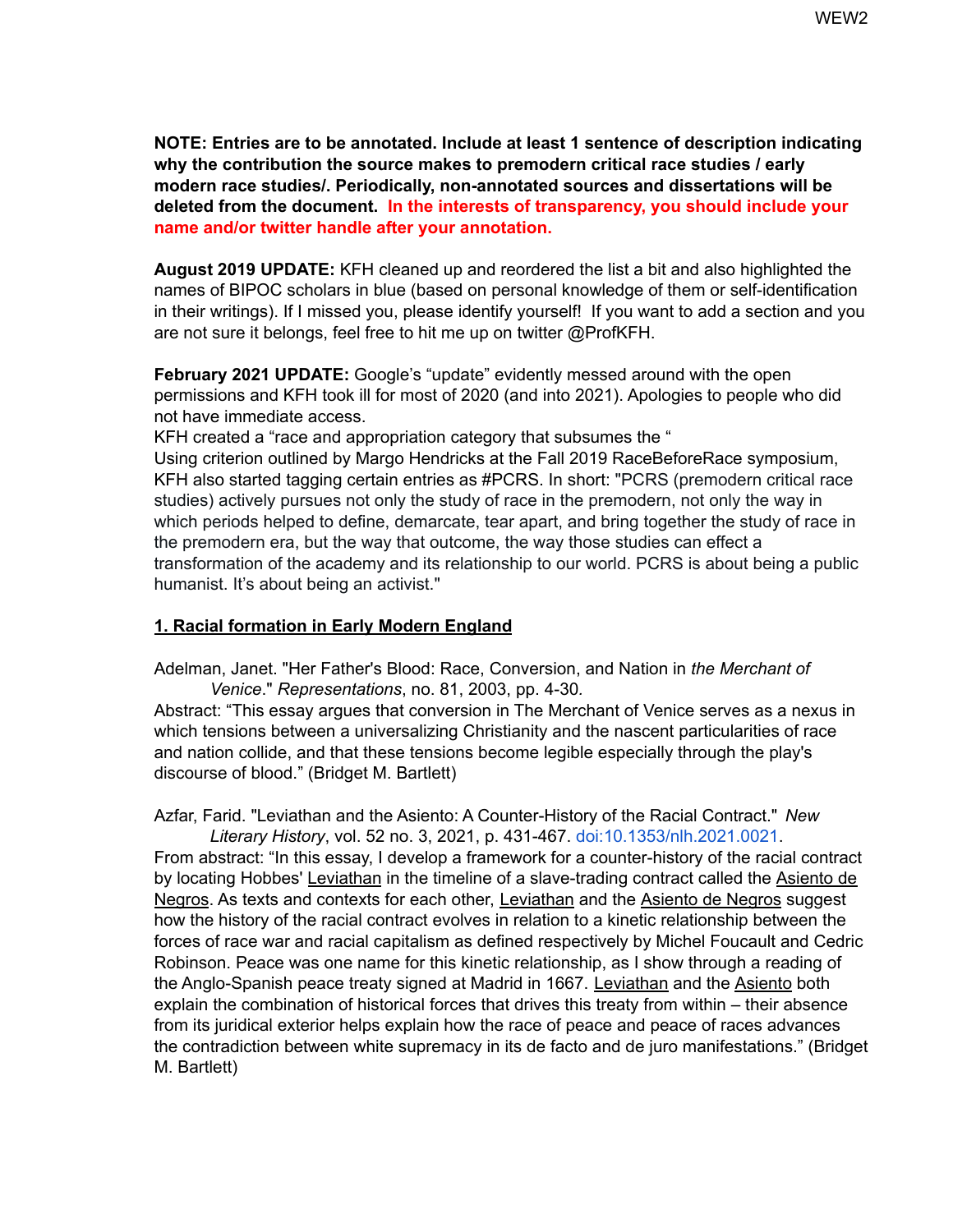Akhimie, Patricia. "'Bruised with Adversity': Reading Race in *The Comedy of Errors*," *The Oxford Handbook of Shakespeare and Embodiment: Gender, Sexuality, Race*. Ed. Valerie Traub. Oxford UP, 2016, 186-96

"'Bruised with Adversity': Reading Race in *The Comedy of Errors*" examines the role of the body, and of the somatic mark in particular, in the social production of both individual subjects and racial groups. In *The Comedy of Errors*, two sets of twins experience the benefits as well as the pitfalls of mistaken identity, revealing the ease with which individuals may be grouped with others who merely share the same somatic markers, and the ease with which somatic markers may be stigmatized. @pakhimie #PCRS

----. "Racist Humor and Shakespearean Comedy," *S*. Ed. Ayanna Thompson. Cambridge UP, 2021, 47-61 @pakhimie #PCRS

This essay examines the pervasive use of racist humor in Shakespeare's comedies through stereotypical characters, exoticism, scapegoating, and ethnic slurs. While we may consider the ways in which Shakespeare's comedies at times question or critique racist attitudes, ultimately the essay encourages readers to acknowledge and to wrestle with the racist language of the plays. The essay offers readers tools with which to identify and analyze racist humor in Shakespeare's comedies, and to understand the role of racist humor in the social construction of race and the production of stigmatized groups. Keywords: Racist humor, comedies, racism, stereotype, ethnic slurs, exoticism, scapegoat, race

----. "Pinching Caliban: Race, Husbandry, and the Working Body in *The Tempest*," *Shakespeare/Sense*. Ed. Simon Smith. Bloomsbury/Arden Shakespeare, 2020 This essay examines racial discrimination in Shakespeare's *The Tempest* in terms of sensory deprivation and sensory punishment through incarceration and neglect, painful abuses and unpleasant contacts. Such mistreatments effectively produce an abject group that can then be labeled monstrous, misshapen, and fundamentally other. @pakhimie #PCRS

---. "'Qualities of Breeding': Race, Class, and Conduct in *The Merchant of Venice*," *The Merchant of Venice: The State of Play*. Ed. M. Lindsay Kaplan. Bloomsbury/Arden Shakespeare, 2020.

In *The Merchant of Venice*, the multiple meanings of "quality" triangulate a new mode of social differentiation, locating racialism at the nexus of ideas about shared *ability*, shared *nature*, and shared *belief* or *rank*. The concept of relative "quality" is used to distinguish between groups on the basis of attributes that are inherent or inherited, and those that are learned, providing a reasoning for existing inequalities of access and opportunity. @pakhimie #PCRS

----. *Shakespeare and the Cultivation of Difference* reveals the relationship between racial discrimination and the struggle for upward social mobility in the early modern world. Reading Shakespeare's plays alongside contemporaneous conduct literature—how-to books on self-improvement—this book demonstrates the ways that the pursuit of personal improvement was accomplished by the simultaneous stigmatization of particular kinds of difference. @pakhimie #PCRS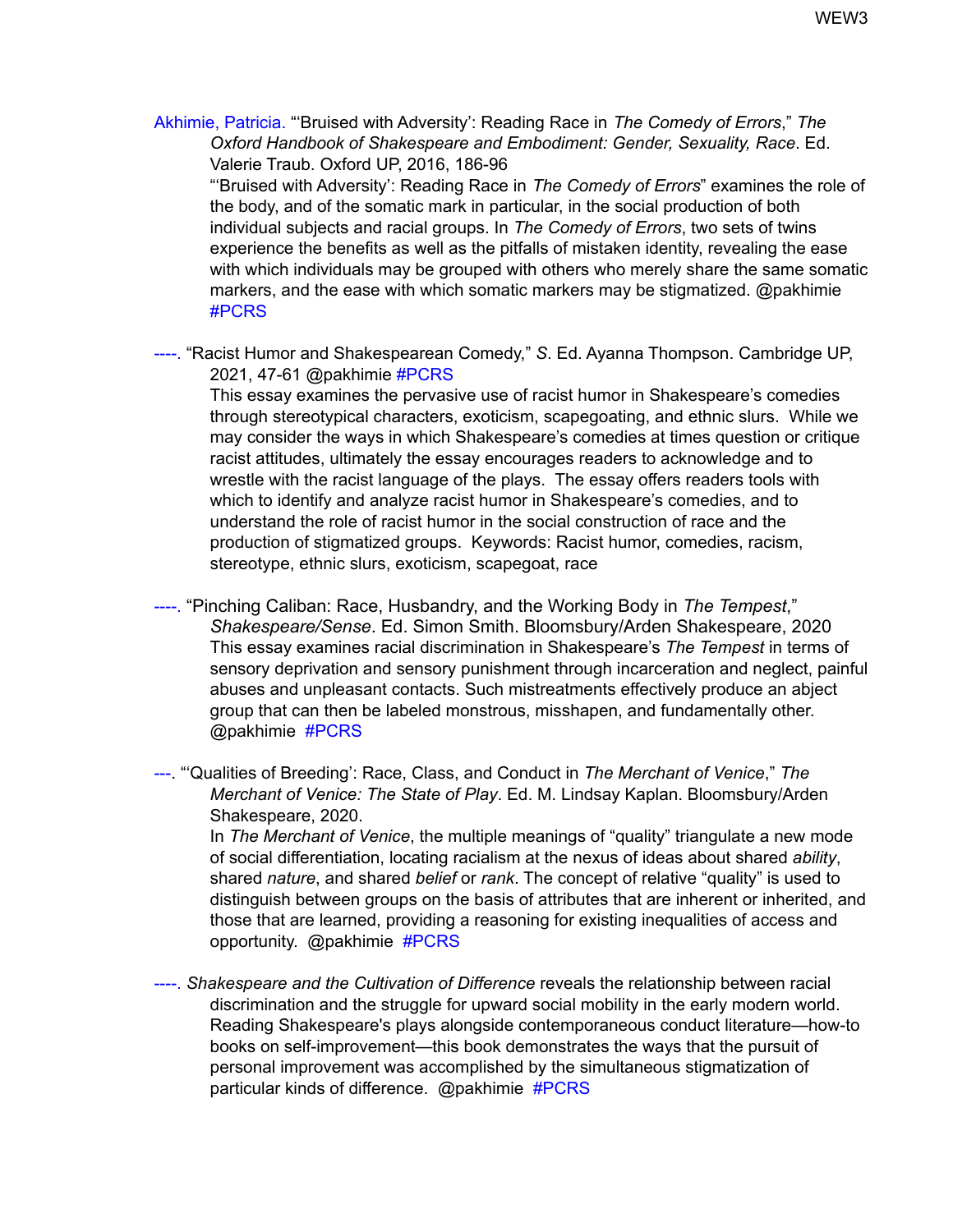-----. "Strange Episodes: Race in Stage History," in "Shakespeare, Race and Performance," ed. Ayanna Thompson, special issue *Shakespeare Bulletin* 27.3 (Fall 2009): 363-76 This article examines the textual history of the first recorded performance of *Hamlet* staged aboard a ship anchored off the coast of Sierra Leone in 1607 and described in the surviving diary of Admiral William Keeling. An episode in Shakespearean stage history that remains largely unsubstantiated, the performance's longevity has relied upon the editors of the extant records who have repeatedly become engaged in the cross-racial casting of this ephemeral production. @pakhimie #PCRS

Amussen, Susan D. *Caribbean Exchanges: Slavery and the Transformation of English Society, 1640-1700*. Chapel Hill: UNC Press, 2007. *Caribbean Exchanges* traces the way the English learned to be slaveowners, and the way that contributed to constructing racial identity for whites, and their consciousness of Black people. It also emphasizes the ways ideas and cultural practices moved from the Caribbean back to England. (@sdamussen)

Andrea, Bernadette. "'A Noble Troop of Strangers': Masques of Blackness in Shakespeare's *Henry VIII*." *Shakespeare and Immigration*, edited by Ruben Espinosa and David Ruiter, Routledge, 2014, pp. 91–112.

Andrea argues that in *Henry VIII* constructions of race and gender intersect with each other and the topic of empire to construct English queens as simultaneously strange and English. (Bridget M. Bartlett)

- ----. *Women and Islam in Early Modern English Literature*. Cambridge: Cambridge University Press, 2007.
- This book examines English women's cultural productions (diplomatic letters, prose romance, religious tracts, and stage plays) that informed "the era's Anglo-Ottoman – and more broadly – Anglo-Islamic relations."

Archer, John Michael. *Old Worlds: Egypt, Southwest Asia, India, and Russia in Early Modern English Writing*. Stanford: Stanford University Press, 2001. *Old Worlds* considers the English perception of other civilizations, in part covering racial identity formation. In each chapter, Archer considers an early modern English text in conjunction with travel narratives or other historical texts that share a focus on a particular area (in Africa, Asia, or Europe). By taking these two types of texts side by side, Archer explores how English perceptions of these other cultures shifted during the early modern period.

Arvas, Abdulhamit. "Early Modern Eunuchs and the Transing of Gender and Race." *Journal for Early Modern Cultural Studies*, vol. 19, no. 4, 2019, pp. 116-136, 304*.* Doi: [10.1353/jem.2019.0040.](https://doi-org.umiss.idm.oclc.org/10.1353/jem.2019.0040)

Arvas argues that portrayals of (racialized) Ottoman eunuchs on the early modern English stage "illustrate how gender and race are mutually constitutive in the making of normative bodies on a global scale" (abstract). (Bridget M. Bartlett)

Barbour, Richmond. "A Multinational Corporation: Foreign Labor in the London East India Company." *A Companion to the Global Renaissance: English Literature and Culture in the Era of Expansion*, edited by Jyotsna G. Singh, Wiley Blackwell, 2009, pp. 129–48.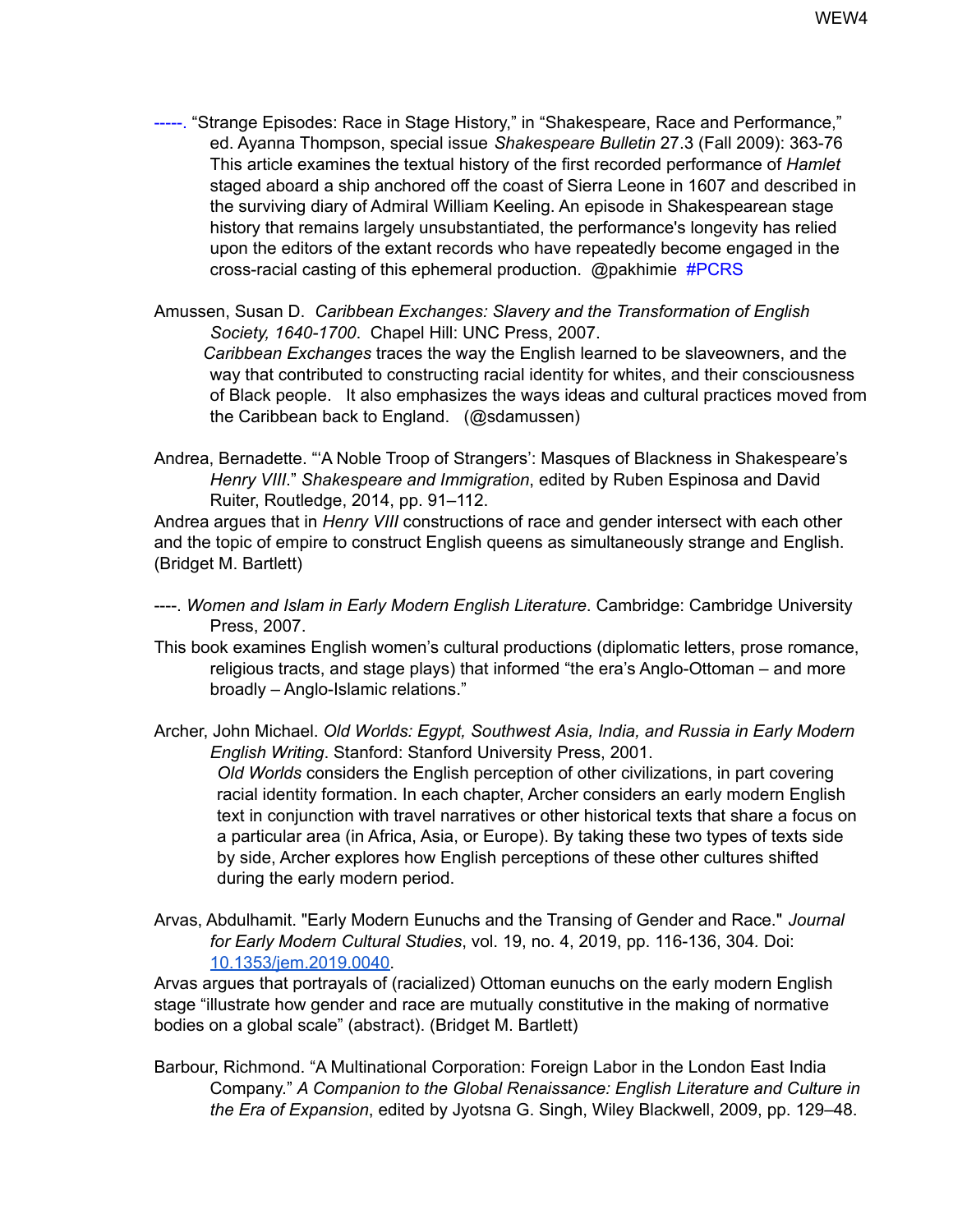Contextualizing the topic in the emergence of capitalism, Barbour argues that merchants in London created "vocabularies of race and station" to get foreign workers to assume the risks of global commercial enterprise without promise of substantial reward. (Bridget M. Bartlett)

Bovilsky, Lara. *Barbarous Play: Race on the English Renaissance Stage*. Minneapolis: University of Minnesota Press, 2008. jwc

In *Barbarous Play*, Bovilsky opens with a tour de force demonstration that early modern racial theories are not as utterly different from modern ones as historicist Renaissance scholars have claimed. She compares a number of English Renaissance dramas in terms of how they represent different racial types such as moors, Italians, and Jews. Through these comparisons, she examines how racial difference in early modern England was understood both within English society and outside of it as well as how racial identity formation intersected with other types of identity formation (such as gender, nationality, and religion).

Britton, Dennis Austin. *Becoming Christian: Race, Reformation, and Early Modern Romance* (New York: Fordham UP, 2014).

This brilliant book examines conversion narratives in early modern literature. Through an intensive study of baptismal theology, Britton argues that Protestantism ties race to religion and grace. Chapter one surveys the theology of baptism as it relates to race; chapter two examines Book II of *The Faerie Queene* (looking at the baptismal imagery around Ruddymane and canto xii); chapter three looks at how Harrington translated *Orlando Furioso;* chapters four and five focus on drama--*Othello* but also *The Renegado* and *The Island Princess*. @scottkoldenburg #PCRS

-----. "Flesh and Blood: Race and Religion in *The Merchant of Venice*," in Ayanna Thompson, ed., *The Cambridge Companion to Shakespeare and Race*. Cambridge: Cambridge UP, 2021. 108–22.

Britton explains that *The Merchant of Venice* engages with two early modern formulations of race – as defined by outward signs and behaviors and as a lineal category. Britton argues that *Merchant* merges these ideas of race to racialize religious identity as an inherited category that is manifested in external traits and behaviors.

----. "Re-"Turning" 'Othello': Transformative and Restorative Romance." *ELH*, vol. 78, no. 1, 2011, pp. 27–50.

Britton intervenes in the conversation on Othello's racial otherness by stressing the importance of the character's religious belonging as a Christian. (Bridget M. Bartlett)

Brookes, Kristen G. "Inhaling the Alien: Race and Tobacco in Early Modern England." *Global Traffic: Discourses and Practices of Trade in English Literature and Culture from 1550 to 1700*. Ed. Barbara Sebek, Stephen Deng. Palgrave Macmillan, New York, 2008. 157-178.

Abstract: "**I**n a surprising double reversal of the proverb "You Can't Wash an Ethiop White," the frontispiece to Richard Brathwait's *The smoaking age* (1617) exclaims, "How much changed from white are these Englishmen transformed into Ethiopians" (figure 8.1). <sup>1</sup> Countering the well-known proverb's declaration that differences between kinds are natural and inalterable, Brathwait proclaims that racial transformation is indeed possible. In Brathwait's engraving, the sign of racial difference is not visible on the surface of the body, but rather is located in the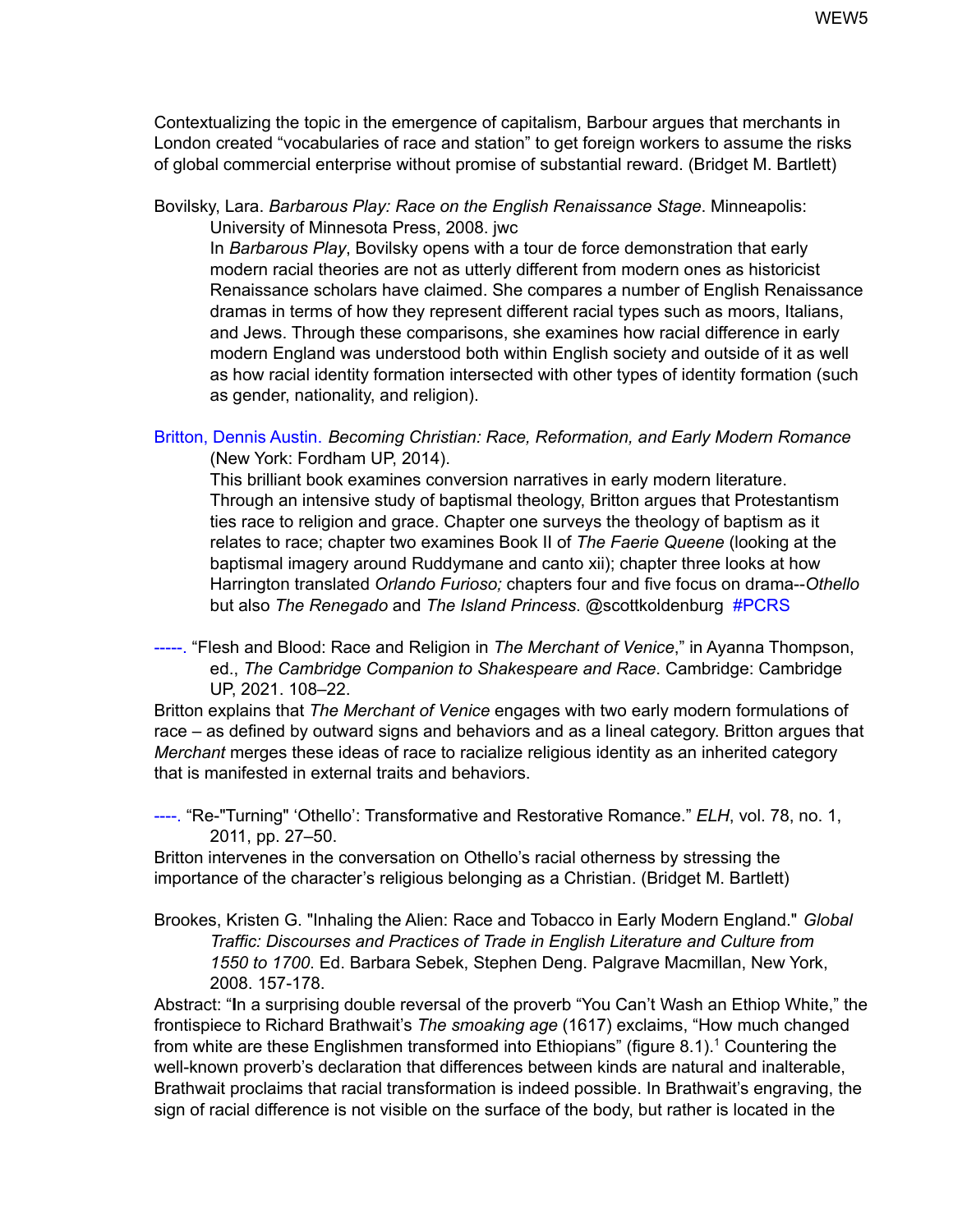pipe that introduces tobacco into it and in the smoke that wafts out. This suggests, on one hand, that these are ephemeral transformations and that the smokers have become Ethiopians only in the sense that they are imitating an "Ethiopian" habit, demonstrated by the trade figure with whom they are juxtaposed: "A Black-more upon the Stall, with rolls of Tobacco Drinking his Petoune, according to the nature and guize of that Country." <sup>2</sup> Yet, on the other hand, the tobacco smoke's highly visible entrance into the body, along with its even more striking exit from it, suggests that we are witnessing not simply the imitation of a foreign habit, but an incorporation of the alien into the English body." (Bridget M. Bartlett)

## Brown, David Sterling. "Code Black: Whiteness and Unmanliness in *Hamlet*," *Hamlet: The State of Play*, ed. Sonia Massai and Lucy Munro (London: The Arden Shakespeare, 2021)

Brown identifies in *Hamlet* a "triangulated relationship between whiteness, unmanliness and blackness" (103-04) in which blackness proves to be crucial for defining white masculinity and constructing it as positive. Brown observes that the Danes' white masculinity is actually shown to be weak and corrupted and that these shortcomings in manliness are overlaid literal and figurative blackness. This blackening of unmanliness in white men shores up the idea of white masculinity as ideally manly. Brown replies in the affirmative to Peter Erickson's "Can we Talk About Race in *Hamlet*?" and argues that his findings on the workings of race and gender within the play can also be used to engage with race in other texts.

-----. "'Hood Feminism': Whiteness and Segregated (Premodern) Scholarly Discourse in the Post-Postracial Era," *Literature Compass* (2020): 1-15 <https://doi.org/10.1111/lic3.12608>

from abstract: "With an antiracist agenda that embraces the goals of Black feminism, Brown thinks through the continued disconnect between domestic criticism and premodern critical race studies, a disconnect that denotes a representative pattern. Specifically, Brown highlights how whiteness goes unexamined critically, a fact that is surprising since the domestic sphere is, and was, a formative space where processes of racialization occur, processes informing the centuries-old racism that persists in … a time where anti-blackness and related violence … is hypervisible. Encouraging readers to be(come) "accomplice feminists," Brown calls for the decentering of whiteness and the desegregation of scholarly discourse and citational practices."

-----. Teaching Guide: "'Hood Feminism': Whiteness and Segregated (Premodern) Scholarly Discourse in the Post-Postracial Era," *Literature Compass* (2020): 1-3 <https://doi.org/10.1111/lic3.12611>

See description above.

-----. "*Things of Darkness*: 'The Blueprint of a Methodology'," *The Hare: An Online Journal of Untimely Reviews in Early Modern Theater*, Special Issue (Critical Race Studies) 5.1 (September 2020)[.](https://thehareonline.com/article/things-darkness-%E2%80%9C-blueprint-methodology%E2%80%9D) [https://thehareonline.com/article/things-darkness-%E2%80%9C-blueprint-methodology](https://thehareonline.com/article/things-darkness-%E2%80%9C-blueprint-methodology%E2%80%9D) [%E2%80%9D](https://thehareonline.com/article/things-darkness-%E2%80%9C-blueprint-methodology%E2%80%9D) #PCRS

In this tribute to Kim Hall and her landmark *Things of Darkness*, Brown recounts how Hall and her book have already challenged and changed the world of early modern literary studies and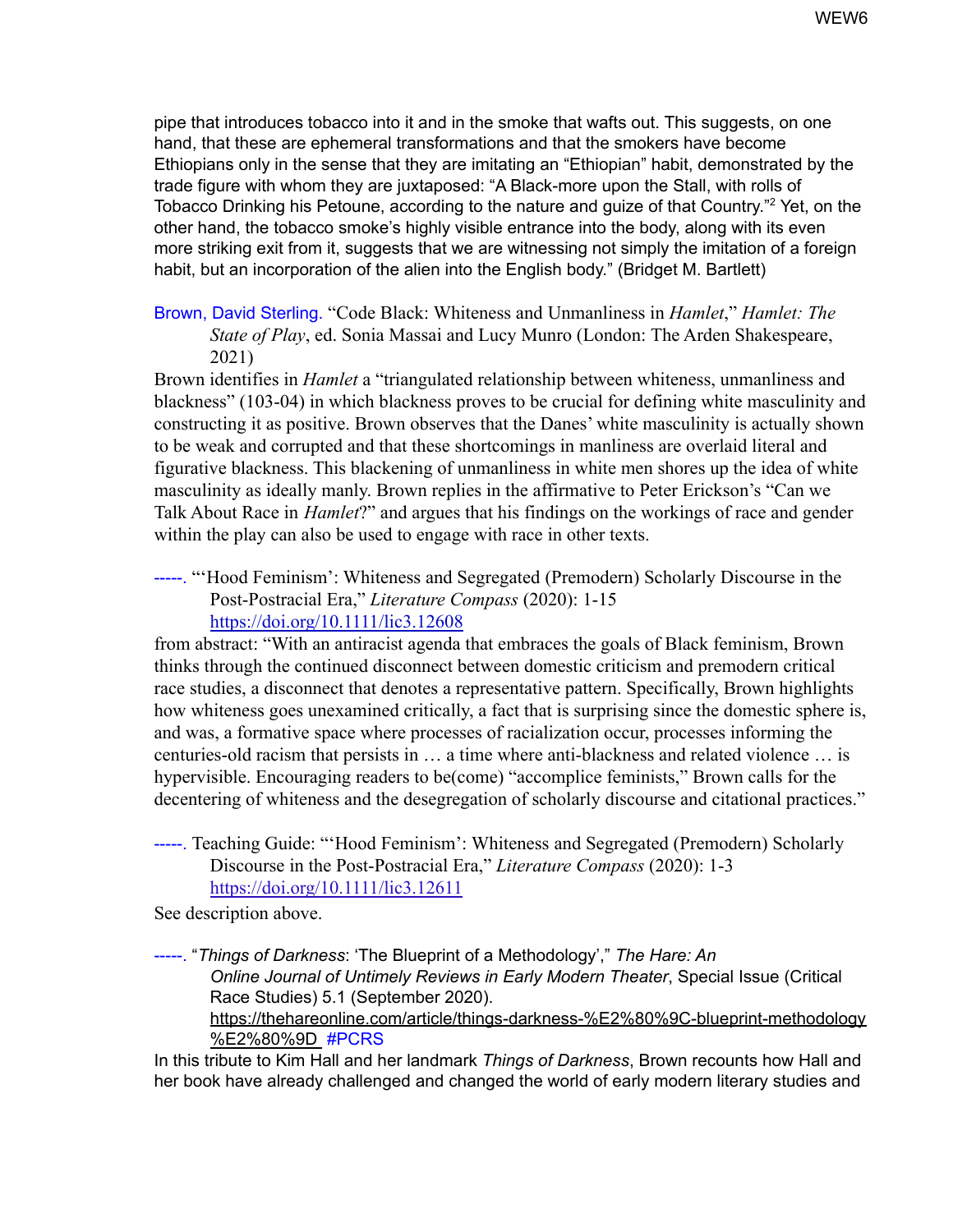what they are still teaching us about race and doing academic work. Brown argues for wide acceptance of *Things of Darkness* as an essential canonical work in the field.

-----. "The 'Sonic Color Line': Shakespeare and the Canonization of Sexual Violence Against Black Men," Arizona Center for Medieval and Renaissance Studies, *The Sundial*, August 2019. <https://link.medium.com/HwzIUqTLr7> @\_theBrownprint\_ #PCRS

Brown "propose[s] that Shakespearean drama, as well as the reception and criticism of it, reveals what is at stake when" white people and society listen to black men speak of their experiences of sexual violence. Citing examples in *Titus Andronicus* and *The Merchant of Venice*, Brown writes that white listeners disregard the black male victim's emotional pain and psychological injuries. Rather, these white listeners – whether Shakespearean characters, literary critics, or people and institutions beyond literature – tend to respond by imposing stereotypes on the speaker. (Description added by Bridget M. Bartlett)

-----. "Remixing the Family: Blackness and Domesticity in *Titus Andronicus*," *Titus Andronicus: The State of Play*, ed. Farah Karim-Cooper (London: The Arden Shakespeare, 2019), 111-133. #PCRS

Brown argues that Aaron embodies a highly visible 'free-floating blackness' that makes possible alternatives to the traditional, endogamous model of family emphasized at the beginning of *Titus Andronicus*. Brown argues that Aaron is no simple villain, but the key vehicle for the play's message that mixed families, chosen kinship relations, and other alternative models of family do exist.

-----. "'Is Black so Base a Hue?': Black Life Matters in Shakespeare's *Titus Andronicus*," *Early Modern Black Diaspora Studies*, ed. Cassander Smith, et al. (New York: Palgrave Macmillan, 2018), 137-155

Abstract: "Brown analyzes Shakespeare's tragedy, *Titus Andronicus*, in light of Black Lives Matter and connects modern and early modern race studies through a global, transhistorical phenomenon he calls 'racist inertia.' The chapter explores the concept of (racial) profiling and argues that *Titus* stages the deindividualizing effects of racism and, consequently, contributes to a discourse about race in the early modern period that still resonates today. Overall, "'Is Black so Base a Hue?'" presents *Titus* as a symptomatic case of anti-black violence. In conclusion, Brown turns to Julie Taymor's 1999 *Titus* film adaptation and considers the complementary timelessness and timeliness of her work and Shakespeare's."

-----. "(Early) Modern Literature: Crossing the Color-Line," *Radical Teacher* No. 105 (Summer 2016): 69-77.

<http://radicalteacher.library.pitt.edu/ojs/index.php/radicalteacher/article/download/255/190>

Brown discusses his experience creating and teaching a course "that aimed to shift the demographics of a traditional Shakespeare course by placing historically disparate texts and black and white authors in conversation with one another" (p. 70). Brown reports that reading early modern texts and modern texts by African American authors in tandem allowed students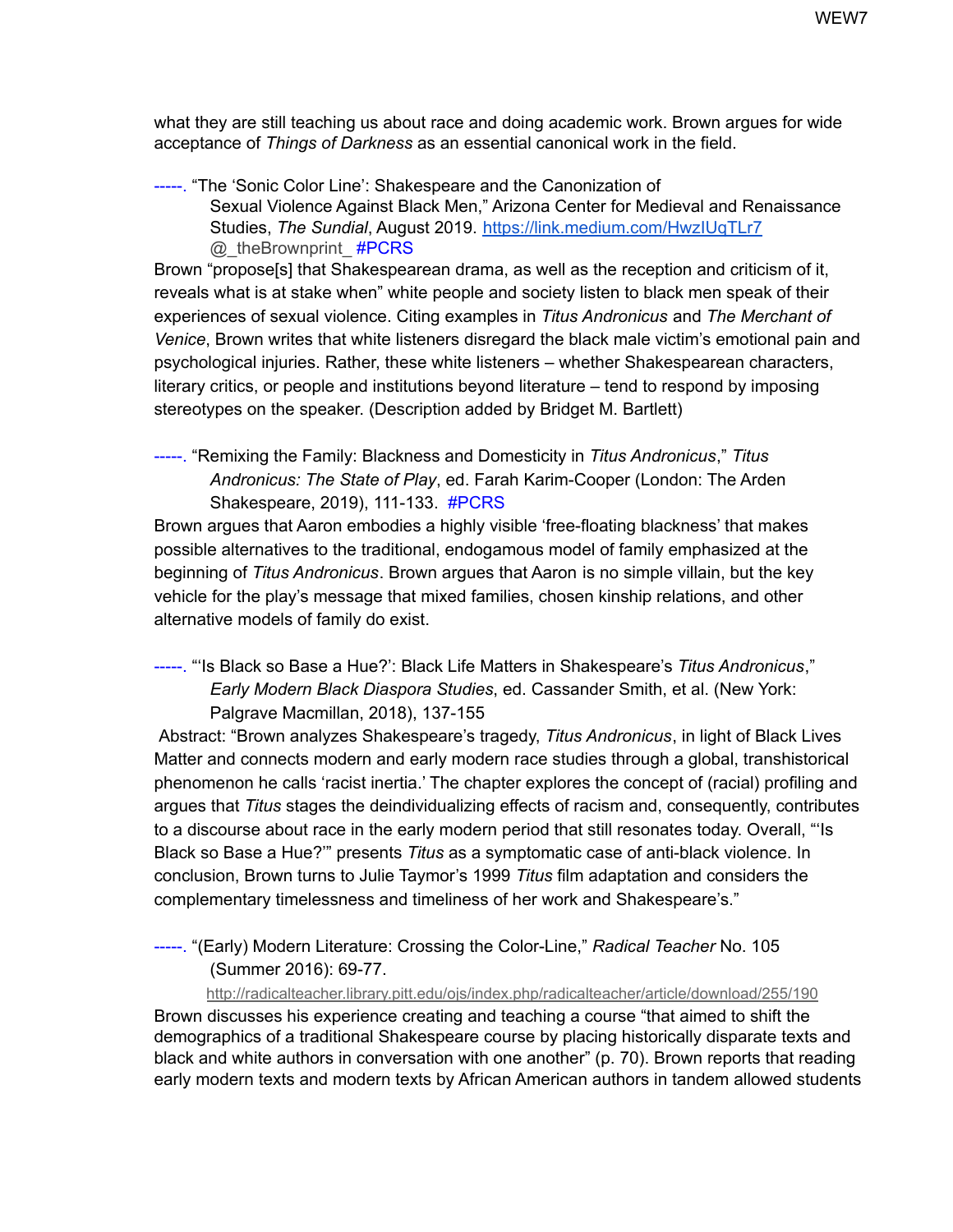to gain insights and engage productively with the concept of race as it operated now and in the past.

Burton, Jonathan. *Traffic and Turning: Islam and English Drama, 1579-1624.* Cranbury, NJ: University of Delaware Press, 2005.

Burton explores racial formation in early modern England through the lens of representations of Islam in English drama.

Cahill, Patricia. "Nation Formation and the English History Plays." *A Companion to Shakespeare's Works, Volume 2: The Histories*, edited by Richard Dutton and Jean E. Howard, 2007, pp. 70–93.

Cahill intervenes in the scholarship on history plays and the figuration of the nation "by looking at how fantasies of nationhood are bound up with certain formulations of race and class, two interrelated discourses that have been insufficiently examined in this critical literature" (p. 70). (Bridget M. Bartlett)

Callaghan, Dympna. *Shakespeare Without Women: Representing Gender and Race on the Renaissance Stage*. London and New York: Routledge, 2000. Based on the Elizabethan/Jacobean regulation that only white males could perform on stage, Callaghan examines how Shakespeare's plays in performance represented gender and race. Most relevant to this seminar appear to be her chapters on *Othello* and *The Tempest*.

Carr, Morwenna. "Material / Blackness: Race and Its Material Reconstructions on the Seventeenth-Century English Stage." *Early Theatre*, vol. 20, no. 1, 2017, pp. 77–95. DOI: https://doi.org/10.12745/et.20.1.2848.

Carr "argues that the seventeenth-century English stage imagines blackness as fluid and transferable because of the materials used in its production. These cosmetics are imagined as being potentially moveable from one surface to another. The article considers the intersection between the materials used to recreate blackness and its semiotic values, focusing on the relationship between black bodies and female bodies. It argues that the materials used in the recreation of these bodies inform and are informed by the panoply of discourses surrounding them" (from abstract). (Bridget M. Bartlett)

Carter, Matthew C. "Othello's White Sword: Stage Properties, Race, and Performance." *Shakespeare Bulletin*, vol. 38, no. 2, 2020, pp. 241-258*.*

From abstract: "...productions have frequently armed Othello with a scimitar, a sword employed by the armies of Saladin during the Crusades. In reality, the sword Othello uses throughout the play is a rapier, a quintessentially European weapon, which spoke to early modern notions of interiority and civilization. By arming Othello with the Mediterranean scimitar, productions actually make Othello seem more alien to Venice than Shakespeare's text suggests. In this article, I examine what Shakespeare communicates about the racialized world by arming Othello with the rapier, and, by extension, what productions lose when they do not do the same. Rather than casting Othello as an outsider, I argue that Shakespeare represents him as a model Venetian. The drama of the play occurs when Iago weaponizes racial prejudice to push Othello out of the limelight. Performance practices that seek to set Othello apart from the other Italians may accidentally be replicating, rather than challenging, Iago's prejudices." (Bridget M. Bartlett)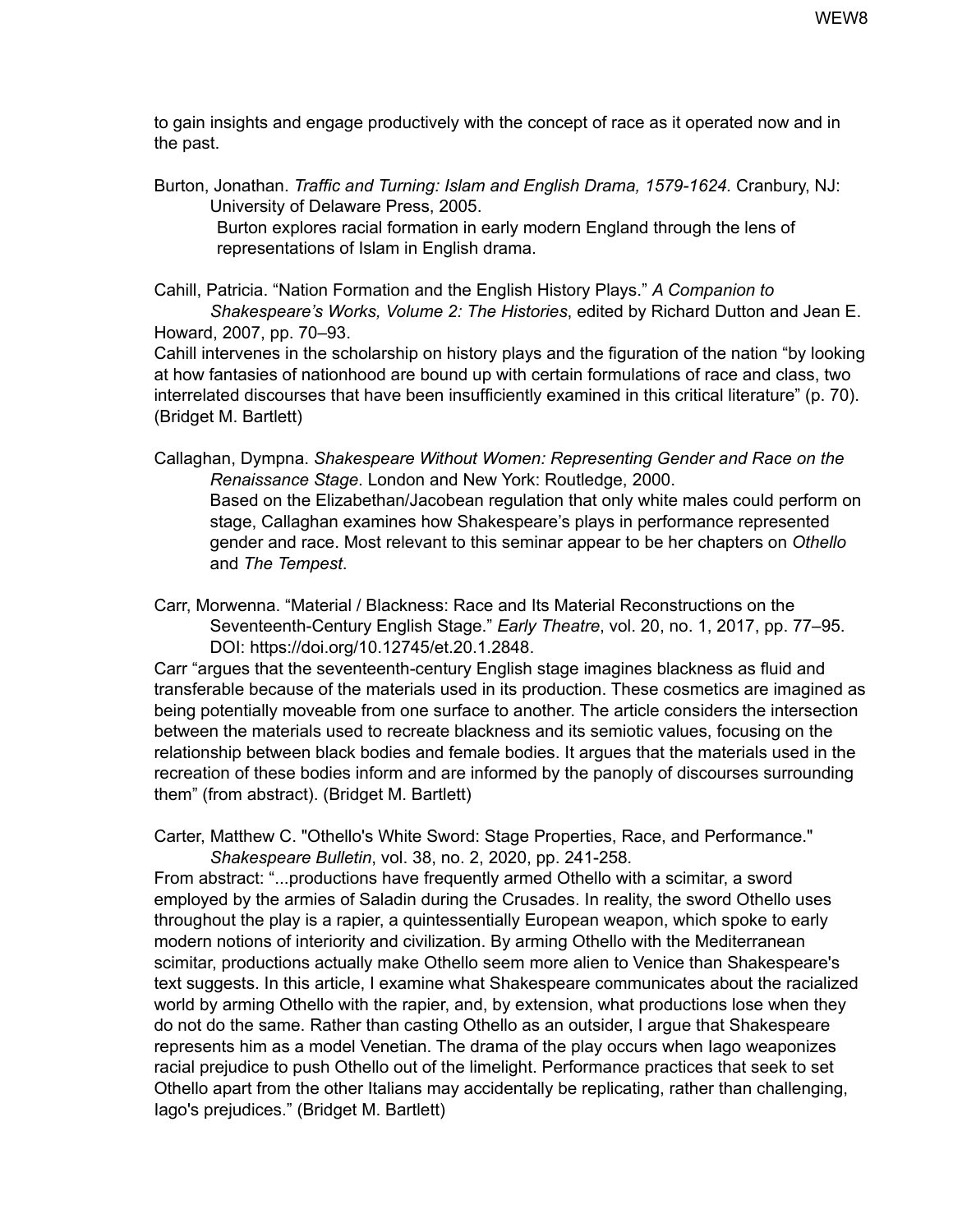Chakravarty, Urvashi. *Fictions of Consent: Slavery, Servitude, and Free Service in Early Modern England*. U of Pennsylvania P, 2022.

Rejecting the notion that England is guiltless regarding slavery, Chakravarty argues that early modern England is responsible for the conceptual foundations of racialized slavery. (Bridget M. Bartlett)

---. "More Than Kin, Less Than Kind: Similitude, Strangeness, and Early

Modern English Homonationalisms." *Shakespeare Quarterly*, vol. 67 no. 1, 2016, p. 14-29.

Abstract: "This essay mines the interstices between queer theory and early modern race studies to argue that current critical conversations in the field of queer studies around homohistory and homonationalism illuminate paradoxical shifts in the meanings of the early modern English family and Renaissance iterations of race. Drawing on the tension between sameness and alterity generated by discourses around the prefix "homo," I examine the household's "alien bodies" and their imbrication in blood-based ideas of race and family to ask how sameness can make us more attentive to the (so-called) "strange." Kinship, I contend—as the proximate, the familial, and the lineal—situates the unkind, the unlike, and the alien at its very center. Looking at several key moments in *Othello* and *Hamlet* alongside Marlowe's *Edward II* and Ford's '*Tis Pity She's a Whore*, this essay argues that discourses of kinship and kindness register emergent racial formations rooted in the paradoxes of the familiar and the familial, the servant and the stranger, proximate alienation and racialized approximations." (Bridget M. Bartlett)

#### Chapman, Matthieu. *Anti-Black Racism in Early Modern English Drama*. New York: Routledge, 2017.

From abstract: "Using contemporary Afro-pessimist theories to provide a foundation for structural analyses of race in the Early Modern Period, it engages the arguments for race as a fluid construction of human identity by addressing how race in Early Modern England functioned not only as a marker of human identity, but also as an a priori constituent of human subjectivity. Chapman argues that Blackness is the marker of social death that allows for constructions of human identity to become transmutable based on the impossibility of recognition and incorporation for Blackness into humanity. … By locating notions of Black inhumanity in England prior to chattel slavery, the book positions the Triangle Trade as a result of, rather than the cause of, Black inhumanity. It also challenges the common scholarly assumption that all varying types of human identity in Early Modern England were equally fluid by arguing that Blackness functioned as an immutable constant. Through the use of structural analysis, this volume works to simplify and demystify notions of race in Renaissance England by arguing that race is not only a marker of human identity, but a structural antagonism between those engaged in human civil society opposed to those who are socially dead."

----. "The Appearance of Blacks on the Early Modern Stage: "Love's Labour's Lost's" African Connections to Court." *Early Theatre*, vol. 17, no. 2, 2014, pp. 77-94.

Abstract: "While scholarship is certain that white actors did appear in blackface on the Elizabethan stages, this paper argues for the additional possibility of actual moors and blacks appearing on stage in early modern London. Examining the positive social, political, and economic implications of using in performance these bodies perceived as exotic, I argue for the appearance of blacks in *Love's Labour's Lost* as a display of courtly power in its 1597—8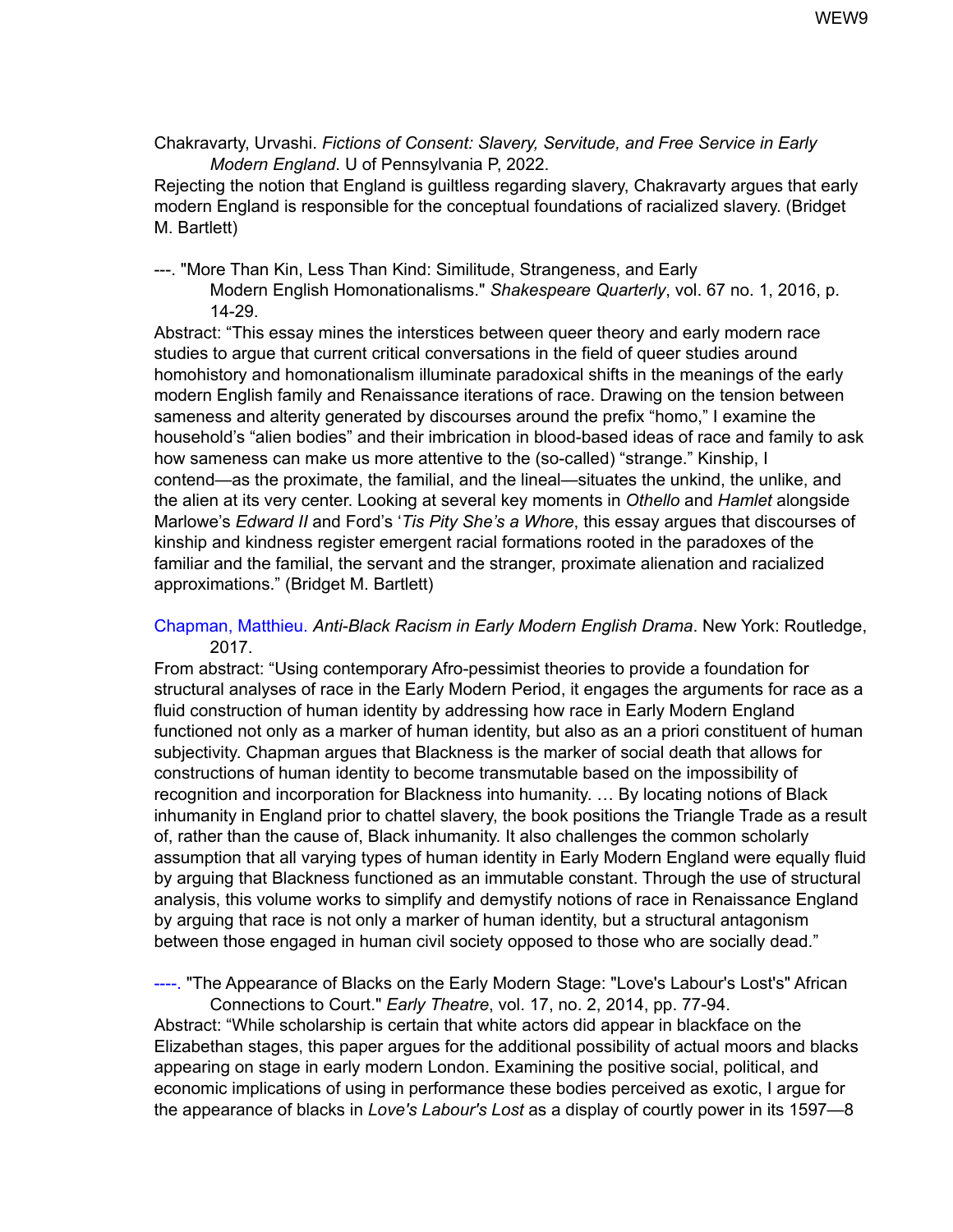showing for Elizabeth I. Building on this precedent, Queen Annas staging ofherselfas black in the 1605 *Masque of Blackness*, I argue, worked to assert the new Jacobean court's power." (Bridget M. Bartlett)

----. "'Away, You Ethiop!': A Midsummer Night's Dream and the Denial of Black Affect—A Song to Underscore the Burning of Police Stations." *Race and Affect in Early Modern English Literature*, edited by Carol Mejia LaPerle, ACMRS Press, 2022[,](https://asu.pressbooks.pub/race-and-affect/) <https://asu.pressbooks.pub/race-and-affect/>.

Chapman reflects on Lysander's hurling of a racist slur at Hermia and the way this moment has gone unremarked and addresses "questions about the capacity of black flesh, even imagined black flesh, to resonate with human affect, and to ponder the limits of human imagination in relation to desire, violence, and blackness." Chapman joins Affro-pessimism and affect theory to "offer a reading of this text and this moment that positions *A Midsummer Night's Dream* within a continuum of anti-black imagery that establishes blackness as beyond the bounds of affective resonance with civil society" (n.p.). (Bridget M. Bartlett)

Coles, Kimberly Anne. "Moral Constitution: Elizabeth Cary's Tragedy of Mariam and the Color of Blood." *Rethinking Feminism in Early Modern Studies*, edited by Ania Loomba and Melissa E. Sanchez, Routledge, 2016.

Coles writes that early modern discourses concerning race were informed by older understandings of blood as a humor and a determinant of rank. Reading Cary's *Tragedy of Mariam* in light of this point, Coles argues that the play presents race as a classed category of moral and physical particularity. (Bridget M. Bartlett)

Coodin, Sara. "Conversion Interrupted: Shame and the Demarcation of Jewish Women's Difference in *The Merchant of Venice*." *Race and Affect in Early Modern English Literature*, edited by Carol Mejia LaPerle, ACMRS Press, 2022[,](https://asu.pressbooks.pub/race-and-affect/) <https://asu.pressbooks.pub/race-and-affect/>.

Coodin discusses the role of shame in early modern racial formation. She argues that in *The Merchant of Venice* Jessica's self-loathing serves to demarcate racial difference and other her even as her convertibility seems to erase such difference. (Bridget M. Bartlett)

Corredera, Vanessa I. "Complex Complexions: The Facial Signification of the Black Other in *Lust's Dominion*." *Shakespeare and the Power of the Face*. ed. James Knapp. (Surrey: Asgate, 2015): 93-114. #PCRS

This article turns to the discourse of early modern physiognomy in order to contextualize the shifting between fluid and indelible conceptualizations of racial difference in *Lust's Dominion*. *Lust's Dominion* thus challenges conceptualizations of early modern race that characterize it as understood in only fluid, shifting ways.

Dadabhoy, Ambereen. "Barbarian Moors: Documenting Racial Formation in Early Modern England," in Ayanna Thompson, ed., *The Cambridge Companion to Shakespeare and Race*. Cambridge: Cambridge UP, 2021. 30–46. #PCRS

Abstract: "Linking the royal Tudor archive to the Tudor/Stuart stage, this article discloses the ways the stage constructs race in the service of nation and empire. From Elizabeth I's proclamations calling for the expulsion of 'blackamoors' to George Peele's The Battle of Alcazar, English conceptions of blackness expose the multifaceted nature of racial formation in the early modern period. The construction of race in early modern England is intimately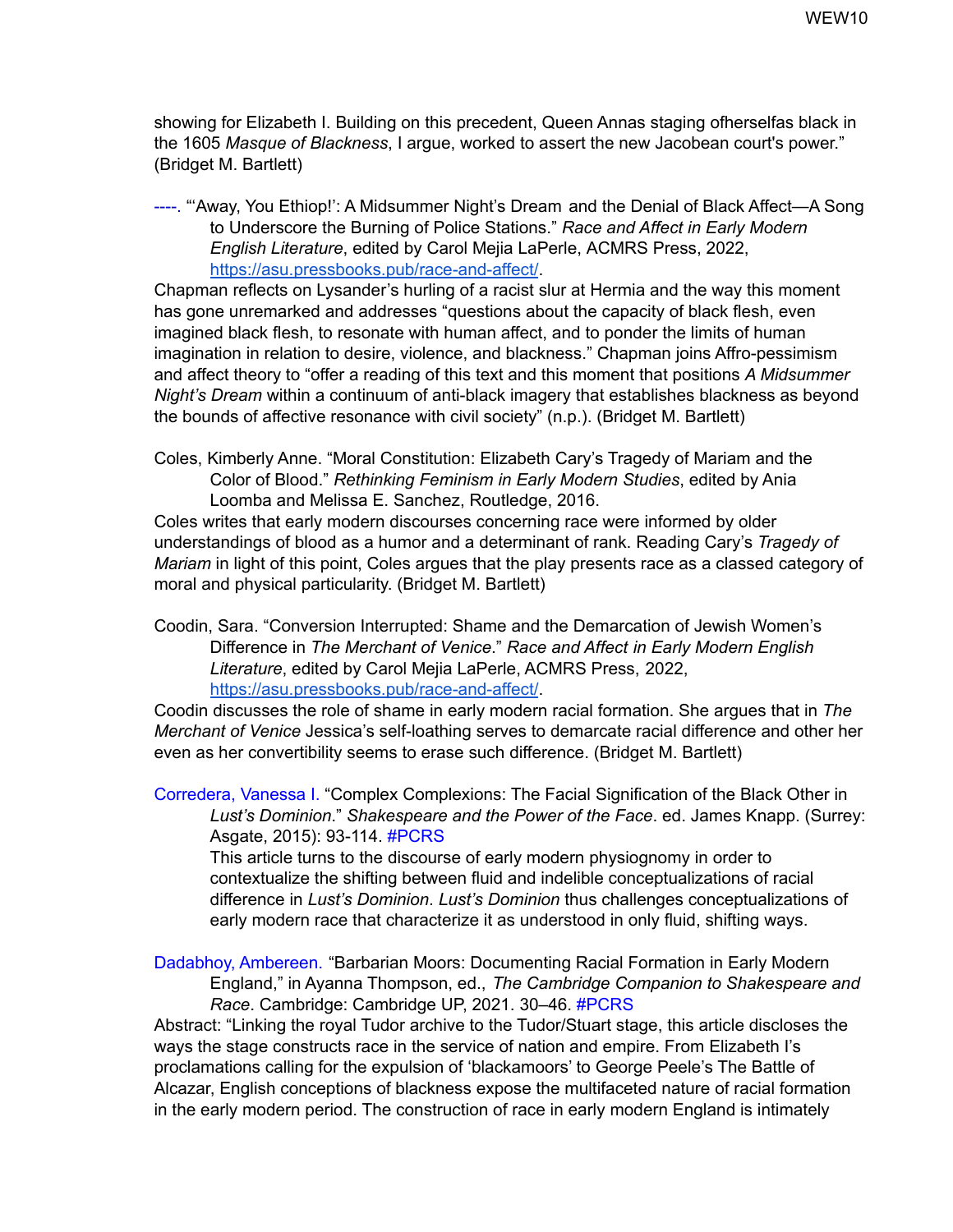linked to nascent and emergent English imperial ambitions and dependent upon trade, traffic, and enslavement, particularly in Africa. While previous scholarship on The Battle of Alcazar has focused on the Mediterranean milieu and the seemingly elastic racial signification of the identity marker, Moor, this study shifts both the geographical and racial focus to argue that the Atlantic and Africa are significant sites of imperial interest for the English and that blackness is being discursively produced in order to signal race."

------. "Imagining Islamicate Worlds: Race and Affect in the Contact Zone." *Race and Affect in Early Modern English Literature*, edited by Carol Mejia LaPerle, ACMRS Press, 2022, [https://asu.pressbooks.pub/race-and-affect/chapter/1-imagining-islamicate-worlds-race-a](https://asu.pressbooks.pub/race-and-affect/chapter/1-imagining-islamicate-worlds-race-and-affect-in-the-contact-zone/) [nd-affect-in-the-contact-zone/](https://asu.pressbooks.pub/race-and-affect/chapter/1-imagining-islamicate-worlds-race-and-affect-in-the-contact-zone/).

Dadabhoy emphasizes the defining role of race in early modern English constructions of white Christian hegemony and racialized Islamic alterity and examines how, as a contact zone, the Mediterranean as imagined by the English supported these racial formations. (Bridget M. Bartlett)

-----. "Two-Faced: the Problem of Othello's Visage." *Othello: The State of Play, The Arden Shakespeare* (2014): 121-47. #PCRS This article examines Othello's identity through the frame of Ottoman imperial practices, such as devshirme, or tribute boys, arguing that Othello's colonized subjectivity creates the space to debate whether identity is fluid or stable. @DrDadabhoy

Daniel, Drew. "Early Modern Affect Theory, Racialized Aversion, and the Strange Case of Foetor Judaicus." *Race and Affect in Early Modern English Literature*, edited by Carol Mejia LaPerle, ACMRS Press, 2022, <https://asu.pressbooks.pub/race-and-affect/>. Daniel considers the relationship between affect and sensory experience in the antisemitic belief that Jews had a distinctive smell and argues that an imagined reaction of disgust to Jews and their alleged odor contributed to the construction of Jews as racially other. (Bridget M. Bartlett)

Das, Nandini, João Vicente Melo, Haig Z. Smith, and Lauren Working. *Keywords of Identity, Race, and Human Mobility in Early Modern England*. Amsterdam U P, 2021. doi:10.2307/j.ctv1t8q92s. (Open Access)

This book offers discussions of central terms and concepts relating to, well, identity, race, and human mobility in early modern England. (Bridget M. Bartlett)

Dawson, Mark. *Bodies Complexioned: Human Variation and Racism in Early Modern English Culture, C. 1600-1750*, Manchester U P, 2019.

Dawson describes how early modern English understandings of physical differences such as skin color produced prejudice and inequality. (Bridget M. Bartlett)

Denmead, Louise. "The Discovery of Blackness in the Early-Modern Bed-Trick." *The Invention of Discovery, 1500–1700*, edited by James Dougal Fleming, Routledge, 2011.

From abstract: "This chapter examines surrogate sexual partner is a dark-skinned female servant. With primary reference to John Fletcher's The Knight of Malta, overlooked connection in the period between the bed-trick motif and the myth of Ixion. While there were many variations on the hoax, it focuses on one particular instance of the bed-trick that involves a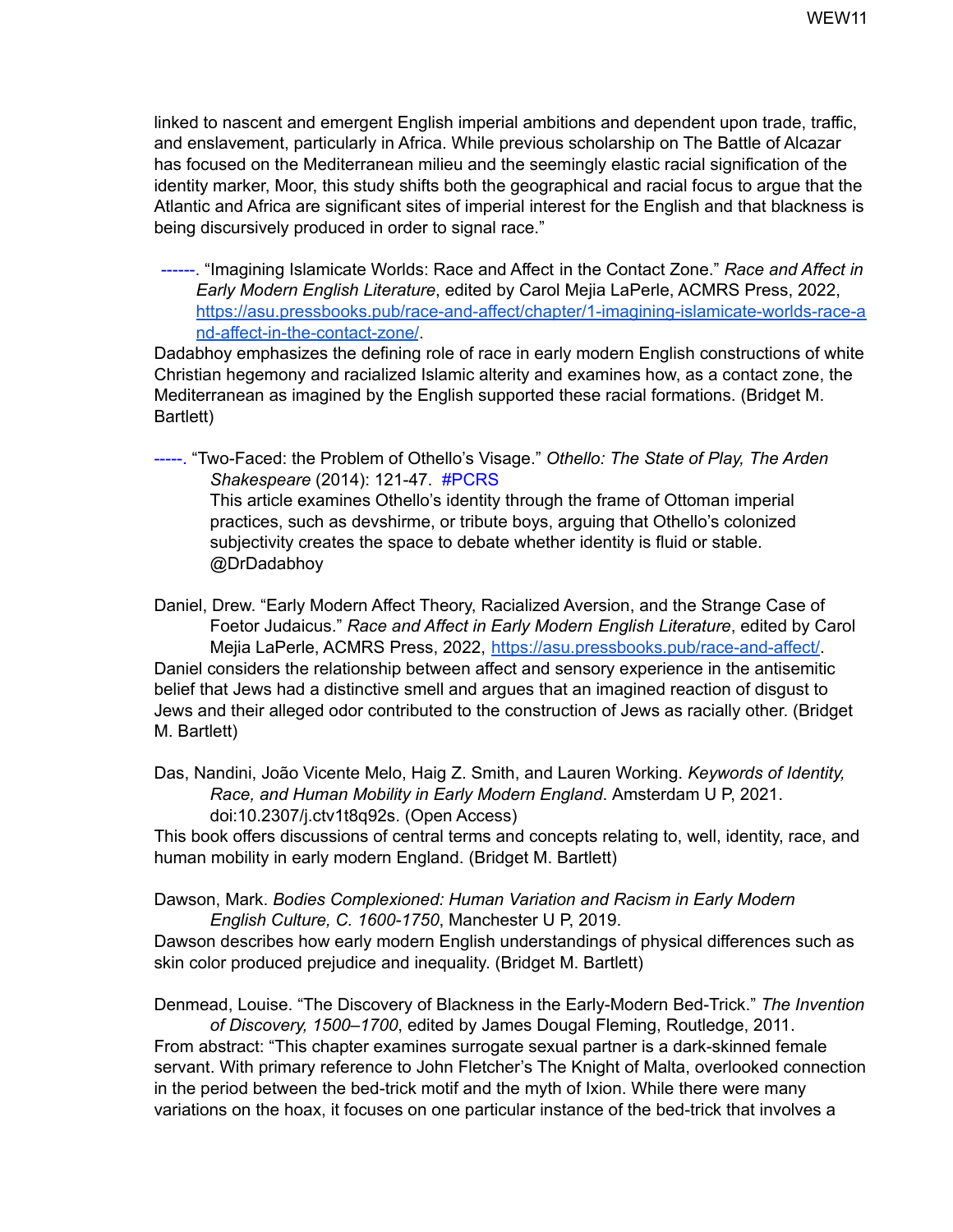noblewomans attempting to protect her chastity from male lust by putting a black servant in her bed as her replacement. The discovery of a black woman in the bed-trick, however, produces a far more ambivalent reaction." (Bridget M. Bartlett)

Dietering, Averyl. "Black Ink, White Feelings: Early Modern Print Technology and Anti-Black Racism." *Race and Affect in Early Modern English Literature*, edited by Carol Mejia LaPerle, ACMRS Press, 2022, [https://asu.pressbooks.pub/race-and-affect/.](https://asu.pressbooks.pub/race-and-affect/) Dietering "examine the materiality of early modern English print, and print illustrations of black

bodies in early modern texts, to show how print illustrations of blackness were deployed to foster the growth of a white English identity that defined itself in opposition to blackness" (n.p.). (Bridget M. Bartlett)

DiGangi, Mario. "Branded with Baseness: Bastardy and Race in King Lear." *Race and Affect in Early Modern English Literature*, edited by Carol Mejia LaPerle, ACMRS Press, 2022, <https://asu.pressbooks.pub/race-and-affect/>.

Focusing on Edmund and his soliloquy, DiGagni argues that "[b]ecause it is always already about social illegitimacy, sexual sin, and bodily impurity, bastardy puts into relief the intersecting racializing mechanisms of lineage, sexuality, and gender" that are cental to hegemonic power (n.p.). (Bridget M. Bartlett)

Dimmock, Matthew. *New Turkes: Dramatizing Islam and the Ottomans in Early Modern England*. Burlington, VT: Ashgate, 2005. Dimmock examines how early modern English drama and other works of literature represented Islam and Muslims and how these representations shifted over the course of the sixteenth century.

Erickson, Peter. "Race Words in *Othello*." *Shakespeare and Immigration*, edited by Ruben Espinosa and David Ruiter, Routledge, 2014, pp. 159–76.

Erickson considers *Othello* in the context of a cultural shift in emphasis from Mediterranean to Atlantic exchange and argues that Shakespeare presents Othello to his English audience as a non-threatening black alien who is non-agential because he does not influence English identity. (Bridget M. Bartlett)

Erickson, Peter, and Kim F. Hall. "A New Scholarly Song': Rereading Early Modern Race." *Shakespeare Quarterly*, vol. 67, no. 1, Aug. 2016, pp. 1–13. This introduction to the first *SQ* special issue on early modern race studies suggests that, unlike other early modern fields, EMRS has been subject to an unhealthy recursiveness about its central subject and argues, "Ignoring or disparaging race will not make it go away as a question for our— or Shakespeare's—time. We thus have set our sights on the next decade, using 2025 as a landmark by which to measure subsequent progress toward establishing the field of early modern race studies with a stronger foundation through a wide spectrum of social issues, a broader scholarly framework, a larger academic audience, and deeper public engagement." It suggests seven concerns for race studies on the horizon and optimistically proposes that by 2025,," we hope to see a revitalized, intellectually expansive, solidly established field for early modern race studies that attracts much larger audiences in both academic and public spheres." Drawing on CRT scholar Derek Bell, it concludes with a call for EMRS to "set our own questions and choose methods that embrace strangeness, that refuse an artificial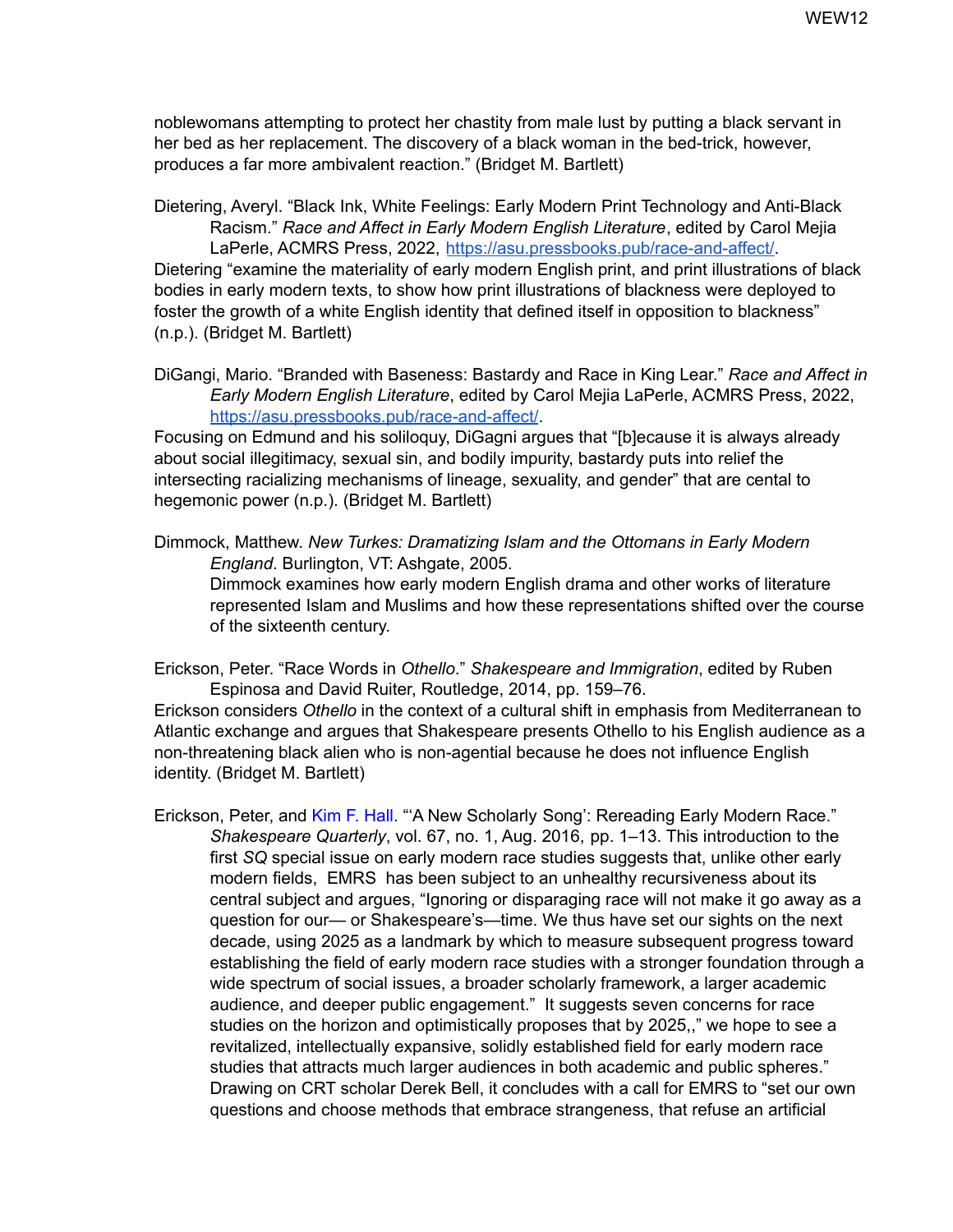border between past and present, and that listen to the voices of people of color." #PCRS

Fåhraeus, Anna, 2005. Moors, Social Anxiety and Horror in Thomas Rawlins's *The Rebellion*. *Nordic Journal of English Studies*, 4(2), pp.143–61. DOI[:](http://doi.org/10.35360/njes.41) [http://doi.org/10.35360/njes.41.](http://doi.org/10.35360/njes.41)

From abstract: "... Fåhraeus contextualizes race within multiple images of social horror in Thomas Rawlins's little-discussed tragedy *The Rebellion* (1640). … Fåhraeus contends that the multiple racial doubling works to interrogate the certainty of nature versus culture in relation to race, even as the image of the tailors that runs through the play does the same in relation to class. Both issues … become sexualized through … and gender itself thus becomes a third site of epistemological uncertainty…. Fåhraeus suggests that *The Rebellion* merits serious consideration because it links the depiction of race to upward social mobility and constructions of female purity, and all three to the loss of white male privilege." (Bridget M. Bartlett)

Feerick, Jean E. *Strangers in Blood: Relocating Race in the Renaissance*. Buffalo, NY: University of Toronto Press, 2010.

Feerick argues that early modern English social hierarchies were based on race and considers the process by which the "race-as-blood" system of categorizing racial difference (6) was replaced by categorizations based on skin color.

Floyd-Wilson, Mary. *English Ethnicity and Race in Early Modern Drama*. Cambridge: Cambridge University Press, 2003.

Floyd-Wilson begins with sixteenth- and seventeenth-century "scientific" writing about racial difference and then uses her analysis of those texts to approach drama from the same period.

Fox, Cora. "Othello's Unfortunate Happiness." *Race and Affect in Early Modern English Literature*, edited by Carol Mejia LaPerle, ACMRS Press, 2022[,](https://asu.pressbooks.pub/race-and-affect/) <https://asu.pressbooks.pub/race-and-affect/>.

Fox examines "the ways *Othello* highlights happiness not just as a good feeling" and "how the play comments on and challenges happiness as a structuring affective attachment," arguing that "[i]n its representation of a Black character who is promised a happy inclusion in Venetian life only to have it eroded within a tragic frame, *Othello* is a play that does the work of challenging the appeal of happiness itself" (n.p.). (Bridget M. Bartlett)

Fuentes, Marisa J. *Dispossessed Lives Enslaved Women, Violence & the Archive in the Urban British Caribbean*. Philadelphia, PA: University of Pennsylvania Press, 2016. Historian Marisa Fuentes examines the lives of enslaved women early modern urban Barbados to rethink assumptions about women, gender and space in the Americas more generally. Working from archival evidence that is often incomplete as well as biased in favor of white power, she uses a methodology she calls reading "along the bias grain" to reconstruct the voices and experienced of enslaved women. You can see an [interview](https://earlyamericanists.com/2017/05/15/qa-marisa-fuentes-dispossessed-lives/) with the author here. @ProfKFH #PCRS

Galland, Nora. "Name-calling the Egyptian Queen in *Antony and Cleopatra* : a case in point of the distortion of Africa through the racial slur 'gypsy.'" *Shakespeare en Devenir* vol. 12,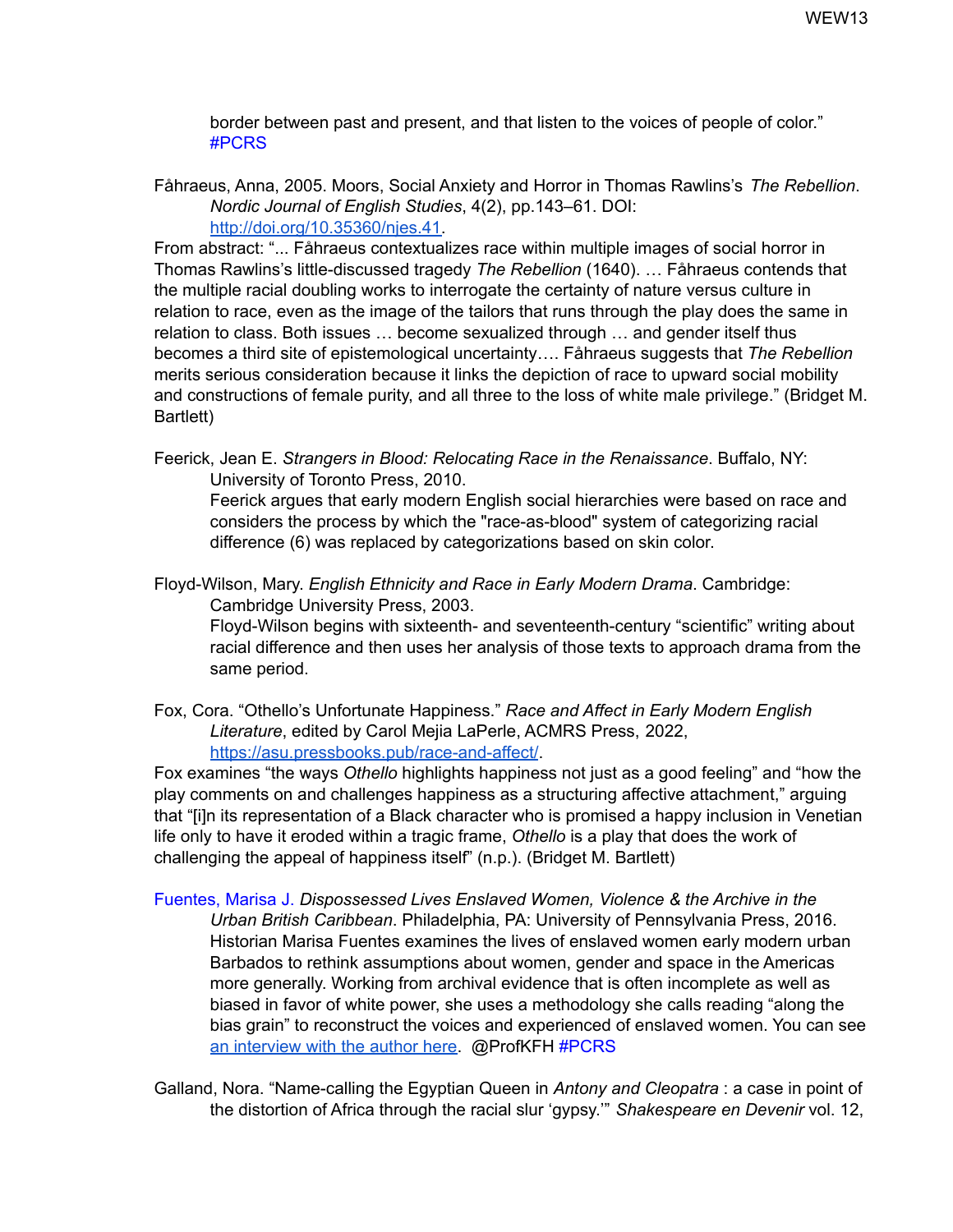2017, repr. online 2019, <https://shakespeare.edel.univ-poitiers.fr/shakespeare/index.php?id=1859>. Accessed December 3, 2021.

Identifies the Hellenistic origins of the "Gypsy" slur against the Romani and argues that the term entered early modern culture through the persistence and transmission of this Greek prejudice (e.g. Plutarch via North). (SI)

Gajowski, Evelyn. "Intersecting Discourses of Race and Gender in Elizabeth Cary's *the Tragedy of Mariam*." *Early Modern Literary Studies*, 2017, pp. 1-17*.*

Gajowski examines how Cary uses early modern discourses on gender and race both to characterize Mariam and Salome and to juxtapose these two characters. (Bridget M. Bartlett)

García García, Luciano. "The Racialized Economy of Desire in The Fair Maid of the West." *Studia Neophilologica*, vol. 88, no. 1, 2016, pp. 56-69.

Abstract: "Thomas Heywood's The Fair Maid of the West, Parts 1 and 2 is a key work in which commerce, national and racial identity, gender, capitalism and early globalization crisscross in order to construct a single discourse of the nation in early modern England. In this article the confluence of the above factors has been examined from the perspective of Deleuze and Guattari's theorization of economy of desire and the disciplining thereof through historically given social formations. I also resort to lotman's concept of semiosphere. This text sets out to prove how, through a subtext of commercial superiority of the English above the Moroccans, a discourse of economies of desire including racial and national elements is obliquely enacted in the two plays. This discourse manifests the superiority of the typically capitalist disciplining of desire over an older and inferior discipline of desire which may well be termed the imperial mode, represented mainly by the Moors and Mullisheg, the Moorish King of Fez." (Bridget M. Bartlett)

----. "Washing the Moor White on the Early Modern English Stage (1550-1666): Five Undetected Cases." *Notes and Queries*, vol. 60, no. 4, 2013, pp. 547-549. Abstract: "The common theme of washing a Moor white in some plays that are part of the English Stage in the Early Modern Period indicates the social discourse of the era and the emergence of a national identity. The plays are 'A Jovial Crew,' 'The Scottish History of James IV, Slain at Flodden,' 'Love's Hospital,' 'The Marriage-broaker,' and 'The Shepheard's Paradise.'" (Bridget M. Bartlett)

Gillen, Katherine. *Chaste Value: Economic Crisis, Female Chastity, and the Production of Social Difference on allShakespeare's Stage* (Edinburgh: Edinburgh University Press, 2017).

This book addresses the ways in which chastity tropes inform the commoditization and valuation of people in early modern England, thus contributing to racial formation. The chapters most directly related to race are Ch.4 "Chastity and Blackness: Racial Value and Commodity Potential in *The Fair Maid of the West, Part I* and *Othello*" and Ch.5 "Mediterranean Markets, Commoditised Masculinity and the Whitening of Christian Chastity in *The Merchant of Venice* and *The Renegado*."

Grady, Kyle. "Emphasis and Elision: Early Modern English Approaches to Racial Mixing and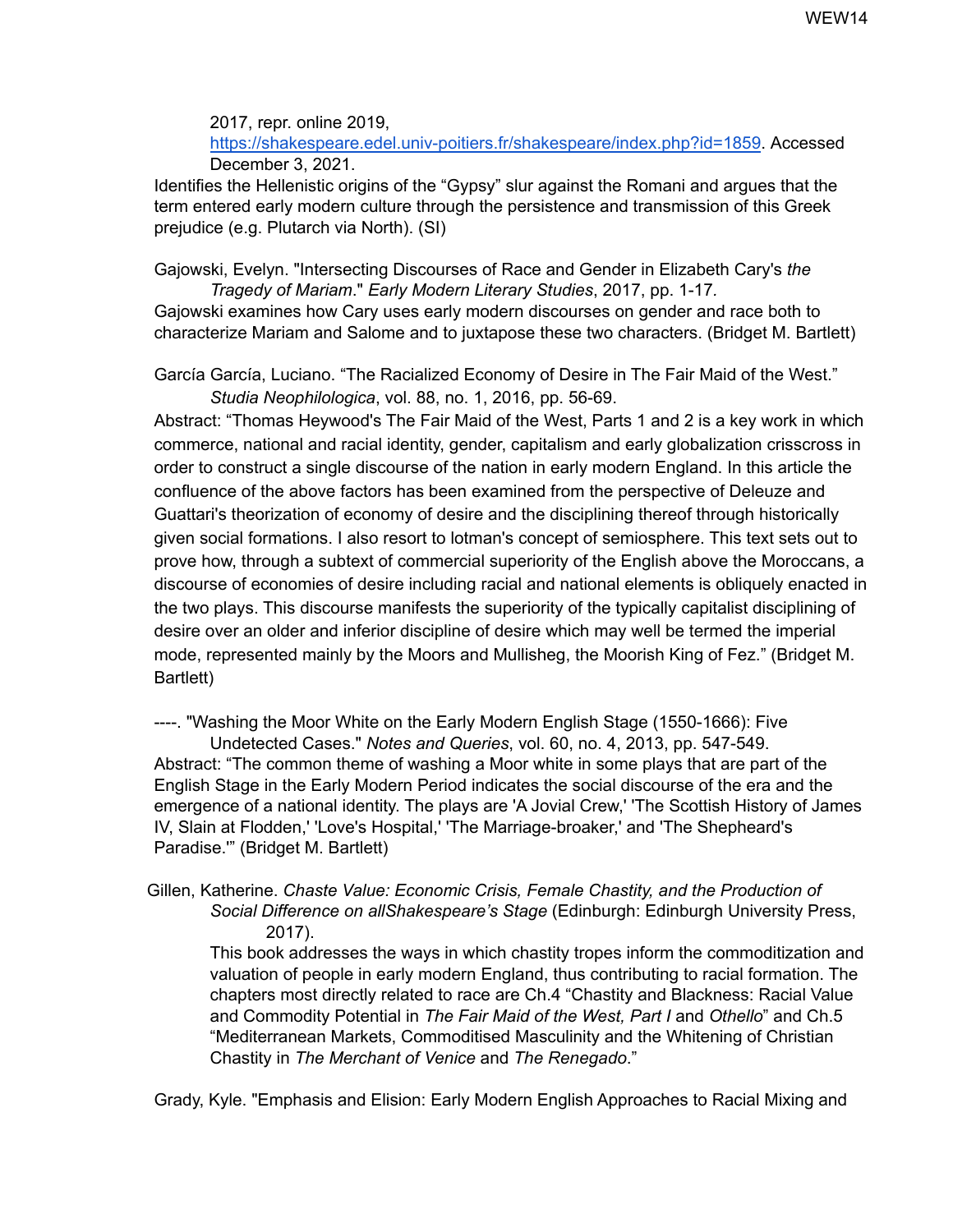their Afterlives." *New Literary History*, vol. 52 no. 3, 2021, p. 585-604. [doi:10.1353/nlh.2021.0027](http://doi.org/10.1353/nlh.2021.0027).

Abstract: "Early modern English approaches to racial mixing are marked by inconsistency. In this, they find affinity with the approaches of subsequent history, in which the topic of mixedness is subject to divergent, often conflicting, concerns, observations, and theories. In dominant discourse, the topic has historically been—and continues to be—regularly cleaved from historical precedent and present reality, many times in ways that augur otherwise improbable futures. Inconsistency thus offers perhaps the most consistent characteristic through which to chart the trajectory of approaches to racial mixing across time. While we might certainly sketch a broad historical path of dominant approaches to the topic, in practice, beliefs about mixedness regularly emerge and reemerge in ways that complicate and at times contravene what we might envision as the prevailing perspective or historical reality of a given moment." (Bridget M. Bartlett)

Grogan, Tess. "'Gather up the Reliques of Thy Race': Paynim Remains in Faery-Land." *Spenser Studies*, vol. 35, no. 1, 2021, pp. 153–79.

Abstract: "Placing Sansfoy's death and the disappearance of his body alongside *The Faerie Queene*'s other defeated paynims—the Souldan and Pollente, Pyrochles and Cymochles—reveals that Spenser's poem breaks from epic tradition in its treatment of the enemy dead. The corpse desecration and immoderate mourning habitually practiced by Spenser's foreign characters makes visible early modern English anxieties about the limits placed on grief and the rites owed to the departed. In Book II, classical ideals of universal burial are gradually supplanted by treatment determined by racial and religious difference. Guyon's evolving response to the question of burial discloses the racial stakes of paynim death in Books I and V. In its ambivalent handling of foreign mourners, however, the poem remains suspended between an emerging racialized logic of death and a human right to decent burial held in common." (Bridget M. Bartlett)

#### Guasco, Michael. *Slaves and Englishmen: Human Bondage in the Early Modern Atlantic World*. U of Pennsylvania P, 2014.

Guasco traces the ways that slavery informed how the people of early modern England and its colonists thought about and engaged with the rest of the world. (Bridget M. Bartlett)

Gurr, Andrew. "A Black Reversal." *Shakespeare* 4, no. 2 (July 2008): 148–56.

Gurr argues that *Othello* was in part Shakespeare's reaction to Peele's *Battle of Alcazar*, with Shakespeare reversing the complexions associated with good and evil in the play. The theatre historian then considers techniques the playing companies used to portray moors, of various complexions, in large numbers, and in the same family.

Habib, Imtiaz H. *Shakespeare and Race: Postcolonial Praxis in the Early Modern Period*. Lantham, MD: University Press of America, 2002. Habib looks at various sonnets and plays by Shakespeare through the lens of postcolonial theory in order to examine how Shakespeare represented racial difference and how Elizabethan constructions of racial difference were formed. #PCRS

-----. *Black Lives in the English Archives, 1500-1677: Imprints of the Invisible*. Burlington, VT: Ashgate, 2008.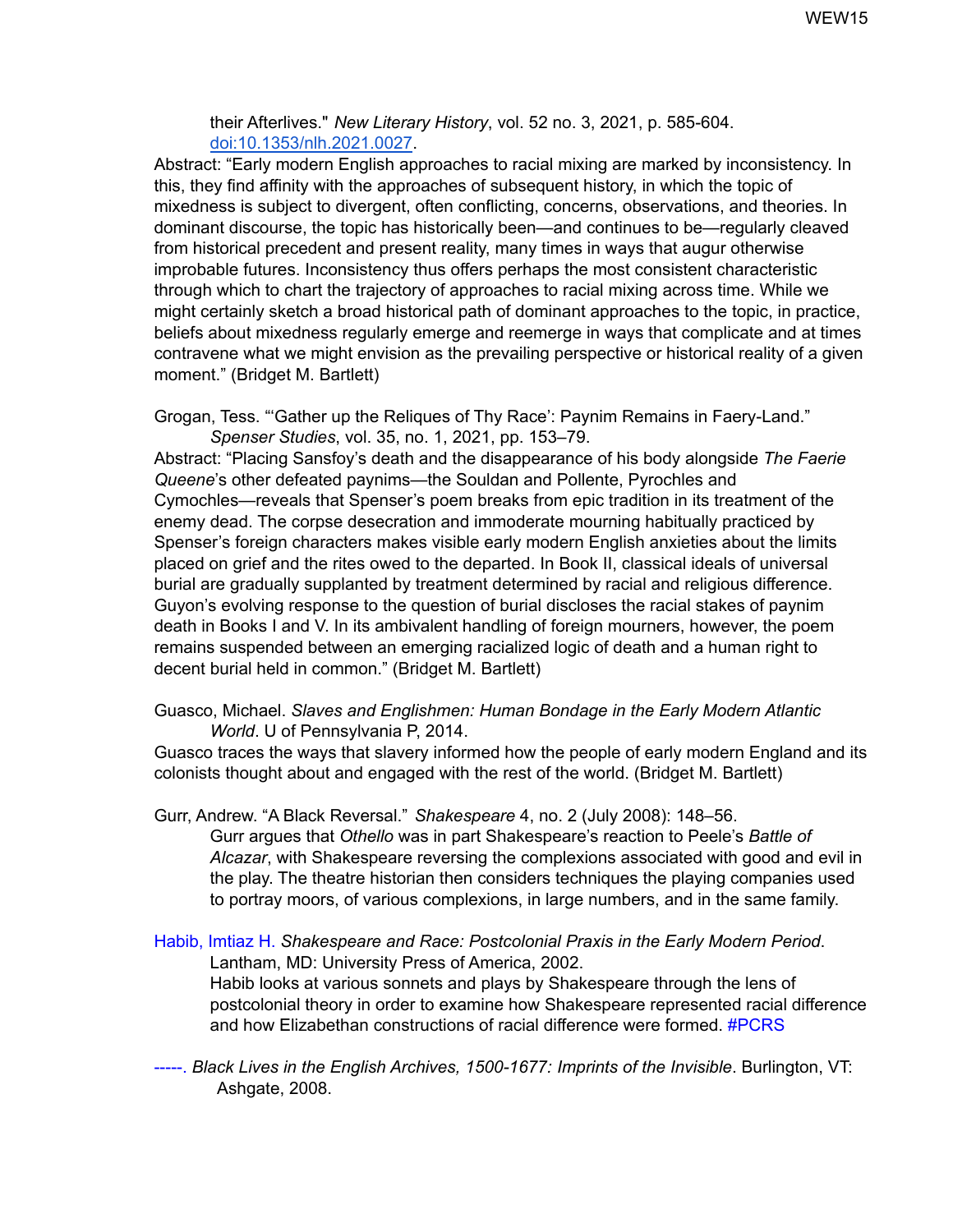*Black Lives in the English Archives* is a collection of historical references to black people in early modern England. In addition, Habib takes the archival texts together to analyze racial identity at the time. #PCRS

----. "Elizabethan Racial Medical Psychology, Popular Drama, and the Social Programming of the Late-Tudor Black: Sketching an Exploratory Postcolonial Hypothesis." *Disease, Diagnosis, and Cure on the Early Modern Stage*, edited by Stephanie Moss and Kaara L. Peterson, Routledge, 2004, pp. 93–112.

Abstract: "The topic of my essay is the politics of Elizabethan mental health. I want to pursue this topic within the framework of post-structuralist study in general and postcolonial study in particular, connecting it to the subject of race, as it is a script, like gender, written within the narrative of early modern English nationhood." (Bridget M. Bartlett)

----. "The Black Alien in *Othello*: Beyond the European Immigrant." *Shakespeare and Immigration*, edited by Ruben Espinosa and David Ruiter, Routledge, 2014, pp. 135–58.

Habib examines the documentary evidence on black immigrants in early modern England and discusses how *Othello* reflects their experiences and broader cultural attitudes. (Bridget M. Bartlett)

Hadfield, Andrew. "In the Blood: Spenser, Race, and Identity." *Spenser Studies*, vol. 35, no. 1, 2021, pp. 47–68.

From abstract: "What is at stake in the existence and transmission of blood is complicated and problematic throughout Spenser's works. Bloodlines may determine identity, or they may tell us very little about them. In this essay I explore Spenser's understanding of blood, race, and identity through an examination of selected passages in *A View of the Present State of Ireland* and the stained hands of Ruddymane at the start of *The Faerie Queene*, Book II. Blood emerges as a significant factor in establishing identity, with inheritance through the blood determining legal as well as racial identities." (Bridget M. Bartlett)

----. "Race in Shakespeare's Histories," in Ayanna Thompson, ed., *The Cambridge Companion to Shakespeare and Race*. Cambridge: Cambridge UP, 2021. 62–76. Hadfield discusses lineage in Shakespeare's history plays and argues that the plays show that racial and national purity have always been impossible. Hadfield gives special attention to bastardy as a site of intermixing or heterogeneity.

#### Hall, Kim F., and Gwynne Kennedy. "Early Modern Women Writing Race." *Teaching Tudor and Stuart Women Writers (Options for Teaching)*. Ed. Margaret Hannay and Suzanne Woods. New York: MLA Publications, 2000. 235-39. #PCRS

Hall and Kennedy write that it is crucial – particularly if we want to teach contemporary women writers about intersectional feminism – to recognize the linked topics of racial and gender oppression in early modern texts because race and gender both informed the contexts in which the periods women authors wrote. Hall and Kennedy explain that encodings of whiteness and racial otherness infuse even woman-authored early modern texts that are already frequently taught.

Hamamra, Bilal T. "Jerusalem and Arabia in Cary's the Tragedy of Mariam." *ANQ*, vol. 33, no. 1, 2020, pp. 34-36.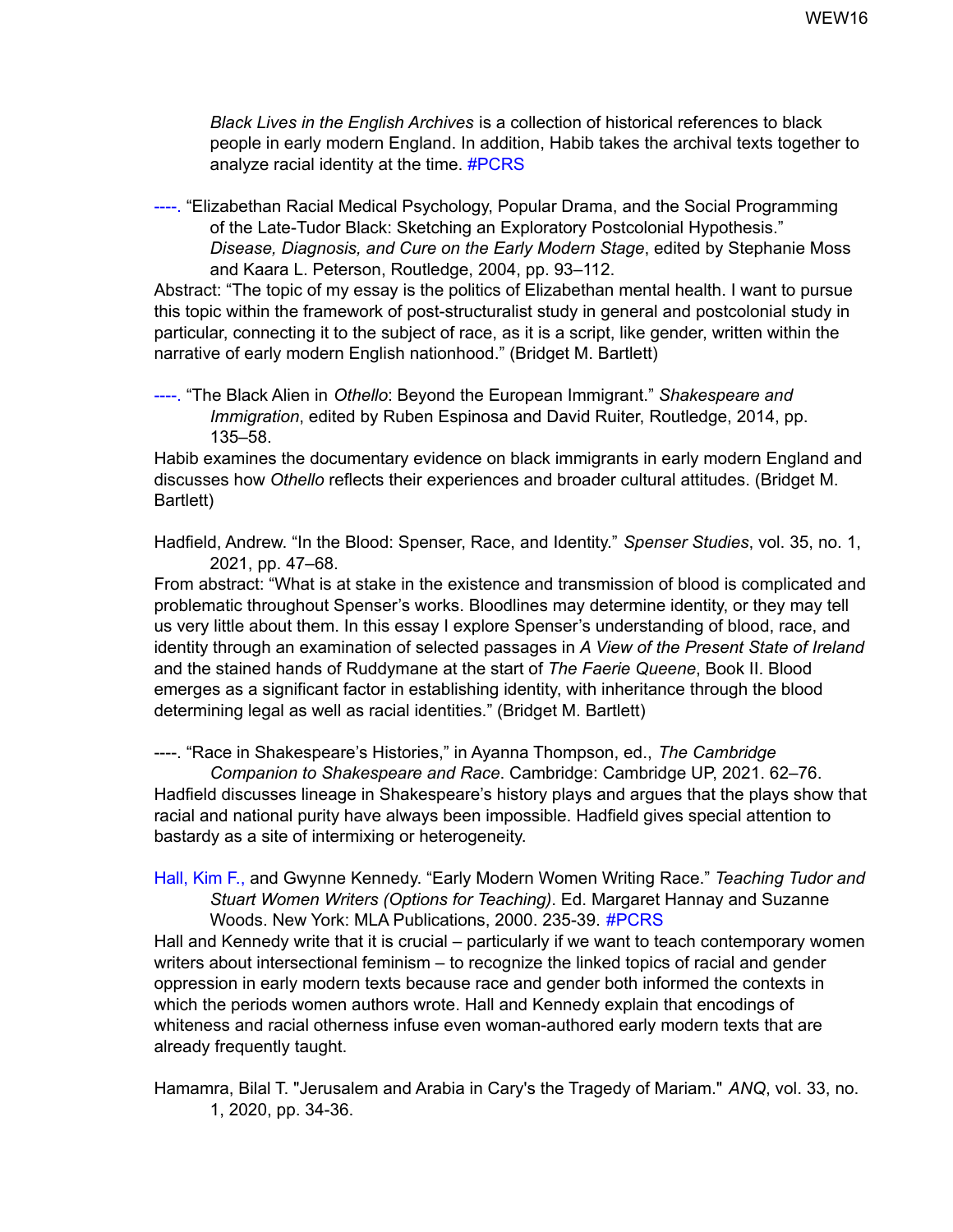From abstract: "Hamamra examines *The Tragedy of Mariam* by Elizabeth Cary with regard to its depiction of Jerusalem and Arabia. The text suggests that Jerusalem shapes the play's racial, national, and sociopolitical interactions. …. *The Tragedy of Mariam* is preoccupied by the conflict between two Jewish lines of descent, proto-Christian virtuous ones, deriving from the pure line of David and epitomized in Mariam, and racially impure, inferior ones, enemies of Jesus and epitomized in Herod and Salome." (Bridget M. Bartlett)

Hendricks, Margo, "Race: A Renaissance Category?" *A Companion to English Renaissance Literature and Culture*, Ed. Michael Hattaway. Oxford, England: Blackwell, 2003. 690-698. #PCRS

Hendricks gives an overview of the trajectory of 'race' in early modern England by reviewing what she calls the "conceptual threads that contributed to the formation of the Renaissance concept / category of race": the history of the word "race" and Renaissance theories of generation.

Herron, Thomas. "Mixed Up: Race, Degeneration, and Irish 'Old English' Politics in Spenser's Castle Joyous and Bower of Bliss." *Spenser Studies*, vol. 35, no. 1, 2021, pp. 69–105.

Abstract: "This essay builds on insights into Malecasta's wanton character to examine her politicized meaning in the allegory of *The Faerie Queene Books* I–III, as a discourteous and inhospitable threat to the idealized "British" and chaste woman warrior represented by Britomart. Malecasta represents in her bad rule of Castle Joyous (III.i) social pollution with a proto-racial emphasis, that is, degeneration. An unnoticed cognate with Malecasta's punning name is the Spanish malecasta, to be of "mixed race." As such, Malecasta in her "bower" appears to allegorize on one level the corrupting influence of Spanish and Continental romances, including those with Irish subject matter, and, on a political level, the Continental-leaning, colonial Old English culture found in Spenser's Ireland: old noble houses that had intermingled with the Irish, grown and decayed over centuries through excess wealth and power. Comparisons are made with Acrasia in the Bower of Bliss to demonstrate how Britomart in Castle Joyous must not only resist her own sexualized nature but must avoid being pulled down to the muddy level of Malecasta's corrupted social sphere." (Bridget M. Bartlett)

Hornback, Robert. "Blackfaced Fools, Black-Headed Birds, Fool Synonyms, and Shakespearean Allusions to Renaissance Blackface Folly", *Notes and Queries*, Volume 55, Issue 2, June 2008, pp. 215–219

Abstract: "The author explores the comic tradition of blackface used in the Renaissance, its association with fools, and related associations with black-headed birds. He also discusses allusions to blackfaced folly in various plays by William Shakespeare." (Bridget M. Bartlett)

----. "Emblems of Folly in the First *Othello*: Renaissance Blackface, Moor's Coat, and 'Muckender'." *Comparative Drama*, vol. 35, no. 1, 2001, pp. 69-99*.*

Hornback argues that blackface and a colorful costume would have prompted *Othello*'s original audiences to associate the titular character with fools and stage folly. Hornback suggests that this link helps to explain the presence of surprising comic elements in the tragedy. (Bridget M. Bartlett)

----. "Extravagant and Wheeling Strangers: Early Blackface Dancing Fools, Racial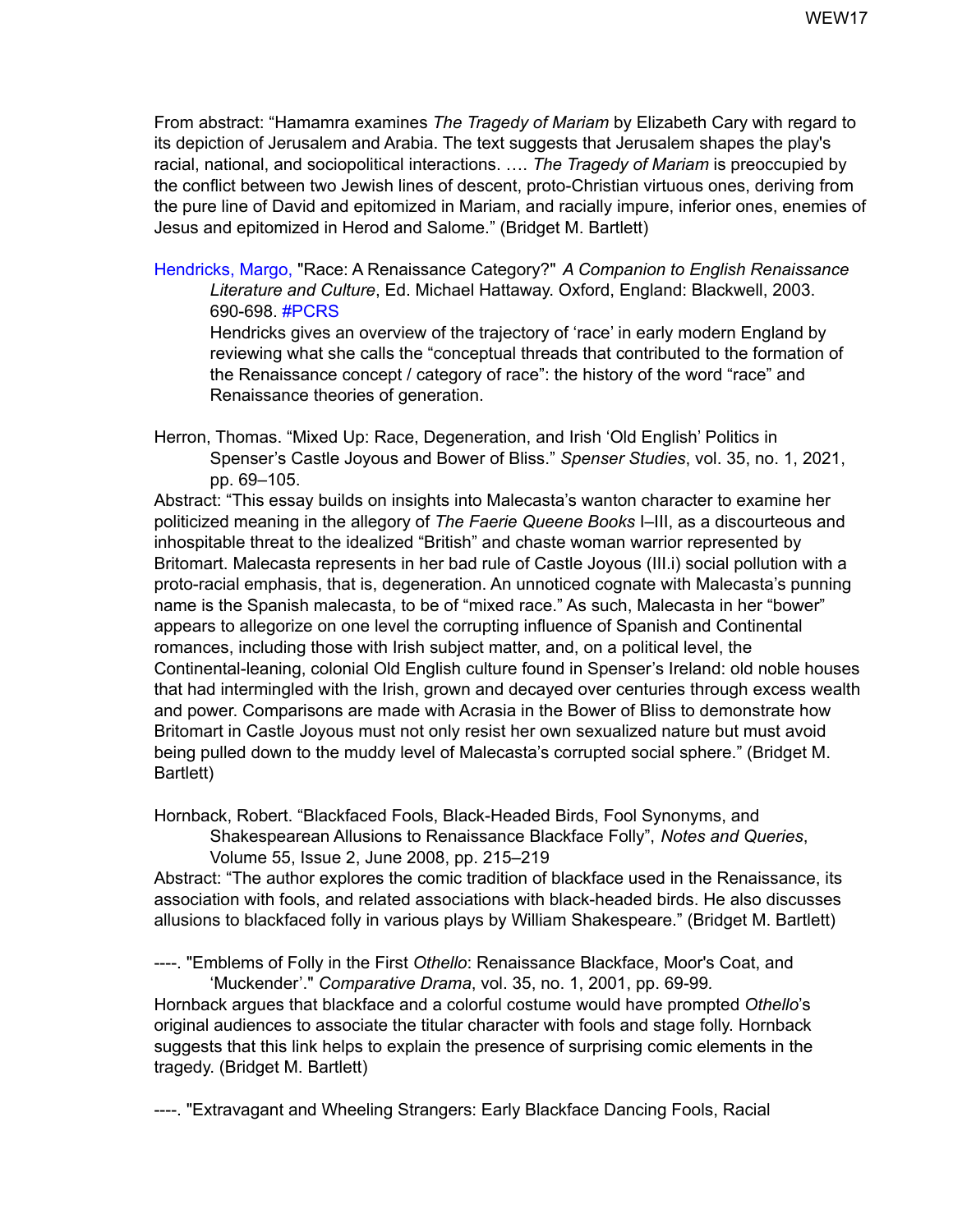Impersonation, and the Limits of Identification." *Exemplaria*, vol. 20, no. 2, 2008, pp. 197-223.

Abstract: "Challenging the assumption that the minstrel stereotype associating dance with racial impersonation was a uniquely American invention, I argue that it was instead founded upon a type which appeared in various comical blackface guises since the Renaissance. In the wake of the early African slave trade, racial impersonation in the Morris dance is reflected both in accounts of face-painting and in the distinctive raised or bent-limbed gestures, vigorous step-dancing, and wheeling about which historians associate with West African dance movements. But white dancers misread such body language in demeaning terms, as did the oft-reported contortions, twitching, limping, and deformity of the foolish Jim Crow. Jigs and drolls likewise employed blackface dance as an emblem of folly and as a device of exclusion. Consequently, though "Creolization"—the fusion of European and African culture—was long observable in dance, performance of exaggerated, fetishized other ness did not promote the meaningful identification critics have recently assumed." (Bridget M. Bartlett)

----. "The Folly of Racism: Enslaving Blackface and the 'Natural' Fool Tradition." *Medieval & Renaissance Drama in England*, vol. 20, 2007, pp. 46-84,10*.*

Hornback traces the racist history of blackface and its association with foolish behavior back to its roots in medieval and early modern drama. (Bridget M. Bartlett)

Iyengar, Sujata. *Shades of Difference: Mythologies of Skin Color in Early Modern England*. Philadelphia: Cambridge University Press, 2004. #PCRS Iyengar considers a wide variety of early modern texts in order to understand how perceptions of "bodily, cultural, and social" difference (1) together influenced racial identity formation in early modern England.

---. "Moorish Dancing in *The Two Noble Kinsmen*." *Medieval and Renaissance Drama in England* 20 (2007), pp. 85-107, Lanham, MD: Rosemont/Associated University Presses.

Abstract: I will argue that the supposed Moorish origin of English morris dancing allows Shakespeare to domesticate dark-skinned exoticism by incorporating it into rural English customs and traditions and Fletcher to employ figures of foreign femininity in the service of an emergent, court-centered, coterie feminism. Let me say at the outset that my claims about the collision of the domestic and the foreign owe more to the late Edward Said's definition of "Orientalism" than to more recent arguments of contemporary postcolonial criticism. That is to say, I am more interested here in the morris dance and the Moorishness that informs it as indices to anxieties within early modern England, rather than in uncovering the material conditions of Moorishness and Moorish dancers in England. There may be no original or authentic "Moorish dance," as it were, hiding behind the hybrid presentation that makes up the English morris. Renaissance society uses Moorishness, I will argue, to trope geographical, temporal, and literary alterity within that culture. These anxieties circulate around nation-formation, in Shakespeare's case, around female autonomy and rank, in Fletcher's, and around the exoticism of the rural—especially of rural women—in their collaboration, The Two Noble Kinsmen. (SI)

---. "Race and Skin Color in Early Modern Women's Writing." In *The History of British Women's Writing,* Volume 2: 1500-1610.#PCRS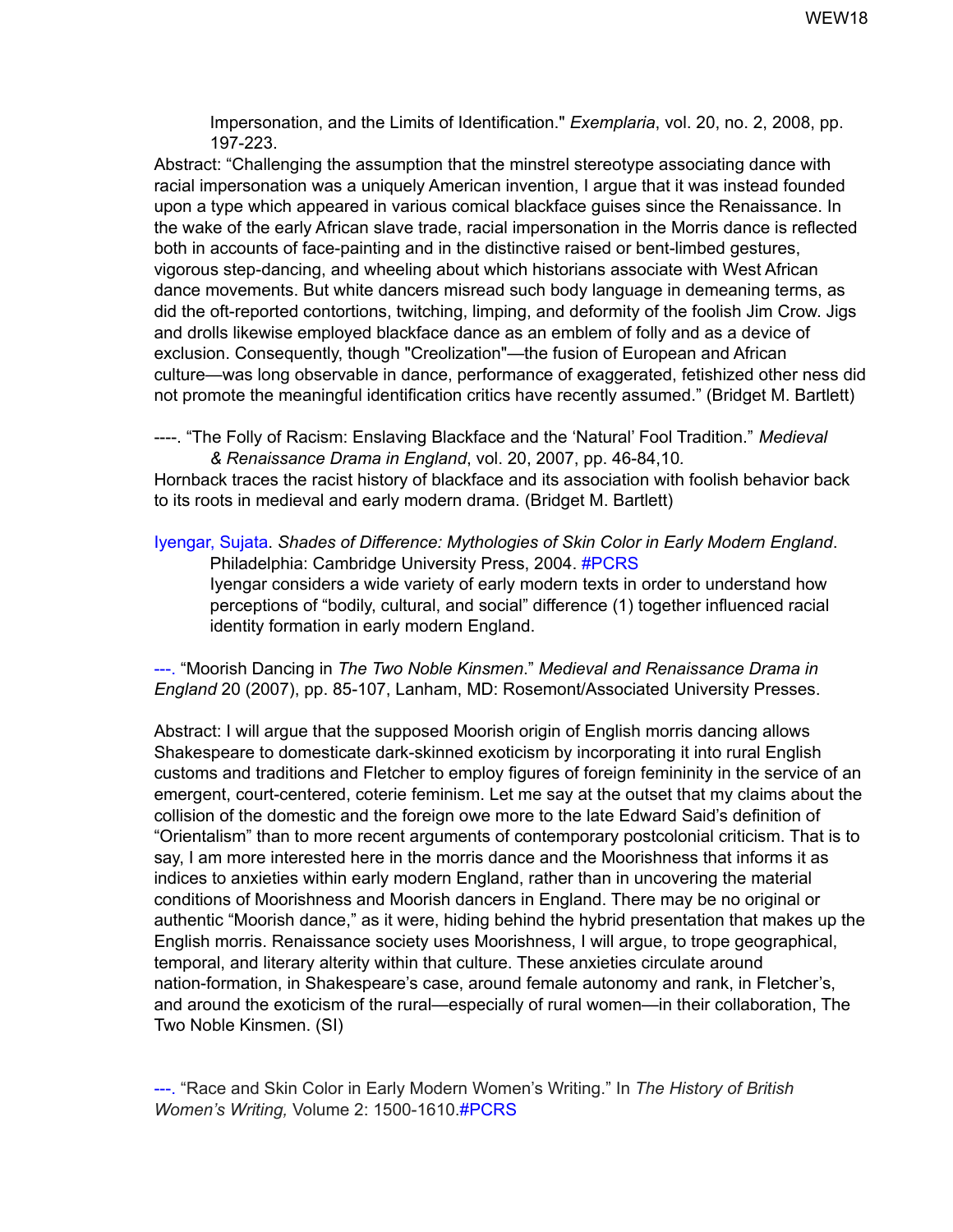Abstract: This chapter identifies "[t]races of racial or proto-racialized language and tropes...in different genres of early modern women's writing such as" Sidney's metrical psalm translations, Cary's "Senecan closet drama," and Lanyer's "anthology" *Salve Deus Rex Judaeorum*." "Sidney's Psalms demonstrates how early modern culture imagines the imprint of sin upon flesh as a physical stain, troping such markings as darkness or infection; they also turn race into religious election. Cary's *Tragedy of Mariam* ranges across multiple mythologies of color in order to distinguish between women and to figure personal or domestic choices as cosmic chaos. Lanyer mobilizes Italianate literary convention (Petrarchism), generic mixing (a modified *contaminatio*, the Terential practice of cannibalizing Greek texts for plots, characters and scenes) and biblical allegory (the figure of the Black bride in Canticles) in order to account for herself as a poet in a culture that multiply 'others' her as a woman attempting to control her erotic life; a working woman [excluded from]...the aristocratic literary of other well-known women authors; and a 'black' woman of Italo-Jewish ancestry." (SI)

---. "Strangeness: Early Modern European Women and the Invention of Whiteness." *EMLS* Special Issue 27: [European](https://extra.shu.ac.uk/emls/journal/index.php/emls/issue/view/16) Women in Early Modern Drama (2017). #PCRS

Abstract: The Afterword to this EMLS Special Issue "European Women in Early Modern English Drama" contextualizes this collection in light of our continued scholarly and social investigation into the invention of "whiteness" and of a pan-European identity. It argues that texturing the flat surface of "whiteness" and "Europeanness" can enable us to "estrange" - that is, to critique and de-nature, existing stereotypes surrounding race, sexuality, and national origin. It concludes with a call to further research and writing about the material or phenomenological textures of individual women's lives, as we can imagine them through literature and history. (SI)

---. "Race Thinking in Margaret Cavendish's Drama." *Criticism* 63.1-2 (2021): 95-106. <https://doi.org/10.13110/criticism.63.1-2.0095>

Abstract (HCommons): This essay uses an intersectional approach to identify in the drama of Margaret Cavendish, Duchess of Newcastle, the patterns that Hannah Arendt called "race thinking" and to extend Arendt's approach backwards in time as early as the seventeenth century. Famously, Cavendish -- poet, playwright, personality-- prided herself on her "singularity" or originality, from her cultivated eccentricity of dress to her insistence, which anticipates the Romantic movement, that her works come from her alone (down to her punctilious annotation of the occasional lines or stanzas or scenes composed by her husband and included in her plays). The combined authority Cavendish appropriates – rank and individual merit – and that she uses to transcend the restrictions placed on her by her gender makes Cavendish an apt instance through which to investigate how or whether merit and rank – and gender – can produce race thinking. I suggest that Cavendish's first play, the two-part *Loves Adventures*, simultaneously queers or questions heteronormative reproduction and the purity of an imagined bloodline or race and yet restricts the ability to transcend race (understood for Cavendish as bloodline and as gender) to those who can demonstrate merit or (to borrow Patricia Akhimie's invaluable formulation) "cultivation." Similarly, Cavendish's later play *The Bridals* uses cross- or transgender casting and the potential for cultivation not to liberate but to humiliate and racialize its working-class characters. In *The Female Academy*,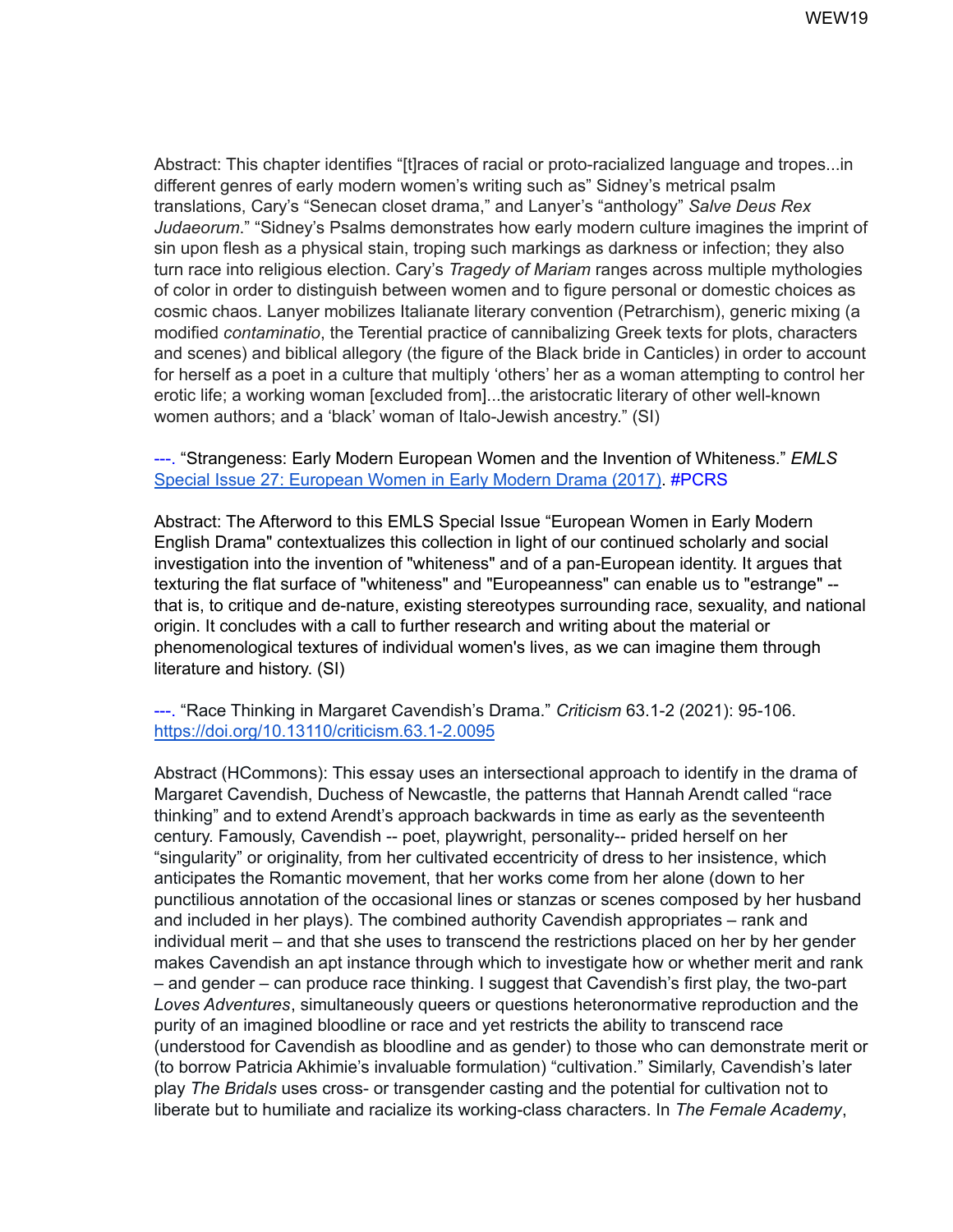wealthy, aristocratic ladies literally become the gatekeepers and guarantors of education and bloodline. The intersectional hierarchies of rank, skin color, gender, and sexual autonomy thus triumph over an imagined innate or even a "cultivated" merit or virtue. (SI)

- Jones, Eldred D. *The Elizabethan Image of Africa*. The University of Virginia Press: 1971. This booklet, published by the Folger Shakespeare Library is an early foray into early modern race studies. Jones explores the ways in which Africa and Africans are represented in the early modern English imaginary.
- Kafantaris, Mira Assaf. "Desire, Disgust, and the Perils of Strange Queenship in Edmund Spenser's The Faerie Queene." *Race and Affect in Early Modern English Literature*, edited by Carol Mejia LaPerle, ACMRS Press, 2022, <https://asu.pressbooks.pub/race-and-affect/>.

Kafantaris examines "*The Faerie Queene*'s affective constructions of racial identities" (n.p.) and discusses how affects such as desire and disgust, in particular, inform ideas of racial purity and the racial otherness of a foreign queen. (Bridget M. Bartlett)

Kao, Wan-Chuan. "In the Lap of Whiteness." *New Literary History*, vol. 52 no. 3, 2021, p. 535-561. [doi:10.1353/nlh.2021.0025.](http://doi.org/10.1353/nlh.2021.0025)

Abstract: "This article considers medieval and early modern strategies of racialization and periodization through the figure of the hold and the critical lens of empathy. I take as my test case The Squire's Tale by Geoffrey Chaucer that reimagines the medieval Mongol empire. Empathy, the act of feeling into a strange aesthetic object, person, or situation, characterizes the affective similitude interposed between the tale's heroine, Canacee, and the wounded falcon. Canacee's empathic lap is one figuration of the premodern hold that attempts to contain and erase difference. Empathy as an approach to history and cross-racial encounters, however, is deeply problematic. Next, I examine periodization as the historiographic equivalent to racial passing, arguing that classification and recognition do not always align. The empathic scene is often a failed encounter marked by the noncoincidence of subjects or objects. The falcon in Canacee's lap signifies whiteness as racial capital in the guise of European courtliness. I then turn to the reception history of The Squire's Tale, in which readers have constructed a modern, Orientalizing Part 1 vis-à-vis a medieval, de-Orientalizing Part 2. The critical periodizing impulses extend to early modern assessments of Chaucer. Milton's designation of the tale as "half told" is a Foucauldian contre-practice that emblematizes all sorts of modernist and Orientalist efforts at periodizing and racializing texts, bodies, and histories. Finally, I consider the limits of figural approaches to periodization and racialization and advocate the practice of critical implication in place of interpellation." (Bridget M. Bartlett)

Kaplan, M. L. "Jessica's Mother: Medieval Constructions of Jewish Race and Gender in the

Merchant of Venice." *Shakespeare Quarterly*, vol. 58, no. 1, 2007, pp. 1-5,10-I,139*.* Kaplan examines the racialized construction of Jewishness in *The Merchant of Venice* and argues that Jessica can be converted and become white because Jewish racial identity is constructed in such a way that it is far more dependent on fathers' Jewishness than on the identities of mothers. (Bridget M. Bartlett)

----. "The Jewish Body in Black and White in Medieval and Early Modern England." *Philological Quarterly*, vol. 92, no. 1, 2013, pp. 41-65*.*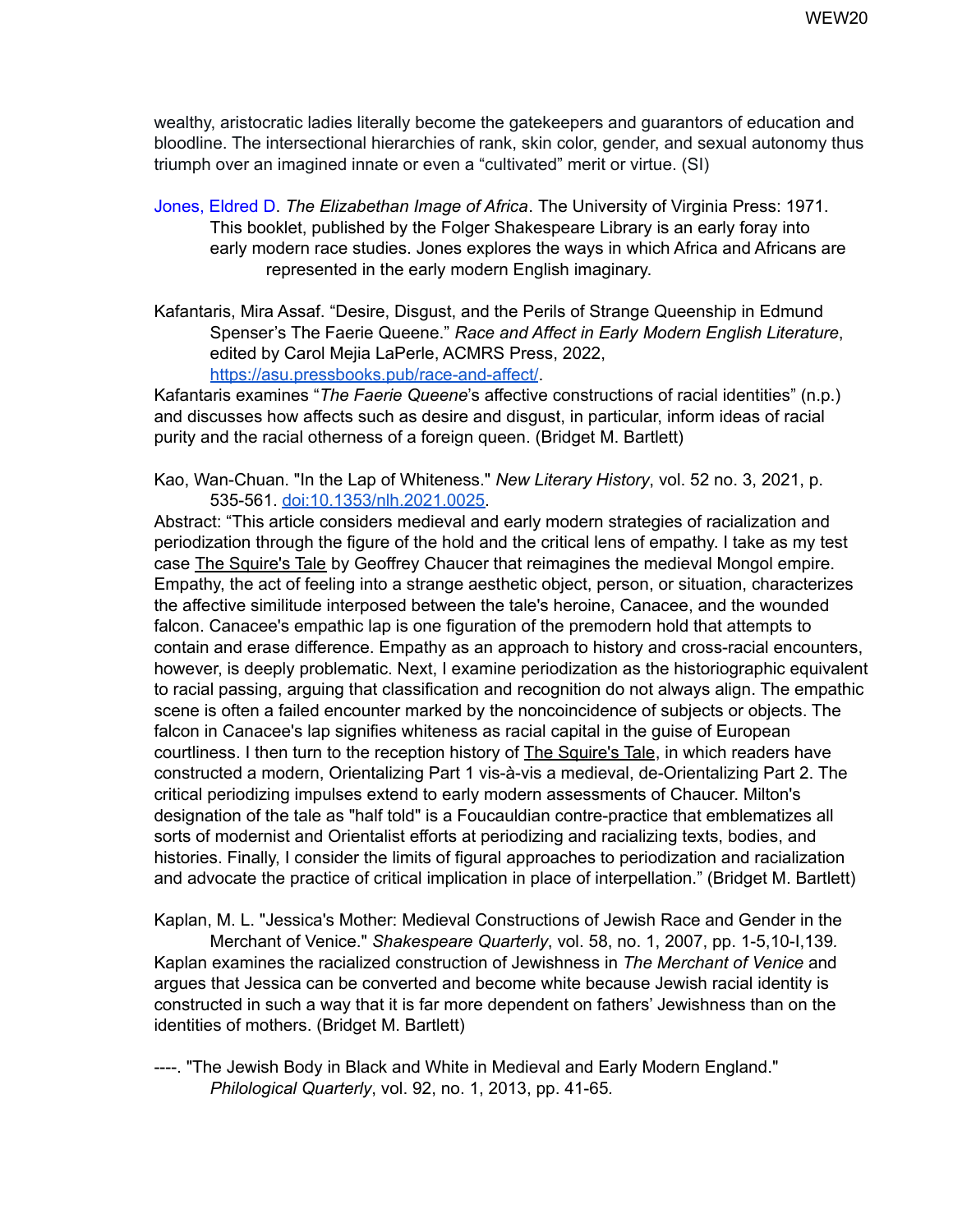Kaplan explores varying constructions of Jewish complexions as black or white in medieval and early modern England. (Bridget M. Bartlett)

Karim-Cooper, Farah. "The Materials of Race: Staging the Black and White Binary in the Early Modern Theatre," in Ayanna Thompson, ed., *The Cambridge Companion to Shakespeare and Race*. Cambridge: Cambridge UP, 2021. 17–29.

from abstract: "This essay …. addresses the relationship between the audience perception of race and the performance of blackness on the early modern stage while explaining the various materials and technologies available to early modern actors to create a range of racial identities…. Finally, this essay draws upon available evidence about black presence in early modern England to suggest the plausibility of a more diverse audience than theatre scholars have been willing to admit. This diversity therefore would have influenced not only the reception of racial performances but also the development of staged representations of racial otherness over time."

Kaufmann, Miranda. *Black Tudors: The Untold Story*. London: Oneworld, forthcoming October 2017.

*Black Tudors* explores the untold history of Africans in Tudor and early Stuart England through the lives of ten individuals.

- -----. "Making the Beast with two Backs" Interracial [Relationships](http://onlinelibrary.wiley.com/enhanced/doi/10.1111/lic3.12200/) in Early Modern England, *Literature Compass*, 12.1, January 2015, pp. 22-37. Kaufmann reflects on interracial relationships in the context of archival records of Africans in early modern England.
- -----. 'Blanke, John (fl. 1507–1512)', Oxford Dictionary of National Biography, Oxford University Press, September 2014.

A short biography of the African trumpeter who was employed by Henry VII and Henry VIII. MK

-----. 'Sir Pedro Negro: What colour was his skin?', Notes and Queries, Vol. 253, no. 2 (June 2008), pp.142-146. MK

Kaufmann examines the documentary evidence concerning Sir Pedro Negro, a Spanish mercenary under Henry VIII, and concludes that it is uncertain but possible that Sir Pedro was black. (description added by Bridget M. Bartlett)

----. 'Caspar Van Senden, Sir Thomas Sherley and the blackamoor Project.' *Historical Research*. 81.212 (2008): 366-371.

This article goes back to the archives to explore the circumstances of Elizabeth I's so-called 'deportation' of Africans and shows that the draft proclamation of 1601 was never promulgated and that Van Senden and Sherley's money-making scheme was unsuccessful. MK

---. 'English Common Law, Slavery and.' *Encyclopedia of Blacks in European History and Culture*. Ed. Eric Martone. Westport, CT: Greenwood, 2008: I.200-3. MK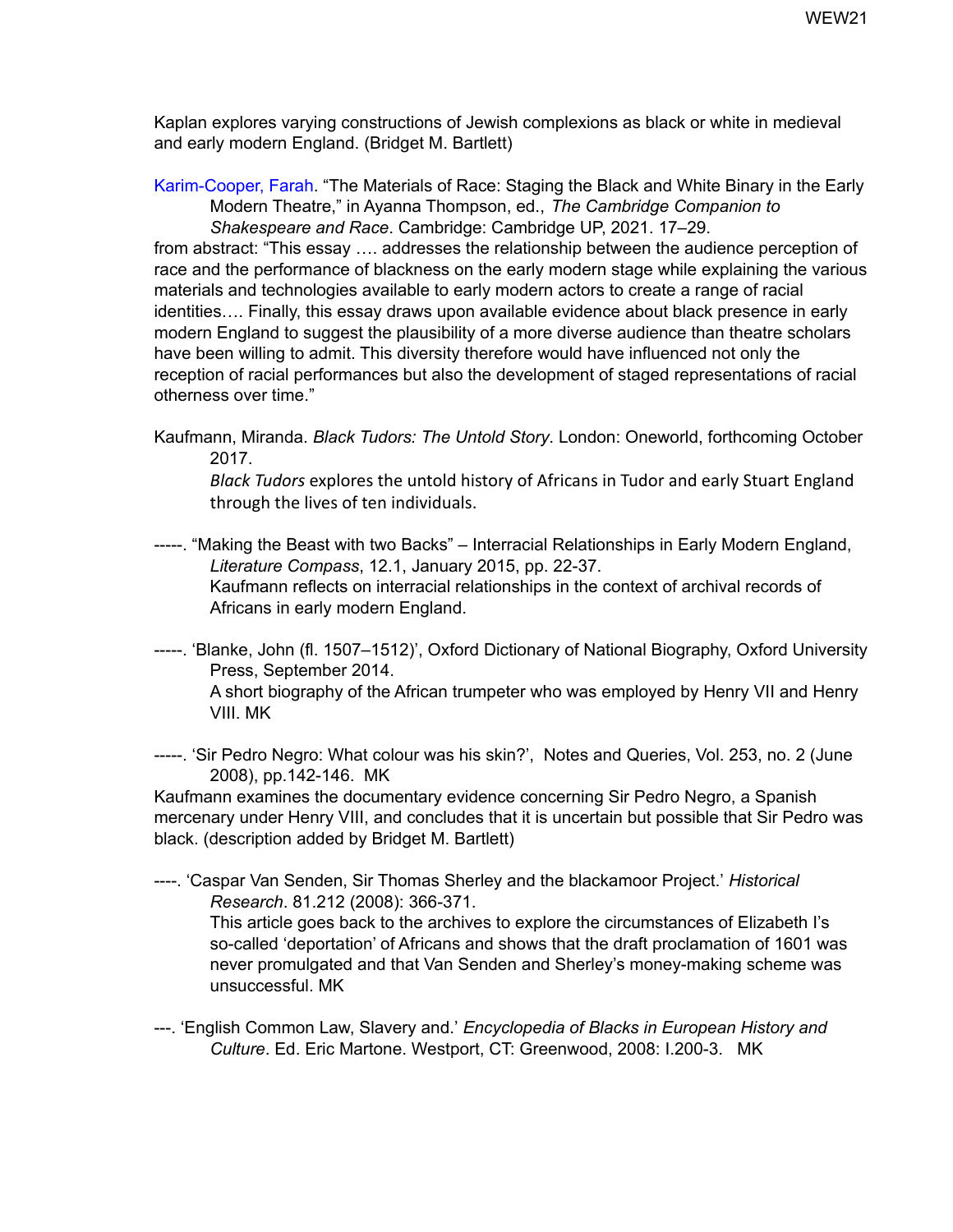Describing several relevant court cases, Kaufmann relates the ambiguous status of slavery in early modern England as a practice that was never addressed by statutes. (description added by Bridget M. Bartlett)

LaPerle, Carol Mejia. "An Unlawful Race: Shakespeare's Cleopatra and the Crimes of Early Modern Gypsies." *Shakespeare*, vol. 13, no. 3, 2017, pp. 226–38. LaPerle argues that Shakespeare's portrayal of Cleopatra as a racialized, sexualized, and disloyal figure links her with Roma, who were constructed similarly in early modern England. (Bridget M. Bartlett)

----. "Ill-Will as Racialized Affect: Early Modern Volition, Critical Race Theory, and Shakespearean Ill-Will." *New Literary History*, vol. 52 no. 3, 2021, p. 563-583. *Project MUSE*, [doi:10.1353/nlh.2021.0026](http://doi.org/10.1353/nlh.2021.0026).

Abstract: "Seventeenth-century accounts of will are a fundamental part of race-making. By reading critical race theory's interventions alongside early modern accounts of volition, I reveal the implications of social contract theorists' consideration of will as a means to calibrate one's relationship to power. Embedded within these discourses is a fundamental, rather than circumstantial, disavowal of participation in the commonweal. I theorize this category of exclusion as "ill-will," a selectively essentialized category that does not require empirical evidence but is instead a pre-emptive anticipation of threat.Ill-will marks relational incompatibility, an abnormal volition, attributed to racialized subjects. As a racializing mechanism in the early modern period, ill-will precludes civic participation. The essay concludes with considerations of how these categories of preclusion inform William Shakespeare's representations of race. Performances of volition, along with affects that the history of will attaches to intention, desire, and ability, are crucial features of Shakespeare's representation of ill-will as a racialized affect." (Bridget M. Bartlett)

LaPerle, Carol Mejia. "The Racialized Affects of Ill-Will in the Dark Lady Sonnets." *Race and Affect in Early Modern English Literature*, edited by Carol Mejia LaPerle, ACMRS Press, 2022, [https://asu.pressbooks.pub/race-and-affect/.](https://asu.pressbooks.pub/race-and-affect/)

LaPerle examines the role of ill-will in Shakespeare's Dark Lady Sonnets and "consider[s] the problem of feeling as a disturbance of the sonnet sequence's default investments in white futurity and racial insularity" by "putting] pressure on 'ill' as simultaneously an attribution of her characterization and a hue that racializes her corruption of desire" and arguing that "[v]olition emerges as an index for the affective experience of racial formation" (n.p.). (Bridget M. Bartlett)

----. "Race in Shakespeare's Tragedies," in Ayanna Thompson, ed., *The Cambridge Companion to Shakespeare and Race*. Cambridge: Cambridge UP, 2021. 77–92.

from abstract: "This chapter reveals the ways in which race is … central to the genre's attention to social forces and philosophical concerns. Shakespeare's tragedies reveal how the premodern imaginary considers race as both a mimetic, ephemeral enactment and proof of an essential, inherent difference. …depictions of race often move between fluid, malleable, and unstable expressions of identity, providing a lexicon for the epistemological crisis of tragedy's formation of subjectivity. In the genre's epistemological exploration of subjectivity as a publicly scripted experience and a fundamentally separate, and at times inaccessible, essence, Shakespeare's tragedies engage the multilayered, contradictory template of racial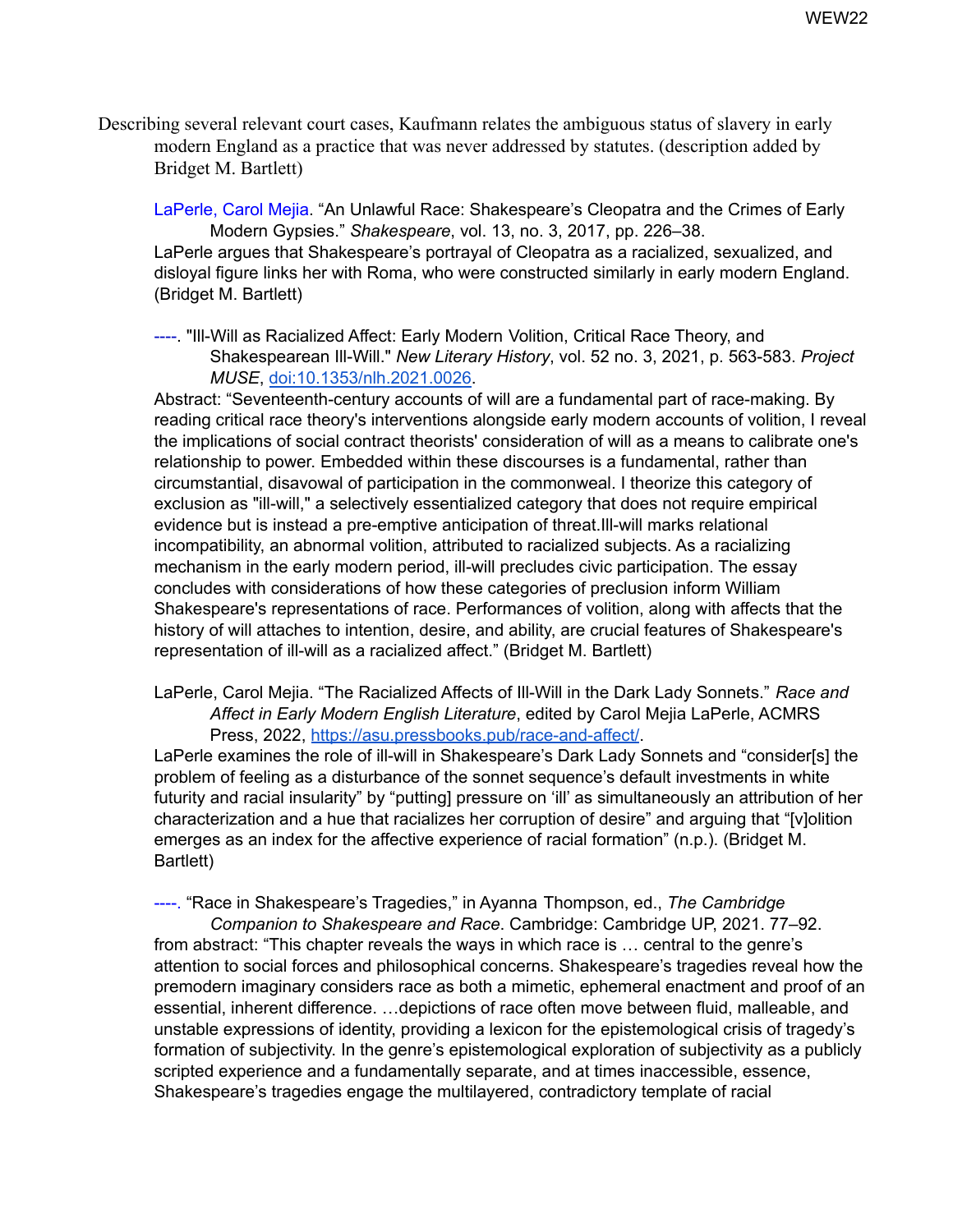impersonation. Thus, attention to regimes and categories of race animates some of the most fundamental issues of inclusion and exclusion that the English looked to tragedy to illuminate."

Lerner, Ross. "Allegorization and Racialization in The Faerie Queene." *Spenser Studies*, vol. 35, no. 1, 2021, pp. 107–32.

Abstract: "Ania Loomba has suggested that we attend to two techniques of racialized governance in late sixteenth- and early seventeenth-century England: 'the creation of internal hierarchies within a population" and the increasingly reified assumption of "correspondence between the 'outside' and 'inside' of human beings.' This essay claims that *The Faerie Queene* produces a surprising resemblance between racialization and allegory as a literary form. Testing this hypothesis primarily in Book V's scenes of racialized punishment, it explores how allegory produces internal hierarchies and a correspondence between the outside and inside of beings in the poem. At the same time, it suggests Spenser's immanent critique of allegory as technique and mode might also be viewed as the poem's own analysis of the intimacy between racialization and colonial violence, repeatedly revealing the failure of the production of difference and the instability of racialized hierarchy." (Bridget M. Bartlett)

Little, Arthur L., Jr. *Shakespeare Jungle Fever: National-Imperial Re-Visions of Race, Rape and Sacrifice.* Stanford: Stanford University Press, 2000. #PCRS

Little considers the relationship between representations of sexual violence and representations of race in Shakespeare's plays in order to analyze how early modern English drama used race to perform England's nationalist and imperialist ventures.

Loomba, Ania and Jonathan Burton, eds. *Race in Early Modern England: A Documentary Companion*. New York: Palgrave Macmillan, 2007. *Race in Early Modern England* is a collection of historical texts that illuminate early modern English understandings of race. The collection includes both early modern texts and earlier texts that were foundational to early modern English writers.

López-Peláez Casellas, Jesús. "Building an English (Early Modern) Identity: 'Race' and Capitalism in Heywood's *The Fair Maid of the West, or, A Girl Worth Gold*." *Revista Canaria de Estudios Ingleses*, vol. 54, no. 2007, p. 55-68. <https://riull.ull.es/xmlui/handle/915/14409?locale-attribute=en>.

Abstract: "In the early modern period England develops a process of construction of national identity based on 'racial' and religious differences and the adoption of capitalism. This epistemological and material transition can be perceived in much of the drama of the period, which, like Thomas Heywood's *The Fair Maid of the West*, functions as much within this process as in response to it. All these changes, and the resistances to it, can be best analyzed through the semiotic notion of Juri Lotman's semiosphere." (Bridget M. Bartlett)

Lutz, Michael. "Poisoned Sight: Race and the Material Phantasm in *Othello*." *Journal of Narrative Theory*, vol. 49, no. 3, 2019, pp. 296–322.

Lutz discusses *Othello* as an example in a tradition of blackface theatre that trains white audiences to have a paranoia about blackness – since it is presented via a white body and has to be imagined into existence. (Bridget M. Bartlett)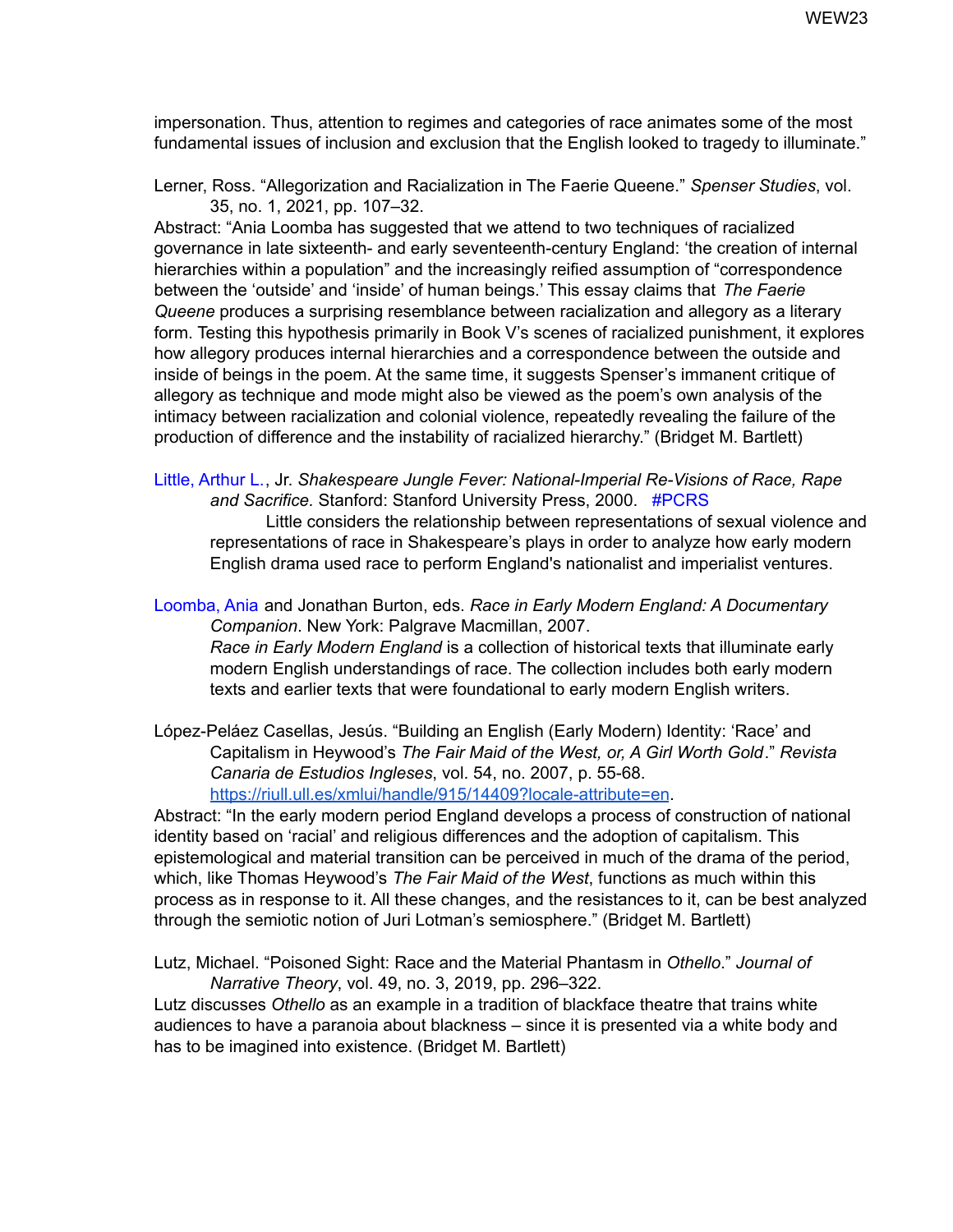MacDonald, Joyce Green. "Black Ram, White Ewe: Shakespeare, Race, and Women." *A Feminist Companion to Shakespeare*, edited by Dympna Callaghan, 2nd ed., Wiley Blackwell, 2016, pp. 206–25.

From Abstract: "Including *The Rape of Lucrece* and *Titus Andronicus*in the author's analysis reiterates race's multiple manifestations in Shakespeare, a broadness of conception which refutes a narrow modern location of race primarily in skin color and transcends differences in genre or artistic maturity. The chapter presents the author's process of reading for the simultaneous and mutually interpenetrating operations of race and gender in *Othello* by unraveling some of the social meanings assigned to and ideological uses made of women and family in the developing racial climate of the early modern period." (Bridget M. Bartlett)

*----. Women and Race in Early Modern Texts*. Cambridge: Cambridge University Press, 2002. #PCRS

MacDonald examines the racial identities of female characters in Renaissance and early modern texts (including dramatic literature) as well as those of the female playwrights and audience members of the time. She does so by comparing these texts to their classical precursors in order to consider the formations of racial and gender identities in early modern England.

Malcolmson, Cristina. *Studies of skin color in the early Royal Society: Boyle, Cavendish, Swift*. Burlington, VT: Ashgate, 2013.

Malcolmson's is the book to give sustained attention to the role of skin color in the experiments and writings/observations of England's Royal Society and shows the interrelationship of science, government, colonialism and the slave trade in making prominent ideas of race.

Mendoza, Kirsten N. "Navigating a Kiss in the Racialized Geopolitical Landscape of Thomas Heywood's *The Fair Maid of the West*." *Race and Affect in Early Modern English Literature*, edited by Carol Mejia LaPerle, ACMRS Press, 2022[,](https://asu.pressbooks.pub/race-and-affect/) <https://asu.pressbooks.pub/race-and-affect/>.

Mendoza examines the role of affect in Heywood's "twin[ning] an English nationalism with the representation of white femininity" in*The Fair Maid of the West* and argues that the play "charges whiteness with affective value that was central to Bess's success as an entrepreneur. In other words, Heywood's play provides a particularly incisive example of how the accretion of emotional responses — from the overtly dramatic to the trivial and innocuous — orientates audiences toward whiteness as the prerogative of the English and as a coveted tool for mercantile, colonial, and cultural domination" (n.p.). (Bridget M. Bartlett)

Momma, Haruko. "The Theater of Race and Its Supporting Actors: A Tale of Two Islands."

*New Literary History*, vol. 52 no. 3, 2021, p. 407-429. [doi:10.1353/nlh.2021.0020](http://doi.org/10.1353/nlh.2021.0020). Abstract: "This essay uses the "Race and Periodization" conference of 2019 as a point of departure to consider the role played by different types of words that contributed to the construction of racial thinking over the centuries. The words to be examined in the main sections include race and one of its synonyms (kin), a proper name (Aryan), and adjectives denoting colors (black and white in Old English). The concluding section circles back the word Anglo-Saxon to compare the trajectory of the semantic development of this word with those of race and Aryan in order to foreground some of the resemblances among these three. In order to place its investigation of race and other English words in a larger, global perspective, this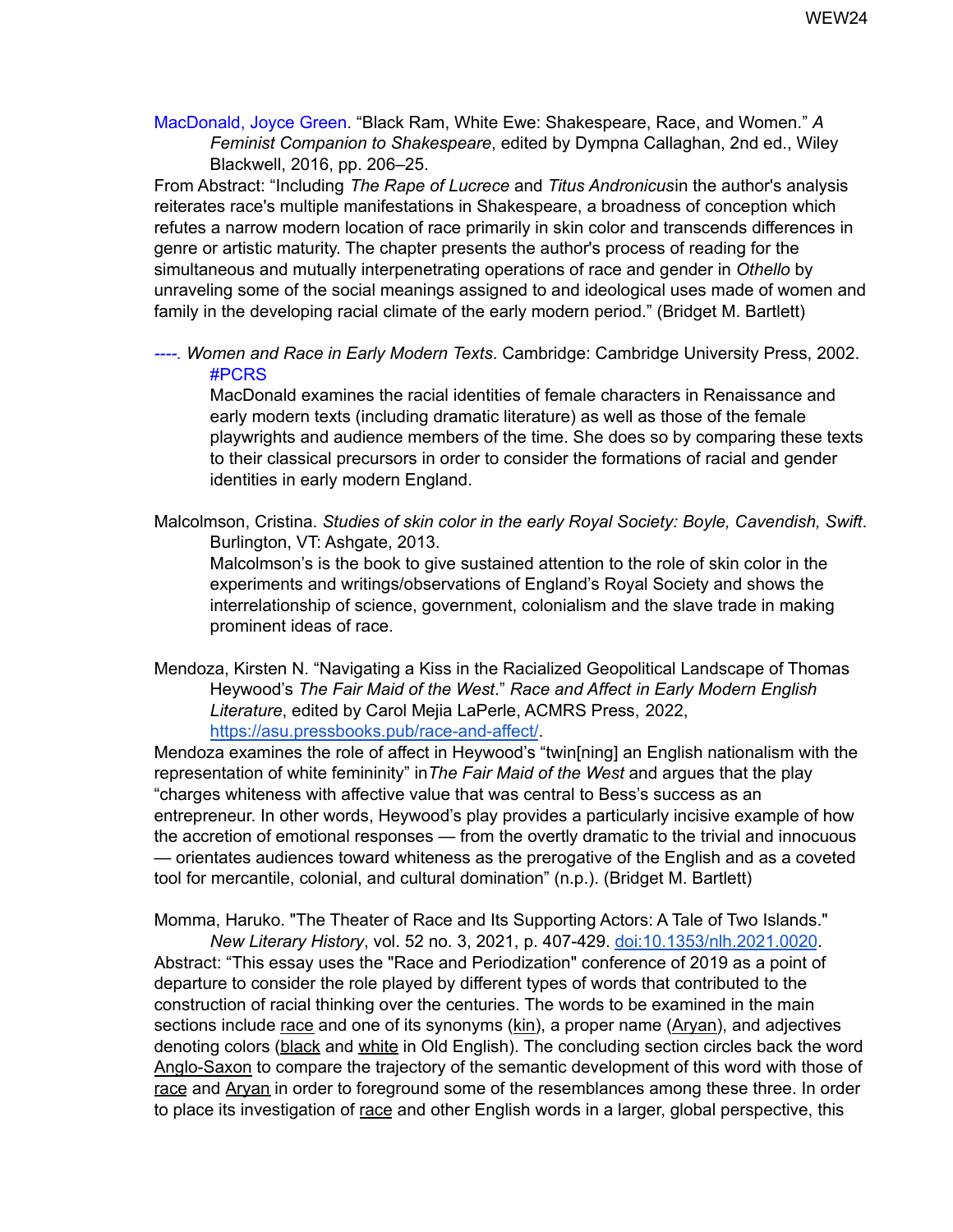essay begins each section with brief accounts of events that took place in two very different parts of the world: namely, England and Japan. While it is more common to consider the question of race in relation to the Western hemisphere, this essay encourages us to look in the other direction to recognize the global impact of racial thinking." (Bridget M. Bartlett)

Morgan, Jennifer L. *Laboring Women: Reproduction and Gender in New World Slavery*. Philadelphia: University of Pennsylvania Press, 2004. #PCRS

Examining the importance of African women's labor in English colonies, historian Jennifer Morgan argues for the importance of English notions of gender and reproduction in the development of racial ideologies and racial slavery in the seventeenth century English Atlantic world. Of particular note is the widely cited and reprinted first chapter, "'Some Could Suckle over Their Shoulder': Male Travelers, Female Bodies, and the Gendering of Racial Ideology."

Ndiaye, Noémie. "Aaron's Roots: Spaniards, Englishmen, and Blackamoors in *Titus Andronicus,*" *Early Theatre* 19: 2 (2016).

Ndiaye focuses on the play's genealogy and various allusions to the black legend to recover the long-neglected Spanish dimension of Gothic identity in *Titus Andronicus* and reconsider the racial discourse of the play in the light of this information. She argues that within an analogical setup, the play thinks through the topical question of the black African presence in 1590s England on English terms — outside of the Iberian conceptual frameworks with which black Africans had long been associated.

----. "'Come Aloft, Jack-Little-Ape': Race and Dance in *The Spanish Gypsie*." *English Literary Renaissance* 51.1 (2021). 121-151

Ndiaye posits that, on the early modern stage, dance was a powerful communicative modality which performed racializing work. Focusing on *The Spanish Gypsie* (1623), she argues that Middleton, Rowley, Ford, and Dekker's play innovatively deployed around Gypsy characters an animalizing choreographic discourse called "antics." That discourse, given the early modern understanding and uses of dance, had the ability to downgrade its dancers in the Great Chain of being by kinetic means long before the development in the Enlightenment of the racist taxonomic systems with which we usually associate such downgradings. Ultimately, the essay brings to light the relational logic of early modern theatrical racecraft by tracing the popular extension of that new animalizing choreographic device to another ethnic group in the repertory of The Queen of Bohemia's Men from 1623 to 1642: Blackamoors —who were similarly entangled in the processes of exclusion from ownership and self-ownership at play in the rhetoric of animalization, both on stage and off stage.

-----. "Shakespeare, Race, and Globalization: *Titus Andronicus*," in Ayanna Thompson, ed., *The Cambridge Companion to Shakespeare and Race*. Cambridge: Cambridge UP, 2021. 158–74.

Ndiaye unpacks the strategic role of race in *Titus Andronicus* and brings to light the play's earnest representation of racism's entanglement in the demands of the global capitalist project born in Shakespeare's time. *Titus Andronicus* dreams of London as a cosmopolitan capital with imperial aspirations in a proto-colonial world-economy. In the possible futures that the play dreams up for England, prescribing the most profitable forms of inter-cultural trafficking is a priority. The smart device used for establishing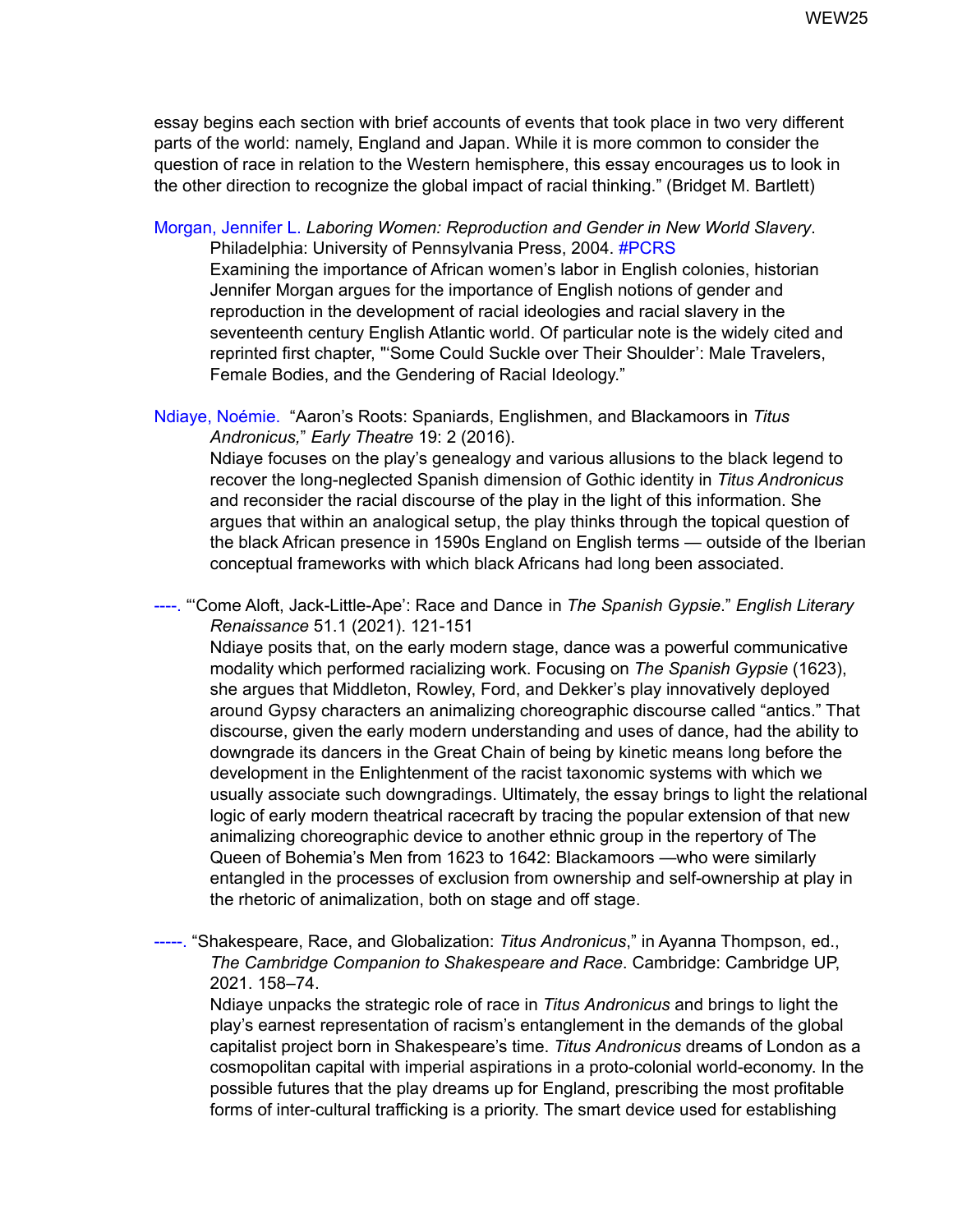such prescriptions is called race. The racial regime ushered by early modern globalization, triggered by colonization, and forged in the furnace of early capitalism, was predicated not upon the elimination of racialized others, but on their strategic and contingent inclusion at inferior ranks in a hierarchical multicultural society. *Titus Andronicus* dramatizes the push and pull between the exclusion and inclusion of racialized Others necessary to the growth of early modern world-economies.

Neill, Michael. *Putting History to the Question: Power, Politics and Society in English Renaissance Drama*. New York: Columbia University Press, 2000. Neill considers the relationship between early modern drama and a few different aspects of English identity formation. The collection includes important essays on the bed in *Othello*, England's linguistic nationalism, and a reconsideration of race in *Othello* after Bartels' WMQ essay.

Oldenburg, Scott. "The Riddle of Blackness in England's National Family Romance." *Journal for Early Modern Cultural Studies* 1.1 (Spring/Summer 2001), 46-62. Oldenburg first compares two early modern theories of the origins of blackness and concludes that both "inscribe blackness into a narrative of family relations" (50). He then considers this narrative and its racial implications in the context of the formation of an English national identity (and discusses Peele's *Battle of Alcazar*).

O'Rourke, James L. "Racism and Homophobia in The Merchant of Venice." *ELH*, vol. 70, no. 2, 2003, pp. 375–97.

O'Rourke "argue[s] … that a close reading of the play within the micropolitics of its immediate historical moment suggests that *The Merchant* is in fact an antiracist response to the hanging of Rodrigo Lopez in 1594. The stability of the Jewish/Christian opposition in the play… is unsettled by the repeated juxtaposition of inconsistencies, contradictions, and hypocrisies in the Tudor stereotyping of Jews and Italians…." (pp. 375-76). (Bridget M. Bartlett)

Onyeka. *Blackamoores: Africans in Tudor England Their Presence Status and Origins.* London: Narrative Eye, 2013.

Onyeka makes his case that Africans in Tudor England were not slaves. His book contains many carefully detailed references, supported by copious footnotes and a prodigious number of primary sources.The book is however to my mind let down through the way in which it handles images, specifically the few genuine black African English Tudor images e.g. cover is a German mythical black presence. Nevertheless the text makes an outstanding contribution to the scholarship of black Africans in Tudor Times. With the reservation on how the book manages images, I fully recommend this work as an account of blacks in the period. (Complete review [http://bit.ly/1iyiT6x\)](http://bit.ly/1iyiT6x) @michael1952

-----. *England's Other Countrymen: Black Tudor Society*. London; Zed Books, 2019. @mirandakaufmann

From publisher's description: "Onyeka Nubia's original research shows that Tudors from many walks of life regularly interacted with people of African descent, both at home and abroad, revealing a genuine pragmatism towards race and acceptance of difference. Nubia also rejects the influence of the 'Curse of Ham' myth on Tudor thinking, persuasively arguing that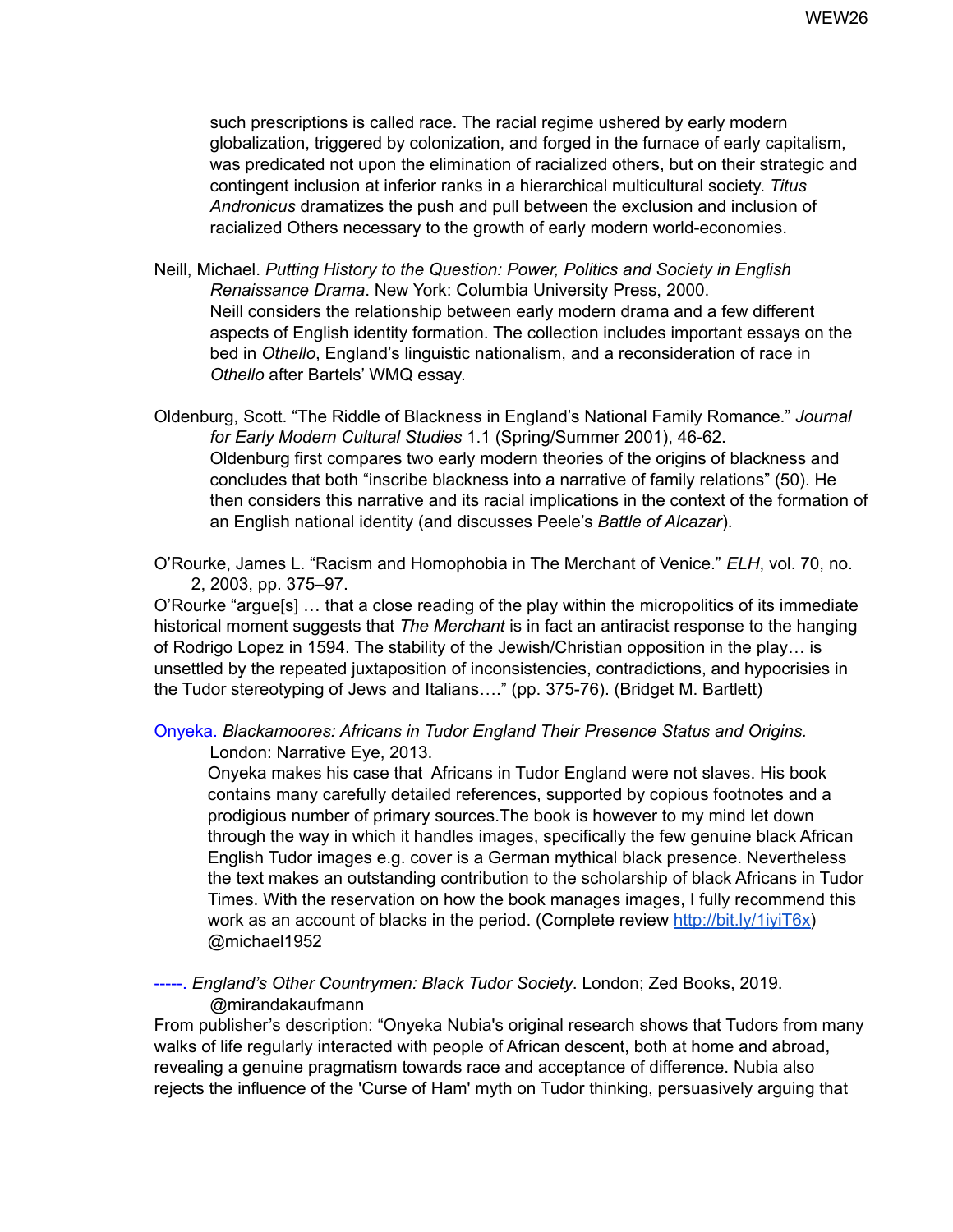many of the ideas associated with modern racism are in fact relatively recent developments." (description added by Bridget M. Bartlett)

Robinson, Benedict S. "'Swarth' Phantastes: Race, Body and Soul in *The Faerie Queene*." *Spenser Studies*, vol. 35, no. 1, 2021, pp. 133–51.

Focusing on the racialized description of Phantastes as "swarth," Robinson examines how race and allegory relate in *The Faerie Queene* and argues that Spenser raises ontological questions about race and its relationship to the body and soul. (Bridget M. Bartlett)

Sachdev, Rachana. "Sycorax in Algiers: Cultural Politics and Gynecology in Early Modern England." *A Feminist Companion to Shakespeare*, edited by Dympna Callaghan, 2nd ed., Wiley Blackwell, 2016, pp. 226–43.

Abstract: "This chapter provides a map for a different reading of Sycorax and *The Tempest* based on the early modern English discovery of Africa and of its cultural traditions by the medical and cultural authorities. It examines the ways in which at least one of the cultural traditions of Northern Africa, female circumcision, could be appropriated by the English medical and cultural texts to establish gender and national boundaries within European nations. The gaze outward to the body parts and cultural habits of women outside England is seen to modify the ways in which the English medical authorities understood the English female body. The medical experts felt compelled not only to use this new knowledge about female circumcision to control gender boundaries, but also to distinguish between English and non-English female bodies. Hence, cultural knowledge of other nations provided the impetus for the medical creation of a specifically English female body." (Bridget M. Bartlett)

Sale, Carolyn. "Black Aeneas: Race, English Literary History, and the 'Barbarous' Poetics of *Titus Andronicus*." *Shakespeare Quarterly*, vol. 62, no. 1, Spring 2011, pp. 25-52,143. Asserting that that *Titus Andronicus* "confutes the claim that marks inscribed in flesh are the zero degree of literary history" and "inserts itself into literary history on its own terms and asks us to reconsider how we situate Shakespeare's dramatic corpus within that history," Sale argues that "[t]o read Aaron and the actor representing him as I have done here is to read the text of the play as defining Shakespeare's theater, at the outset of his career of writing for the stage, as an arena in which one may hear blank verse … but one in which, more importantly, one may engage with the human body as signifying material that may 'possess the sight of the soul' in a way that no 'woordish description' can do" (from abstract). (Bridget M. Bartlett)

Sanchez, Melissa. "Was Sexuality Racialized for Shakespeare?: *Antony and Cleopatra*," in Ayanna Thompson, ed., *The Cambridge Companion to Shakespeare and Race*. Cambridge: Cambridge UP, 2021. 123–38.

From abstract: "This essay argues that *Antony and Cleopatra* questions both a binary vision of racialized sexuality and the colonial and imperial projects that such a binary legitimizes. Along with the seemingly whitest of men, Caesar, and the darkest of women, Cleopatra, this play includes a range of racialized sexual types. … These racialized sexual types converge in surprising ways in *Antony and Cleopatra*, and this convergence undermines any clear opposition between Roman *virtus* and its seductive and corrupting others. It also illuminates the contradictions and fissures within Roman ideals of self-mastery and self-determination that continue to shape modern ideals of respectability and responsibility."

Segal, Janna. "'And Browner than Her Brother': 'Misprized' Celia's Racial Identity and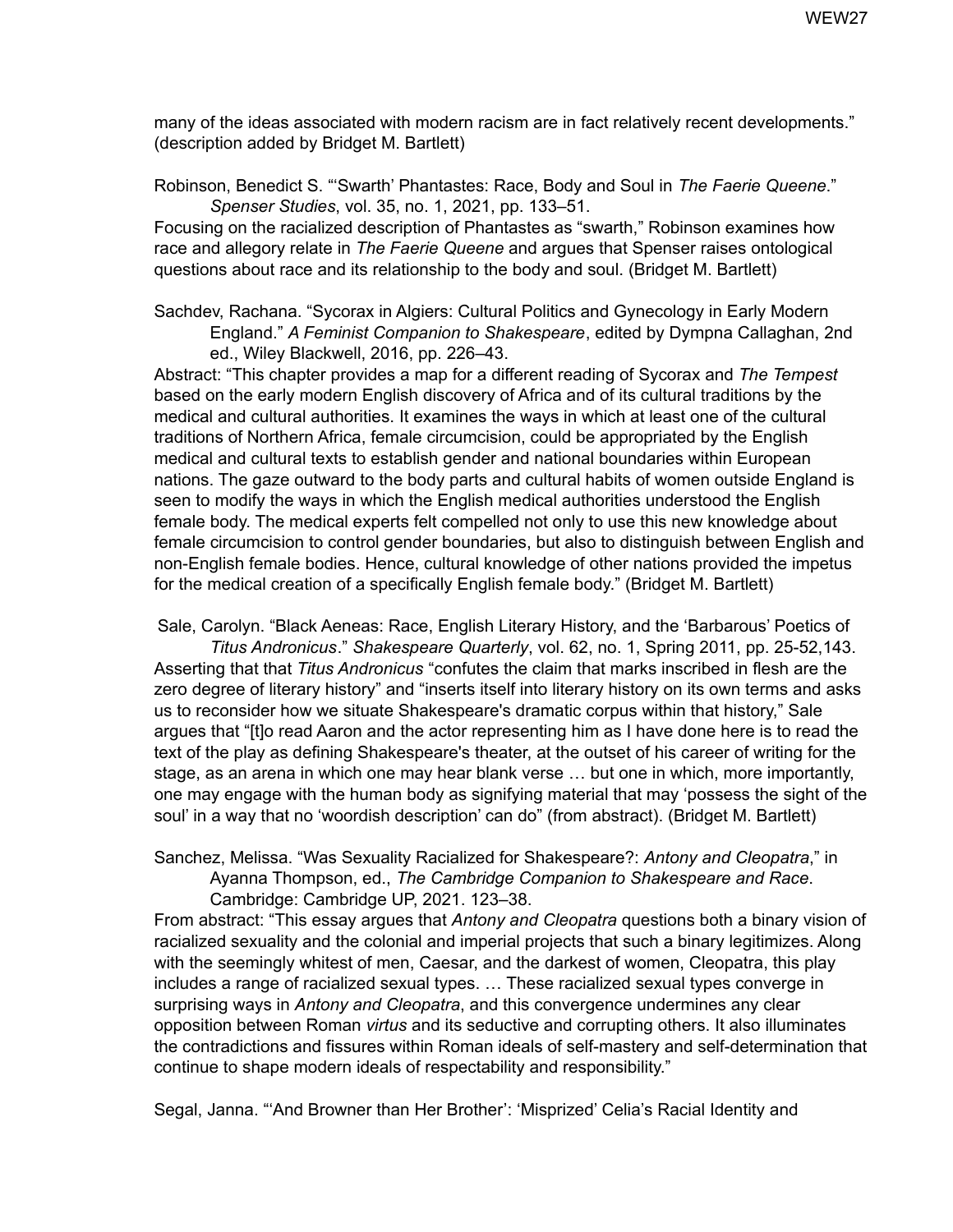Transversality in As You Like It." *Shakespeare*, vol. 4, no. 1, 2008, pp. 1–21. From abstract: "This essay … utilizes Bryan Reynolds's transversal theory and historiography of early modern English criminal culture to assess the subversive potential of Celia's dissident court behaviour and of her engagement in a popular criminal practice Reynolds refers to as "becoming gypsy". This reading of Celia in and out of her transversally empowered, "'browner'" (4.3.89) Aliena identity will consider how Celia/Aliena, unlike Rosalind/Ganymede, functions to transgress then dominant and intersecting conceptualizations of race, social class, nationality, gender, and sexuality circulating off stage and colouring the landscape of Arden." (Bridget M. Bartlett)

Shaw, Justin. "'Rub Him About the Temples': *Othello*, Disability, and the Failures of Care," *Early Theatre* 22.2 (December 2019), forthcoming. Focusing on how race and disability expose the facades of friendship, Shaw explores the ethical differences in models of care in *Othello*. The article examines the networks of care surrounding the character of Othello and demonstrates how, by revealing the many pretensions and failures of relationship, the play develops a theory and praxis for ethical caring that attends to the complexity of a black and disabled character.

Smith, Ian."Othello's Black Handkerchief." *Shakespeare Quarterly* 64.1 (2013): 1-25. This essay interrogates the critical assumption that the handkerchief in *Othello* is white and associated in many ways with Desdemona's body. Smith argues that the text associates the handkerchief more closely with Othello's lineage than with Desdemona. The line, "It was dyed in mummy" (see 3.4.72), materially connects it with mummy, or the fluid found in mummified bodies, which would have been black. Smith states, "This arresting color is a graphic reminder of the handkerchief's function as a visible metonym for Othello, the portable object that Desdemona carries around as a constant reminder of her black African love" (Smith 20). #PCRS @ProfKFH

-----. *Race and Rhetoric in the Renaissance: Barbarian Errors*. New York: Palgrave MacMillan, 2009.

In *Race and Rhetoric in the Renaissance*, Smith explores the relationship between language and racial identity formation in English Renaissance literature. #PCRS @ProfKFH

-----. "We Are Othello: Speaking of Race in Early Modern Studies." *Shakespeare Quarterly* 67,

no. 1 (2016): 104–24. [https://doi.org/10.1353/shq.2016.0000.](https://doi.org/10.1353/shq.2016.0000)

"This essay probes our scholarly commitment to Shakespeare at a time when contemporary racial politics continues to test our resolve in mobilizing our scholarship in the cause of a just society. An intense public debate over the deaths of unarmed black persons has emerged at a time when the thesis of a post-racial, colorblind America had inserted itself into mainstream thinking as evidence of the growing sentiment to move beyond race and to erase its explicit and violent history. Among the most striking findings arising from the documentation of these killings is the split in the public reaction along distinctly racial lines. Othello's dying speech raises related concerns insofar as he is anxiously aware of the possible outcome of having a white narrator tell his story. Such a narrator, the essay argues, is a prototype for the modern scholar in a majority white field like Shakespeare studies who must confront new data pertaining to white privilege and bias in the United States. Hazlitt and subsequent critics appear to have little difficulty affirming that "it is we who are Hamlet," but the same has not been true of black Othello. By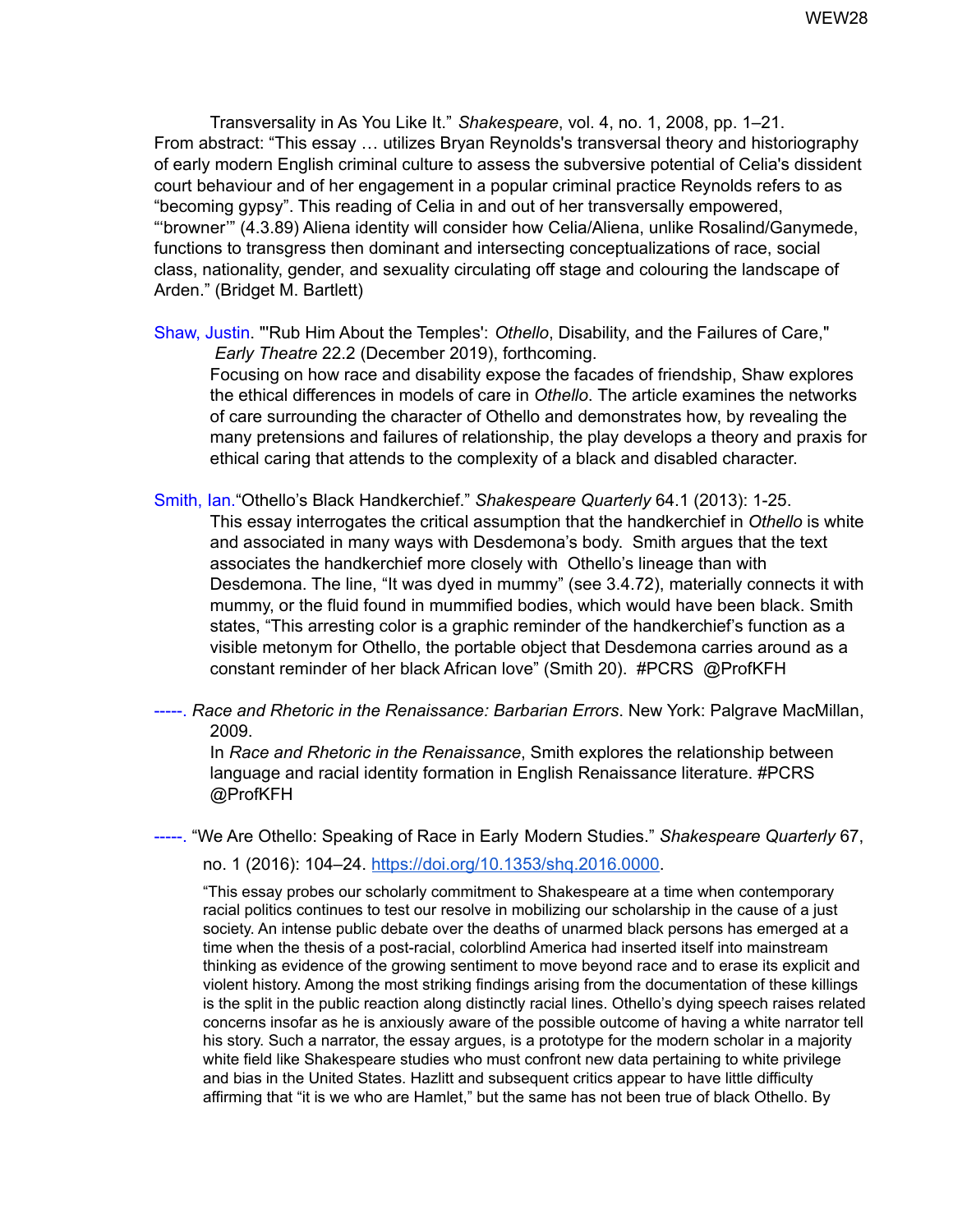contrast, the essay's appeal, "We are Othello," is meant to disrupt the silence around whiteness in order to make visible and productively politicize the subject identities of critical practitioners in the field." #PCRS @ProfKFH

-----. "White Skin, Black Masks: Racial Cross-Dressing on the Early Modern Stage." *Renaissance Drama* ns. 32 (2003): 33-67. Smith's article considers the representation of black characters onstage in early modern England, given that they could only be portrayed by white actors. He considers the role sight played in racial formulation in this context and the effects of this "visual transaction" (37)

Steffen, William. "Hewers of Wood, Drawers of Gall: The Wooden Economies of Race in *Titus Andronicus* and *Lust's Dominion*." *Renaissance Drama*, vol. 48, no. 2, 2020, pp. 157–81.

From abstract: "By focusing on the imported wooden ingredients that constituted the black skin worn by the White actors who played Aaron and Eleazar--Moors who have been both reduced by critics to racist representations of dark-hearted villains and, at the same time, admired for their rhetoric and intelligence—[Steffen] investigates how the materials of the stage may have mediated early modern representations and interpretations of emergent racial categories." (Bridget M. Bartlett)

Steggle, Matthew. "Othello, the Moor of London: Shakespeare's Black Britons" in Robert C. Evans, ed., *Othello: A Critical Reader* (London: Arden, 2015), 103-124. Reads Shakespeare's play against the new work of Habib, Kaufmann, and others on early black Britons. (@matthewsteggle)

Stevens, Andrea. *Inventions of the Skin: The Painted Body in Early English Drama*. Oxford University Press, 2013.

From abstract: "This book challenges the narrative of Shakespeare's 'bare' stage by looking at the 'ground zero' of early modern theatrical representation: the painted body of the actor. Organised as a series of studies and considering the impact of the materiality of stage properties on live performance, the four chapters of the book examine goldface and divinity in York's Corpus Christi play; bloodiness in Elizabethan and Jacobean drama, including the unexpected use of blood as a disguise device; blackface performance within seventeenth-century court masques and in popular plays performed at the public playhouses; and finally whiteface, death, and stoniness in two King's Men plays of 1611. … Addressing current debates about the relationship between pre- and early modern subjectivity and embodiment, this book challenges the persistent notion that the drama of Shakespeare and his contemporaries was built predominantly around a new, 'modern' language of interiority."

----. "Mastering Masques of Blackness: Jonson's Masque of Blackness, The Windsor Text of The Gypsies Metamorphosed, and Brome's The English Moor." *English Literary Renaissance*, vol. 39, no. 2, Mar. 2009, pp. 396–426.

From abstract: "… discusses the impact of blackface paint upon three early modern performances of racial change or racial masquerade…. Each production is shaped by the medium's often unruly materiality. When used as a device for disguise, blackface carries with it the possibility of aborted transformations, of misrecognition, of theatrical unpredictability—and,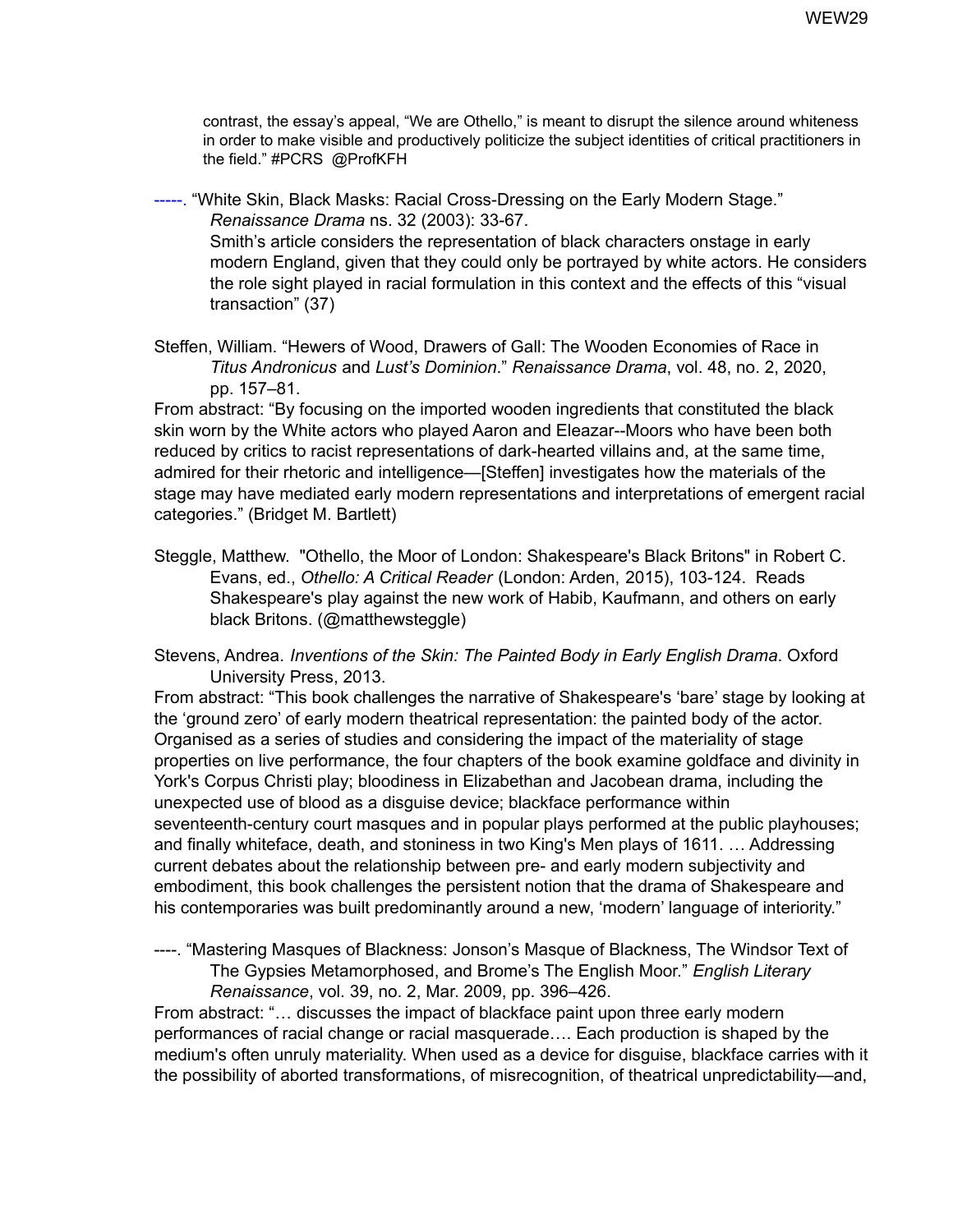given early modern conceptions of the body, of worrisome physiological change." (Bridget M. Bartlett)

Swarbrick, Steven. "On Eating, the Animal That Therefore I Am: Race and Animal Rites in Titus Andronicus." *The Routledge Handbook of Shakespeare and Animals*, edited by Karen Raber and Holly Dugan, Routledge, 2020.

From abstract: "This chapter brings together Jacques Derrida's philosophical reflections on the human-animal divide … with recent work in posthumanism and critical race theory to investigate tropes of eating in Shakespeare's *Titus Andronicus*. Throughout Shakespeare's play, 'eating' is connected to figures of mourning, burial, racial otherness, the animal, and the earth as tomb. Although these figures generally work to divide human/animal and racial norm/other, 'eating well,' as defined by Derrida and imagined by Shakespeare, also works to unsettle human definition. It does so not by circumventing the masticatory violence of eating but by tracing that violence back to figures of the earth, where bodies, species, and physical differences intersect." (Bridget M. Bartlett)

Tavares, Elizabeth E. "A Race to the Roof: Cosmetics and Contemporary Histories of the Elizabethan Playhouse, 1592–1596." *Shakespeare Bulletin* 34, 2 (2016): 193–217. Discusses brownface and the performance of early modern drama, with some reference to medieval traditions.

Teramura, Misha. "Black Comedy: Shakespeare, Terence, and Titus Andronicus." *ELH*, vol. 85, no. 4, 2018, pp. 877–908.

"In the first part, [Teramura] outline[s] the accessibility of Terence's biography in sixteenth-century editions and reconstruct how his African background would have been understood by early modern English readers, including those who struggled to reconcile it with their assumptions about classical literature. In the second part, [Teramura] argue[s] that Shakespeare's *Titus Andronicus* … registers this tension and responds to it" (p. 878). (Bridget M. Bartlett)

Thompson, Ayanna. *Performing Race and Torture on the Early Modern Stage*. New York: Routledge, 2008.

Thompson uses performance theory to analyze Restoration drama in terms of the relationship between torture and race. She also places this analysis in conversation with racial identity formation post-Enlightenment.

-----. "Did the Concept of Race Exist for Shakespeare and His Contemporaries?: An Introduction," in Ayanna Thompson, ed., *The Cambridge Companion to Shakespeare and Race*. Cambridge: Cambridge UP, 2021. 1–16.

Thompson's introductory chapter to *The Cambridge Companion to Shakespeare and Race* traces the academic history of race and/in early modern culture from an idea seen as an anachronistic absurdity a few decades ago to an important and productive point of study in contemporary Shakespeare scholarship and several of its subfields.

Timbers, Frances. *"The Damned Fraternitie": Constructing Gypsy Identity in Early Modern England, 1500-1700*, 2016.

Timbers examines the historical evidence on the history and origins of Roma people in England and explores how they were defined in the early modern period. (Bridget M. Bartlett)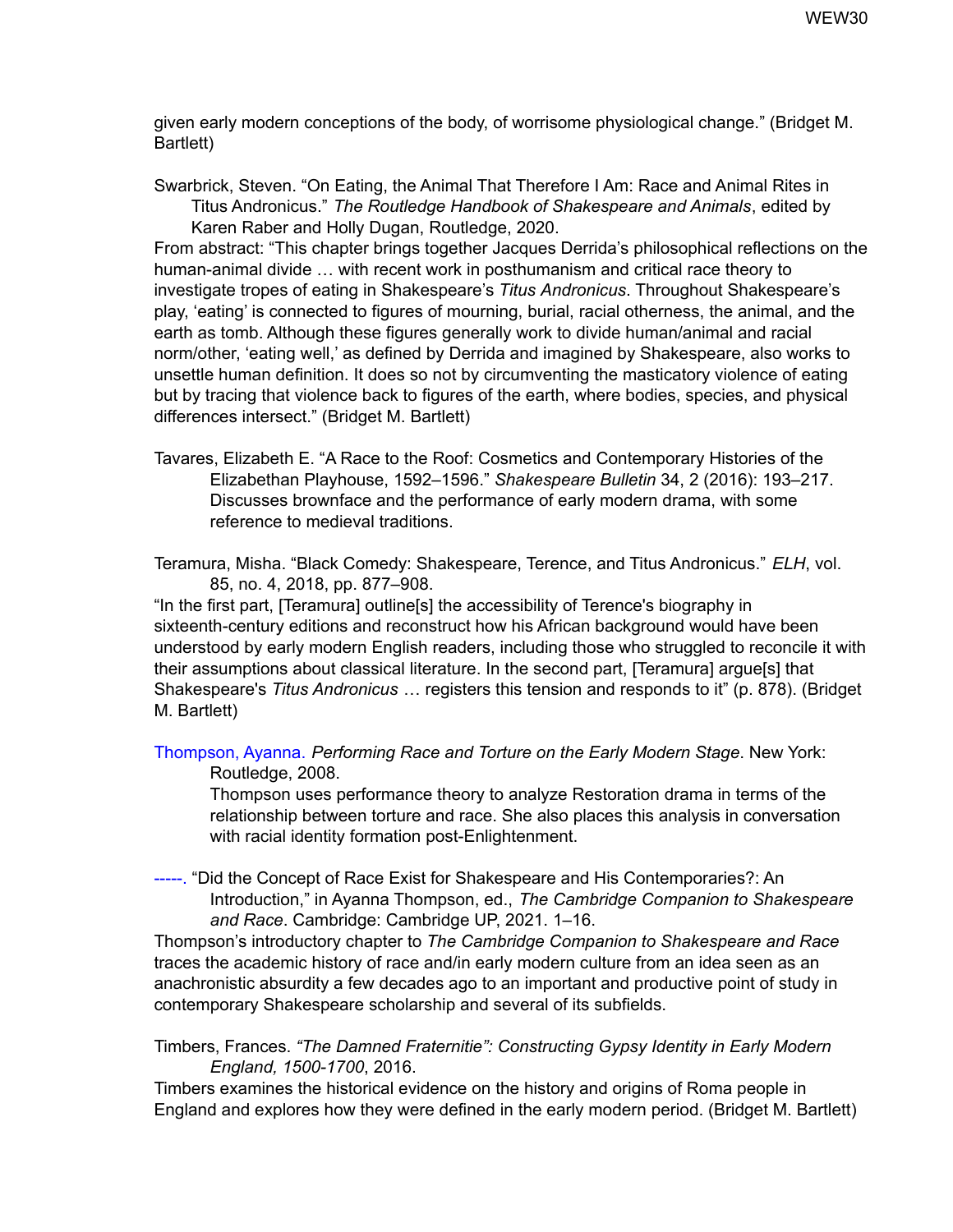Turner, Timothy A.. "Making the Moor: Torture, Sleep Deprivation, and Race in Othello". *Forming Sleep: Representing Consciousness in the English Renaissance*, edited by Nancy L. Simpson-Younger and Margaret Simon, Penn State U P, 2021, pp. 89-108. Turner argues that the characters who exact sleep deprivation on others in *The Taming of the Shrew* and *Othello* exercise biopower in doing so and that in *Othello*, specifically, Iago uses it to enforce racial hierarchy. (Bridget M. Bartlett)

Vaughan, Virginia Mason. *Performing Blackness on English Stages, 1500-1800*. New York: Cambridge University Press, 2005.

Like Callaghan's book and Smith's article, Vaughan's book considers dramatic literature in performance and focuses on how black characters were portrayed. Vaughan details the theatrical techniques that white performers in early modern England used to perform blackness and examines their effect on racial identity formation and perception.

----- and Alden T. Vaughan. "*The Tempest* and Early Modern Conceptions of Race," in Ayanna Thompson, ed., *The Cambridge Companion to Shakespeare and Race*. Cambridge: Cambridge UP, 2021. 139–57.

Vaughan and Vaughan contextualize Prospero and Miranda's subjugation of, and disdain for, Caliban by explaining contemporary European attitudes about people from Africa and the Americas.

Vitkus, Daniel. "Othello, Islam, and the Noble Moor: Spiritual Identity and the Performance of Blackness on the Early Modern Stage." *The Cambridge Companion to Shakespeare and Religion*, edited by Hannibal Hamlin, Cambridge U P, 2019, pp. 218–233. Vitkus discusses race and spiritual identity in *Othello*. (Bridget M. Bartlett)

Weissbourd, Emily. "'Those in their possession': Race, Slavery, and Queen Elizabeth's 'Edicts of Expulsion' *Huntington Library Quarterly* 78 (2015), 1-19.

Weissbourd analyzes three now-notorious documents from the turn of the seventeenth century that authorize the removal of "negars and blackamoors" from England. Although they are frequently described as edicts of expulsion, Weissbourd argues that the documents implicate Elizabeth's Privy Council in a nascent slave trade.

- Wheeler, Roxann. *The Complexion of Race: Categories of Difference in Eighteenth-Century British Culture*. Philadelphia: University of Pennsylvania Press, 2000. Wheeler examines how skin color came to signify racial difference as part of her larger examination of how the English interpreted visual differences among people. She argues that "Christianity, civility, and rank were *more explicitly* important to Britons' assessment of themselves and other people" than physical attributes that more commonly signify racial difference today (7, emphasis Wheeler's).
- Young, Sandra. "Imagining Alterity and Belonging on the English Stage in an Age of Expansion: A Reading of *Othello*." *Shakespeare in Southern Africa*, vol. 23, 2011, pp. 21-29, 94*.*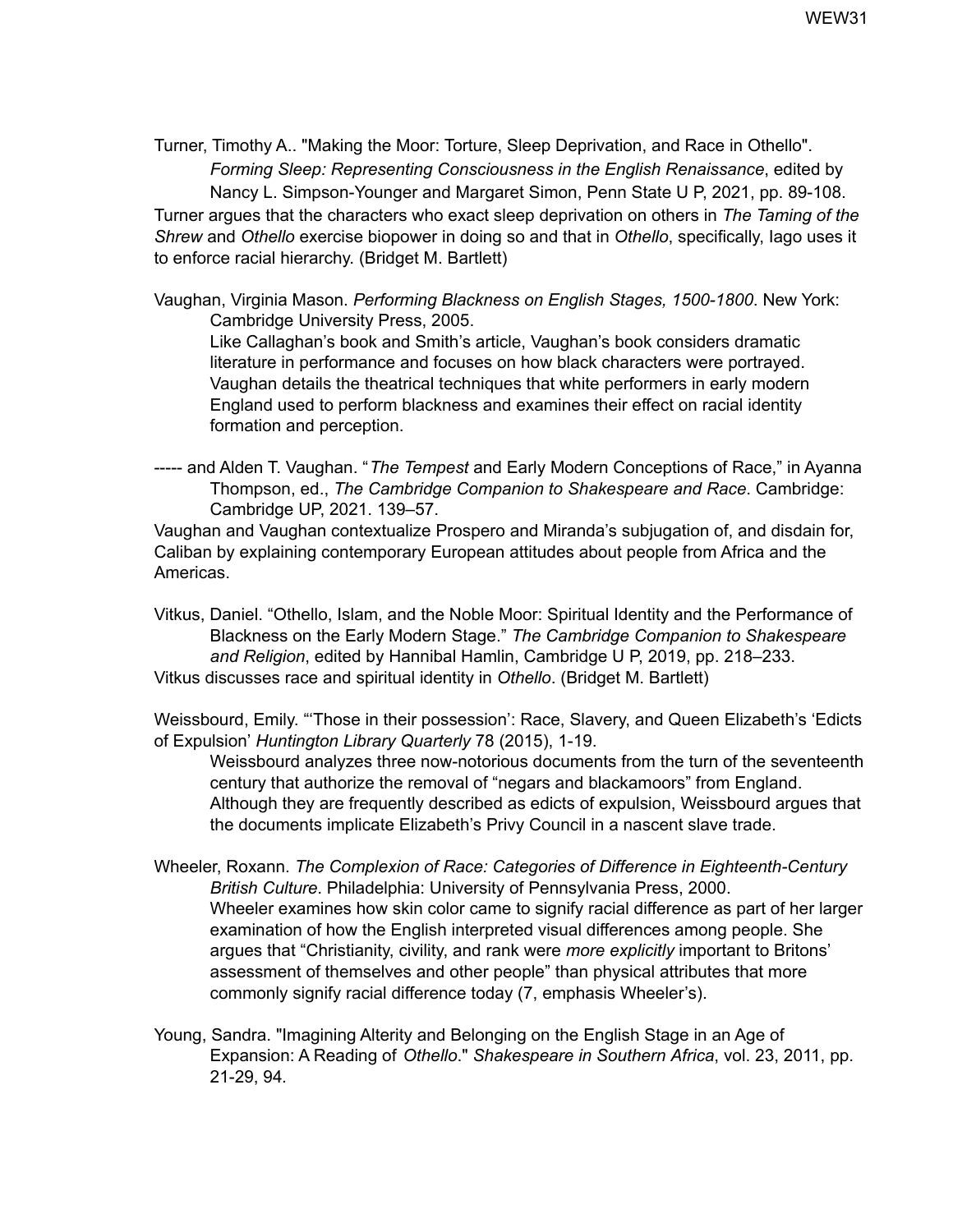From abstract: "The period's preoccupation with an emergent English nationalism precedes the appearance of the "Moor of Venice" before the newly crowned James. It is this anxiety, manifest in the period's cultural production, which Young takes as the setting for an investigation into alterity and belonging in "Othello." The drama of Othello -- the Moor of Venice -- bespeaks precisely the instability of early modern cultural identifications and hints at the anxiety that attends cultural formation in an expanded, competitive and changing global context." (Bridget M. Bartlett)

### <span id="page-31-0"></span>**2. Racial formation in Early Modern Europe and Beyond**

Bartels, Emily. *Speaking of the Moor: From* Alcazar *to* Othello. Philadelphia: University of Pennsylvania Press, 2008.

Bartels explores representations of the Moor on the early modern English stage from 1588-1604. She argues that these constantly shifting representations positioned the Moor as "the intersection of European and non-European cultures" (5).

Bartlett, Robert. "Medieval and Modern Concepts of Race and Ethnicity." *Journal of Medieval and Early Modern Studies* 31.1 (2001), 39-56. Bartlett examines racial and ethnic terms in medieval texts in order to understand racial formation in the Middle Ages. He argues that despite the etymological link between these terms and genealogical ideas, these texts more often emphasized the role of culture and society in identity formation.

Belo, André. "Language as a Second Skin: The Representation of Black Africans in Portuguese Theatre (Fifteenth to Early-Seventeenth Century)." *Renaissance and Reformation*, vol. 36, no. 1, 1, Aug. 2013, pp. 3–29. <https://doi.org/10.33137/rr.v36i1.20018>.

Belo examines how cultural stereotypes and language informed the construction of black African characters in early modern Portuguese drama. (Bridget M. Bartlett)

Boyarin, Jonathan. *The Unconverted Self: Jews, Indians, and the Identity of Christian Europe*. Chicago: University of Chicago Press, 2009.

Boyarin argues, first, that Christian Europeans used religious difference to define themselves through contrast with others long before they knew about the Americas, second, that colonialism was shaped by this identity construction, and, third, that the colonial encounter revealed points of weakness in that construct.

Chakravarty, Urvashi. "Race, Natality, and the Biopolitics of Early Modern Political Theology." *Journal for Early Modern Cultural Studies*, vol. 18, no. 2, 2018, pp. 140–66.

From abstract: "This essay explores the nexus of race and natality in three of Shakespeare's plays: *Titus Andronicus*, *The Merchant of Venice*, and *Othello*. …. Following a primarily biopolitical framework, the essay demonstrates in its readings of these plays that even as the eugenic management of spectacular race comprises a critical concern, it also articulates a crucial prehistory of slavery. This essay thus seeks to affirm the importance of situating race at the center of readings of early modern political theology. (Bridget M. Bartlett)

Deroux, Margaux. "The Blackness Within: Early Modern Color-Concept, Physiology and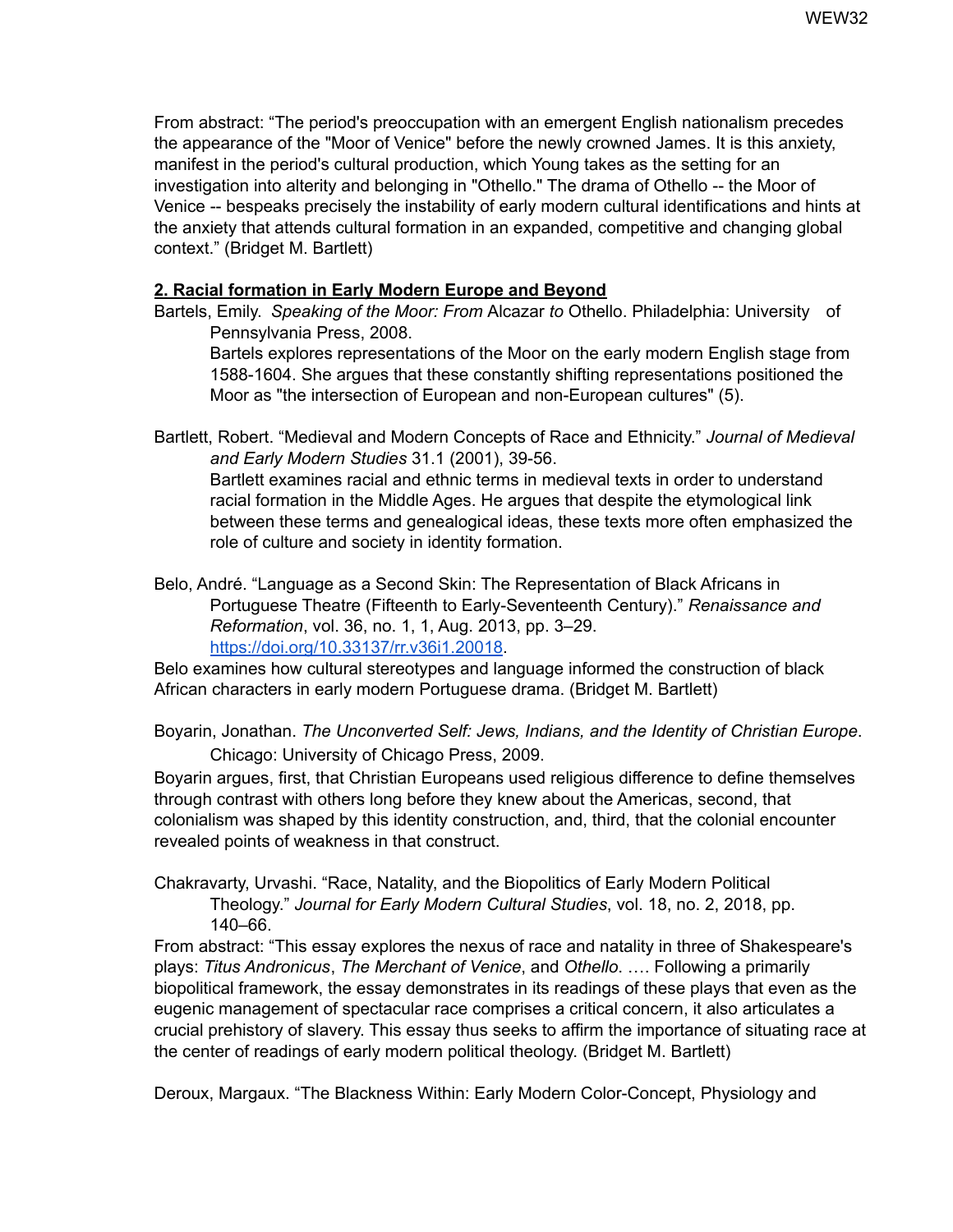Aaron the Moor in Shakespeare's 'Titus Andronicus.'" *Mediterranean Studies*, vol. 19, 2010, pp. 86–101.

Deroux argues that "[t]he character of Aaron the Moor functions to reveal notions of blackness held during the Early Modern period (notions rooted in the intersection between color concept, physiology, and race relations), demonstrating the psychological framework where-in blackness becomes associated with all that must be expelled, contained, or dominated; however, when subjected to scrutiny Aaron also serves to reveal a measure of instability and disjuncture present in such a framework" (p. 86). (Bridget M. Bartlett)

Earle, T. F. and K. J. P. Lowe, eds. *Black Africans in Renaissance Europe*. New York: Cambridge University Press, 2005.

The essays in *Black Africans in Renaissance Europe* examine representations of Africans across Spain, Portugal, Italy, England, France, and Germany during the Renaissance.

Epstein, Steven A. *Speaking of Slavery: Color, Ethnicity, and Human Bondage in Italy*. Ithaca, NY: Cornell University Press, 2001.

Epstein analyzes the rhetoric around slavery in Italy through history in order to understand racial identity formation in Italy (as well as other aspects of Italian cultural thought).

Espinosa, Ruben and David Ruiter, eds. *Shakespeare and Immigration*. Burlington, VT: Ashgate, 2014.

The essays in *Shakespeare and Immigration* examine the role of immigrants in Shakespeare's plays. Those by Bernadette Andrea, Imtiaz Habib, and Peter Erickson seem most relevant to this seminar.

Fuchs, Barbara. *Passing for Spain: Cervantes and the Fictions of Identity*. Chicago: University of Illinois Press, 2003.

In *Passing for Spain*, Fuchs explores different kinds of identity formation in Spain in the late sixteenth and early seventeenth centuries, focusing on the role of disguise and boundary-crossing in these processes.

Gallucci, Mary. "Mistaken Identities?: Alessandro De' Medici and the Question of 'Race'."

*Journal for Early Modern Cultural Studies*, vol. 15, no. 3, 2015, pp. 40-81,150*.* From abstract: "The history of Alessandro de' Medici is inseparable from claims made for liberal society against tyranny, from evolving concepts of race, and from ideas of European cultural superiority over Africa. This essay studies images, both written and visual, of Alessandro de' Medici with a focus on race and on the changing significance of traits now associated with ideologies of ethnicity and nationhood." (Bridget M. Bartlett)

Green-Mercado, Mayte. "Ethnic Groups in Renaissance Spain." *A Companion to the*

*Spanish Renaissance*, ed. Hilaire Kallendorf. Brill, Oct. 2018, pp. 121–40. From abstract: "In the Early Modern period, the reconfiguration of communal boundaries was concomitant with the transformation of political and legal categories regarding membership. Thus, new vocabularies of ethno-religious identification emerged as a result of processes of expulsion, forced conversion, and attempts at assimilation and homogenization …. …this chapter approaches the subject of ethnic groups in Renaissance Spain by analyzing some of these newly emerging vocabularies of inclusion and exclusion as they were defined, debated, negotiated, and contested in Early Modern Iberia." (Bridget M. Bartlett)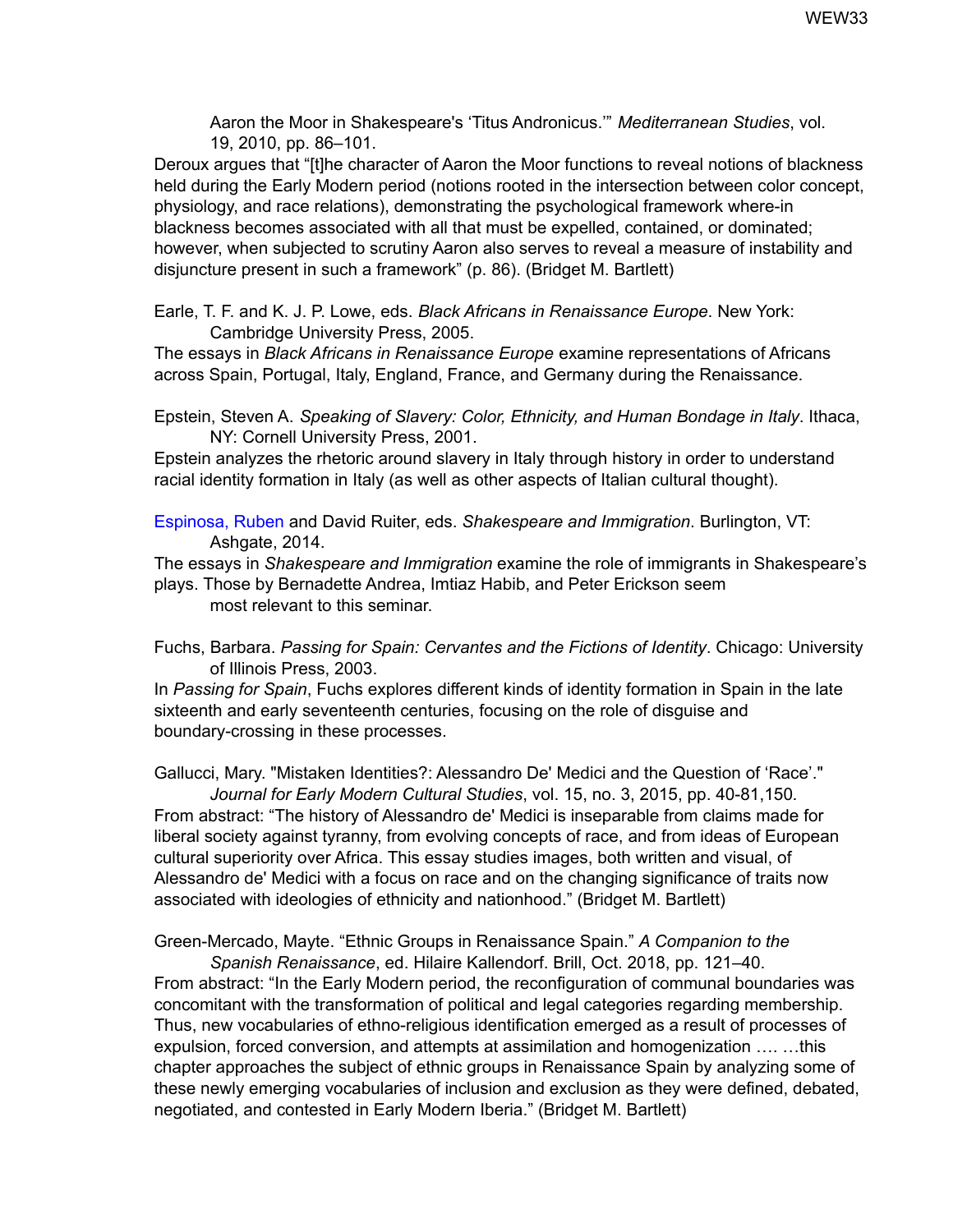Grogan, Jane. "'Fatall Turkes' and the Limits of Epic: King James's Lepanto (1591)." *Scottish Literary Review*, vol. 13, no. 1, 2021, pp. 1-15.

From abstract: "... even before the 1603 edition's defensive preface, the paradoxes and challenges of James's task--to find a markedly Scottish voice, style, and attitude in which to narrate this Catholic victory over what was commonly presented as the encroaching force of Islam--find striking expression in the poem's complex and overdetermined form. This essay explores James's literary and political choices in the poem as they seek articulation through the genre of Christian epic, focussing less on the well-studied European sectarian context but instead on James's representation of the Muslim Ottomans." (Bridget M. Bartlett)

González, José Manuel, ed. *Spanish Studies in Shakespeare and His Contemporaries*. Newark: University of Delaware Press, 2006.

The essays in *Spanish Studies in Shakespeare and His Contemporaries* provide analyses of Renaissance and early modern drama in the context of Spain. The essays by Clara Calvo and Ana María Manzanas seem to be of particular relevance for this seminar.

Hall, Meghan E. "New World Encounters and the Racial Limits of Friendship in Early Quaker Life Writing." *Race and Affect in Early Modern English Literature*, edited by Carol Mejia LaPerle, ACMRS Press, 2022, [https://asu.pressbooks.pub/race-and-affect/.](https://asu.pressbooks.pub/race-and-affect/) Hall examines the role of white femininity in racial formation through the writings of Alice Curwen and Quaker women in the Americas more broadly, showing how these women's expressions of disorientation in their experiences in the New World contributed to the formation of the boundaries between belonging and otherness. (Bridget M. Bartlett)

Holmes, Megan. "'How a Woman with a Strong Devotion to the Virgin Mary Gave Birth to a Very Black Child': Imagining 'Blackness' in Renaissance Florence." *Fremde in der Stadt: Ordnungen, Repräsentationen und Praktiken*. Ed. Gerhard Wolf, Peter Bell, and Dirk Suckow. Frankfurt: Peter Lang, 2010. 333-351.

Holmes "make[s] an argument for the reciprocal influence and agency between this religious discourse about the >blackness< of characters in a miracle story and the historical incidence of slaves, particularly, sub-Saharan Africans, in the city of Florence" (p. 333).

Jones, Nicholas R. *Staging* Habla de Negros*: Radical Performances of the African Diaspora in Early Modern Spain*. Penn State U P, 2019.

From publisher's description: "... Jones analyzes white appropriations of black African voices in Spanish theater from the 1500s through the 1700s…. Jones makes a strong case for revising the belief, long held by literary critics and linguists, that white appropriations and representations of *habla de negros* language are "racist buffoonery" or stereotype. Instead, Jones shows black characters who laugh, sing, and shout, ultimately combating the violent desire of white supremacy. By placing early modern Iberia in conversation with discourses on African diaspora studies, Jones showcases how black Africans and their descendants who built communities in early modern Spain were rendered legible in performative literary texts." (Bridget M. Bartlett)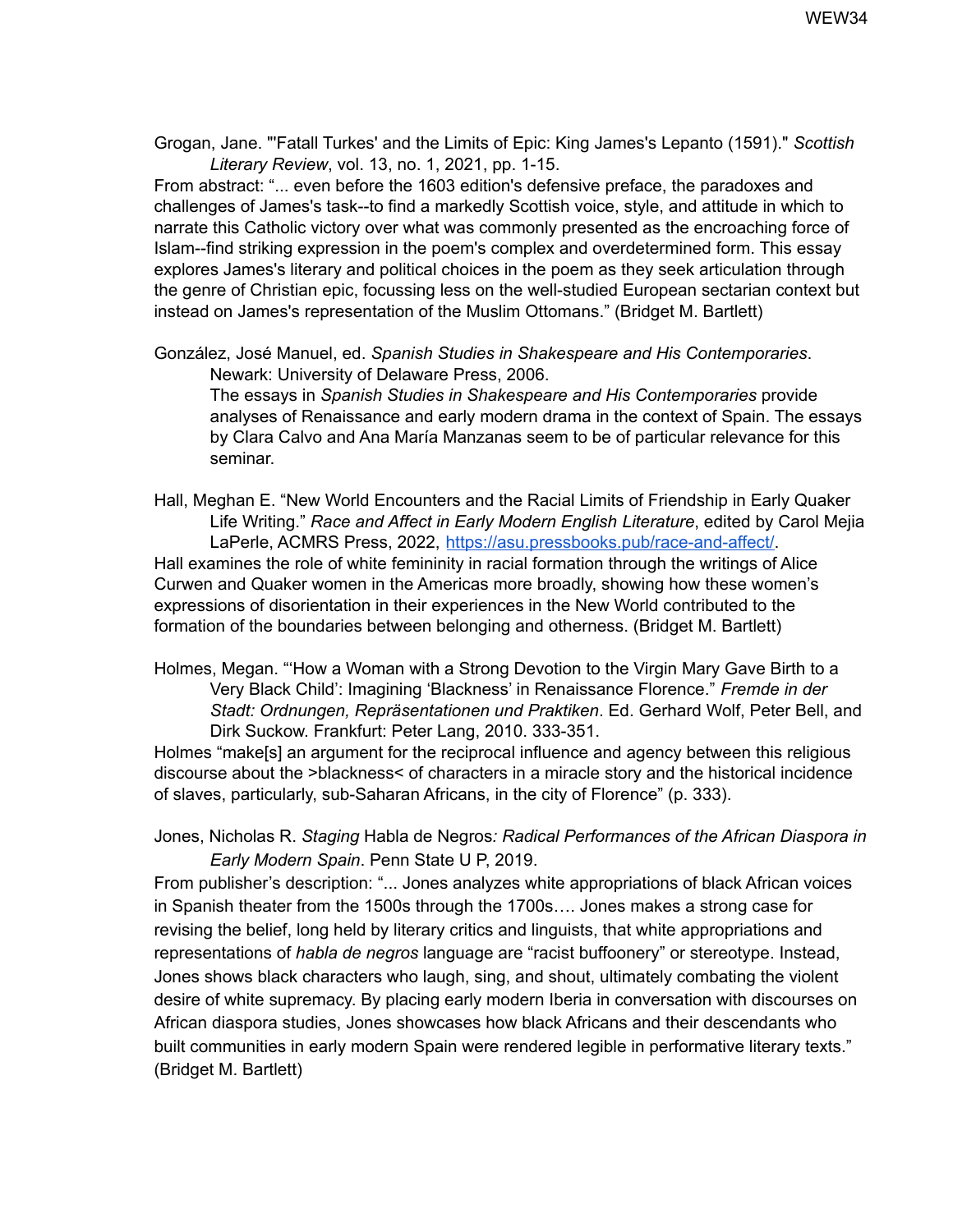Kaufmann, Miranda. 'Courts, Blacks at Early Modern European Aristocratic' *Encyclopedia of Blacks in European History and Culture*. Ed. Eric Martone. Westport, CT: Greenwood, 2008 (Vol. I, pp. 163-166)

A brief summary of evidence for Africans working in royal and aristocratic households. Available online at: <http://www.mirandakaufmann.com/courts.html>

Leskinen, Saara. "Two French Views of Monstrous Peoples in Sub-Saharan Africa." *Renaissance and Reformation*, vol. 31, no. 2, 2, Jan. 2008, pp. 29–44. <https://doi.org/10.33137/rr.v31i2.9182>.

Leskinen "examine[s] the reasons why two French vernacular writers of the sixteenth century … denied that there were monstrous peoples in sub-Saharan Africa" (p. 30). Both writers insisted on a distinction between physical deformity and the cultural differences they perceived as savagery. (Bridget M. Bartlett)

Lowe, Kate. "'Representing' Africa: Ambassadors and Princes from Christian Africa to Renaissance Italy and Portugal, 1402-1608." *Transactions of the Royal Historical Society* 17 (2007): 101-128. Lowe examines the perceptions of Africa and Africans by Portuguese and Italian societies during the Renaissance by examining diplomatic meetings between Europeans and representatives from different African countries (especially Ethiopia and the Congo).

------. "Black Africans' Religious and Cultural Assimilation to, and Appropriation Catholicism in Italy, 1470-1520." *Renaissance and Reformation* 31.2 (2008): 67-86. In this essay, Lowe examines the experiences of black Africans in Italy during the Renaissance in terms of their racial and religious identities in the context of their conversion to Catholicism.

Malcolmson, Cristina, and Sujata Iyengar, eds.,Special Cluster on Race and Skin Marking in the Early Modern Period, *JEMCS* 18.1.

Includes: Intro (Iyengar and Malcolmson, "Spots, Stripes, Stipples, [Freckles,](https://muse.jhu.edu/article/710803) Marks, and Stains: Variations in Skin [Pigmentation](https://muse.jhu.edu/article/710803) and the Emergence of Race in the Early [Modern](https://muse.jhu.edu/article/710803) Period"); Craig Koslowsky, "Superficial [Blackness?:](https://muse.jhu.edu/article/710804) Johann Nicolas Pechlin's *De Habitu et Colore [Aethiopum](https://muse.jhu.edu/article/710804) Qui Vulgo Nigritae (1677)*"; Malcolmson, ""The [Fairest](https://muse.jhu.edu/article/710805) Lady": Gender and Race in William Byrd's "Account of a [Negro-Boy](https://muse.jhu.edu/article/710805) that is dappel'd in [several](https://muse.jhu.edu/article/710805) Places of his Body with White Spots" (1697),"; Rana Hogarth, "To ["excite](https://muse.jhu.edu/article/710806) the curiosity, and gratify the beholder": [Displaying](https://muse.jhu.edu/article/710806) Dappled Skin and Crafting Racial Identity in the [Eighteenth-Century](https://muse.jhu.edu/article/710806) Atlantic."

From the intro: "The essays in our collection examine, and to differing degrees contrast, the ways in which parti-colored or freckled individuals were used in medical texts to shore up pre-existing and emergent hierarchies of dark and light skin (as Hogarth suggests) or to undermine them (as Koslofsky and Malcolmson imply)." (SI, on behalf of the late Tina Malcolmson)

Moore, Barrington, Jr. "Ethnic and Religious Hostilities in Early Modern Port Cities." *International Journal of Politics, Culture, and Society* 14.4 (Summer 2001): 687-727.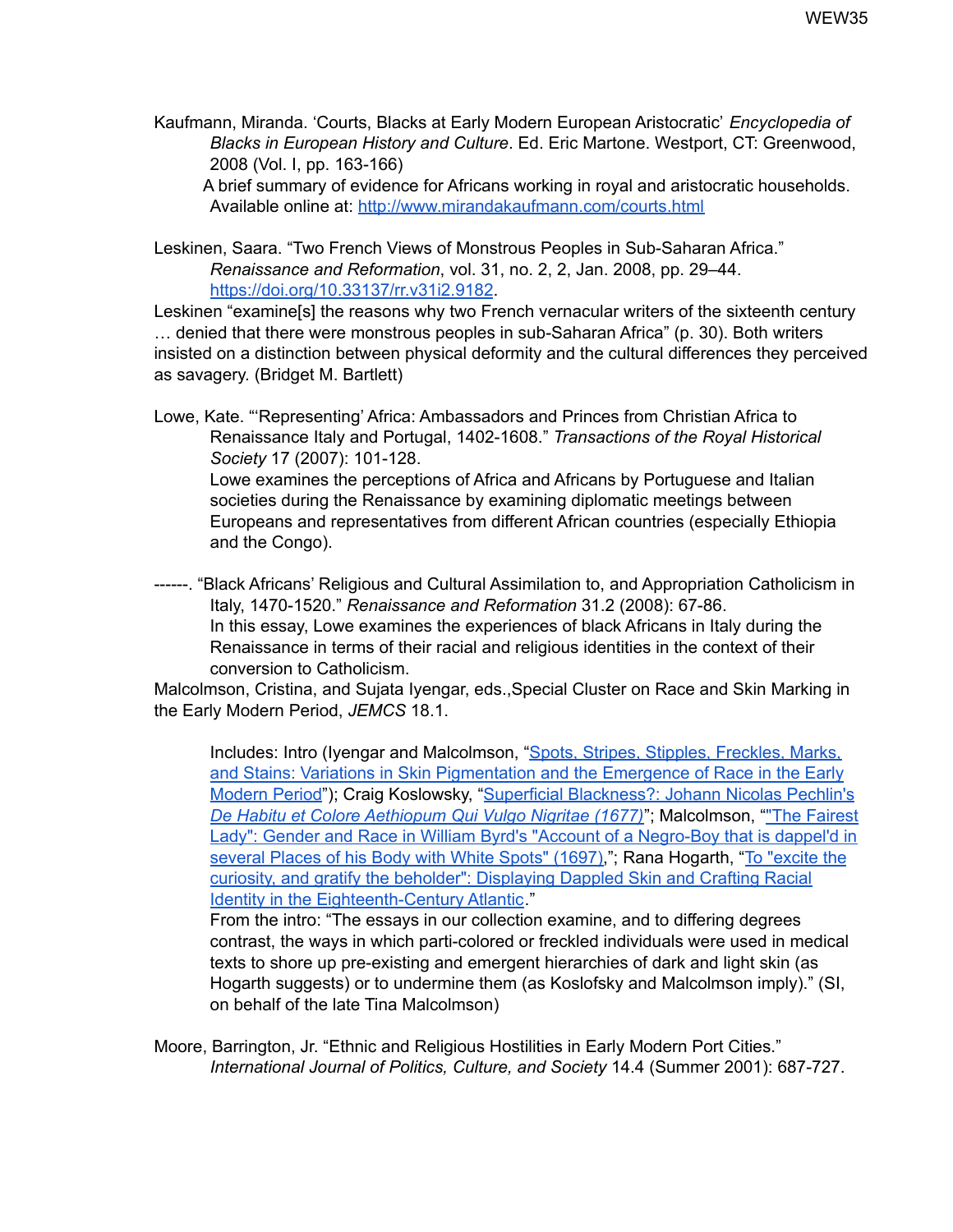Moore looks at examples of conflicts in early modern port cities (including Amsterdam, Genoa, Constantinople, and others) in order to examine how trade affected the ways early modern cultures interacted with those they perceived as outsiders.

Mourão, Manuela. "Whitewash: Nationhood, Empire and the Formation of Portuguese Racial Identity." *Journal for Early Modern Cultural Studies* 11.1 (Spring/Summer 2011): 90-124.

Mourão examines the formation of Portuguese racial identity in the fifteenth and sixteenth centuries based on Portugal's interactions with other early modern cultures. She also puts this period in conversation with racial identity in Portugal today.

Ndiaye, Noémie. "'Everyone Breeds in His Own Image': Staging the Aethiopica across the Channel," *Renaissance Drama* 44: 2 (2016).

Ndiaye argues that stage adaptations of Heliodorus's *The Aethiopian Story* were a major site for the reconfiguration of blackness as a racial paradigm in early modern France, and she examines the influence of that French theatrical discourse over English Caroline drama. She shows that several French playwrights across the Channel rework the *Aethiopica* in ways that question the chromatic fluidity of human skin in the Greek novel and manifest the pull of heredity in the context of an incipient early modern racialization of blackness. Giving credit to Henrietta Maria as transnational cultural agent, Ndiaye traces the influence of the French Heliodoric trend onto English theatrical culture and argueS that the *Aethiopica* became on stage a vehicle for thinking through the urgent issues of blackness and race.

----. "The African Ambassadors' Travels: Playing Black in Late Seventeenth Century France and Spain." In *Transnational Connections in Early Modern Theatre*, edited by M.A. Katritzky and Pavel Drábek, 73-85. Manchester University Press, 2020. Ndiaye examines the emergence and significance of the theatergram of the African Ambassador in 1660s French theatre, in plays like *Le Mort Vivant,* by Edmé Boursault (1662), *L'Ambassadeur d'Affrique*, by Du Perche (1666), *Le Bourgeois Gentilhomme* by Molière (1670), and *Le Mariage de la reine de Monomotapa* by Bel-Isle (1682). Reading this theatergram in conversation with contemporary policies in the French Caribbean colonies, she argues that African ambassadors on stage contributed to the development and dissemination of a solidifying racial discourse in late seventeenth century France. Ultimately, this essay promotes the integration of transnational foci and comparative methods into early modern race studies.

----. "Off the Record: Contrapuntal Theatre History." In *Companion to Theatre and Performance Historiography*, Tracy C. Davis and Peter Marx, eds., 229-248. New York: Routledge, 2020.

Ndiaye hypothesizes the existence of a tradition of timbral impersonation of blackness across early-modern European performance culture, and she explores the methodological difficulties and ethical pressures faced by historiographic attempts at reclaiming that acousmatic facet of the early-modern culture of racialization in our particular day and age. She argues that theatre historians must, consciously and transparently, position themselves on the spectrum of openness to methodologies of historical reclamation induced by the revisionist turn. She proposes a new model of historiographic practice called "recording." That model, which takes seriously the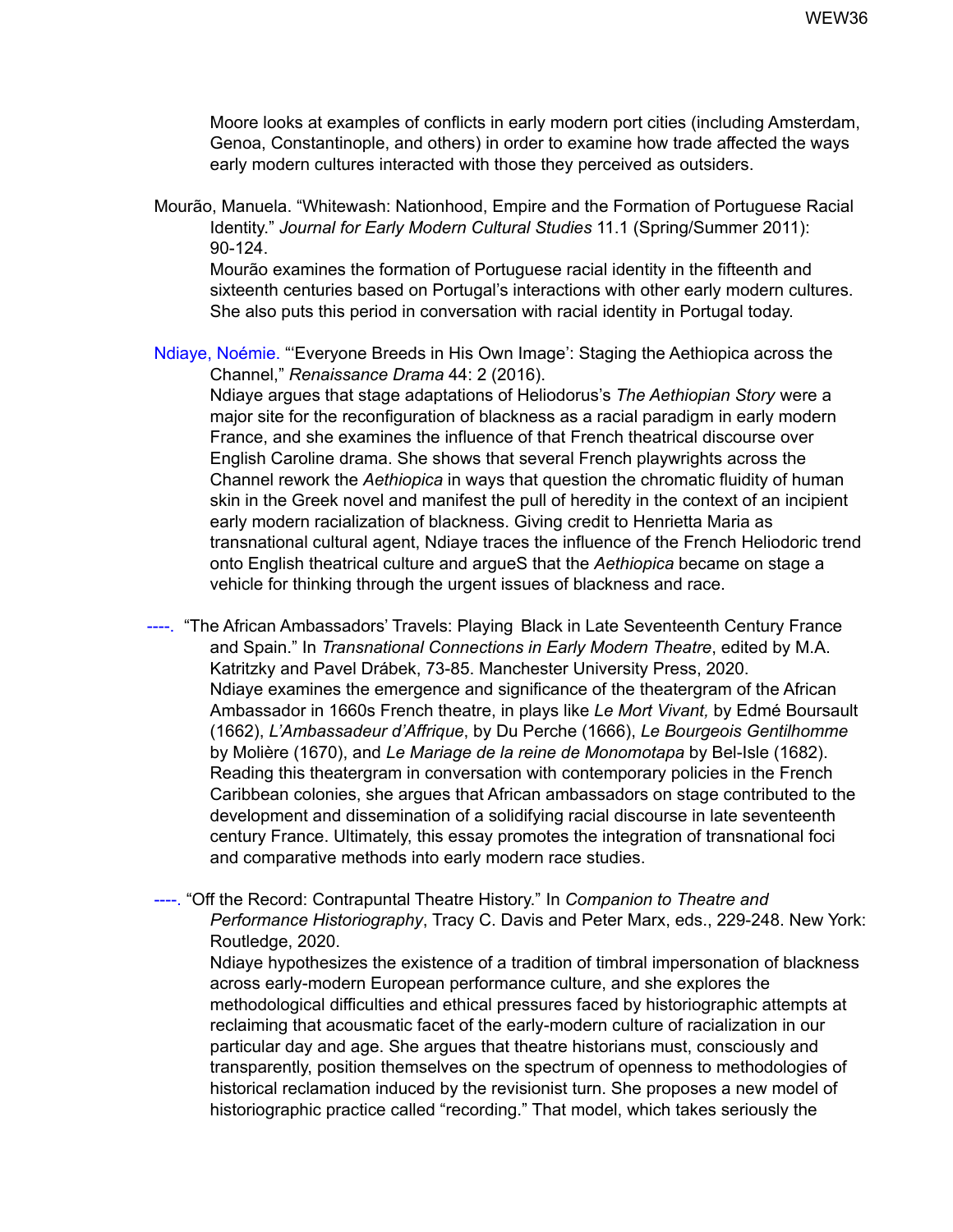conceptually fertile polysemy of the word "record" in the early-modern period, aims at enabling theatre and performance historians to navigate those difficulties without abdicating their projects of reclamation. Ultimately, she illustrates the purchase of that historiographic model by using it as a lens to re-read Barbary's song in *Othello.*

—-. "Rewriting the Grand Siècle: Blackface in Early Modern France and the Historiography of Race." *Literature Compass* 18.10 (2021). e12603. 1-11. <https://doi.org/10.1111/lic3.12603> This essay critiques the French cultural aversion to racial thinking which has resulted in the absence of race as a theme and analytic in French historiographic practices, especially in relation to the ancien régime. This essay argues that focusing on 17th century theater and performance culture, especially on baroque ballets and their oblique representations of Blackness and slavery through black- face, reveals a long national history of racism against Black people. This essay is a call to rewrite as an age of race‐ making a period often construed as a cultural and literary golden age that still plays a central role in definitions of French heritage and identity today.

Ng, Su Fang. "Making Race in the Early Modern East Indies." *New Literary History*, vol. 52 no. 3, 2021, p. 509-533. [doi:10.1353/nlh.2021.0024.](http://doi.org/10.1353/nlh.2021.0024)

From abstract: "In the early modern East Indies new categories for race appeared, such as white Bengalis and Black Portuguese. European arrival placed a new emphasis on epidermal race to reconfigure older ethnic identifications. This essay examines three ways in which early modern race which was made at the faultlines of boundary shifts: ancient physiognomy inherited from the Arabs and its interaction with European notions of epidermal race centered on the Black/white binary; an intensifying emphasis on ethnic categories, both new and old, such as mestiço and "Chinese," which acquired additional layers of meaning; and, finally the emergence of "Malay" as a capacious category." (Bridget M. Bartlett)

Nocentelli, Carmen. *Empires of Love: Europe, Asia, and the Making of Early Modern Identity.* U of Pennsylvania P, 2013.

Nocentelli argues that encounters with Asia informed how early modern Europeans conceived of their own sexual and racial identities. (Bridget M. Bartlett)

Ortega-del-Cerro, Pablo, and Juan Hernández-Franco. "Debates on the Nature of Blood and the Forging of Social Models in Early Modern Spain (1630s)." *Journal of Early Modern History*, vol. 1, no. aop, Mar. 2022, pp. 1–26. <https://doi.org/10.1163/15700658-bja10028>.

From abstract: "In this article, we study different concepts of blood and seek to understand their symbolic value. …. We focus on three Castilian treatises that deal with the issue of purity-of-blood, written … in the 1630s – a decade of resurgent Anti-Judaism and racist attitudes in Castile. They represent different currents of opinion about purity-of-blood statutes – essentially, those wishing to abolish, reform, and preserve this system of social segregation – and they allow us to examine the characterization of blood traits, the construction of social principles, and the forging of ideal societies." (Bridget M. Bartlett)

Redworth, Glyn. "Mythology with Attitude? A Black Christian's Defence of Negritude in Early Modern Europe." *Social History*, vol. 28, no. 1, Jan. 2003, pp. 49–66.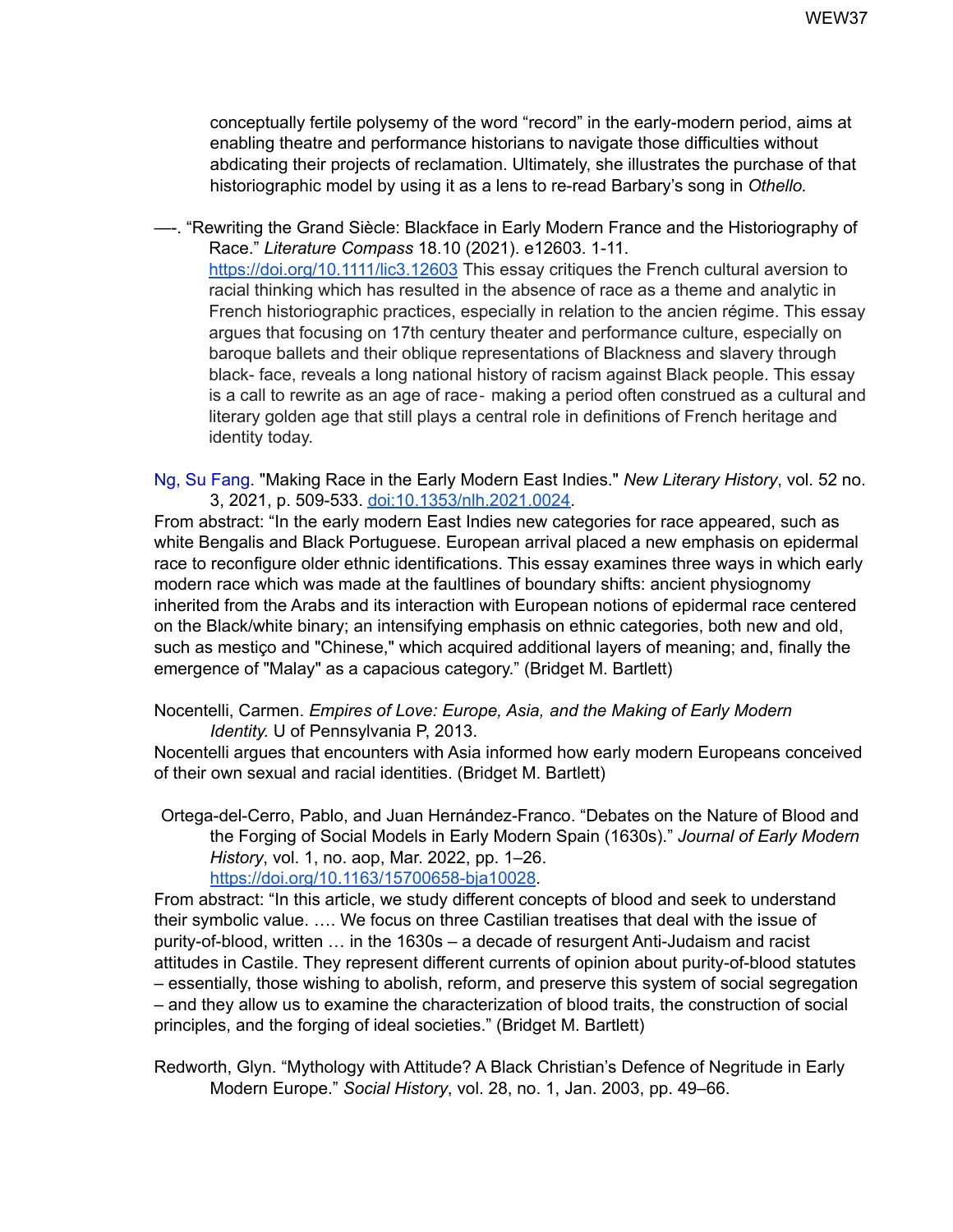From abstract: "This article examines what may be the earliest post-classical letter from a European person of colour. …it deals with an episode of racial abuse before providing a defence of blackness. This article stresses the rarity of any text dealing with early modern racialism. … this text indicates that racialism based on colour pre-dates the industrialized slave-trade." (Bridget M. Bartlett)

Sanchez, Melissa E. "Transdevotion: Race, Gender, and Christian Universalism." *Journal for Early Modern Cultural Studies*, vol. 19, no. 4, 2019, pp. 94-115,308*.*

From abstract: "This essay examines biblical and early modern discourses of Christian universalism promising the incorporation of racialized and gender-nonconforming believers. … The article emphatically takes the eunuch not as an ancestor of the modern nonbinary or transgender person, but rather as a historically and geographically specific instance of the violent erasure that occurs when racialized and gender-nonconforming persons are treated as figures of the particularity that Christian universalism (or neoliberal inclusivity) transcends. The valorization of the fair male body is especially pronounced in early modern devotional lyrics, which draw upon biblical depictions of transdevotion-the ecstatic transcendence of the black and gendernonconforming body to achieve a white and masculine soul-to conceptualize the experiences of faith, penitence, and salvation. This kind of poetry reveals the imbrications of racial and gender nonconformity that provide the parameters of universalist discourses past and present." (Bridget M. Bartlett)

Shahani, Gitanjali G. *Tasting Difference: Food, Race, and Cultural Encounters in Early Modern Literature*. Cornell U P, 2020.

Shahani explores how early modern European discourses of race were informed by the introduction of foods from other parts of the world. (Bridget M. Bartlett)

Smith, Justin E. H.. *Nature, Human Nature, and Human Difference: Race in Early Modern Philosophy.* Princeton U P, 2017;2015;.

Smith traces the history of race in early modern European philosophy, finding that efforts to taxonomize played a major role in how race was constructed by thinkers. (Bridget M. Bartlett)

Spiller, Elizabeth. *Reading and the History of Race in the Renaissance*. New York: Cambridge University Press, 2011.

Spiller explores the connections between Renaissance ideas about race and those about reading in order to trace the influence of print culture on racial formation across Europe.

Rönnbäck, Klas. "The Idle and the Industrious - European Ideas about the African Work Ethic in Precolonial West Africa." *History in Africa*, vol. 41, 2014, pp. 117-145*.*

From abstract: "This paper studies the stereotype of the 'lazy African' in European travel accounts from precolonial West Africa. … It is argued in the paper that the stereotype has existed for much longer than suggested in previous literature in the field. Previous studies have also made over-simplified statements about the stereotype, since it overlooks a most significant trend among European writers, who described not only idleness, but also industriousness, among the Africans they wrote about." (Bridget M. Bartlett)

Wainwright, Anna. "'Tied Up in Chains of Adamant': Recovering Race in Tasso's Armida Before, and After, Acrasia." *Spenser Studies*, vol. 35, no. 1, 2021, pp. 181–212.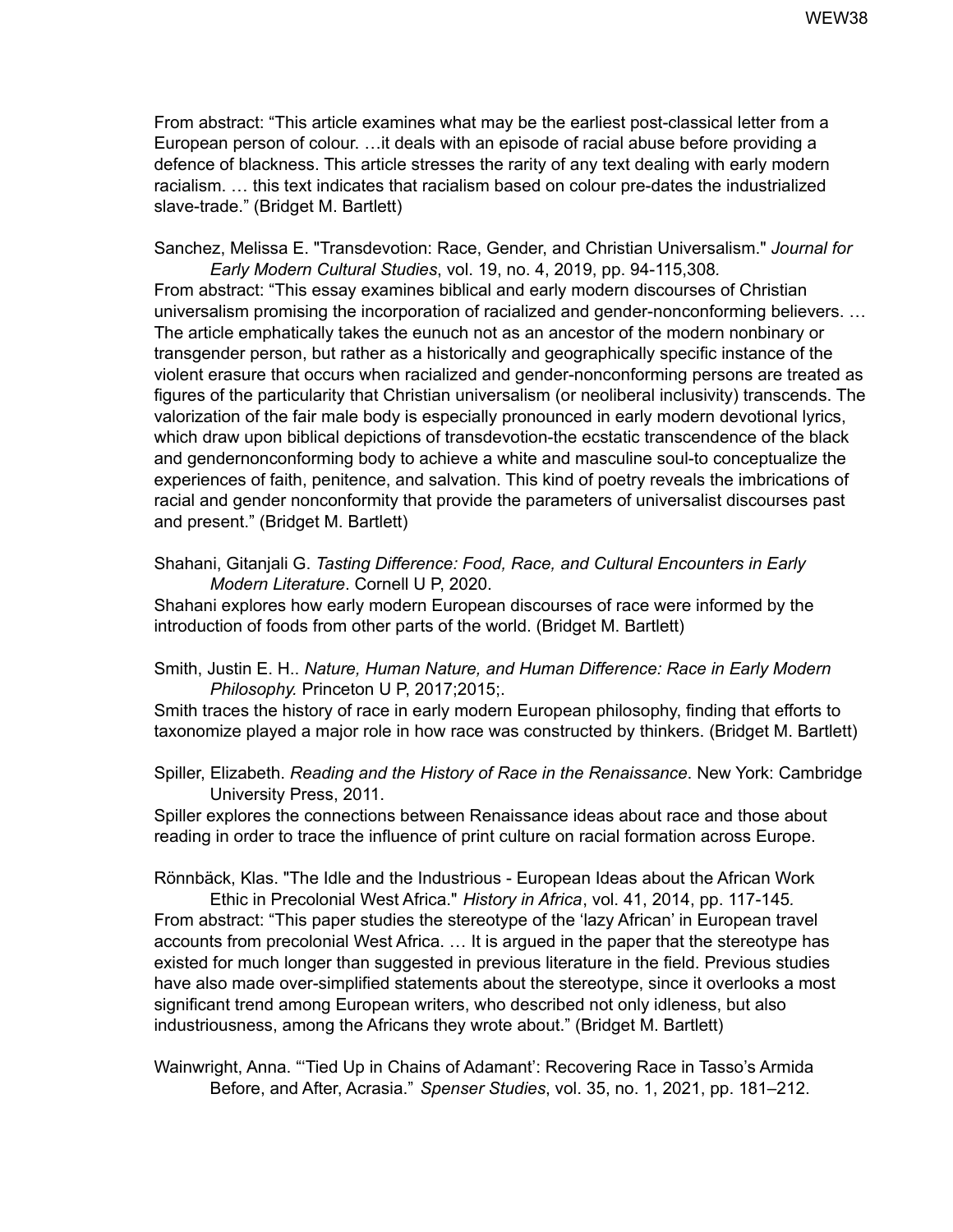Abstract: "Spenser's use of Italian sources in *The Faerie Queene* has been widely explored by scholars. But how does race work in those texts themselves? In this essay, I consider the Bower of Bliss and its literary antecedents—Spenser's sources provide a rich opportunity to explore race and its interplay with gender and religion. My focus lies on the character of Acrasia's foremother, the Muslim enchantress Armida, and the dramatic change to her fate between the two versions of Tasso's *Gerusalemme liberata* (1581) and the *Gerusalemme conquistata* (1593). I argue that a consideration of how Tasso violently excludes Armida from the second half of the *Conquistata*, which was published after Spenser's *The Faerie Queene*, provides a new understanding of the particular racialization of Tasso's enchantress. Across substantial national and religious boundaries, Spenser's and Tasso's choices demonstrate a common racial logic in play in 1590s Europe, one that allows neither Armida nor Acrasia to survive their poems." (Bridget M. Bartlett)

Whitford, David. "A Calvinist Heritage to the 'Curse of Ham': Assessing the Accuracy of a Claim about Racial Subordination." *Church History and Religious Culture*, vol. 90, no. 1, 2010, pp. 25–45.

Abstract: "This article assesses the validity of the claim that Puritan theology was 'preset for racism' and that it played a preeminent role in establishing racial hatred in America. It does so by examining a number of Puritans beliefs regarding the most important theological justification for slavery, the socalled Curse of Ham." (Bridget M. Bartlett)

Whitford, David Mark. *The Curse of Ham in the Early Modern Era: The Bible and the Justifications for Slavery.* Ashgate, 2009.

Whitford discusses the emergence of Biblical justifications for slavery from the context of the Protestant Reformation. (Bridget M. Bartlett)

## **3. Early Modern Colonialism**

Akhimie, Patricia. "Performance in the Periphery: Colonial Encounters and Entertainments," *[Acoustemologies](https://www.openbookpublishers.com/product/1238) in Contact: Sounding Subjects and Modes of Listening in Early [Modernity](https://www.openbookpublishers.com/product/1238)*. Eds. Suzanne Cusick and Emily Wilbourne. Open Book Publishers, Cambridge, UK, 65-82 @pakhimie #PCRS When early modern English travelers relate their exchanges with the people they have met in far-flung places, they frequently include descriptions of music both familiar and strange, performed by both foreign visitors and indigenous peoples. However, the presence of music and its seemingly transparent meanings enables perilous miscommunications. Failures of musical interpretation or sudden alterations of meaning in musical exchanges proliferate in reports of English and European encounters in the New World. This essay argues that the English carried with them an epistemology of musical meaning predicated on the ways that music functioned in European entertainments, particularly those associated with English country estates.

----. "Travel, Drama, and Domesticity: Staging Huswifery in Fletcher and Massinger's *The Sea Voyage*," in "Early Modern Travel Writing" eds. Dan Carey and Claire Jowitt, special issue *Studies in Travel Writing* 13.2 (June 2009): 153-66 @pakhimie This essay re-evaluates John Fletcher and Philip Massinger's The Sea Voyage (1622) by investigating the often elided role of huswifery (women's domestic labour) in early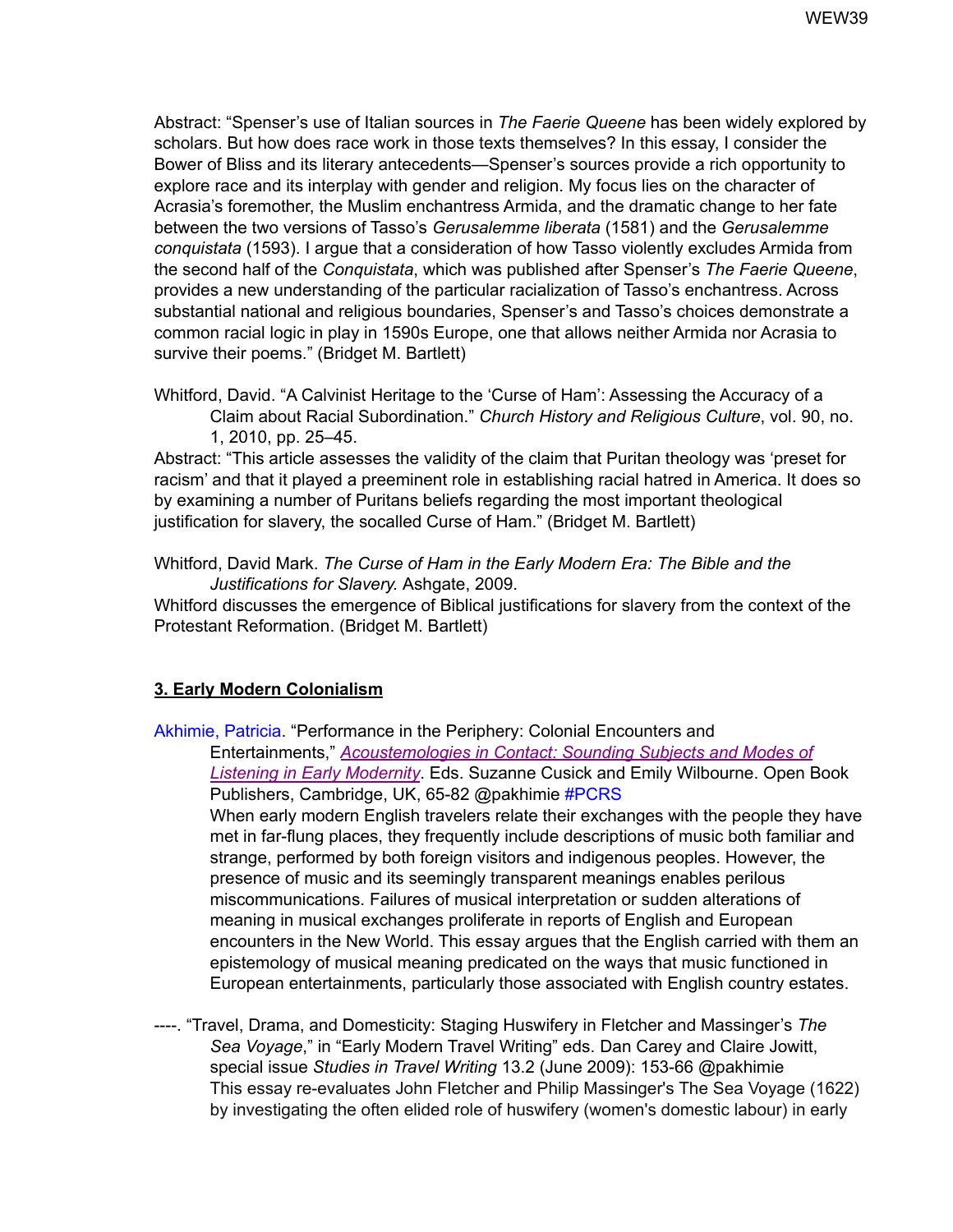modern English colonial discourse. First-hand accounts of travel and plantation conventionally present a homo-social world, in which the role of women is either deemphasised or occluded altogether. The potential for fiction to reimagine the conditions necessary for the long-term survival of European colonies overseas was realised in The Sea Voyage, a play which dramatises the crucial and equal role women play in the success of either country estate or plantation.

Andrea, Bernadette. *The Lives of Girls and Women from the Islamic World in Early Modern British Literature and Culture.* Toronto: University of Toronto Press, 2017. Focusing on historical girls and women from the Islamic world in Scotland and England, this book examines "the displacement of gendered and racialized subalterns to British shores" in relation to the established Ottoman and Iberian empires and the emerging English one.

----. "'Travelling Bodyes': Native Women of the Northeast and Northwest Passage Ventures and English Discourses of Empire." *Rethinking Feminism in Early Modern Studies*, edited by Ania Loomba and Melissa E. Sanchez, Routledge, 2016. Andrea challenges the archival renderings of abducted non-European women brought as gifts to Elizabeth I as passive non-subjects. Andrea discusses the difficulty and importance of making visible the gendered, racialized agential subjects whom we have too long assumed did not exist. (Bridget M. Bartlett)

Bach, Rebecca Ann. *Colonial Transformations: The Cultural Production of the New Atlantic World, 1580-1640*. New York: Palgrave, 2000.

In *Colonial Transformations*, Bach analyzes early modern English and Gaelic texts in terms of how these texts frame England's colonial endeavors. In doing so, Bach explores the relationship between colonialism and racial formation in early modern England. In particular, Chapters 3 and 4 focus on different types of theatrical performances.

Beidler, Philip and Gary Taylor, eds. *Writing Race Across the [Atlantic](https://www.palgrave.com/gp/book/9780312295967) World*. New York: Palgrave, 2005.

The essays in *Writing Race Across the Atlantic World* explore the works of early modern writers from many different cultures on both sides of the Atlantic Ocean in order to examine early modern constructions of race. Essays by Baker, Beidler, Braude, Fuchs, Hall, Kupperman, Roach, Royster, Sayre,

Bennett, Herman L. *Africans in Colonial Mexico: Absolutism, Christianity, and Afro-Creole Consciousness, 1570-1640*. Bloomington: Indiana University Press, 2003. Bennett explores the many identities of Africans in colonial Mexico as influenced by different aspects of colonial Mexican society, such as slavery and the Catholic Church.

Bohrer, Ashley J. "Just Wars of Accumulation: The Salamanca School, Race and Colonial Capitalism." *Race & Class*, vol. 59, no. 3, Jan. 2018, pp. 20–37, doi:[10.1177/0306396817733384.](https://doi-org.umiss.idm.oclc.org/10.1177/0306396817733384)

Abstract: "This paper explores the links between international law, race and colonial capitalism through the Spanish and Portuguese Conquests of the Americas. Turning to the early modern philosophers of the School of Salamanca, Bohrer argues that economic theories of emergent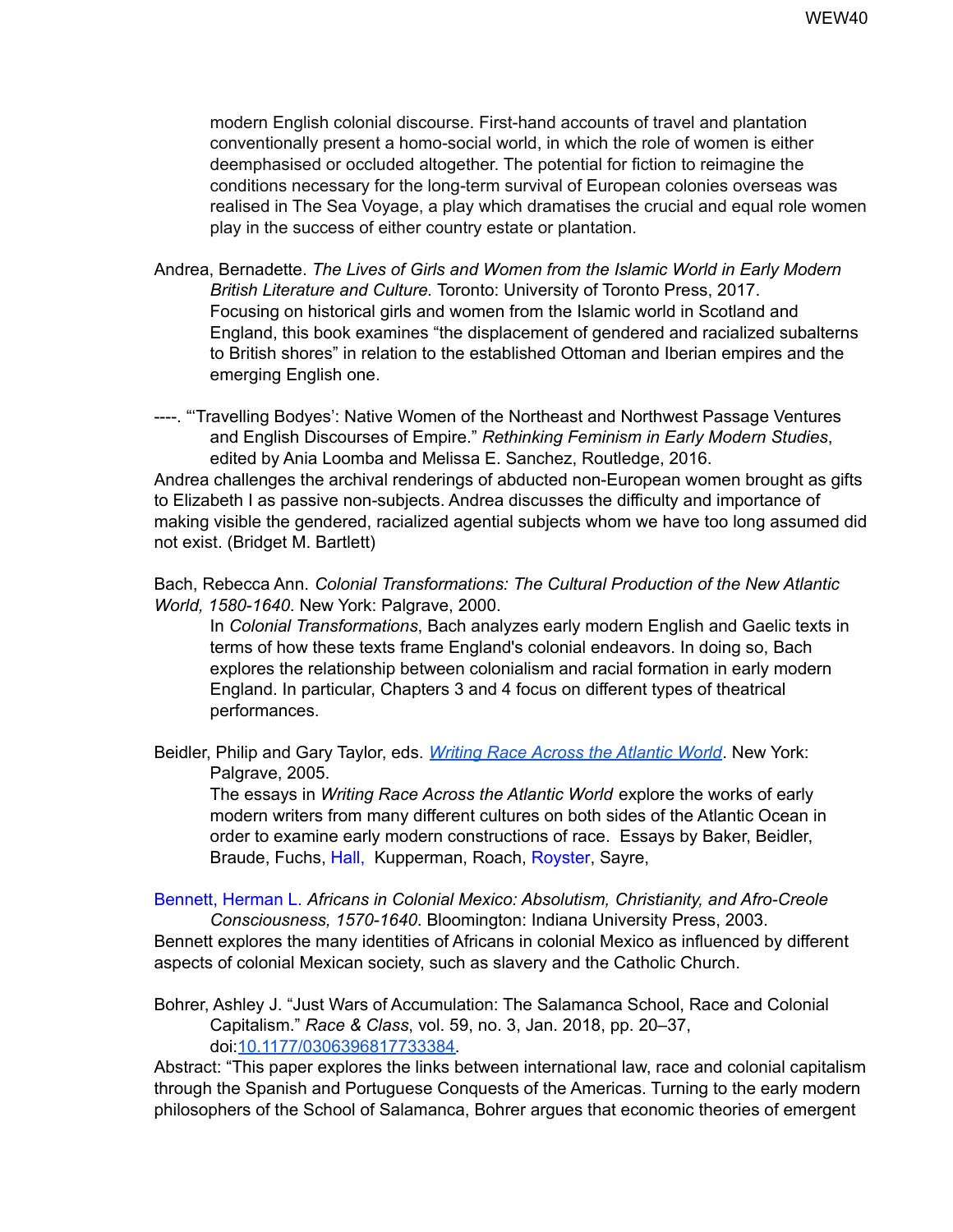capitalism are deeply intertwined with the racial theories of colonial conquest. Moreover, through a close reading of these texts, and in particular of the texts of Francisco de Vitoria, this paper argues that the conceptions of international trade, commerce and travel at the heart of liberal notions of international law are themselves suffused with the logics of racism, colonisation, and capitalist accumulation." (Bridget M. Bartlett)

Chakravarty, Urvashi. "'Fitt for Faire Habitacion': Kinship and Race in *A Vewe of the Present State of Irelande*." *Spenser Studies*, vol. 35, no. 1, 2021, pp. 21–46.

Abstract: "This essay attends to the nexus of family, kinship, and blood in *A vewe of the present state of Irelande* through the intersection of critical race theory and queer theory. In *A vewe*, this essay argues, race colludes with genealogy and chronicity to achieve its structural effects, which work to construct both racial genealogies as well as racial futures. In particular, this essay looks at the concept of kincogish to propose that this Irish form of affinity both underscores and resists colonial modes of familial organization marked by consanguinity and lineal descent. The racialized strictures of straight, White temporality and genealogy, I suggest, also rely on the language and distinctions of epidermal race, as the English mandate for a "fairer waie" attempts to map both the land and the bodies of the Irish in the visual lexicon of light and dark and tries to discipline temporality and terrain by means of straight genealogy and White futurity." (Bridget M. Bartlett)

Chapman, Matthieu. "Red, White, and Black: Shakespeare's the Tempest and the Structuring of Racial Antagonisms in Early Modern England and the New World." *Theatre History Studies*, vol. 39, 2020, pp. 7-23,281-282*.*

"By using Afro-pessimist theories of ontological absence and libidinal economy to unpack the power dynamics of the play," Chapman "argue[s] that Shakespeare's Caliban represents not the colonized subaltern but the black ontological Slave" (p. 8). (Bridget M. Bartlett)

de Avilez Rocha, Gabriel. "Maroons in the Montes: Toward a Political Ecology of Marronage in the Sixteenth-Century Caribbean." *Early Modern Black Diaspora Studies: A Critical Anthology*, edited by Cassander L. Smith et al., Springer International Publishing, 2018, pp. 15–35.

Abstract: "Foregrounding a colonial archive of Black lives in the sixteenth-century Caribbean, Gabriel de Avilez Rocha analyzes how marronage, or slave flight, played an important role in the ecologies, power struggles, and discourses of Spanish colonialism in the Greater Antilles. Rocha argues that the politically charged term of *cimarrón*, while forming part of an emergent Iberian discourse of racial prejudice against African and Afro-descendant men and women, also highlighted how a critical basis of the social and economic order across the islands—their environments—were being fundamentally altered by the cumulative weight of maroon agency. His contribution sheds important light onto how Africans and Amerindians influenced a nascent legal and political framework for agrarian property relations, colonial rule, and avenues for liberation in early colonial Spanish America." (Bridget M. Bartlett)

Earle, Rebecca. "The Body of the Conquistador: Food, Race, and the Colonial Experience in Spanish America, 1492-1700." *The Body of the Conquistador: Food, Race and the Colonial Experience in Spanish America, 1492-1700*, Cambridge U P, 2013. From publisher's description: "This fascinating history explores the dynamic relationship between overseas colonisation and the bodily experience of eating. It reveals the importance

of food to the colonial project in Spanish America and reconceptualises the role of European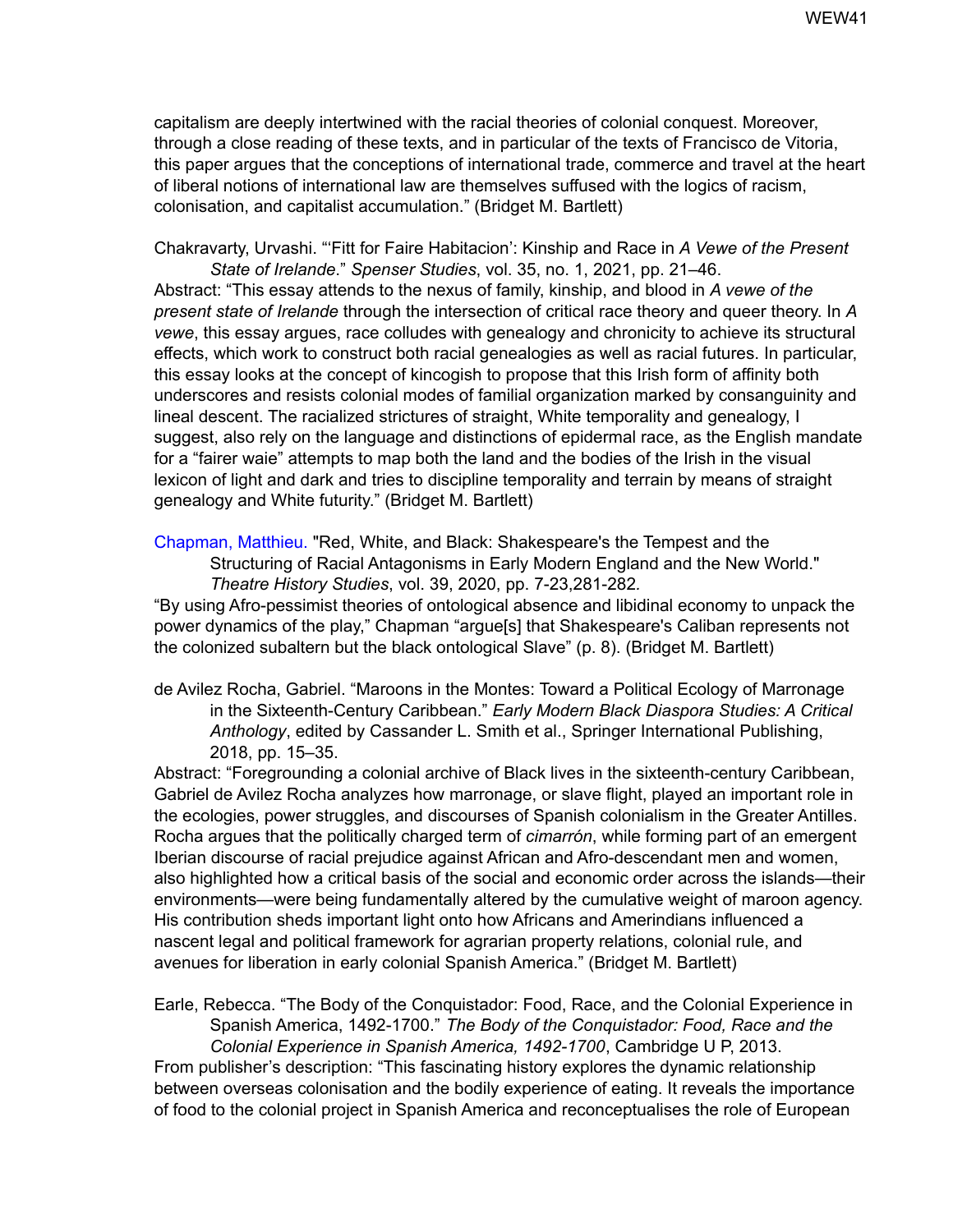colonial expansion in shaping the emergence of ideas of race during the Age of Discovery. Rebecca Earle shows that anxieties about food were fundamental to Spanish understandings of the new environment they inhabited and their interactions with the native populations of the New World." (Bridget M. Bartlett)

Fuchs, Barbara. "Black Faces, White Hands: *La celosa de sí misma* and the Negotiation of Race." *MLN*, vol. 133 no. 2, 2018, p. 242-256.

Fuchs addresses the treatment of race in the Spanish Golden Age play *La celosa de sí misma* by placing the work in the context of interractial relationships in the Americas and the complexities they posed. (Bridget M. Bartlett)

----. *Mimesis and Empire: The New World, Islam, and European Identities.* Cambridge: Cambridge University Press, 2001. Fuchs analyzes representations of Islam and the New World in early modern European texts in order to explore identity formation in Spain and England.

Greer, Margaret R., Walter D. Mignolo and Maureen Quilligan, eds. *Rereading the Black Legend: The Discourses of Religious and Racial Difference in the Renaissance Empires*. Chicago: The University of Chicago Press, 2007. The essays in *Rereading the Black Legend* take up Spain's colonial practices alongside those of Holland, Portugal, and England as well as the Chinese, Mughal, and Ottoman empires at the same time in order to contextualize racial identity in Europe.

Grier, Miles P. "Inkface: The Slave Stigma in England's Early Imperial Imagination." In *Scripturalizing the Human: The Written as the Political*, edited by Vincent L. Wimbush, 193–220. New York: Routledge, 2015.

Grier argues that early modern theatre and visual culture transferred the stigma of the tattoo from the British (who had been enslaved in the classical Mediterranean) to Africans and Amerindians, whom the British hoped to enslave in the Atlantic world. Texts include Jonson's Masque of Blackness and Harriot's Brief and True Reporte on the New Found Land of Virginia. MPG

Habib, Imtiaz. "'Hel's Perfect Character'; or The Blackamoor Maid in Early modern English drama: The Postcolonial Cultural History of a Dramatic Type." *LIT: Literature Interpretation Theory,* vol. 11, no. 3, 2000, pp.277-304. Counter-study of race through the figure of the Tudor black male by focusing attention on the Tudor black female, particularly the Blackamoor maid within Tudor-Stuart culture. @margalarrita

Hadfield, Andrew, ed. *Amazons, Savages, and Machiavels: Travel and Colonial Writing in English, 1550-1630*. Oxford: Oxford University Press, 2001. *Amazons, Savages, and Machiavels* is a collection of travel writing and colonial texts from Renaissance England.

Harris, Jonathan Gil, ed. *Indography: Writing the "Indian" in Early Modern England*. New York: Palgrave Macmillan, 2012.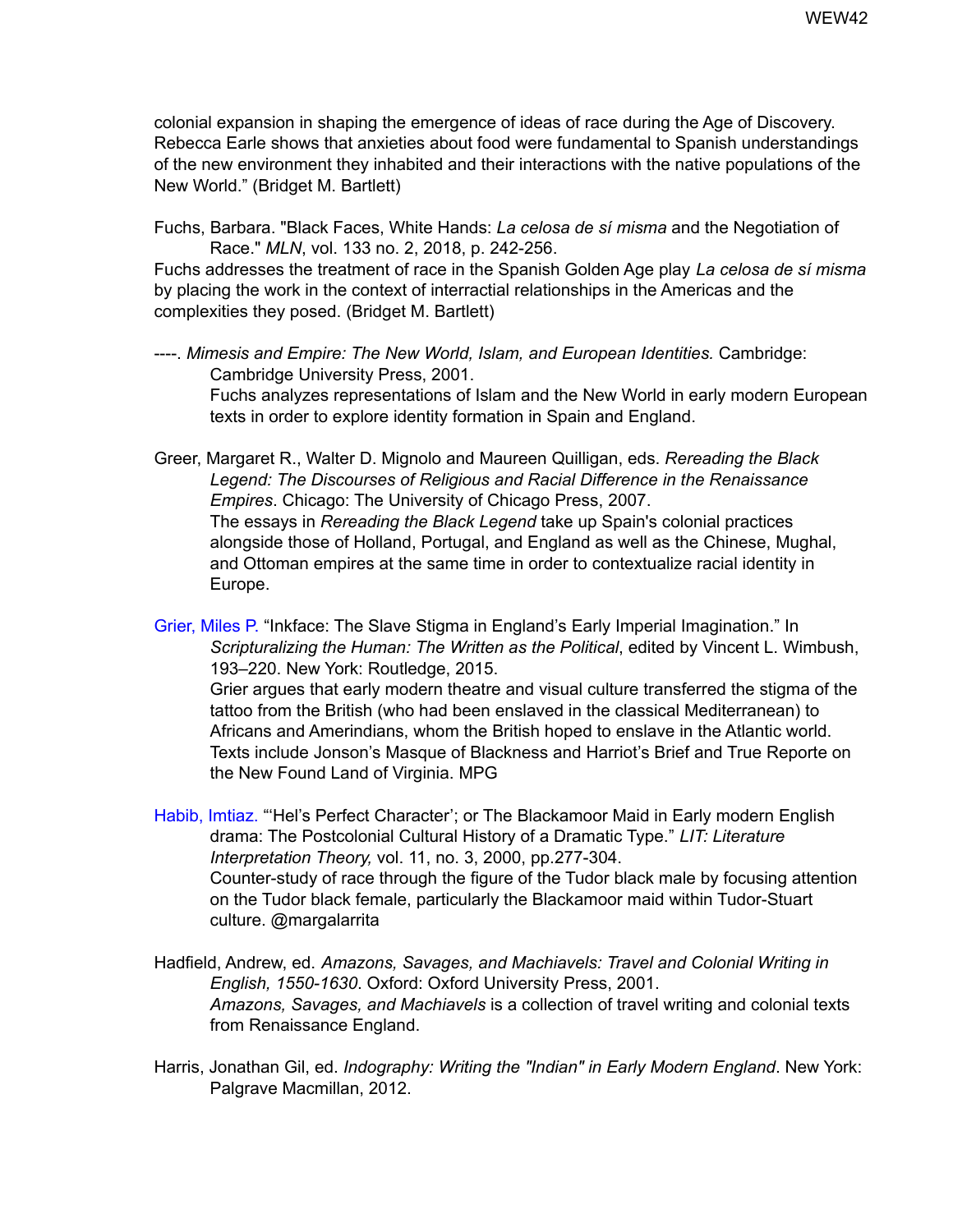The essays in *Indography* follow Shankar Raman's *Framing "India"* in order to take up the question of "the global history of the term 'Indian'" (2). The essays focus on representations of "Indians" in many forms of early modern English writing.

Hashhozheva, Galena. "From 'Custom Is King' to 'Custom Is a Metal': The Early Modern Afterlife of Ancient Scythian Culture." *Beyond Greece and Rome: Reading the Ancient Near East in Early Modern Europe*, edited by Jane Grogan, Oxford U P, 2020. <https://doi.org/10.1093/oso/9780198767114.003.0004>.

From abstract: "In early modernity, the ancient Scythians were mostly the subject of ethnographic tales that delighted audiences with their exoticism and barbarity. Yet … one stereotypical Scythian trait—the resistance to foreign cultural influences—became associated with a wider sixteenth-century discourse about custom in its philosophical, religious, and legal dimensions. This discourse was utilized in the service of imperialist agendas that had to reckon with the durability and obduracy of native culture. In Edmund Spenser's colonial dialogue *A View of the State of Ireland*, the Irish are presented as genealogical descendants of the Scythians and are reviled for adhering to their Scythian-like customs. … Spenser allows the cultural conservatism of the colonized to illuminate what he perceives as the cultural degeneracy of the colonists, and turns the quarrel about ethnographic custom into an interrogation of customary law." (Bridget M. Bartlett)

```
Hatfield, April Lee. "A 'very Wary People in Their Bargaining' or 'very Good Marchandise':
English Traders' Views of Free and Enslaved Africans, 1550–1650." Slavery &
Abolition 25, no. 3 (2004): 1–17.
```
———. "Slavery, Trade, War, and the Purposes of Empire." *The William and Mary Quarterly*

no. 3 (July 1, 2011): 405–8.

68,

Hollis, Gavin. *The Absence of America: the London Stage, 1576-1642*. Oxford: Oxford University Press, 2015. (forthcoming)

*The Absence of America: the London Stage 1576-1642* examines why early modern drama's response to English settlement in the New World was muted, even though the so-called golden age of Shakespeare coincided with the so-called golden age of exploration: no play is set in the Americas; few plays treat colonization as central to the plot; a handful features Native American characters (most of whom are Europeans in disguise). However, advocates of colonialism in the seventeenth century denounced playing companies as enemies on a par with the Pope and the Devil. Instead of writing off these accusers as paranoid cranks, this book takes as its starting point the possibility that they were astrology ute playgoers. By so doing we can begin to see the emergence of a "picture of America," and of the Virginia colony in particular, across a number of plays performed for London audiences: Jonson's *Bartholomew Fair*, *The Staple of News*, and his collaboration with Marston and Chapman, *Eastward Ho!*; Robert Greene's *Orlando Furioso*; Massinger's *The City Madam*; Massinger and Fletcher's *The Sea Voyage*; Middleton and Dekker's *The Roaring Girl*; Shakespeare's *The Tempest* and Fletcher and Shakespeare's *Henry VIII*. We can glean the significance of this picture, not only for the troubled Virginia Company, but also for London theatre audiences. And we can see that the picture that was beginning to form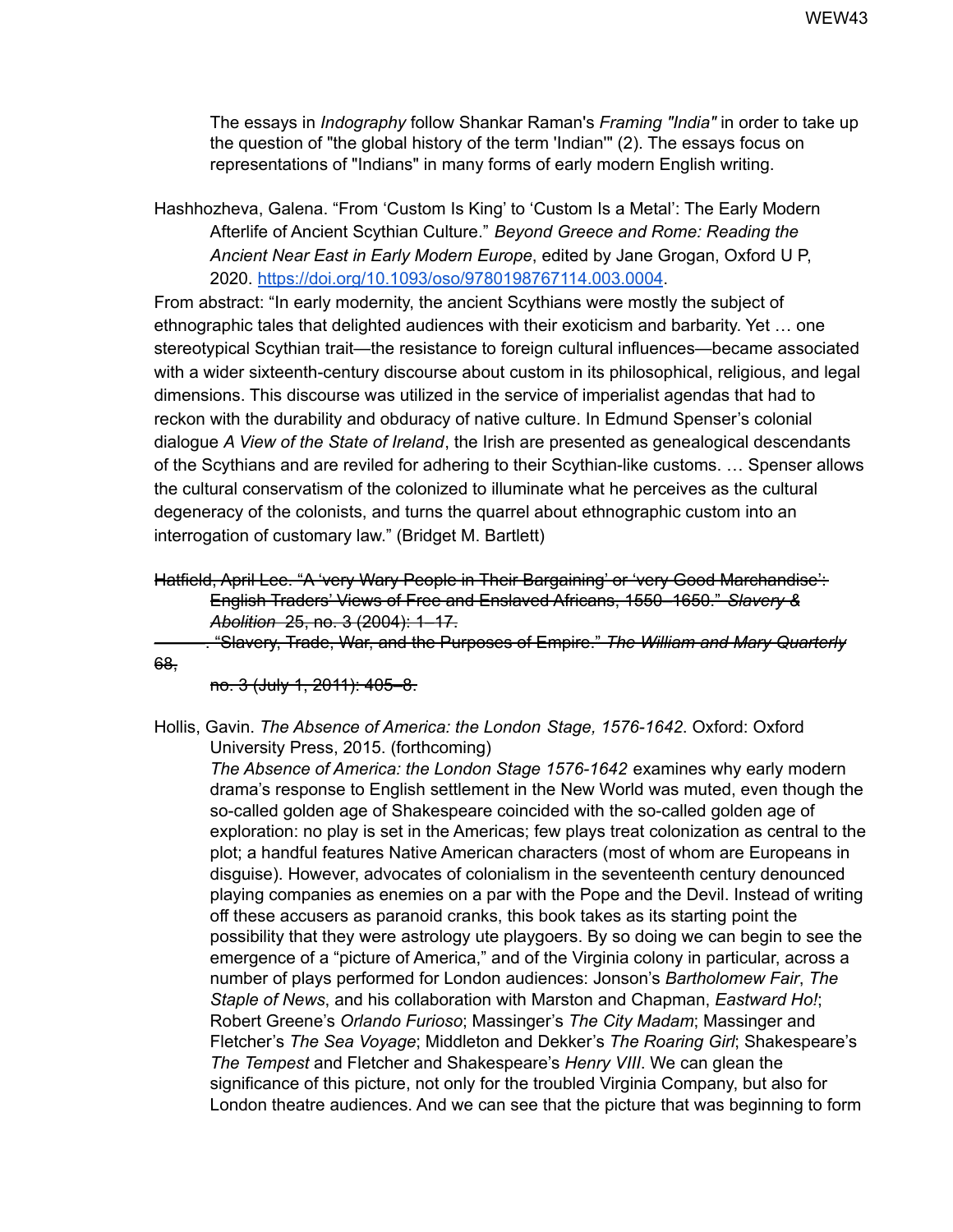was, as the anti-theatricalists surmised, often slanderous, condemnatory, and, as it were, anti-American. -Gavin Hollis

- Hollis, Gavin. "Enter Orlando with a scarf before his face": Indians, Moors, and the Properties of Racial Transformation in Robert Greene's The Historie of Orlando Furioso." *Indography: Writing the 'Indian' in Early Modern England*. Jonathan Gil Harris, ed. New York: Palgrave MacMillian, 2012. 183-196. Robert Greene's adaptation of Ariosto's *Orlando Furioso* (c.1593) is baffling, even at points nigh-on incomprehensible, for numerous reasons; indeed, the play has mainly interested bibliographic and performance studies scholars, because a document of the original part of Orlando, as played by Edward Alleyn, indicates that actors of this period were only given their lines to learn and did not have a full script. The focus of this essay, however, is on why Greene makes Orlando adopt a "base or Indian shape" in the course of defeating his enemy Sacrepant. The "Indian shape" is indeterminate: at other points Orlando is described as a "moor" and also as a "countryman"; nor is this an American play, as Greene sets the action in a vaguely-spatialized "Kingdom of Africa." It is not my intention to argue that *Orlando Furioso* is a play fixated on the transatlantic to the exclusion of Africa or the East. However, the fact that Orlando's disguise is described as "Indian," albeit alongside other terms, is significant because of the recurrence of New World allusions at the margins of the play. -Gavin Hollis
- Hollis, Gavin. "He would no goe naked like the Indians, but cloathed just as one of our selves': Clothing, Conversion, and 'the Naked Indian' in Massinger's *The City Madam*." *Renaissance Drama* n.s. 39 (Winter 2011), 129-162. This article analyzes drama which employs the trope of European males dressing up

and disguising themselves as American Indians (what I call "alterity-as-disguise"). Indian disguise drew attention to the colonial project of clothing (a metaphor for conversion) while also stressing the impossibility of converting the infidel, because clothing (both attachable and detachable) was both a marker of identity and an index of the inscrutability of identity. Philip Massinger's *The City Madam* argues for the futility of this mission, because the Indian used clothing to mask their allegiances rather than as a token of their allegiance to the English, through the play's allusions to the attacks on the colony in 1622--attacks which revolved Native Americans disguising themselves as pious converts. -Gavin Hollis

Hutner, Heidi. *Colonial Women: Race and Culture in Stuart Drama*. New York: Oxford University Press, 2001.

Hutner analyzes representations of women in colonial English dramatic literature and argues that these representations served to establish the authority of English patriarchal culture during the Restoration.

Ireton, Chloe. ""They are Blacks of the Caste of Black Christians": Old Christian Black Blood in the Sixteenth- and Early Seventeenth-Century Iberian Atlantic." *The Hispanic American Historical Review*, vol. 97, no. 4, 2017, pp. 579-612.

From abstract: "Hundreds of Castilian free black men and women obtained royal travel licenses to cross the Atlantic in the sixteenth and early seventeenth centuries as black Old Christians. They settled across the Spanish Indies …, often becoming prominent and wealthy (residents). Exploring these often obscure and long-invisible biographies of individuals, the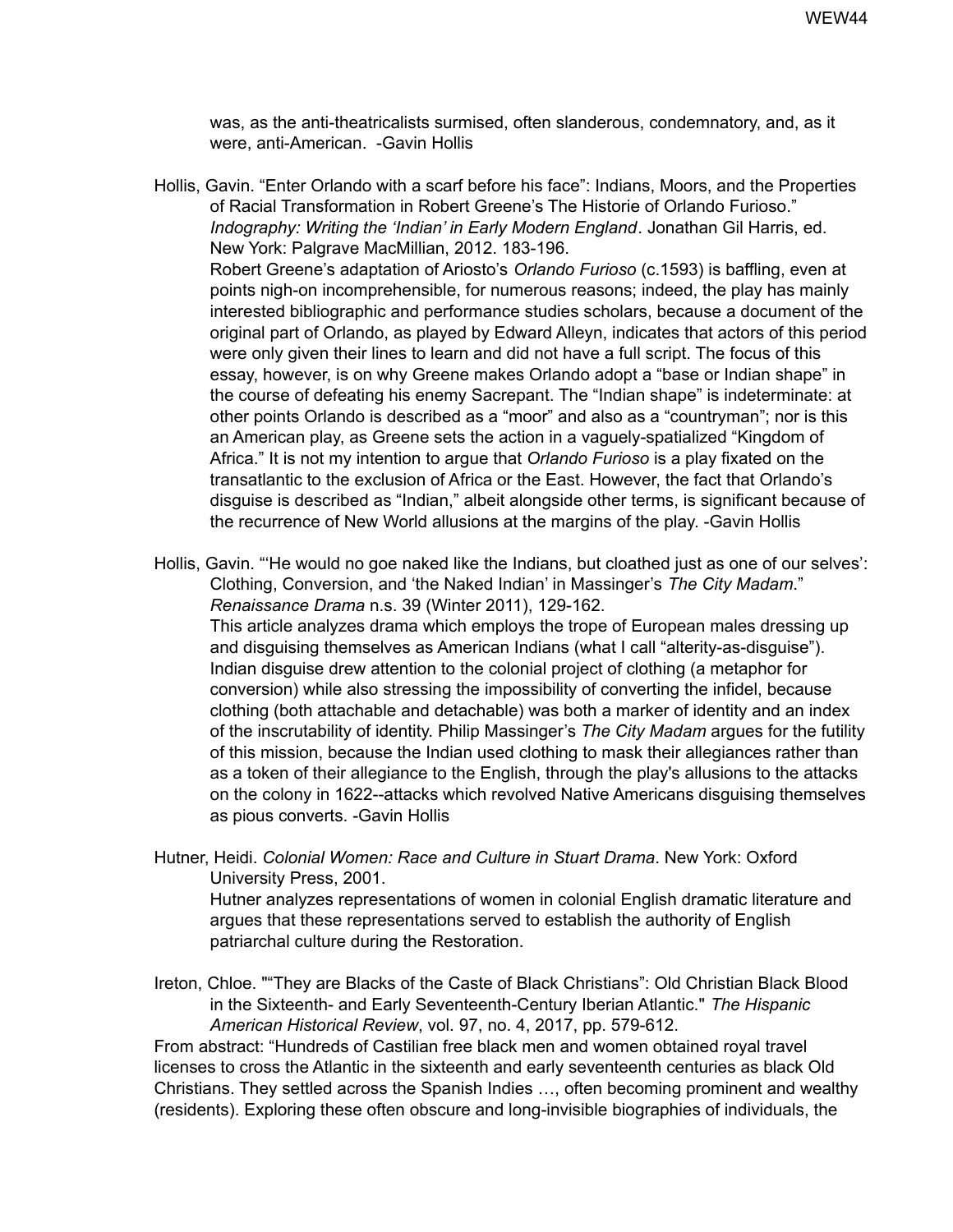article revisits key historiographical debates about race, purity of blood, and vassalage in the early Spanish empire." (Bridget M. Bartlett)

Johanyak, Debra and Walter S. H. Lim, eds. *The English Renaissance, Orientalism, and the Idea of Asia*. New York: Palgrave Macmillan, 2009.

The essays in *The English Renaissance, Orientalism, and the Idea of Asia* consider representations of Asia in writing from Renaissance England as well as the ways that ideas of Asia shaped early modern English culture.

Jowitt, Claire. "'Books Will Speak Plain'? Colonialism, Jewishness and Politics in Bacon's *New Atlantis*." *Francis Bacon's New Atlantis: New Interdisciplinary Essays*, Manchester U P, 2018, pp. 129–55, open access: [https://www.manchesteropenhive.com/view/9781526137388/9781526137388.00012.](https://www.manchesteropenhive.com/view/9781526137388/9781526137388.00012.xml) [xml](https://www.manchesteropenhive.com/view/9781526137388/9781526137388.00012.xml).

Jowitt "explore[s] whether Bacon argued in the *New Atlantis* for England's continued imperial growth and whether he advocates a policy of Christian toleration of Jews" (p. 130). (Bridget M. Bartlett)

Kamps, Ivo and Jyotsna G. Singh, eds. *Travel Knowledge: European "Discoveries" in the Early Modern Period*. New York: Palgrave, 2001.

> The essays in *Travel Knowledge* explore early modern English travel writing; many explore racial formation through colonial encounters. The book includes both essays and the primary texts that they analyze.

Kumar, Rebecca. "'Do You Love Me, Master?': The Erotic Politics of Servitude in The Tempest and Its Postcolonial Afterlife." *Early Modern Black Diaspora Studies: A Critical Anthology*, edited by Cassander L. Smith et al., Springer International Publishing, 2018, pp. 175–96.

Abstract: "Kumar upends the popular postcolonial interpretation of *The Tempest* with a queer-positive reading of Prospero's more obedient slave Ariel. Delving into a fraught and ambivalent expression of love between master and slave, Kumar locates strategies for black resistance not in the earthy, masculine Caliban, as one would expect, but in the light, airy, and feminine figure of Ariel. This project promises to challenge the tenets of masculinist terms of revolutionary nationalism that have come down through postcolonial thinkers such as Fanon, Césaire, and Retamar." (Bridget M. Bartlett)

Kupperman, Karen Ordahl. *Indians and English: Facing Off in Early America*. Ithaca, NY: Cornell University Press, 2000.

Kupperman explores documentations of encounters between English colonists and Native Americans and considers how these encounters affected the processes of identity formation.

Loomba, Ania. ""Break Her Will, and Bruise no Bone Sir": Colonial and Sexual Mastery in Fletcher's the Island Princess." *Journal for Early Modern Cultural Studies*, vol. 2, no. 1, 2002, pp. 68-108.

Loomba "examine[s] how the play offers a fantasy of colonial and sexual possession by using the figure of an Eastern princess who converts to Christianity, and also by responding to contemporary writings about the Moluccas. By doing so, it contributes both to the development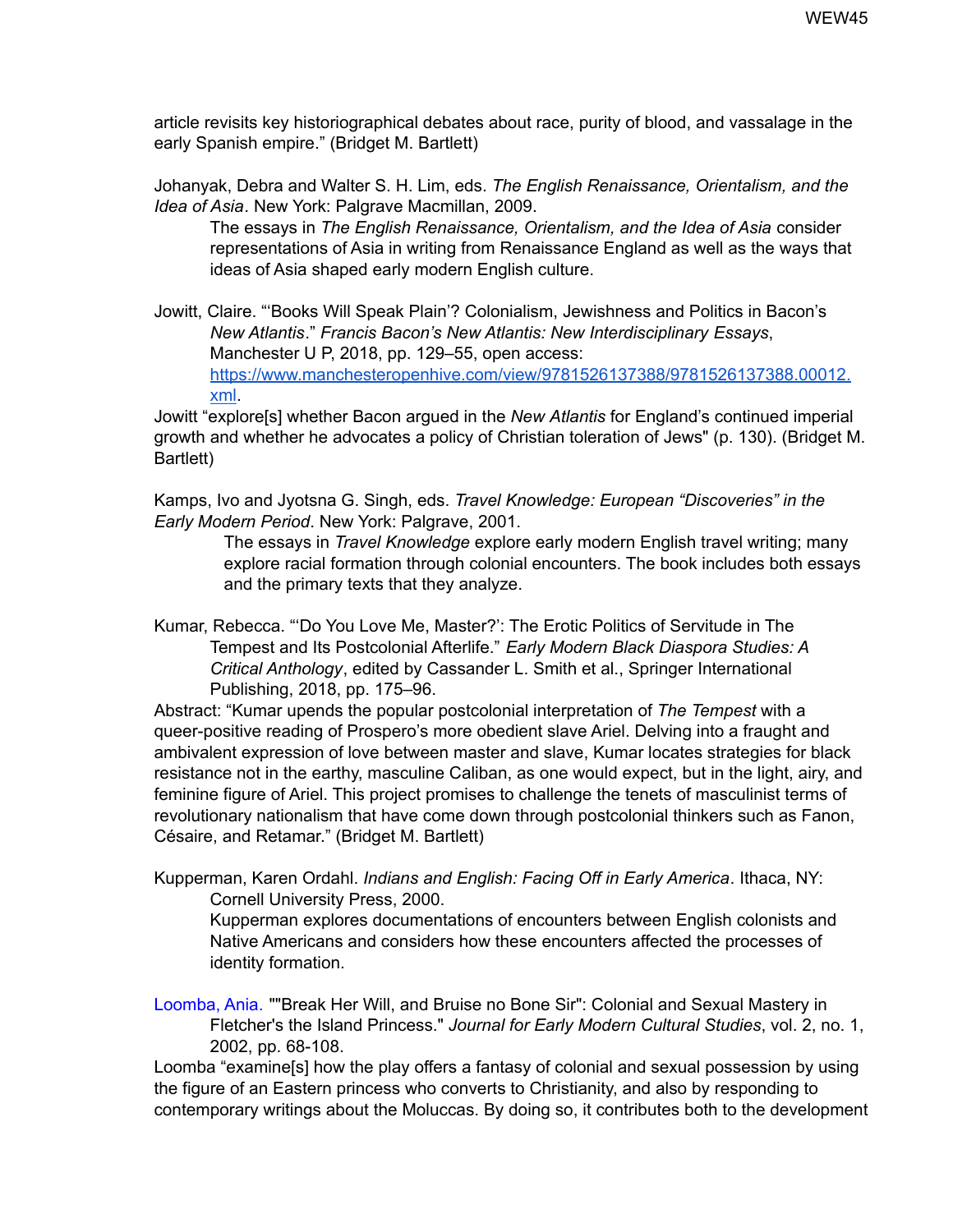of mercantile colonial romance in English theater, as well as to a distinct dis course about the Moluccas that evolves during this period" (p. 68). (Bridget M. Bartlett)

----. *Shakespeare, Race, and Colonialism*. Oxford: Oxford University Press, 2002. Loomba explores the history of racial difference through the lens of Shakespeare's plays, analyzing their representations of other perceptions of difference such as gender and sexuality, religion, class, skin color, etc.

-----. "Teaching Shakespeare and Race in the New Empire." *Teaching Shakespeare: Passing It On*. Ed. G.B. Shand. Oxford: Wiley Blackwell, 2009. 160-80.

Loomba discusses the work of getting her American students to become aware of the historical and ongoing intertwining of Shakespeare with colonialism and racism. Loomba discusses the role of Shakespeare and academia in her own experiences with racialization and advocates actively opposing longstanding oppressive and discriminatory elements of the field.

----. "The Great Indian Vanishing Trick: – Colonialism, Property, and the Family in A Midsummer Night's Dream." *A Feminist Companion to Shakespeare*, edited by Dympna Callaghan, 2nd ed., Wiley Blackwell, 2016, pp. 181–205. From abstract: "This chapter probes some aspects of organic relationship to discourses about

gender and the family in Europe. Given the overlaps between vocabularies of gender, wealth, and colonial conquest, a parental struggle for the control of the Indian boy surely has colonial undertones. Mapping colonial and gender structures onto one another, critics have increasingly interpreted the struggle between Oberon and Titania over the Indian boy as a gendered contest over the proper control of foreign merchandise, as a progression both patriarchal and imperial." (Bridget M. Bartlett)

-----. "Race and the Possibilities of Comparative Critique." *New Literary History* 40.3 (Summer 2009): 501-522.

Loomba explores "the politics of comparison as a method" (503), arguing that religious difference is intertwined with perceptions of racial difference by focusing on caste differences in India and Latin America.

----- and Martin Orkin, eds. *Post-Colonial Shakespeares*. New York: Routledge, 1998. The essays in *Post-Colonial Shakespeares* explore the influence of colonialism on Shakespeare's works as well as on the way they were interpreted in early modern England.

Normandin, Daniel. "Ripping Up Ancestries: Indigeneity and Genealogy in Book 2 of The Faerie Queene." *Modern Philology*, vol. 119, no. 2, U of Chicago P, 2021, pp. 213–34, <https://doi.org/10.1086/716578>.

Normandin argues that the combat in Book 2 of *The Faerie Queene* "allegorizes the historical progression out of primitivism" and points out "the intimate connections between Spenser's antiquarian and colonial interests as embodied in his epic" (from abstract). (Bridget M. Bartlett)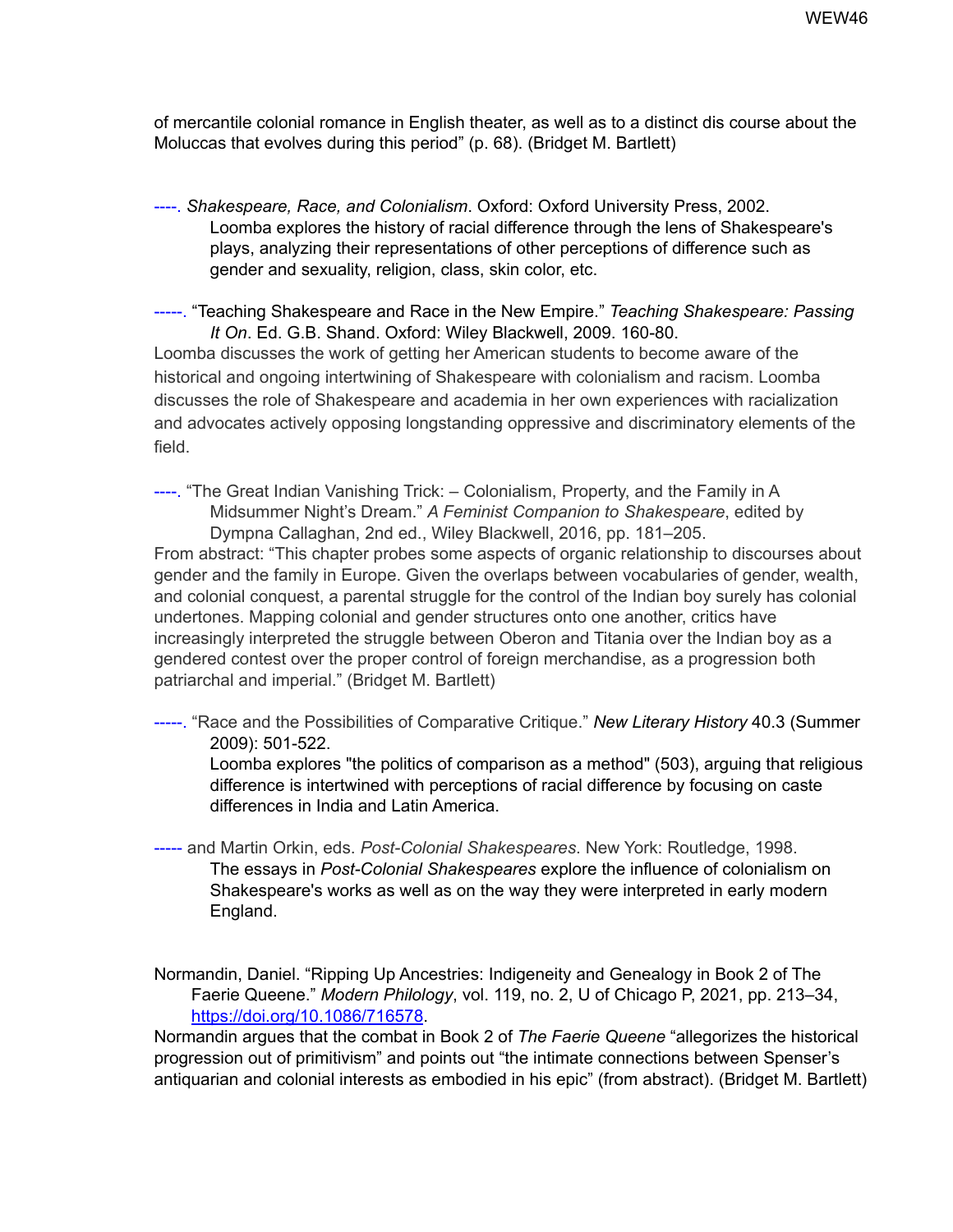- Oldenburg, Scott. "Headless in America: The Imperial Logic of Acephalism." The Mysterious and the Foreign in Early Modern England. Helen Ostovitch, Mary Silcox, and Graham Roebuck, eds. (University of Delaware Press, 2008). 39-57. Oldenburg argues that the trope of headless beings in early modern travel and colonial narratives relates to a notion of the body politic, as a way of symbolically arguing for English dominance of indigenous peoples.
- Orr, Bridget. *The Empire on the English Stage, 1660-1714*. Cambridge: Cambridge University Press, 2002.

In *Empire on the English Stage*, Orr analyzes Restoration drama as a center for colonial debate through plays' representations of racial and national identities.

Perreault, Melanie. "'To Fear and to Love Us': Intercultural Violence in the English Atlantic." *Journal of World History* 17.1 (Mar 2006): 71-93. Perreault explores the relationship between texts that positioned the English as loving protectors of Native Americans and the violence that the English perpetrated against them.

Raman, Shankar. *Framing "India": The Colonial Imaginary in Early Modern Culture.* Stanford: Stanford University Press, 2002.

Raman explores representations of India in early modern European texts (primarily dramatic literature, but also other texts, including maps) in order to look at the ways that colonial thought was developing.

Ritger, Matthew. "Time in the Tempest: Shakespeare, the Mock-Tempest, and Early Modern Carceral Labor." *Shakespeare Studies*, vol. 49, 2021, pp. 247*.*

Ritger discusses the significance of temporality and penal labor for *The Tempest* and early modern thinking about colonialism. (Bridget M. Bartlett)

Sandrock, Kirsten. "Ancient Empires and Early Modern Colonialism in William Alexander's *Monarchicke Tragedies* (1603‐07)." *Renaissance Studies*, vol. 31, no. 3, 2017, pp. 346–64.

From abstract: "This article examines discourses of empire in William Alexander's *Monarchicke Tragedies* (1603–07) and shows that the dramas actively engage in early Jacobean debates about geopolitical expansion. … the essay suggests that *The Monarchicke Tragedies* were partly devised as counsel for James VI and I on foreign politics, both in Europe and abroad. … The article closes with a consideration of how the critique of ancient empires in *The Monarchicke Tragedies* relates to early Stuart expansion ideologies in general and to Alexander's colonial endeavours in particular." (Bridget M. Bartlett)

Segev, Ran. "Mestisaje (Miscegenation) and Labor: Rethinking Free Afromexicans and the Colonial Labor Market in the Age of Mercantilism." *Journal of Colonialism & Colonial History*, vol. 20, no. 1, 2019*.*

From abstract: "By analyzing labor proposals regarding African descendants in sixteenth- and seventeenth-century Mexico—which had one of the largest populations of free Blacks in the Americas—this article investigates how Spaniards responded to the emergence of new types of peoples who were the unintended consequence of early European colonialism. I further claim that the attempt to implement labor policies toward colonial populations deemed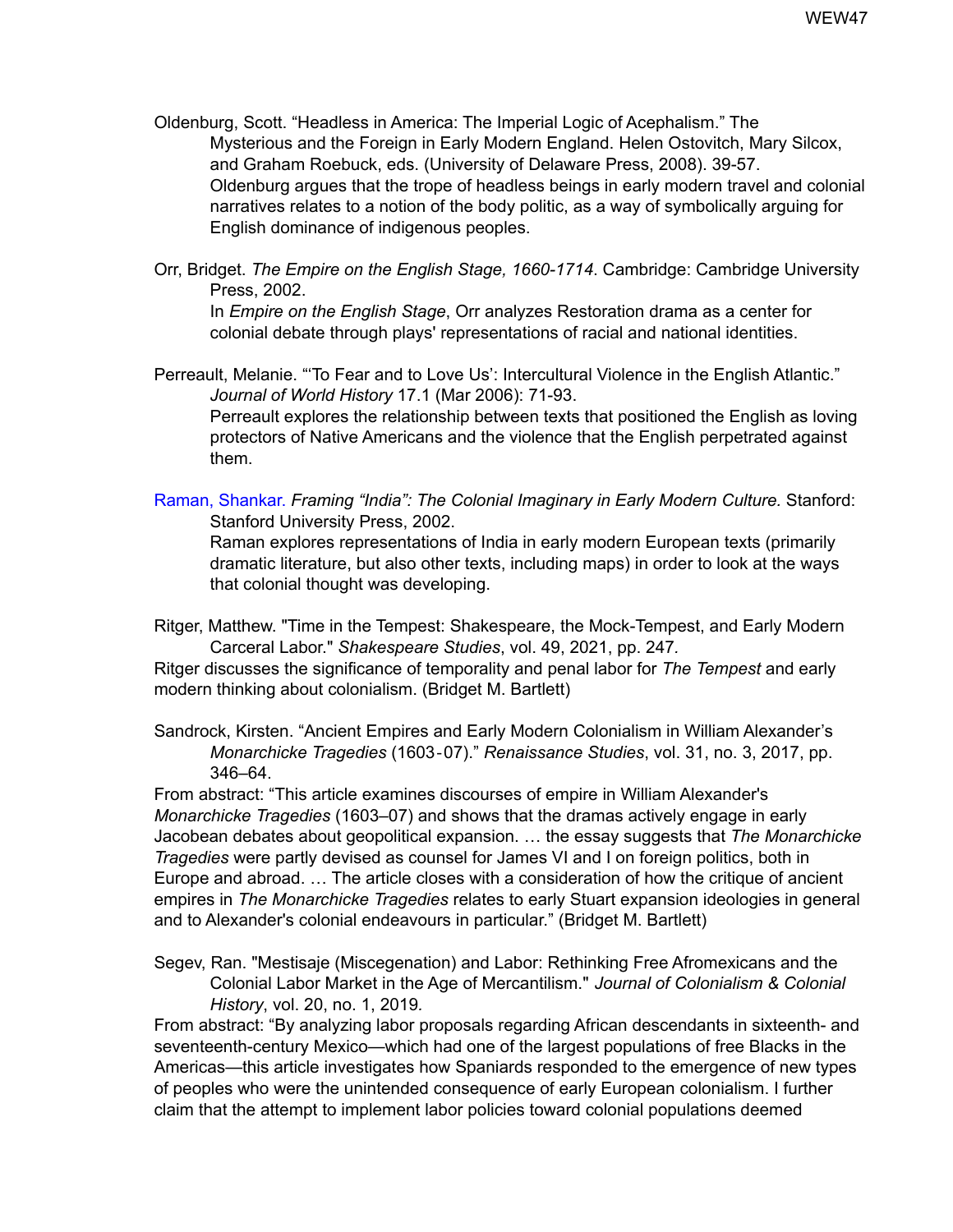"undesirable" should be understood within the desire of the early modern state to expand its jurisdiction through the development of new conceptualizations of population and wealth." (Bridget M. Bartlett)

Shahani, Gitanjali. "The Spicèd Indian Air in Early Modern England." *Shakespeare Studies*, vol. 42, 2014, pp. 122-137,14-15.

Shahani examines how early modern texts "registered the impact of the spice trade through a variety of real and fantastic modes," and reads "the spicèd Indian air" in *Midsummer* in light of the conclusion: "As rarities from distant climes, spices seemed to arouse an insatiable appetite for the exotic. But as foreign bodies from heathen lands, their admixture into the body politic provoked an acute sense of discomfort about cultural and corporeal boundaries" (p. 123). (Bridget M. Bartlett)

Singh, Jyotsna G., ed. *A Companion to the Global Renaissance: English Literature and Culture in the Era of Expansion*. Oxford: Wiley-Blackwell, 2009.

The essays in *A Companion to the Global Renaissance* primarily focus on England's relationships with other cultures (both within Europe and outside of it) in the early modern period, exploring "English conceptions of the 'global'" (5) and the ways that these relationships affected English culture.

Smith, Cassander L. *Black Africans in the British Imagination.* LSU Press, 2016.

Cassander L. Smith investigates how the physical presence of black Africans both enabled and disrupted English literary responses to Spanish imperialism. By examining the extent to which this population helped to shape early English narratives, from political pamphlets to travelogues, Smith offers new perspectives on the literary, social, and political impact of black Africans in the early Atlantic world. With detailed analysis of the earliest English-language accounts from the Atlantic world, including writings by Sir Francis Drake, Sir Walter Ralegh, and Richard Ligon, Smith approaches contact narratives from the perspective of black Africans, recovering figures often relegated to the margins. This interdisciplinary study explores understandings of race and cross-cultural interaction and revises notions of whiteness, blackness, and indigeneity. Smith reveals the extent to which contact with black Africans impeded English efforts to stigmatize the Spanish empire as villainous and to malign Spain's administration of its colonies. In addition, her study illustrates how black presences influenced the narrative choices of European (and later Euro-American) writers, providing a more nuanced understanding of black Africans' role in contemporary literary productions of the region.

Villagrana, José Juan. *Racial Apocalypse: The Cultivation of Supremacy in the Early Modern World*. Routledge, 2022.

From publisher's description: "This book reveals the relationship between apocalyptic thought, political supremacy, and racialization in the early modern world. The chapters in this book analyze apocalypse and racialization from several discursive and geopolitical spaces to shed light on the ubiquity and diversity of apocalyptic racial thought and its centrality to advancing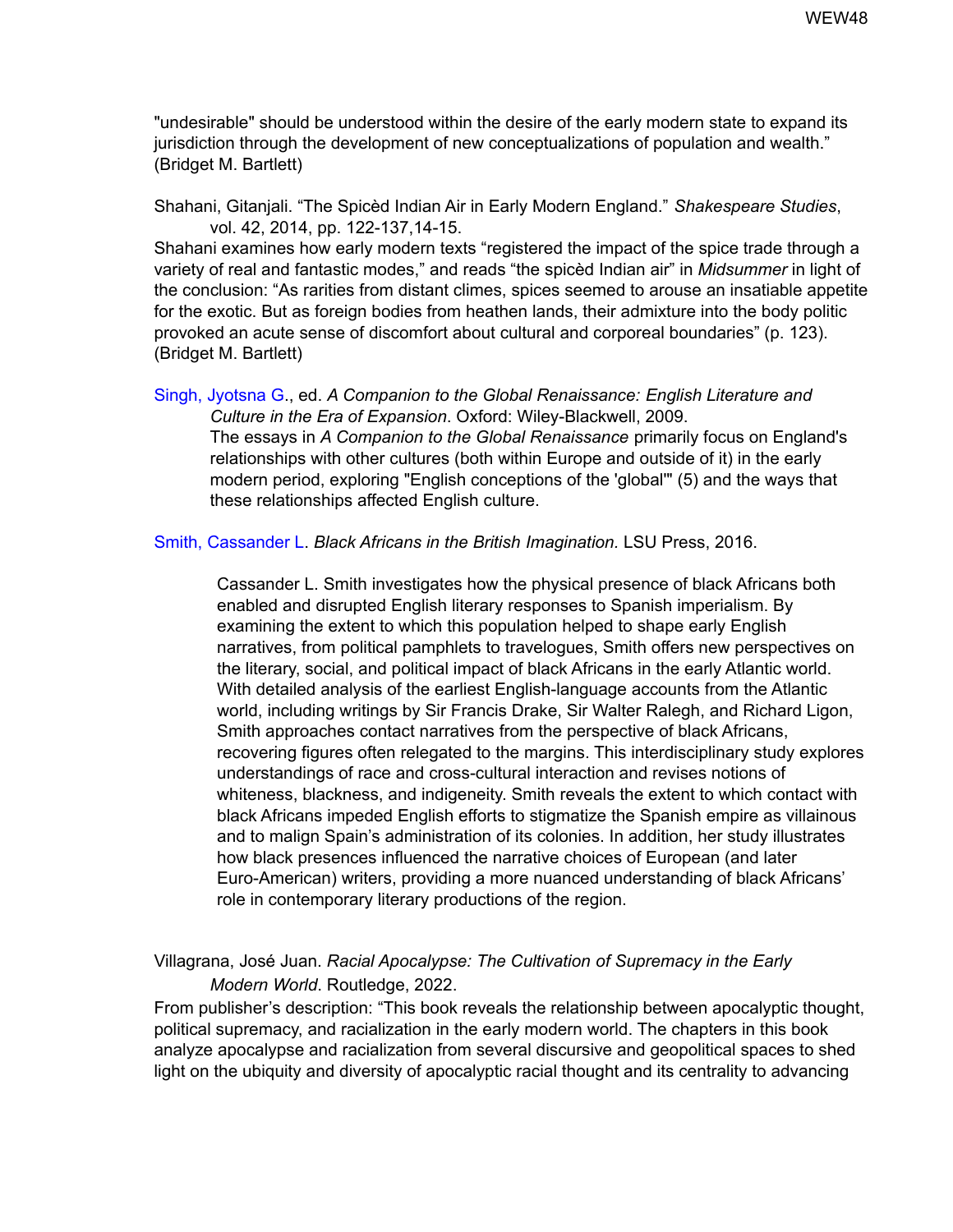political power objectives across linguistic and national borders in the early modern period." (Bridget M. Bartlett)

Williard, Ashley. "Ventriloquizing Blackness: Citing Enslaved Africans in the French Caribbean, c.1650–1685." *Early Modern Black Diaspora Studies: A Critical Anthology*, edited by Cassander L. Smith et al., Springer International Publishing, 2018, pp. 83–105.

Abstract: "Williard's essay argues for the importance of texts coming out of the French Caribbean in the seventeenth century in accessing black lives in the early modern era. She points out that the seventeenth-century Caribbean presents a vast yet understudied network of archival and narrative traces of enslaved and free people of African descent. She examines the period c.1650–1685, a crucial time for colonial encounters and the transformation of metropolitan ideas about human difference. In particular, she examines the accounts of missionaries, who often quoted and ventriloquized their encounters with black Africans in the French Caribbean. Through those moments of representation and appropriation, Williard argues, we can glean information about how black Africans negotiated their encounters in the French Caribbean." (Bridget M. Bartlett)

Young, Sandra. *Inscribing the Early Modern Global South in Print: Textual Form and the Production of Human Difference as Knowledge*. Farnham: Ashgate, 2015.

from abstract: "Young proposes a new set of terms with which to understand the racialized imaginary inscribed in the scholarly texts that presented the peoples of the south as objects of an inquiring gaze from the north. …. Young examines, in turn, the representational methodologies, or 'artes,' deployed in mapping the 'whole' world: illustrating, creating charts for navigation, noting down observations, collecting and cataloguing curiosities, reporting events, formatting materials, and editing and translating old sources. By tracking these methodologies in the lines of beauty and evidence on the page, we can see how early modern producers of knowledge were able to attribute alterity to the 'southern climes' of an increasingly complex world, while securing their own place within it."

-----. "How Have Post-Colonial Approaches Enriched Shakespeare's Works?" in Ayanna Thompson, ed., *The Cambridge Companion to Shakespeare and Race*. Cambridge: Cambridge UP, 2021. 254–67.

Focusing on *The Tempest*, Young argues that Shakespeare can be used to antiracist, anticolonial pedagogical ends when approached through the lens of postcolonial theory.

Wagner, Sydnee. "Racing Gender to the Edge of the World: Decoding the Transmasculine Amazon Cannibal in Early Modern Travel Writing." *Journal for Early Modern Cultural Studies* 19, no. 4 (Fall 2019): 137-155,308.

The pervasive figure of the Amazon cannibal woman in early modern travel writing is depicted as animalistic, hyper-sexualized, and predominately a racialized "other." Using early modern travel literature like Sir Walter Raleigh's The Discoverie of Guiana and the illustrations of Theodor De Bry, this essay argues that the Amazonian cannibal woman is a transmasculine figure, serving as a platform for white European thinkers to reshape their ideologies around race and gender. Through trans and critical race theory, this essay reimagines early modern representations of indigenous women as part of the work of recovering transhistoricity. By taking up intersectional feminist calls to attend to gender as an inherently racialized project, this essay considers travel writings and visual materials as a space in which white European ideals of gender and sexuality can be constructed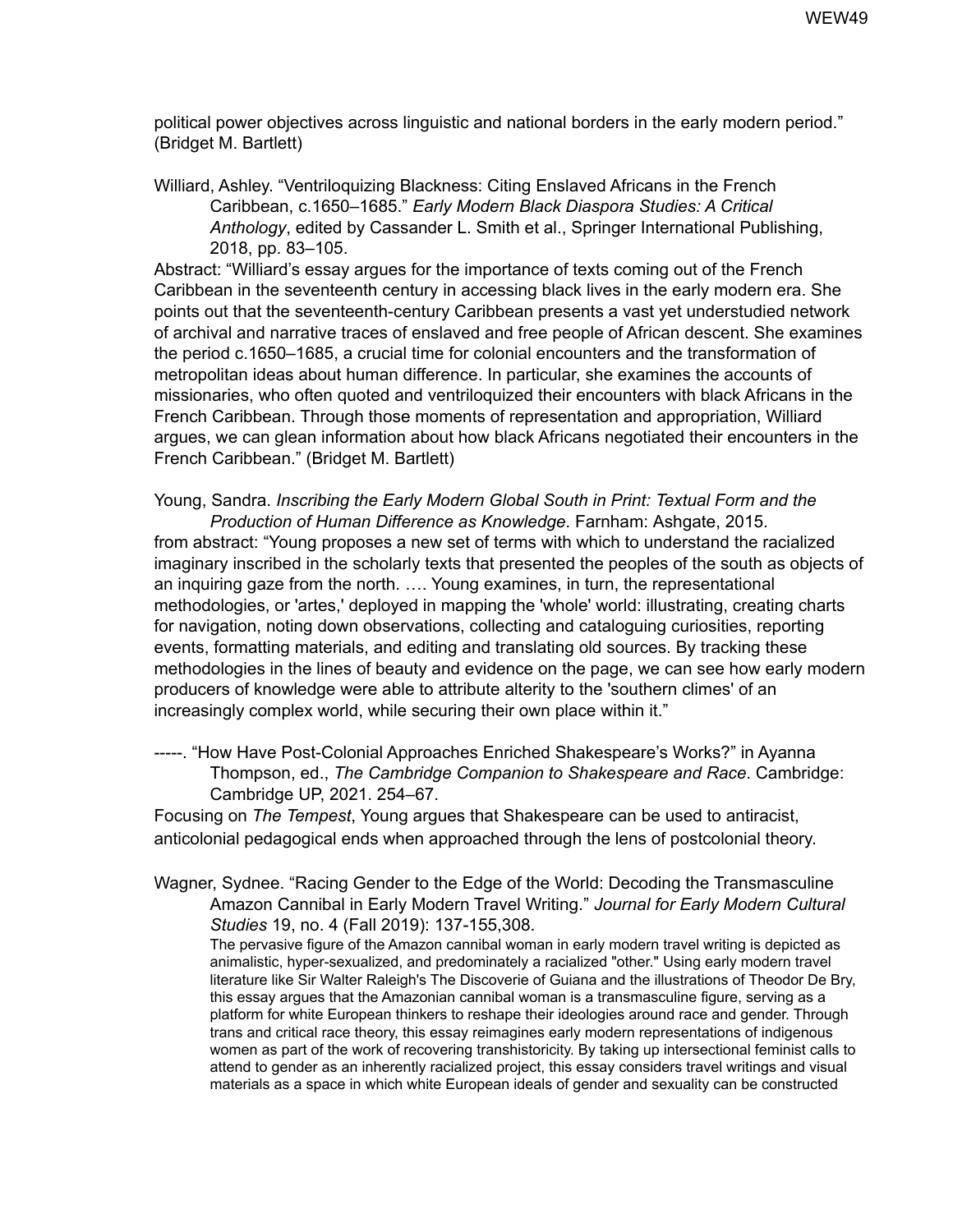through the vilification of (and desire for) people of color's bodies and behaviors. (abstract) #PCRS @ProfKFH

Weissbourd, Emily. "'I Have Done the State Some Service: Reading Slavery in *Othello* through *Juan Latino*." *Comparative Drama* 47 (2014), 529-551.

Weissbourd compares representations of blackness and slavery in Ximenez de Enciso's play *Juan Latino* to similar but less explicit references in Shakespeare's *Othello*.

Working, Lauren. *The Making of an Imperial Polity: Civility and America in the Jacobean Metropolis*. Cambridge University Press: January 2020. (@lauren\_working)

This book brings to life the interaction between America, its peoples, and metropolitan gentlemen in early seventeenth-century England. Arguing against colonization as operating in a remote 'elsewhere' or on the peripheries of the political realm, *The Making of an Imperial Polity* confronts the entangled histories of political participation and the nascent imperial-mindedness of the English elite in London, reframing the Jacobean era as one in which shifting attitudes to governance and status became deeply embedded in aspirations to colonize.

## **4. Early Modern Indigenous Studies**

Bard in Borderlands Working [Bibliography](https://docs.google.com/document/d/1znq62pLLRfEjsFK-7PeasoEn8U7YenxpUJr_-a3ic84/edit?usp=sharing) (also linked under Shakespeare and Latinidad)

Chakravarti, Paromita. "Natural Fools and the Historiography of Renaissance Folly." *Renaissance Studies*, vol. 25, no. 2, 2011, pp. 208–27.

In part, Chakravarti describes how early modern European writers employed understandings of natural fools, or people with cognitive disabilities, to think about indigenous Americans and construct them as primitive and lacking culture. (Bridget M. Bartlett)

Cox, Emma. "Reconciling Shakespeare and Indigeneity in Australia: Star-Cross'd Communities and Racial Tempests." *Australasian Drama Studies*, no. 44, 2004, pp. 78-95,149*.*

Cox discuss es two productions that explore Shakespeare and indigeneity in Australia and writes that "both productions examined the operations of racial divisiveness and prejudice, and enacted narratives of reconciliation between indigenous and Euro-Australians, on and offstage" (from abstract). (Bridget M. Bartlett)

Grier, Miles P. "Staging the Cherokee Othello: An Imperial Economy of Indian Watching." *The William and Mary Quarterly* 73, no. 1 (2016): 73.

Grier considers a 1752 Virginia newspaper report that the empress of the Cherokees interrupted a performance of *Othello* because she could not understand that the swashbuckling actors were in no danger as evidence of an imperial desire--as old as Columbus's first voyage--to figure American Indians as literal-minded and, therefore, incapable of participating in the mediated world of Atlantic, capitalist modernity. In addition, he reconstructs the empress's likely motives and addresses broader implications for the periodization of the career of the race concept. MPG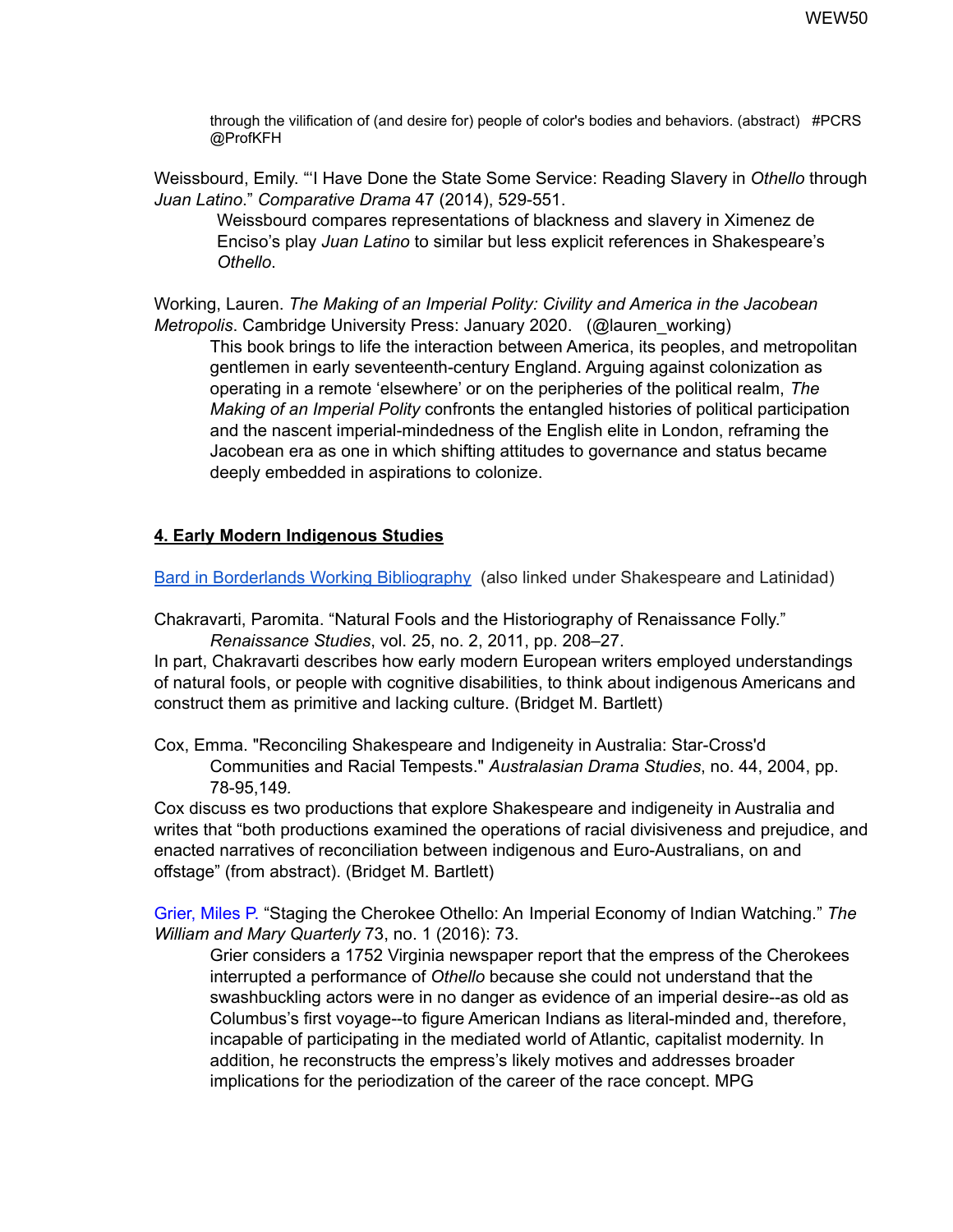Kuhn, John. "Sejanus, the King's Men Altar Scenes, and the Theatrical Production of Paganism." *Early Theatre* 20, no. 2 (2017): 77–98. https://doi.org/10.12745/et.20.2.2952.

This article traces the lineage of the popular performance set-piece of the 'oracular altar scene' from its inception in Jonson's Sejanus through its frequent reuse by the King's Men and their imitators later in the century. By doing so, it demonstrates how material practices of reuse in the seventeenth-century theatre helped shape the production of popular knowledge about the nature of 'pagan' ritual and its practitioners in the Stuart era of intensified antiquarian discovery and colonial expansion.

Peace, Thomas G. M. "Deconstructing the 'Sauvage/Savage' in the Writing of Samuel de Champlain and Captain John Smith." *French Colonial History*, vol. 7, Michigan State University Press, 2006, pp. 1–20, <http://www.jstor.org/stable/41938262>.

"This paper examines the nouns that each writer used to describe Amerindian peoples in selected texts from three of Smith's and Champlain's works. It shows that although sauvage and savage were dominant words in most of the texts, neither man's use of the term was stagnant. Over time, Smith used the word increasingly, while Champlain used it decreasingly thus demonstrating a certain flexibility that can be explained through their influences and experiences" (p. 2). (Bridget M. Bartlett)

Round, Philip H. *Removable Type: Histories of the Book in Indian Country, 1663-1880*. Chapel Hill: UNC Press, 2010.

"Round examines the relationship between Native Americans and the printed book over a 200-year span, arguing persuasively for the essential role of the book and of print culture in Indian lives from the sixteenth century through the Removal Period to the rise of U.S. assimilation policies in the late nineteenth century."

Thrush, Coll. *Indigenous London: Native Travelers at the Heart of Empire*. New Haven and London: Yale University Press, 2016.

Thrush's work draws from the experiences of the Indigenous peoples who traveled to London (willingly and otherwise) from across the world. Beginning in the sixteenth century, these "captives and diplomats, missionaries and shamans, poets and performers" were central to London's learning "to be a global, imperial city." @ProkKFH

Yim, Laura Lehua. "Reading Hawaiian Shakespeare: Indigenous Residue Haunting Settler Colonial Racism." *Journal of American Studies*; Cambridge Vol. 54, Iss. 1, (Feb 2020): 36-43.

As scholarly work on race in Shakespeare studies continues to develop, this article examines how important insights from critical Indigenous studies can help us to refine and enhance this work to more fully see historical moments at which Shakespeare's works have been appropriated in response to the oppression of settler colonialism. Taking an 1893 political cartoon from a New York newspaper as a representation of settler violence against Queen Lili'uokalani of Hawai'i, this essay traces the uses of Banquo's ghost in Hawaiian newspapers as a figure that haunts the racializing elimination of Native rule. #PCRS #CriticalIndigenousStudies @ProfKFH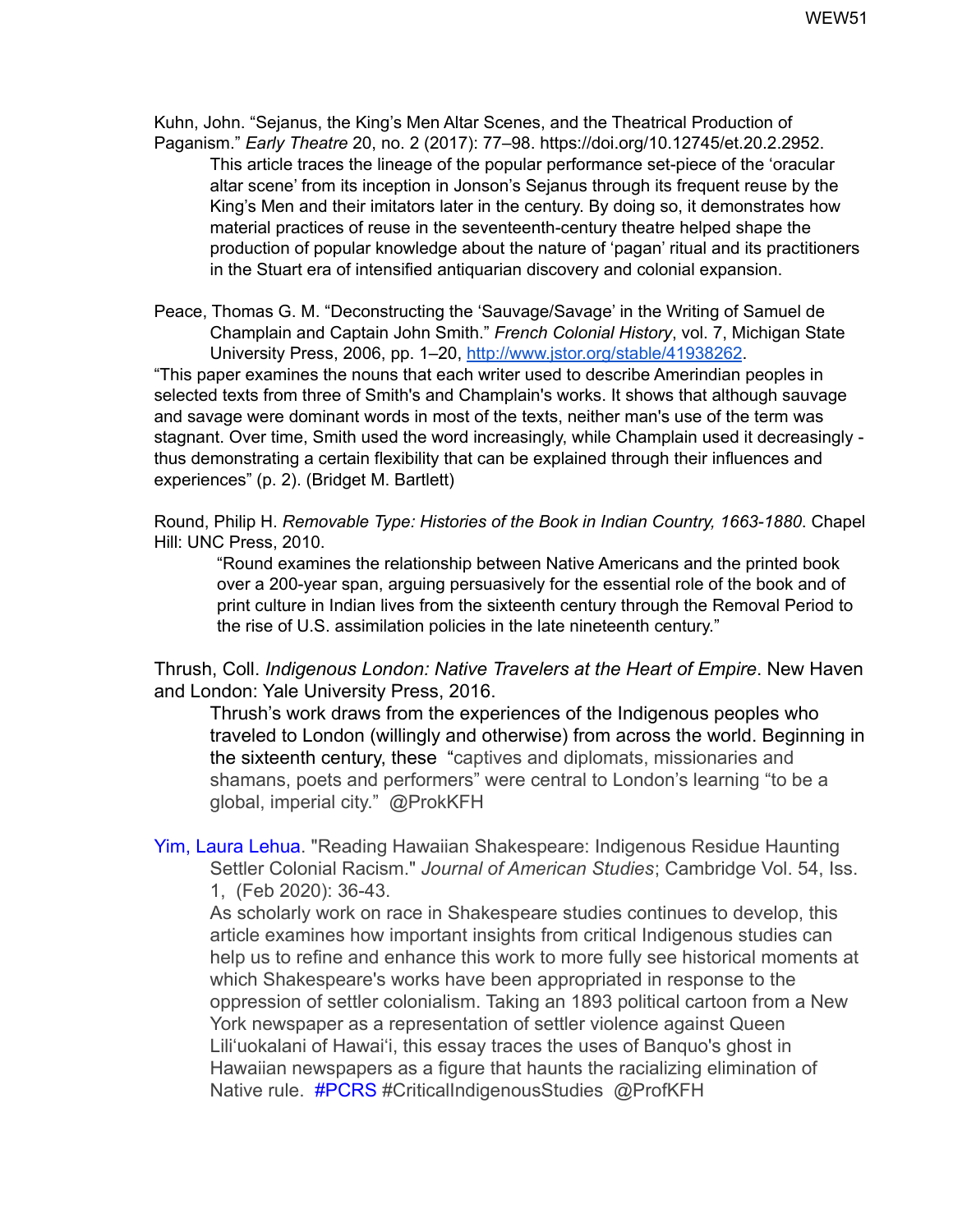### **5. Shakespeare and Latinidad**

Bard in Borderlands Working [Bibliography](https://docs.google.com/document/d/1znq62pLLRfEjsFK-7PeasoEn8U7YenxpUJr_-a3ic84/edit?usp=sharing) (also linked in Shakespeare and Indigeneity)

Boffone, Trevor and Carla Della Gatta, editors. *Shakespeare and Latinidad*. Edinburgh: Edinburgh UP, 2021.

A collection of 25 contributors focusing on the intersections of Shakespeare and Latinidad. Essays by directors, actors, scholars, dramaturgs, vocal coaches, and playwrights.

Chapman, Matthieu. "Chicano Signifyin': Appropriating Space and Culture in *El Henry*." *Theatre Topics*, vol. 27, no. 1, 2017, pp. 61-69.

Abstract: "An adaption of William Shakespeare's *Henry IV, Part 1*, Herbert Siguenza's "El Henry" is site-specific to downtown San Diego. "El Henry's" aesthetics position the play within Siguenza's larger history of Latina/o performance as a member of the theatre group Culture Clash, whose works have long engaged with notions of the Chicana/o identity that were established during the Chicano movement of the 1960s. "El Henry," however, does not just engage with contemporary Chicana/o performance practices, but advances the art form by presenting new contexts for Chicana/o aesthetics and new ideations of the Chicana/o identity." (Bridget M. Bartlett)

- Della Gatta, Carla. "From *West Side Story* to *Hamlet, Prince of Cuba*: Shakespeare and Latinidad in the United States," in *Shakespeare Studies*, Vol. 44 (2016): 151–56. This was a speech at the first-ever NextGenPlen introducing the field of Shakespeare and Latinidad. It briefly touches on a number of aspects of performing Latinx culture through Shakespeare, and it serves to highlight the key categories of Della Gatta's first monograph, due out in 2022.
- ---. "Shakespeare and American Bilingualism: Borderland Theatricality in *Romeo y Julieta*," in *Renaissance Shakespeare/Shakespeare Renaissances: Proceedings of the Ninth World Shakespeare Congress*, ed. Martin Prochazka et al., University of Delaware Press, 2014, 286–95.

Della Gatta examines recent bilingual productions of *Romeo and Juliet* in the United States and compares and contrasts ways they portray the cultural dynamics of a multilingual society. Della Gatta ultimately argues that such productions show that blending Shakespearean dialogue with contemporary language can make that dialogue more accessible.

---. *Latinx Shakespeares: Staging U.S. Intracultural Theater.* Forthcoming, University of Michigan Press, 2022.

This book attends to Latinx-themed Shakespeare productions in the U.S. across a breadth of dramaturgical strategies over the last seventy years.

Espinosa, Ruben. "Beyond *The Tempest*: Language, Legitimacy, and *La Frontera*" in *The Shakespeare User: Creative and Critical Appropriation in the Twenty-First Century*, ed. Valerie Fazel and Louise Geddes (Palgrave, 2017): 41-61.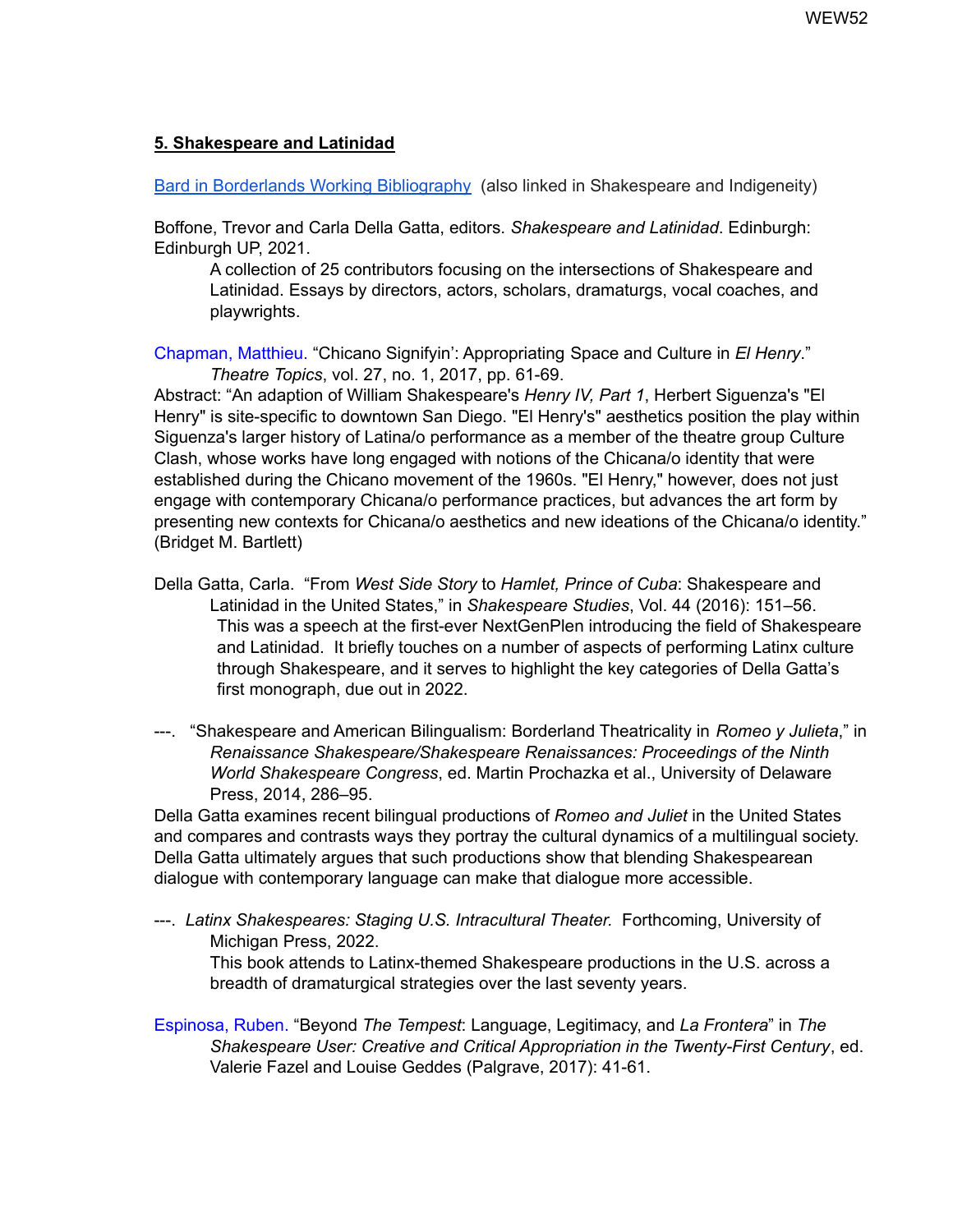—-. "Chicano Shakespeare: The Bard, the Border, and the Peripheries of Performance." *Teaching Social Justice Through Shakespeare*, edited by Hillary Eklund and Wendy Beth Hyman, Edinburgh U P, 2019, pp. 76–84.

Espinosa discusses Shakespeare pedagogy "that speak[s] meaningfully to social justice initiatives striving to advance dignity, legitimacy, and social equity for Chicanxs—and, more broadly, Latinxs—who often struggle to locate their place in American society" (p. 77). (Bridget M. Bartlett)

—-. "'Don't it Make My Brown Eyes Blue': Uneasy Assimilation and the Shakespeare-Latinx Divide" in *The Routledge Handbook of Shakespeare and Global Appropriation*, ed. Christy Desmet, Sujata Iyengar, and Miriam Jacobson (Routledge, 2019): 48-58.

----. "Stranger Shakespeare." *Shakespeare Quarterly; Washington, D. C.*, vol. 67, no. 1, Spring 2016, pp. 51-67.

This essay considers how the dynamics of identity politics for Mexican Americans—who are often forced to negotiate cross-cultural identity and pressures of assimilation—stand to shed light on both the promise and the failings of Shakespeare studies amid the shifting demographic in America. It suggests that a better understanding of Latina/o engagement with Shakespeare would ultimately generate a more thorough understanding of the potential and limitations of Shakespeare's cultural capital.

—-. "Traversing the Temporal Borderlands of Shakespeare," *New Literary History* 52.3/4 (Autumn 2021): 605-623.

Gillen, Katherine. "Shakespearean Appropriation and Queer Latinx Empowerment in Josh Inocencio's *Ofélio*," in the *Routledge Handbook of Shakespeare and Global Appropriation*, ed. Christy Desmet, Sujata Iyengar, and Miriam Jacobson(London: Routledge, 2019), 90-101.

This essay examines Inocencio's example of community oriented Latinx theater in light of the generally white-dominated history of representing Ophelia.

Gonsalez, Marcos. "Caliban Never Belonged to Shakespeare |." *Literary Hub* (blog), July 26, 2019. <https://lithub.com/caliban-never-belonged-to-shakespeare/>. See annotation above.

Gonsalez sees Caliban as representative of subjects who are marginalized by a colonialist, white supremacist conflation of "the language of whiteness" with authority and universality. Gonsalez advocates embracing the subject position of Caliban as a strategy for resistance.

Kliman, Bernice and Rick J. Santos. Eds. *Latin American Shakespeares*. Madison: Farleigh Dickinson UP, 2005. 242-61. Print.

The essays in this anthology examine Latinx receptions of Shakespeare.

# **6. Early Modern Whiteness Studies**

Britton, Dennis A. "From the Knight's Tale to the Two Noble Kinsmen: Rethinking Race, Class and Whiteness in Romance." *Postmedieval*, vol. 6, no. 1, 2015, pp. 64-78*.*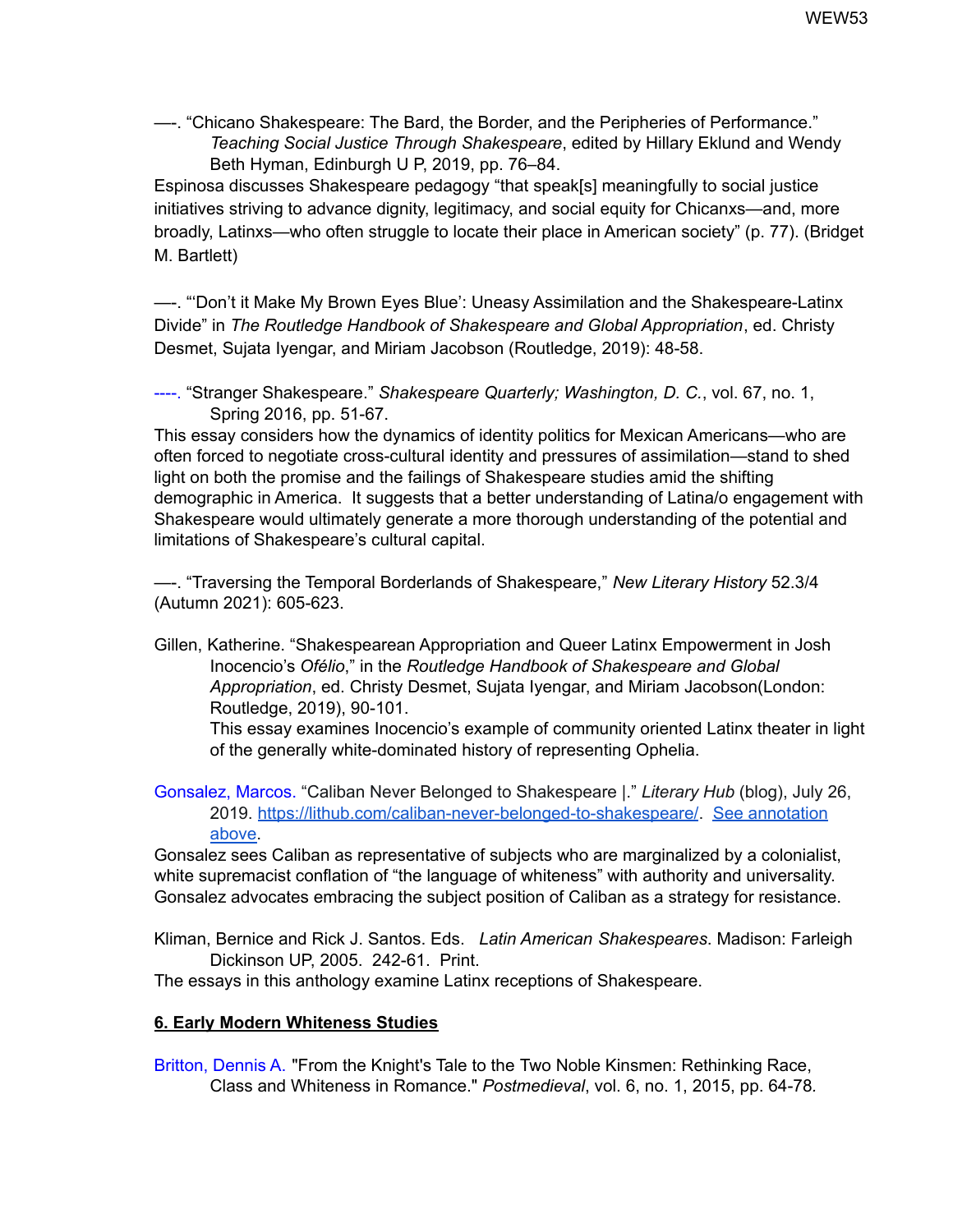From abstract: "Drawing from its Chaucerian source, Shakespeare and Fletcher's *The Two Noble Kinsmen* uses the integration of the Amazon into Athens to suggest that white skin is proof of not-yet-realized racial sameness. At the same time, the play tests the limits of white skin as a marker of racial sameness and class affiliation. Although the play upholds the connection romances produce between race and class, it undermines the power of white skin to create this connection. *The Two Noble Kinsmen* instead uses images of Africanness to link race and class, suggesting that Africanness is better able than white skin to mark racial and class identity." (Bridget M. Bartlett)

Dadabhoy, Ambereen. "The Unbearable Whiteness of Being (in) Shakespeare," in

*postmedieval*. Basingstoke Vol. 11, Iss. 2-3, (Aug 2020): 228-235. What happens to the critical work of scholars, teachers, and performers of Shakespeare if we take very seriously the whiteness of our author and the critical epistemologies that develop and contour the body of his corpus? How is such work affected by the BIPOC identities of these scholars, teachers, and performers? In this essay I consider these questions through a sustained critique of Shakespeare's whiteness and the whiteness of the critical gaze that has been directed at Shakespearean canon. My essay is subtended by the personal, which is an important facet of the confessional mode being considered, interrogated, and recapitulated in this issue. My confession, to which I turn at the close of this essay, rehearses a pedagogical experience wherein the wages of whiteness exact their usual cost from me and my students, demanding that we yield to white practices of knowledge-making in Shakespeare.

Gillen, Katherine. "Fashioning English Whiteness in *The Revenger's Tragedy*," in *The Revenger's Tragedy: The State of the Play*, ed. Gretchen Minton, The Arden Shakespeare (London: Bloomsbury, 2018), 113-33. This essay examines the relationship between whiteness and revenge tragedy's discourses of blood as well as tensions between a specifically national English whiteness and a broader pan-European whiteness.

Hall, Kim F. "'These Bastard Signs of Fair': Literary Whiteness in Shakespeare's Sonnets." *Post-Colonial Shakespeares*. Ed. Ania Loomba and Martin Orkin. London: Routledge, 1998. 64-8.

from abstract: "The author considers the development of 'whiteness' as an identity in William Shakespeare's sonnets. The chapter examines the ways in which fairness is racialized in Elizabethan culture and looks at the sonnets as a site at which white privilege is reified."

Little, Arthur L., Jr. "Is It Possible to Read Shakespeare through Critical Whiteness Studies?" in Ayanna Thompson, ed., *The Cambridge Companion to Shakespeare and Race*. Cambridge: Cambridge UP, 2021. 268–80.

Little argues for the importance of thinking critically about whiteness in Shakespeare studies, noting that failing to do so in our consideration of race risks maintaining the uncritical treatment that has treated whiteness as an unremarkable default.

Paris, Jamie. "Bad Blood, Black Desires: On the Fragility of Whiteness in Middleton and Rowley's *The Changeling*." *Early Theatre*, vol. 24, no. 1, June 2021, pp. 113–137.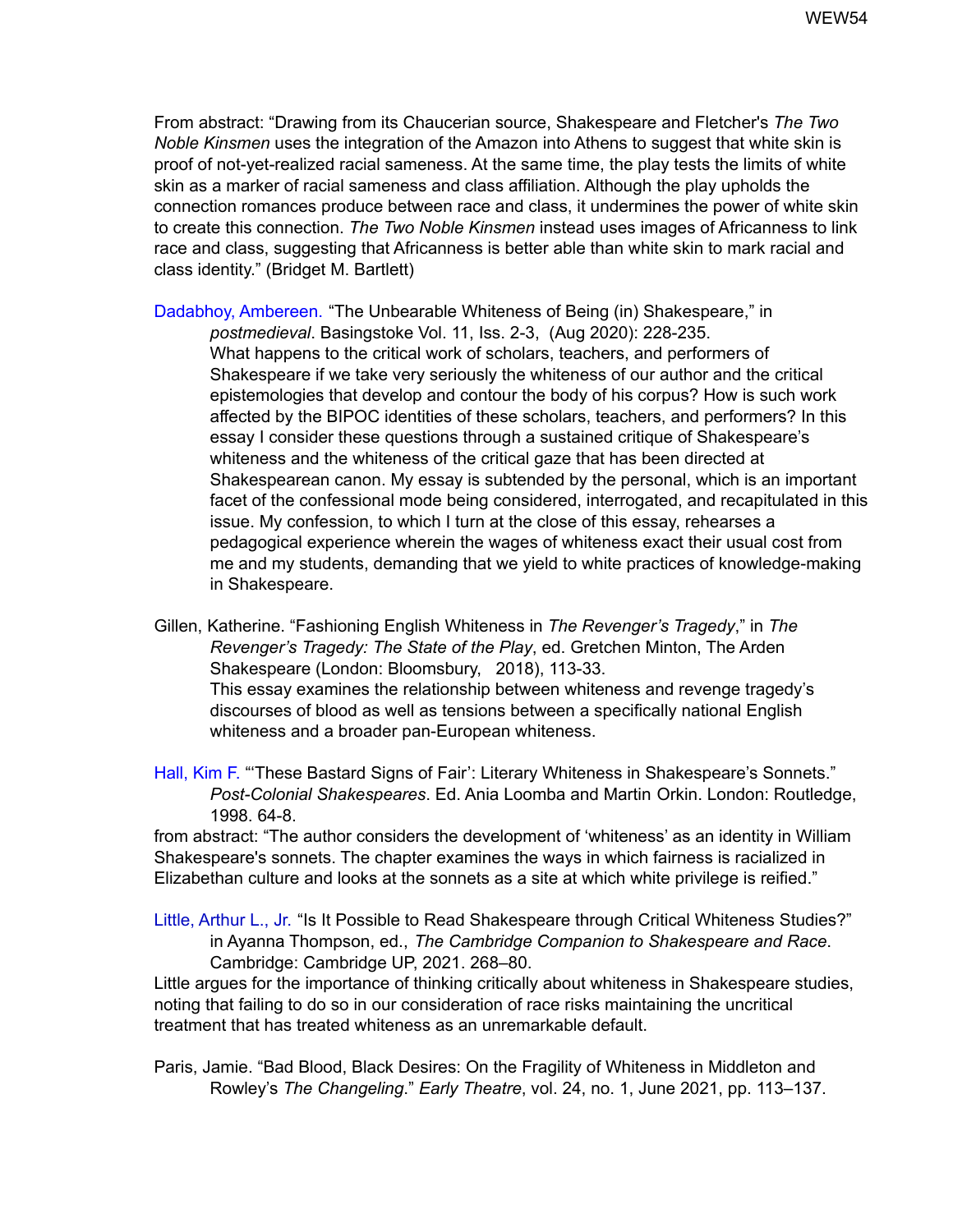Abstract: "This essay reads Thomas Middleton and William Rowley's *The Changeling* (ca 1622) as a meditation on the fragility of white privilege. The anxieties about blood in the play are situated by how the English viewed Spain as the least white nation within Europe. The trope of blackness impacts the way others read Beatrice-Joanna's sexual transgressions, ultimately questioning her chastity and challenging her privileges as a white woman. Rather than seeing whiteness as a stable identity category, I argue that the privileges of whiteness were particularly unstable for white women in the early modern period." (Bridget M. Bartlett)

- Poitevin, Kimberly. "Inventing Whiteness: Cosmetics, Race and Women in Early Modern England." *Journal For Early Modern Studies* 11.1 (Spring/Summer 2011): 59-89. Poitevin considers the ways that women in early modern England used cosmetics to perform racial identities in a manner parallel to blackface onstage. Additionally, many of these cosmetic products were imported from outside of England, further complicating the formation of national and racial identities.
- Royster, Francesca T. "White-limed Walls: Whiteness and Early Gothic Extremism in Shakespeare's *Titus Andronicus*." *Shakespeare Quarterly* 51 (2000): 432-55. Royster focuses her analysis of *Titus Andronicus* on Tamora. She argues that Tamora's whiteness is a racial category in the play and as such, Tamora's actions can be used to explore Elizabethan attitudes towards racial identity, especially as it intersects with gender and national identity.

Sanchez, Melissa E. "'To Giue Faire Colour': Sexuality, Courtesy, and Whiteness in *The Faerie Queene*." *Spenser Studies*, vol. 35, no. 1, 2021, pp. 245–84. Abstract: "This essay explores the losses that Spenser studies has incurred in its neglect of the scholarship on early modern race that has compounded over the past thirty years. Much of this work has been produced by scholars of color, and particularly feminist scholars of color, who remain strikingly underrepresented in Spenser studies. If we treat this body of knowledge as central rather than peripheral to analysis of *The Faerie Queene*, we can expand our understanding of the multidimensional nature of Spenserian racial formations, which collaborate with White norms of gendered hierarchy and sexual innocence. Extensively, even obsessively, allegorizing female appetite and autonomy in racialized terms, Spenser's Book of Courtesy allows us to appreciate the centrality of Whiteness to the seemingly race-neutral ideals of courtesy and civility, as well as the dependence of those ideals on the selective deployment of slander and violence." (Bridget M. Bartlett)

Song, Eric. "Maybe She's Born with It: Spenser's Una, Milton's Eve, and the Question of Golden Hair." *Spenser Studies*, vol. 35, no. 1, 2021, pp. 213–44.

from abstract: "By insisting on the relevance of race, this essay details how Spenser and Milton still uphold what we would now label a Eurocentric standard of beauty even while questioning attachment to golden hair as potentially idolatrous. In both Book I of *The Faerie Queene* and *Paradise Lost*, the problems of particularity in relation to universality are not so much resolved as they are deflected into narratives of rocky conjugal unions. It is important that Redcrosse and Milton's Adam both have hair of unspecified color. This essay pays special attention to the precedents set by Italian epics, in which the allure of golden hair is a site of racial fantasies and anxieties." (Bridget M. Bartlett)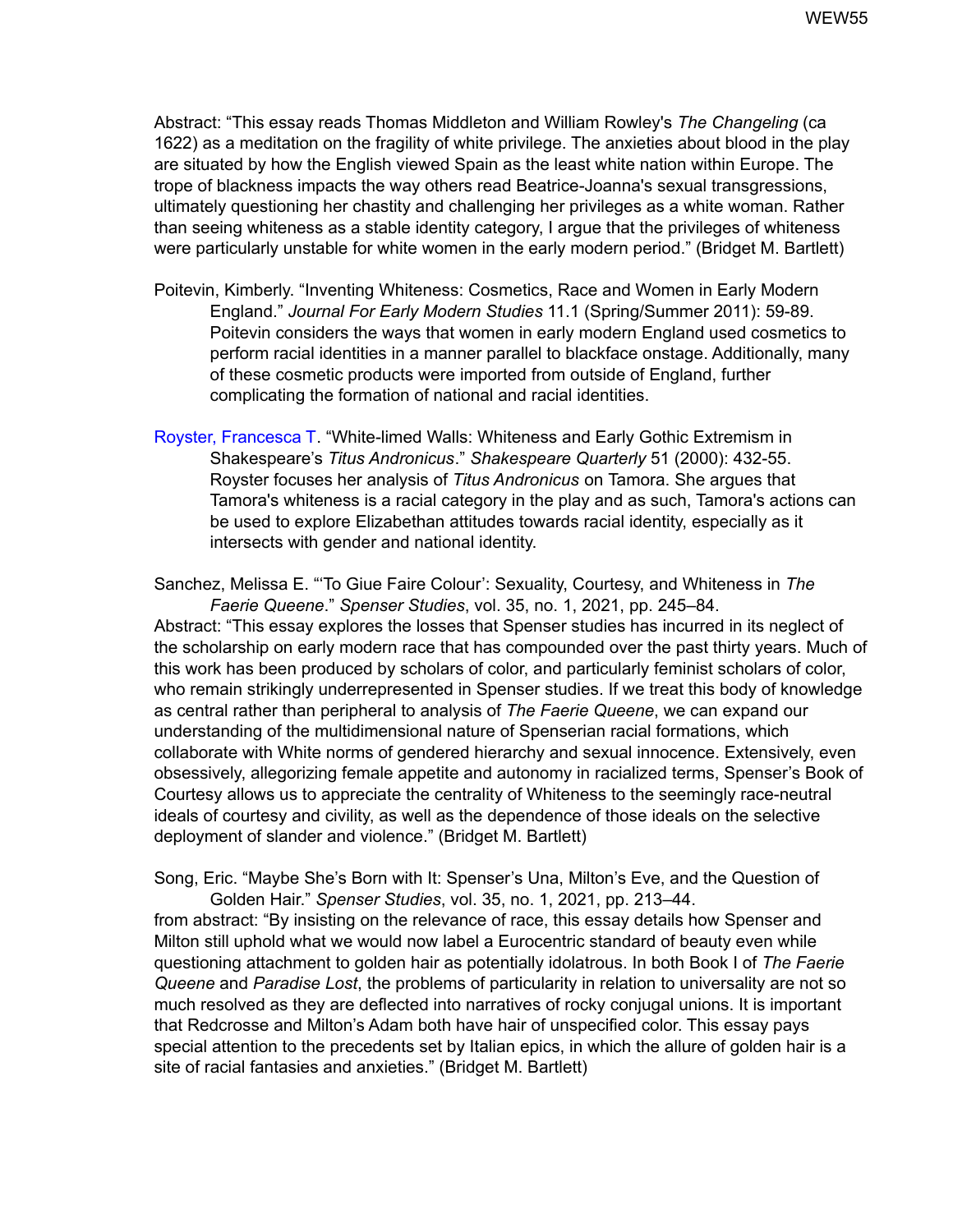Taylor, Gary. *Buying Whiteness: Race, Culture and Identity from Columbus to Hip Hop*. New York: Palgrave, 2005.

In *Buying Whiteness*, Taylor considers, through art and literature, the formation of whiteness as a racial category and identity.

Varnado, Christine. "The Quality of Whiteness: *The Thief of Bagdad* and *The Merchant of Venice*." *Exemplaria*, vol. 31, no. 4, Routledge, 2019, pp. 245–69.

Abstract: "This article reads Shakespeare's *The Merchant of Venice* through a framework of critical whiteness studies, addressing the invisibility by which whiteness operates as a racial formation. Using the Aarne-Thompson taxonomy of folk-tale types, it analyzes the structural parallels between *Merchant* and the hyperbolically Orientalist 1924 silent film *The Thief of Bagdad*, with which it shares the archetypal plot motif of the Suitor Test. In articulating the unacknowledged debts of both the silent film and the Shakespeare play to Islamic folklore, the article opens up a reading of *Merchant* in which Portia and Bassanio are made visible as figures of white feminine virtuousness and masculine entitlement. It argues that whiteness in *The Merchant of Venice* is dramatized as a way of being, a set of values and behaviors (hazarding with others' resources, re-casting good luck as moral virtue) rewarded and celebrated in the text. The article culminates in a new reading of Portia's "quality of mercy" speech as an apologia for nascent ideologies of whiteness in Shakespeare." (Bridget M. Bartlett)

### **7. Early Modern Visual Culture**

- Bindman, David and Henry Louis Gates Jr., eds. *The Image of the Black in Western Art, Volume III*, parts 1-3. Cambridge, MA: Belknap Press of Harvard University Press, 2010-11.
- *The Image of the Black in Western Art* is an archive of images from the expansive art collection of Dominique de Menil. The three parts of Volume III cover art from the early modern period. See also Erickson's review, "Picturing Race: Early Modern Constructions of Racial Identity" (below). Also reviewed by [@michael1952](https://twitter.com/michael1952) here <http://bit.ly/2boLKPL> and here <http://bit.ly/1EuLy9J> including later additions.

Brienen, Rebecca Parker. "Black, Brown, and Yellow: Eckhout's Paintings of Africans, Mestizos, and Mulattos." *Visions of Savage Paradise: Albert Eckhout, Court Painter in Colonial Dutch Brazil.* Amsterdam: Amsterdam University Press, 2006. 131-169. Brienen "demonstrate the artificiality and constructed quality of Eckhout's ethnographic portraits, which are informed by the pictorial conventions of costume book and travel account illustration as well as traditional portraiture" (20-21).

Dietering, Averyl. "Abject Black Flesh and the Manufacture of White Fear in Early Modern Anatomical Illustrations." *Shakespeare Studies*, vol. 49, 2021, pp. 153*.*

Dieterling gives an Afro-pessimist analysis of "The Printer to the Reader" from Helkiah Crooke's *Mikrokosmographia* and argues that racism is the main tool it uses in dehumanizing its subject. (Bridget M. Bartlett)

Erickson, Peter. ["Invisibility](https://huminst.uic.edu/docs/default-source/research/erickson-2009.pdf?sfvrsn=0&sfvrsn=0) Speaks: Servants and Portraits in Early Modern Visual Culture." *Journal for Early Modern Cultural Studies* 9.1 (Spring/Summer 2009): 23-61.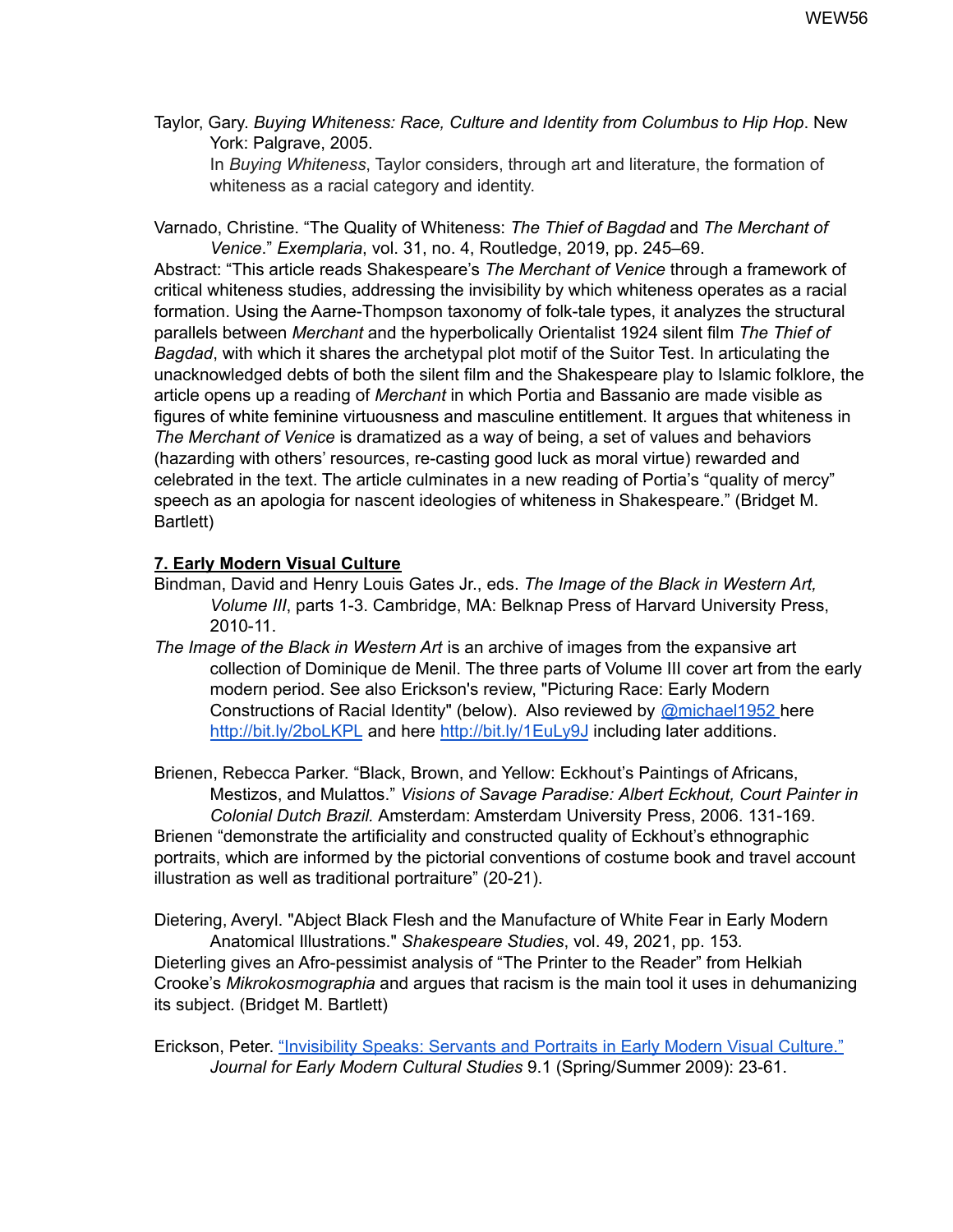Erickson analyzes early modern portraits through the lens of black identity formation. He argues that looking at portraits in this way reveals the process of identity formation more than its products.

-----. "The Black Atlantic in the Twenty-First Century: Artistic Passages, Circulations, Revisions." *NKA: Journal of Contemporary African Art* 24 (2009): 56-70. In this essay, Erickson begins with Paul Gilroy's *The Black Atlantic: Modernity and Double Consciousness* and the term "Black Atlantic." Where Gilroy focused on literature, Erickson considers the concept of the Black Atlantic through the lens of visual culture.

-----. "Picturing Race: Early Modern Constructions of Racial Identity." *JEMCS* 13.1 (Winter 2013): 151-169.

(Book review) Erickson reviews *The Image of the Black in Western Art* (David Bindman and Henry Louis Gates, Jr., eds.), *The Slave in European Art: From Renaissance Trophy to Abolitionist Emblem* (Elizabeth McGrath and Jean Michel Massing, eds.), and *Slave Portraiture in the Atlantic World* (Agnes Lugo-Ortiz and Angela Rosenthal, eds.).

- ----- and Clark Hulse, eds. *Early Modern Visual Culture: Representation, Race and Empire in Renaissance England.* Philadelphia: University of Pennsylvania Press, 2000. The essays in *Early Modern Visual Culture* focus on visual objects (art, maps, etc.) that were produced during the Early Modern period in terms of their social context – both in terms of how the social context informed the creation and consumption of the objects and in terms of how those objects helped to shape the social context. The essays most relevant to this seminar appear to be those by Erickson, Hall, Mullaney, Frye, Traub, and Dalton.
- Fracchia, Carmen. "(Lack of) Visual Representation of Black Slaves in Spanish Golden Age Painting." *Journal of Iberian & Latin American Studies* 10, no. 1 (June 2004): 23–34. doi:10.1080/1470184042000236251.

Comments on the visual representation of black slaves in Spanish Golden Age painting. Painter Diego Velazquez's depiction of blacks in his paintings; Visibility of the black population in early modern Spain; Velazquez's departure from the traditional representation of blacks in Spanish painting; Complexities of the representation of blacks in early modern Spain.

----. "Constructing the Black Slave in Early Modern Spanish Painting." *Others and Outcasts in Early Modern Europe: Picturing the Social Margins*. Ed. Tom Nichols. Aldershot, England, 2007, pp. 179–195

Fracchia determines that representations of black slaves in early modern Spanish art largely reflect imperialist ideology, but notes that ambiguities in portrayals and differences among them reflect the complexities and diversity of black slaves relationship to the dominant culture. Fracchia also discusses the ambiguity painters of nativity scenes put into their portrayals of the black member of the Magi.

----. "The Fall into Oblivion of the Works of the Slave Painter Juan de Pareja." *Art in Translation* 4, no. 2 (2012): 163-184.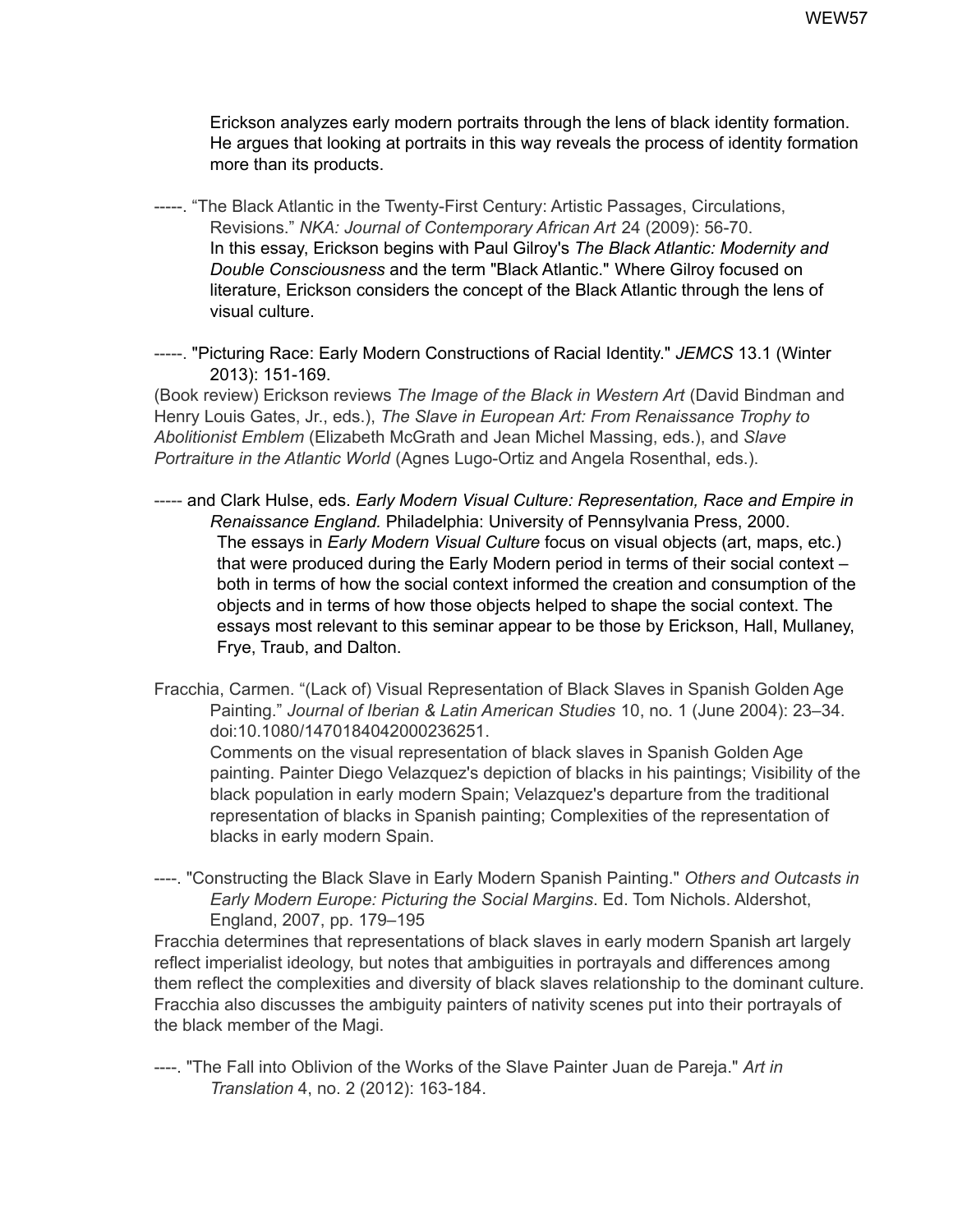Abstract: "This thought-provoking article focuses on the reception of the Spanish artist Juan de Pareja, the slave and collaborator of Velázquez, who developed a career at the court of Philip IV after his manumission in 1650. Fracchia examines the writings of significant commentators on Pareja, such as Antonio Palomino, Carl Justi, and Gaya Nuño. The historiography is marked by ethnic prejudices, emphasis on Pareja's social status, and comparison with Velázquez, all of which ultimately contributed to the neglect of Pareja's work until recently. In addition, Fracchia's analysis of Pareja's Calling of St Matthew reveals his own efforts to present himself in a way that would be acceptable to the seventeenth-century beholder."

Halikowski Smith, Stefan. "Lisbon in the Sixteenth Century: Decoding the Chafariz d'el Rei." *Race & Class*, vol. 60, no. 2, Oct. 2018, pp. 63–81, doi[:10.1177/0306396818794355](https://doi-org.umiss.idm.oclc.org/10.1177/0306396818794355). Abstract: "An anonymous sixteenth-century painting of the King's Fountain in the Lisbon Alfama, *Chafariz d'el Rei*, recently the subject of speculation over its provenance and date, has also been of interest because of its depiction of so many black and white figures together, from all social strata and walks of life and in many (often water-related) trades in a public square. It very obviously suggests that black residents of Lisbon at that time, if originating from the trade in slaves, had been able to make their way as freedmen and women into Portuguese society. With careful reading of the figures in the painting against other written and painted portrayals from the time, the author attempts to deduce if this was an accurate depiction of Lisbon in the 1500s, or whether the painter might have distorted reality to render Lisbon as a ludic or exotic space – or indeed to disparage it. The painter himself might well have come from northern Europe." (Bridget M. Bartlett)

Hitomi, Omata R. "How to make "Colored" Japanese Counter-Reformation Saints - A Study of an Iconographic Anomaly." *Journal of Early Modern Christianity*, vol. 4, no. 2, 2017, pp. 195-225*.*

Abstract: "The 1627 beatification of the twenty-six martyrs of Japan was a major milestone in the history of the Church and especially for the missionary orders. These martyrs were the first officially recognized saints from the newly "discovered"lands. However, while the majority of the twenty-six were in fact Japanese, surviving paintings depict them as white-skinned missionaries and without any physical features that would have been considered "typically Asian"at the time. This paper analyzes this iconographic tradition and shows how it can be understood as a consequence of a process of assimilation of Christian Japan into the Catholic world view. Associating particular skin color with true faith and civilization was part of discourses that blended the physical "otherness"of these martyrs. This paper demonstrates how these discourses point to the first seeds of a racial perception of East Asians, which would later become the notion of "yellow."" (Bridget M. Bartlett)

Kaplan, Paul. "Black Turks: Venetian Artists and Perceptions of Ottoman Ethnicity." *The Turk and Islam in the Western Eye, 1450-1750*. Ed. James Harper. Burlington, VT: Ashgate, 2011. 41-66.

Kaplan examines Venetian paintings of black Turks and explores why they were created and influence they have had on perceptions of Ottoman ethnicity.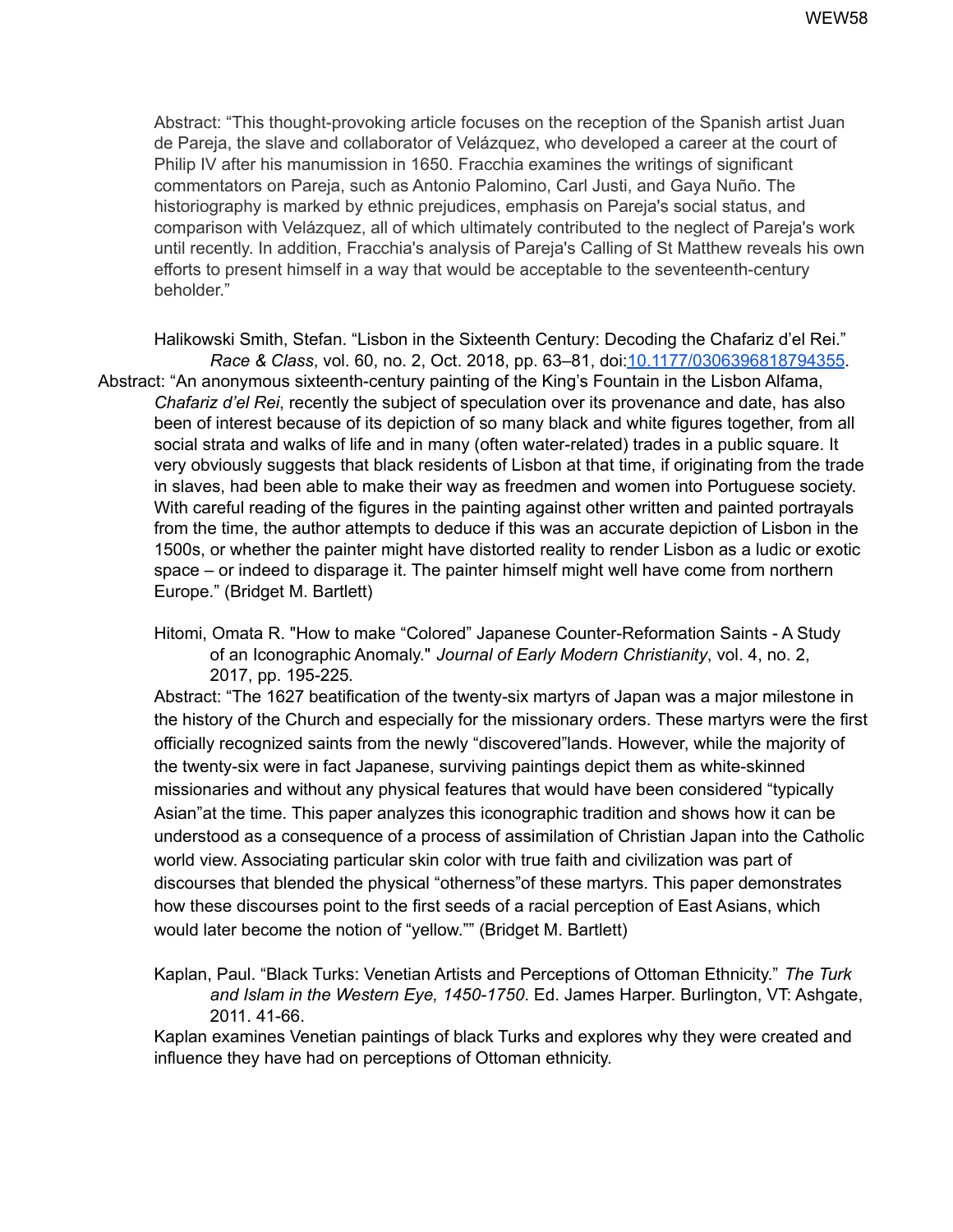- Leitch, Stephanie. "Burgkmair's Peoples of Africa and India (1508) and the Origins of Ethnography in Print." *Art Bulletin* 91.2 (2009): 134-159. Letich analyzes *Peoples of Africa and India*, a woodcut frieze completed by German artist Hans Burgkmair in 1508, from an ethnographic perspective, arguing that its representations of non-Europeans mark a shift from those in the art that came before it.
- Lugo-Ortiz, Agnes and Angela Rosenthal, eds. *Slave Portraiture in the Atlantic World*. New York: Cambridge University Press, 2013.
	- The essays in *Slave Portraiture in the Atlantic World* consider representations of black enslaved peoples in portraits and the duality of erasure and representation of the enslaved
- McGrath, Elizabeth, and Jean Michel Massing, eds. *The Slave in European Art: From Renaissance Trophy to Abolitionist Emblem*. London: Warburg Institute, 2012. The essays in *The Slave in European Art* consider representations of slaves in early modern art. Though the slave trade itself was largely avoided as an artistic subject, the ways early modern artists depicted slaves reveals different European societies' perceptions of nationality and racial difference.
- Rosen, Mark. "Pietro Tacca's *Quattro Mori* and the Conditions of Slavery in Early Seicento Tuscany," Art Bulletin 97, no. 1 (2015): 34-57. Examines the production, historical context, and reception of Tacca's Livorno monument, particularly its representation of enslaved peoples.
- Stoichita, Victor I. *Darker Shades: The Racial Other in Early Modern Art*. London: Reaktion Books, 2019.

Stoichita explores how representations of non-westerners in early modern European art shaped constructions of racial otherness. Stoichita also suggests that a tension existed between portraying racial others and the basic premises of western art.

## **8. Early Modern + Modern in dialogue**

Akhimie, Patricia. "'Fair' Bianca and 'Brown' Kate: Shakespeare and the Mixed-Race Family in José Esquea's *The Taming of the Shrew*," in "Shakespeare and Black America." Eds. Patricia Cahill and Kim Hall, special issue, *Journal of American Studies* 54 (2020): 89-96 @pakhimie

This essay explores the world of a new production of *The Taming of the Shrew*, still in the earliest stages of development, that will employ non-traditional casting and re-envision Katharina ("as brown in hue / as hazelnuts"), "fair" Bianca, and their father Baptista as members of a mixed-race family. The production is conceptualized, cast, and rehearsed under the guidance of José Esquea, producer/director of the Soñadores Productions Shakespeare series (formerly of Teatro LATEA), a classical theater group that features Latinx, African American and Asian American actors, and mixed-ability casting (the combination of professional and amateur actors from the community).

Albanese, Denise. "Black and White, and Dread All Over: The Shakespeare Theatre's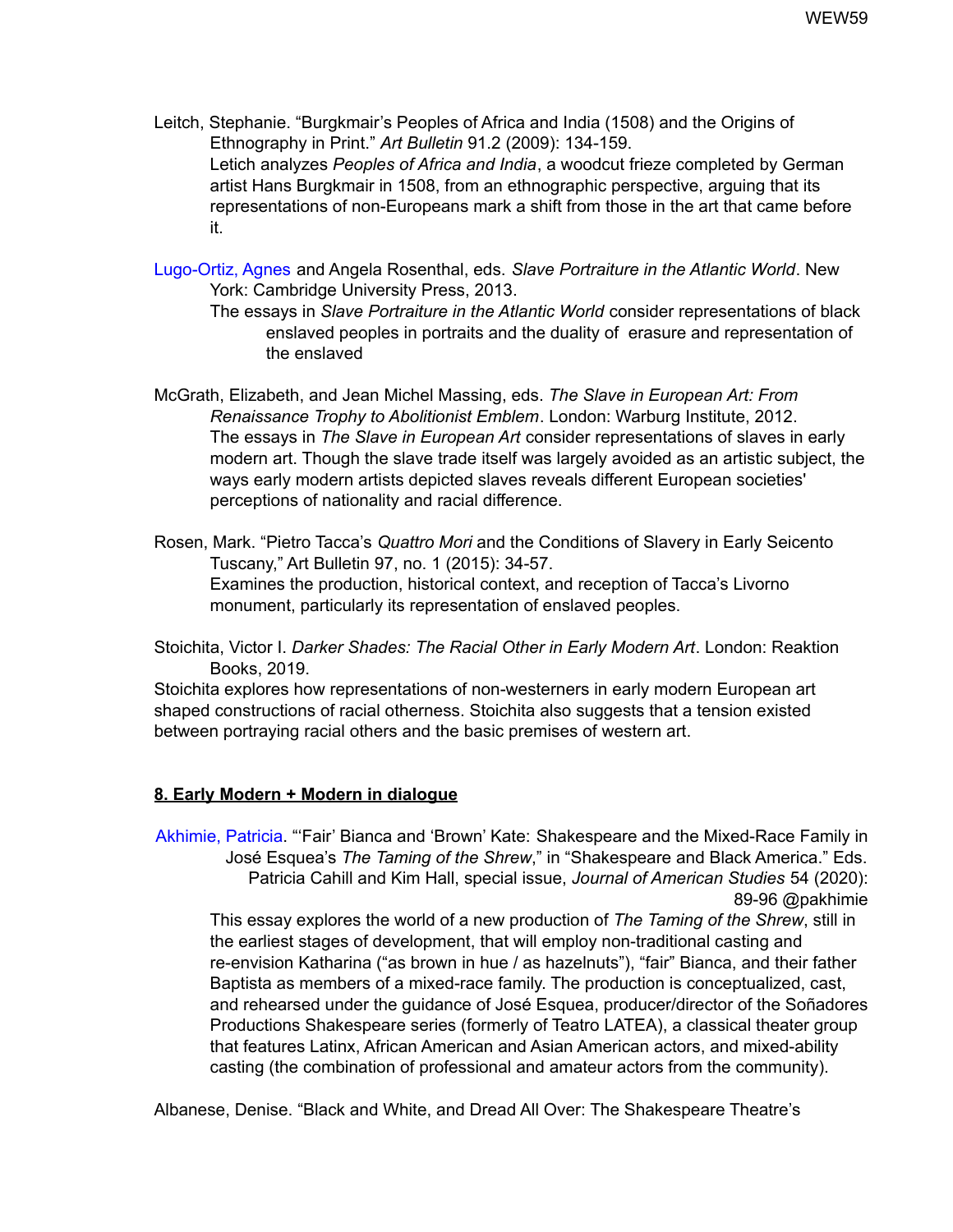'Photonegative' *Othello* and the Body of Desdemona." *A Feminist Companion to Shakespeare*, edited by Dympna Callaghan, 2nd ed., Wiley Blackwell, 2016, pp. 244–65.

Abstract: "This essay is sparked by a singular and idiosyncratic staging of Othello that resonates beyond its particular theatrical boundaries.1 Offered by the Washington Shakespeare Theatre in the fall of 1997, the production was characterized by those involved in it as 'photonegative'. Unusually for recent productions, the title role was taken by a white actor; almost every other speaking part, however, featured an actor of African descent, so that the racial dynamics of the script were visually reversed.2 Although the lead actor, Patrick Stewart, did not modify his appearance to portray Othello, the script's colour-coding of the central character as markedly black remained unmodified. For reasons I'll go on to suggest, I consider this production to have been problematic — indeed, unsuccessful, to use the aestheticized and evaluative language of the reviewer. Nevertheless, my aim is less to evaluate it than to consider how director Jude Kelly's realization of 'photonegativity', while perhaps a foreseeable consequence of the theatre's efforts at colour-blind casting, offers a contradictory view of raced masculinity to be read against conflicts about integration and affirmative action in the United States at the end of the twentieth century on the one hand, and against the body of a woman on the other." (Bridget M. Bartlett)

Bassi, Shaul. "Angry Jewish Resistance. Interpreting Shylock's Rage." *Shakespeare*, vol. ahead-of-print, no. ahead-of-print, 2021, pp. 1–16.

Abstract: "This essay explores different cultural protocols of representation of Jewish anger in different "emotional communities", a category proposed by historian Barbara H. Rosenwein. I examine documents from early modern Venice that provide a more nuanced comprehension of how local Jews, Shylock's historical counterparts, did feel, express and were allowed to express their anger, trying to show their relevance for the interpretation of Shakespeare's play. Taking my cue from James Shapiro's new preface for the twentieth anniversary edition of *Shakespeare and the Jews*, I compare the conditions of Jewish anger in the United States and Italy in reference to public and literary discourse on the Shoah and on Israel, in their intersections with criticism of *The Merchant of Venice*." (Bridget M. Bartlett)

- Bayer, Mark. "*The Merchant of Venice*, the Arab-Israeli Conflict, and the Perils of Shakespearean Appropriation." *Comparative Drama* 41 (2007): 465-92. This article demonstrates how the play, and especially the figure of Shylock, has been consistently invoked in the Arab-Israeli conflict as propaganda for both Palestinians and Israelis in an effort to posit and maintain a stable racial enemy.
- -----. Shylock, Palestine, and the Second World War." *Shakespeare and the Second World War: Theatre, Culture, Identity*. Eds. Irena Makaryk and Marissa McHugh. Toronto: University of Toronto Press, 2013, pp. 63-82. This article discusses how *The Merchant of Venice* became a tool of Imperial Britain in manipulating Arab allegiance during the Second World War, while illuminating the persistence of racial attitudes towards both groups during the war.
- Breen, Margaret S. "Race, Dissent, and Literary Imagination in John Bunyan and James Baldwin." *Bunyan Studies*, no. 21, 2017, pp. 9-32*.*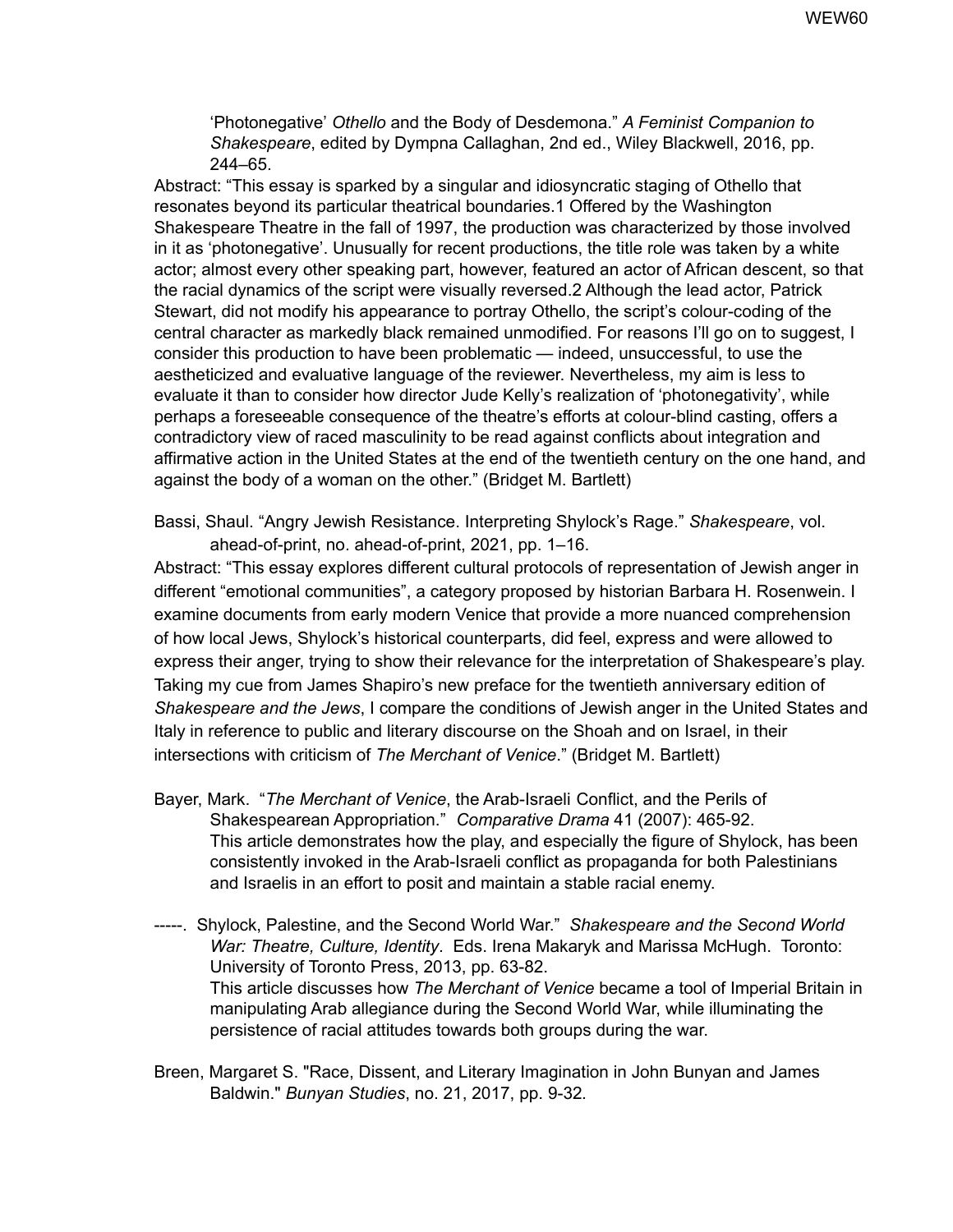Breen examines how Baldwin used elements from Bunyan's writing to work for a more racially and sexually just America – and how we can follow Baldwin in this. (Bridget M. Bartlett)

Brienen, Rebecca P. "Types and Stereotypes: Zwarte Piet and His Early Modern Sources." *Dutch Racism*, edited by Philomena Essed and Isabel Hoving, Rodopi, 2014, pp. 179–200.

"This chapter focuses on the earliest images of Zwarte Piet, nineteenth-century book illustrations, and their important connection … to early modern paintings that include black servants and slaves. [Brienen intends] that this art historical discussion will contribute to the difficult and often heated debate … on the extent to which Zwarte Piet and his imagery may be considered part of a racist discourse" (p. 182). (Bridget M. Bartlett)

Cahill, Patricia A., and Kim F. Hall. "Forum: Shakespeare and Black America." *Journal of American Studies* 54, no. 1 (February 2020): 1–11. [https://doi.org/10.1017/S0021875819000902.](https://doi.org/10.1017/S0021875819000902) #PCRS

This short introductory essay attempts to both model how one might read race, blackness, activism and Shakespeare and contextualizes the many "Shakespeares" that might be at work in the essays in this cluster that emerge from the Shakespeare Association of America seminar "Shakespeare and Black America." It suggests that scholars in this Shakespearean subfield have political, pedagogical and personal investments that both overlap with and diverge from Shakespeare study as traditionally understood. It addresses some of the complexities of performing, teaching and reading Shakespeare not as an agent of cultural dominion, but as part of resistance and activism in Black America. @ProfKFH

Chakravarty, Urvashi. "Race, Labour, and the Future of the Past: King Lear's 'true Blank." *Postmedieval a Journal of Medieval Cultural Studies*, vol. 11, no. 2–3, 2020, pp. 204–11.

Abstract: "This essay argues that our nostalgic desire for narratives and paradigms of devoted domestic service – from Downton Abbey to King Lear – are both implicated in, and comprise part of, a racial project: the propagation of whiteness. Looking in particular at Kent's status as his master's 'true blank,' I suggest that 'devoted service' is articulated in racialized terms, and thus the search for an idealized, valorized service rehearses the rhetorical and real terms of white supremacy. In their investment in familial metaphors, texts which traffic in the terms of 'good service' also stage the literal reproduction of whiteness. The essay therefore ends by suggesting that attending to the interstices of critical race and queer theory can offer a mode of critical resistance to the generation and genealogy of whiteness encoded in the practices of 'devoted service' and in our perennial and often deeply problematic attempts to recover them." (Bridget M. Bartlett)

----. "What Is the History of Actors of Color Performing in Shakespeare in the UK?" in Ayanna Thompson, ed., *The Cambridge Companion to Shakespeare and Race*. Cambridge: Cambridge UP, 2021. 190–207.

Chakravarty not only gives a contextualized history of Shakespearean actors of color from the early modern period to the present, but also discusses methods and difficulties involved in the archival research for this topic.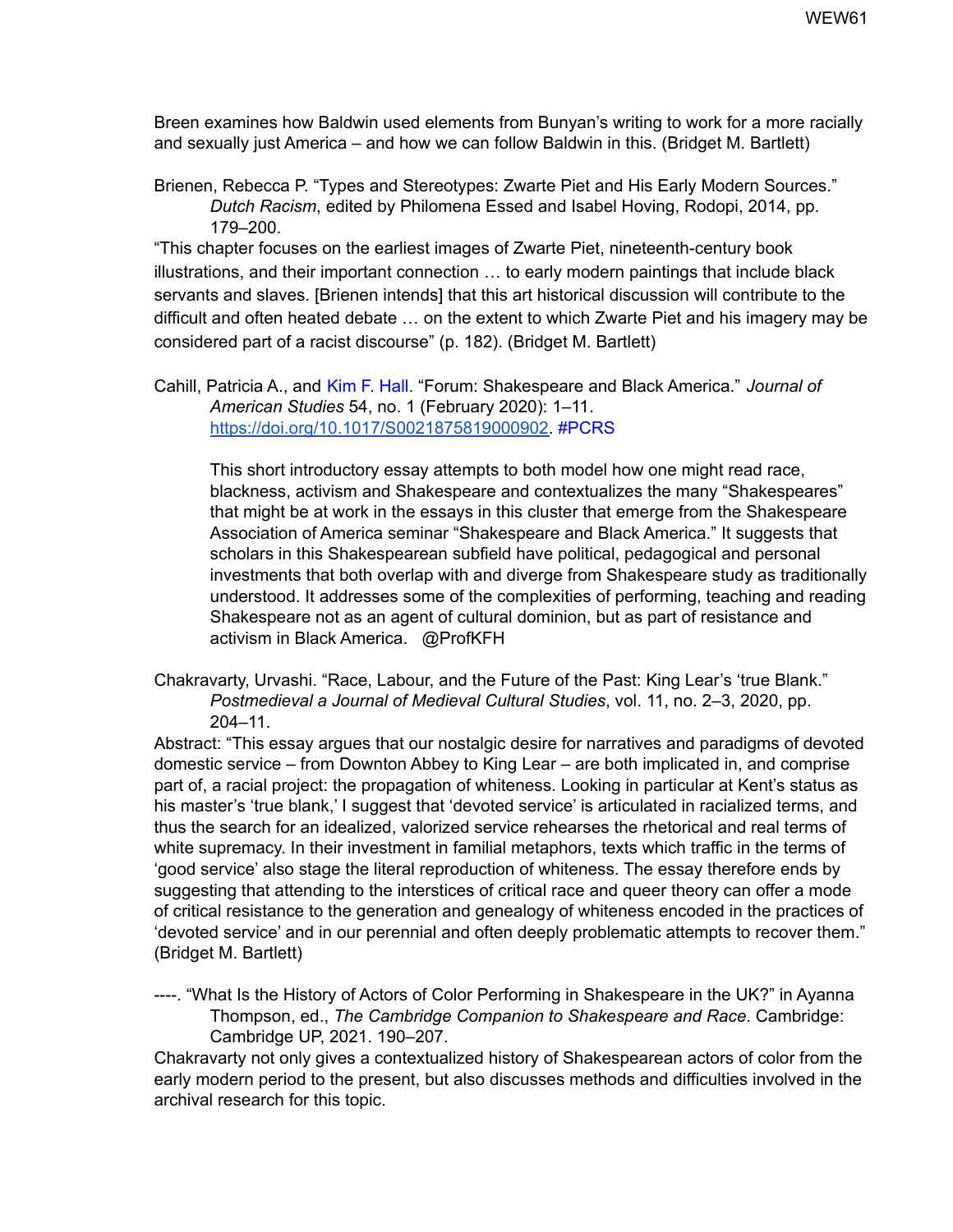Corredera, Vanessa I. "*Get Out* and the Remediation of *Othello*'s Sunken Place: Beholding White Supremacy's Coagula." *Borrowers and Lenders: The Journal of Shakespeare an Appropriation* 13.1 (2020).

Corredera argues that *Get Out*'s emphasis on the bodily and psychological violence black individuals experience from white supremacy offers a framework in which Othello's intense reactions can be attributed to the white supremacy around him rather than his race. (Bridget M. Bartlett)

----. "'Not a Moor Exactly': Shakespeare, *Serial*, and Modern Constructions of Race. *Shakespeare Quarterly* 67.1 (2016): 30–50.

Corredera writes that scholars tend to distinguish between early modern and contemporary understandings of race through reference to a supposedly more uniform modern notion of race. Corredera pushes back on this assumption on a stable contemporary concept of race and argues for putting today's protean idea of race in conversation with its similarly multifarious early modern precursor. Corredera argues that this practice can help us to better understand the complexities of race's construction both then and now. (Bridget M. Bartlett)

----. "The Moor Makes a Cameo: *Serial*, Shakespeare, and the White Racial Frame." *The Routledge Handbook of Shakespeare and Global Appropriation*. eds. Christy Desmet, Sujata Iyengar, and Miriam Jacobson. Routledge, London and New York, 2020. 359-69. #PCRS

This article uses Joe R. Feagin's conceptualization of the white racial frame to draw parallels between the way *Serial's* host and producer Sara Koenig centers her voice and affective experiences over those of her subjects, all persons of color, with Iago's similar strategies for making his own perspective dominant. This homology calls scholars to "be wary about the invisibility of the ideological frames used to understand Shakespare, and those frames that Shakespeare is used to reify…" (362).

Dadabhoy, Ambereen. "Wincing at Shakespeare: Looking B(l)ack at the Bard." in "Shakespeare in Black America." *Journal of American Studies* vol. 54. 1. 2020 (82-88). This article explores the connection between Keith Hamilton Cobb's *American Moor* and Black American engagement with Shakespeare, arguing that Cobb's appropriation of *Othello* exposes the limits drawn by the dominant white culture around Black artists claims to "the Bard." @DrDadabhoy #PCRS

- ----. "The Moor of America: Approaching the Crisis of Race and Religion in the Renaissance and the Twenty-First Century." *Teaching Medieval and Early Modern Cross-Cultural Encounters*. Palgrave Macmillan, New York, 2014. 123-140. Dadabhoy explores the ways in which Barack Obama's candidacy and presidency raised questions of religious and racial belonging that contained echoes of Shakespeare's *Othello*. She examines how Obama and Othello negotiate their identity to test the limits of western liberalism and humanism. @DrDadabhoy #PCRS
- Daileader, Celia. *Racism, Misogyny, and the* Othello *Myth: Interracial Couples from Shakespeare to Spike Lee*. New York: Cambridge University Press, 2005. Daileader observes that the most widely-read works of literature that portray interracial sex most often feature black males and white females. She analyzes the effects of this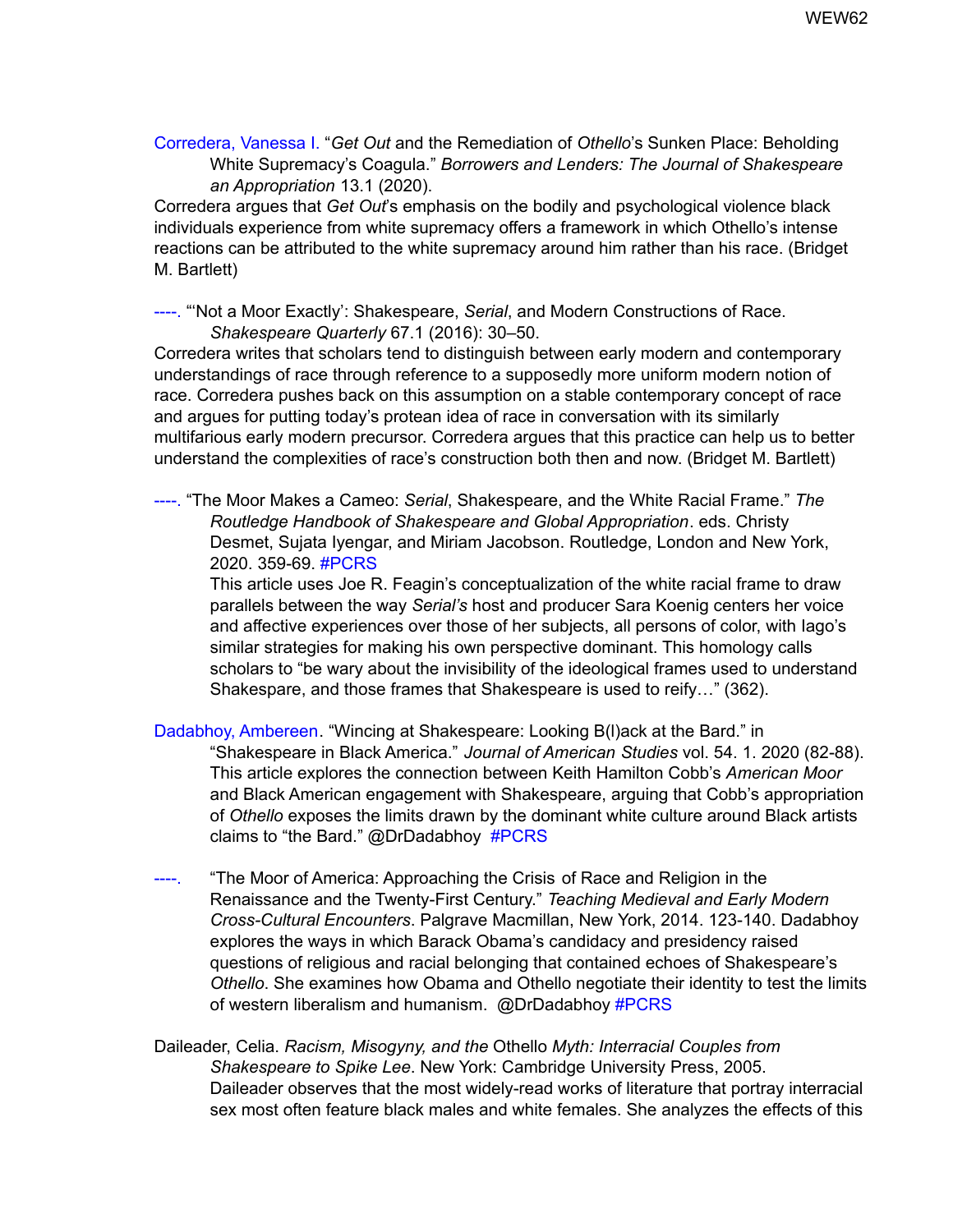trend, which she calls "Othellophilia," in literature spanning from the Renaissance to today.

de Barros, Eric. "(Ig)Noble Lies: Personal Historicism and Richard Mulcaster's *Positions Concerning the Bringing Up of Children* (1581)." *Changing English*, vol. 20, no. 3, 2013, pp. 317–26.

Abstract: Attempting to push early modern presentism to the radical, logical conclusion of a more personal historicism, this essay draws on a number of interpretive practices and theoretical insights--Stephen Greenblatt's self-reflectivity, Toni Morrison's "rememory," Marianne Hirsch's "postmemory," bell hooks's "passion of experience," and Linda Charnes's alternative historicism--to establish the ethical and interpretive significance of my own painful situatedness as an African American man in Renaissance/Early Modern studies. Specifically, I illustrate that significance in a reading of Richard Mulcaster's "Positions Concerning the Bringing Up of Children," a sixteenth-century educational treatise that responds, as I argue, to early modern educational access and social mobility with an insidiously complex, exclusionary admissions policy." (Bridget M. Bartlett)

Distiller, Natasha. "Authentic Protest, Authentic Shakespeare, Authentic Africans:

Performing *Othello* in South Africa." *Comparative Drama*, vol. 46 no. 3, 2012, p. 339-354.

Distiller describes the racial and gender politics involved in presenting *Othello* onstage in South Africa. (Bridget M. Bartlett)

Duncan, Sophie. "'Washing the Ethiope White': Biography of a Handkerchief."

*Shakespeare's Props*, Routledge, 2019.

Abstract: "This chapter looks at originally black, African surface that has been 'washed' since the Renaissance. This is the stolen handkerchief in William Shakespeare's Jacobean tragedy Othello a black textile washed white less wittingly but no less troublingly than in Victorian advertisements for detergents or in banned 1930s cartoons. In 2005, Michael Neill noted that, with the twentieth century's civil rights struggles, 'the significance of Othello's blackness has come to dominate interpretation of the play to an extraordinary degree'. His essay contrasts this emphasis on race with the historical periods of apparent indifference to or acceptance of the otherwise loaded issue of Othello and Desdemona's interracial marriage. Lynda Boose's Shakespeare 'insistently created for his audience a highly visual picture of a square piece of white linen spotted with strawberry-red fruit', which functioned as 'a visually recognizable reduction of Othello and Desdemona's wedding-bed sheets, the visual proof of their consummated marriage'." (Bridget M. Bartlett)

Erickson, Peter. *Citing Shakespeare: The Reinterpretation of Race in Contemporary Literature and Art*. New York: Palgrave Macmillan, 2007.

Erickson examines Shakespeare's writing as it is quoted or cited in works of literature and art by black artists. @ProfKFH #PCRS

Espinosa, Ruben. Espinosa, Ruben. "A 'nation of such barbarous temper': Beyond the White Savior of *Sir Thomas More*." *Shakespeare Bulletin*, vol. 39 no. 4, 2021, p. 683-694. *Project MUSE* [muse.jhu.edu/article/852592](https://muse-jhu-edu.umiss.idm.oclc.org/article/852592).

From abstract: "Shakespeare's social capital positions him as a touchstone for those attentive to social justice issues, and as such, his works are often thought to offer understandings or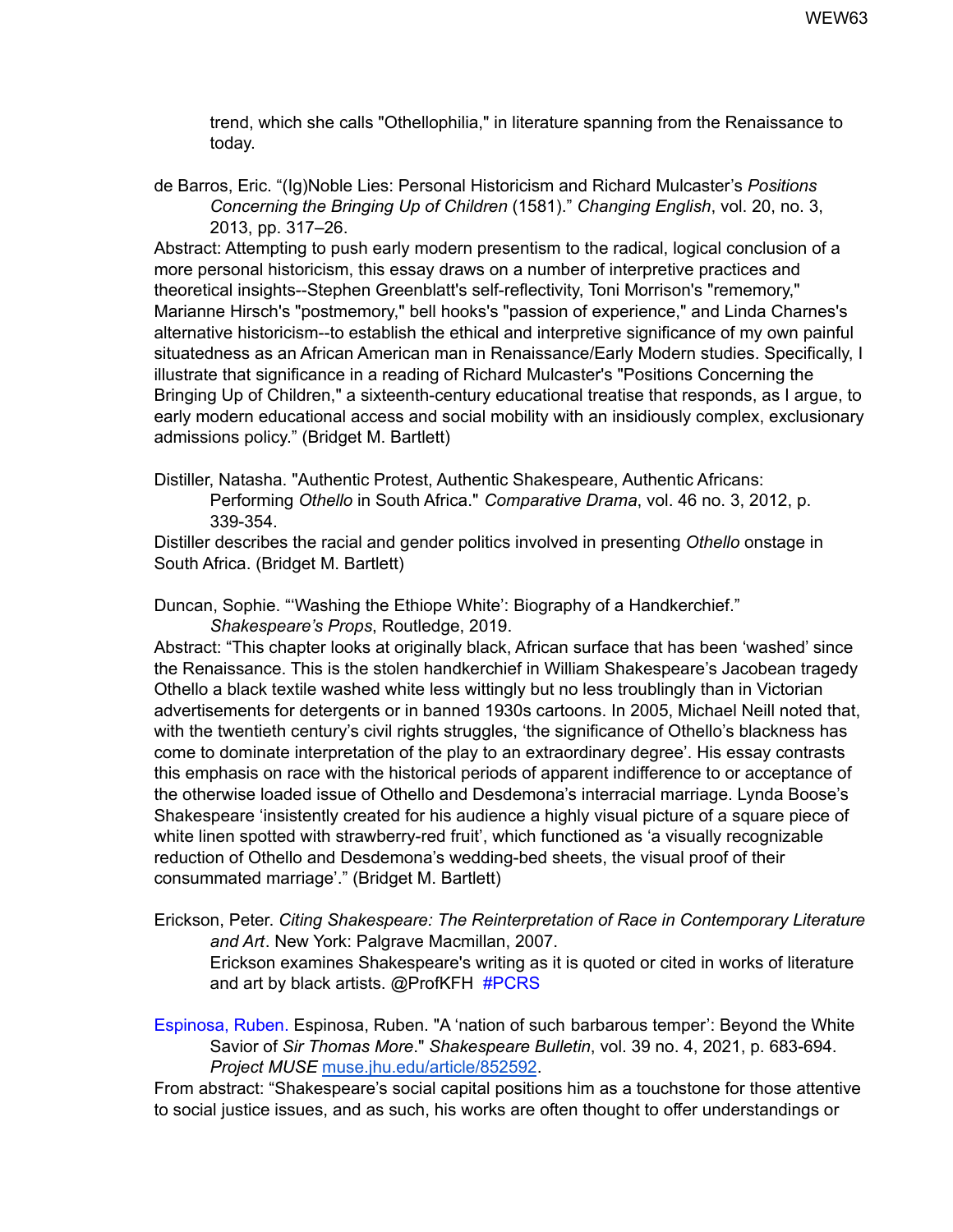answers to the manifold social ills we encounter. When it comes to the plight of refugees, Shakespeare is frequently deployed to lend his authority to those who champion an ethics of hospitality. Shakespeare's Globe, for example, collaborated with The International Rescue Committee to produce the speech from *Sir Thomas More*, 'The Stranger's Case,' for World Refugee Day 2018. … Such performances have become somewhat commonplace when considering anti-immigrant sentiments, but beyond working on our pathos, they offer very little in regard to the lived experiences of refugees/immigrants. This essay considers the energies and the pitfalls behind such performances as a means of scrutinizing how the actual, horrific policies for family separation that are in place on the US-Mexico border need much more than Shakespeare. Without doubt, the theater has the power to influence its audiences, but when it comes to attention to the oppression of Black and brown individuals, the efficacy of the theater is left in doubt. While calls for humane treatment of immigrants are certainly necessary, a pointed interrogation of the structures and architects of white supremacy is where we need to focus the collective energies of our academy." (Bridget M. Bartlett /  $@allowsub>allo$  nothing)

----. *Shakespeare on the Shades of Racism*. Routledge, 2021.

Espinosa puts contemporary racial issues and Shakespeare's plays into conversation in order to better understand both and to understand Shakespeare's significance for the contemporary issues. (Bridget M. Bartlett)

Frazier, Marten. "Approaching Insurrection through Early-Modern Texts." *English Journal*, vol. 111, no. 1, 2021, pp. 92-94*.*

Frazier discusses using *The Merchant of Venice*, *Sir Thomas More*, and Loomba and Burton's *Race in Early Modern England: A Documentary Companion* to address today's xenophobic and racist conspiracy theories and disinformation with high schoolers. (Bridget M. Bartlett)

Grady, Kyle. "Othello, Colin Powell, and Post-Racial Anachronisms." *Shakespeare Quarterly* 67.1 (2016): 68-83.

from abstract: "This essay engages the more equivocal contours of the play's intolerance toward its Moor, arguing that it is precisely this complexity that characterizes regimes of racialism. Colin Powell provides a helpful point of juxtaposition because the former American secretary of state encourages debates about the prevalence of modern-day racism. To many, Powell's ascent signals racism's disappearance… But critics of such post-racial perspectives have cogently demonstrated that an over-investment in narratives of racial transcendence hides and thus aids the persistence of more subtle and pernicious forms of racialization. In this essay, a study of Powell's reception informs an approach to Shakespeare's tragedy. …. it prompts the field to move away from conceptions of racism in which intolerance is too easily controverted by shows of tolerance, because such reductive notions inhibit the historicization of a nuanced early modern racialism."

Gonsalez, Marcos. "Caliban Never Belonged to Shakespeare |." *Literary Hub* (blog), July 26, 2019. <https://lithub.com/caliban-never-belonged-to-shakespeare/>.

"Something becomes clear to me throughout the years taking these many classes in the United States education system. Something becomes clear to me while writing from the margins, as a poor and gay and mentally ill and fat and Mexican-Puerto Rican person existing in the margins of the United States. I, Caliban, am meant to be in awe of, always under the tutelage and auspices of, an imitation of and a foil to, never, dare I even say it, to surpass, these many Prosperos." Useful for discussions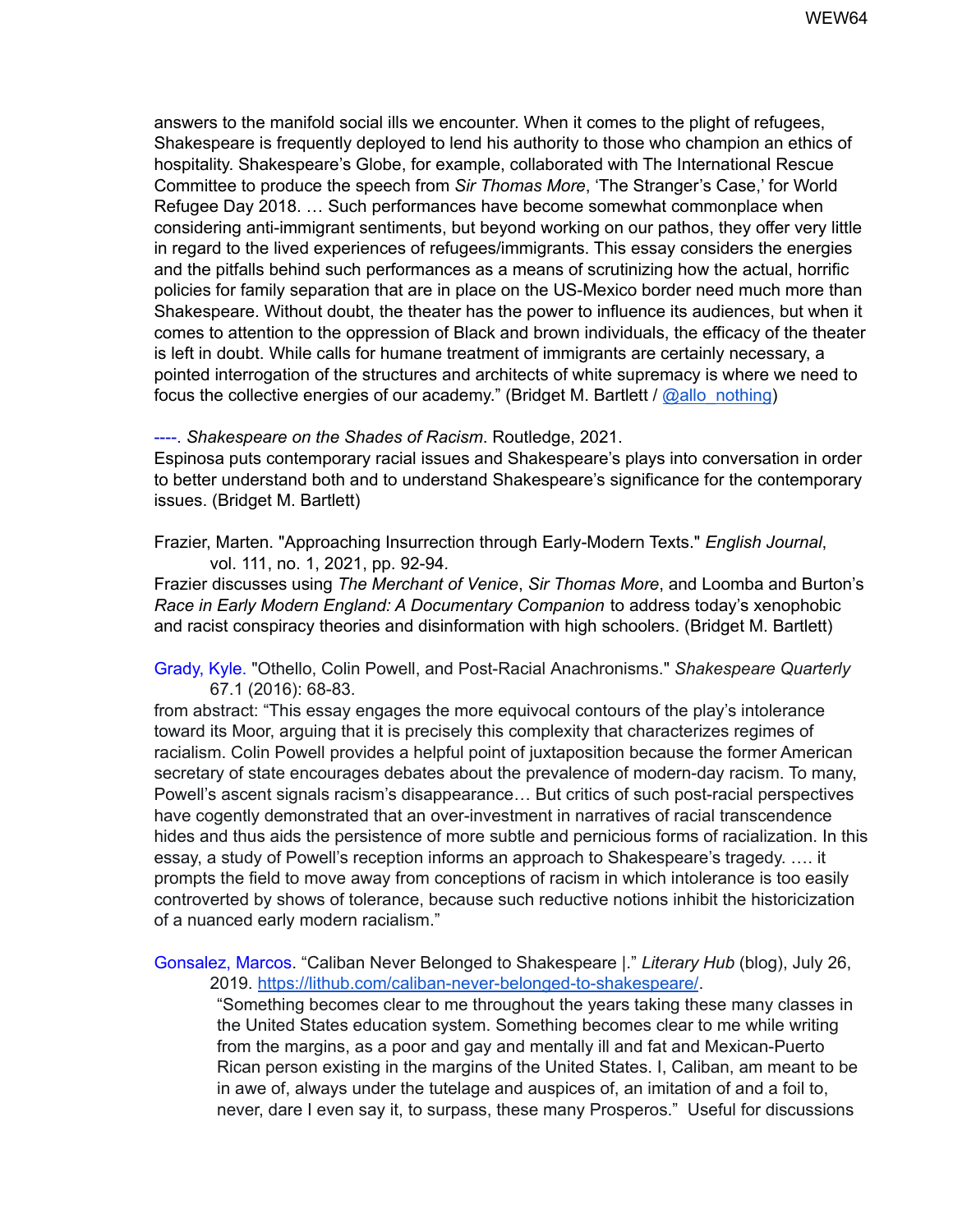of whiteness, Latinx Shakespeare and Pedagogy. @ProfKFH #PCRS

Grier, Miles. "Are Shakespeare's Plays Racially Progressive? The Answer Is in Our Hands," in Ayanna Thompson, ed., *The Cambridge Companion to Shakespeare and Race*. Cambridge: Cambridge UP, 2021. 237–53.

Grier argues that Shakespeare's plays' potential for antiracist and redistributive work (or its contrary) lies in how we choose to perform them, not in understanding authorial intent. Grier provides analyses of a number of Shakespearean productions to illustrate this argument.

Hall, Kim F. "I Can't Love This the Way You Want Me to: Archival Blackness." *Postmedieval* 11, no. 2–3 (2020): 171–79.

In our introduction to the first *Shakespeare Quarterly* special issue on early modern race studies, Peter Erickson and I spoke of a 'desire to sing a new scholarly song' (Erickson and Hall, 2016, 13). Researching my current project, 'Othello Was My Grandfather: Shakespeare and Race in the African Diaspora,' I come across many Othello 'citings' that defy being folded into a traditional scholarly narrative, and I have been experimenting with incorporating personal voice – my strange style, if you will – in my writing. Responding to Ayanna Thompson's intervention about the placement of the political investments of early modern race studies and the astute insights of Eric Debarros about the ways my personal experience recedes into the background in my earlier work, this is a personal meditation offering a sense of what it's like to follow traces of Othello in archives meant to celebrate white achievement (De Barros, 2016, 623–4; Thompson 2008, 259–60). #PCRS @ProfKFH

Henderson, Diana E. "Catalysing What? Historical Remediation, the Musical, and what of *Love's Labour's* Lasts." *Shakespeare Survey* 64: *Shakespeare as Cultural Catalyst*. Ed. Peter Holland. Cambridge University Press, 2011: 97-113. This essay examines the first West End Black British musical based on "Love's Labour's Lost," reset with the Windrush immigrants coming to London (and its scholarly invisibility, v. Branagh's musical version). -Diana Henderson

------"Othello Redux?: Scott's *Kenilworth* and the Trickiness of 'Race' on the Nineteenth-century Stage." *Victorian Shakespeare, Volume 2: Literature and Culture*. Eds. Gail Marshall and Adrian Poole. Palgrave Macmillan, 2003: 14-29. Henderson examines the transposition of Othello's storyline onto a white character in Walter Scott's 1821 historical novel *Kenilworth* in order "to understand some key changes in the cultural place of *Othello*, most notably bearing upon race and gender" (17). Henderson concludes that this erasure of blackness contributed to a 'whitening' of Othello in nineteenth-century culture but that it also allowed for other types of ethnic conflict to be explored.

Hendricks, Margo. "Visions of Color: Spectacle, Spectators, and the Performance of Race." *A Companion to Shakespeare and Performance*. Ed. Barbara Hodgdon and W.B. Worthen. Malden, MA: Blackwell Publishing, 2005. 511-526.

Hendricks writes that race was largely a matter of performativity in the early modern period. Hendrick then considers how this performativity informs understanding s of passing and authenticity within the text and in performance.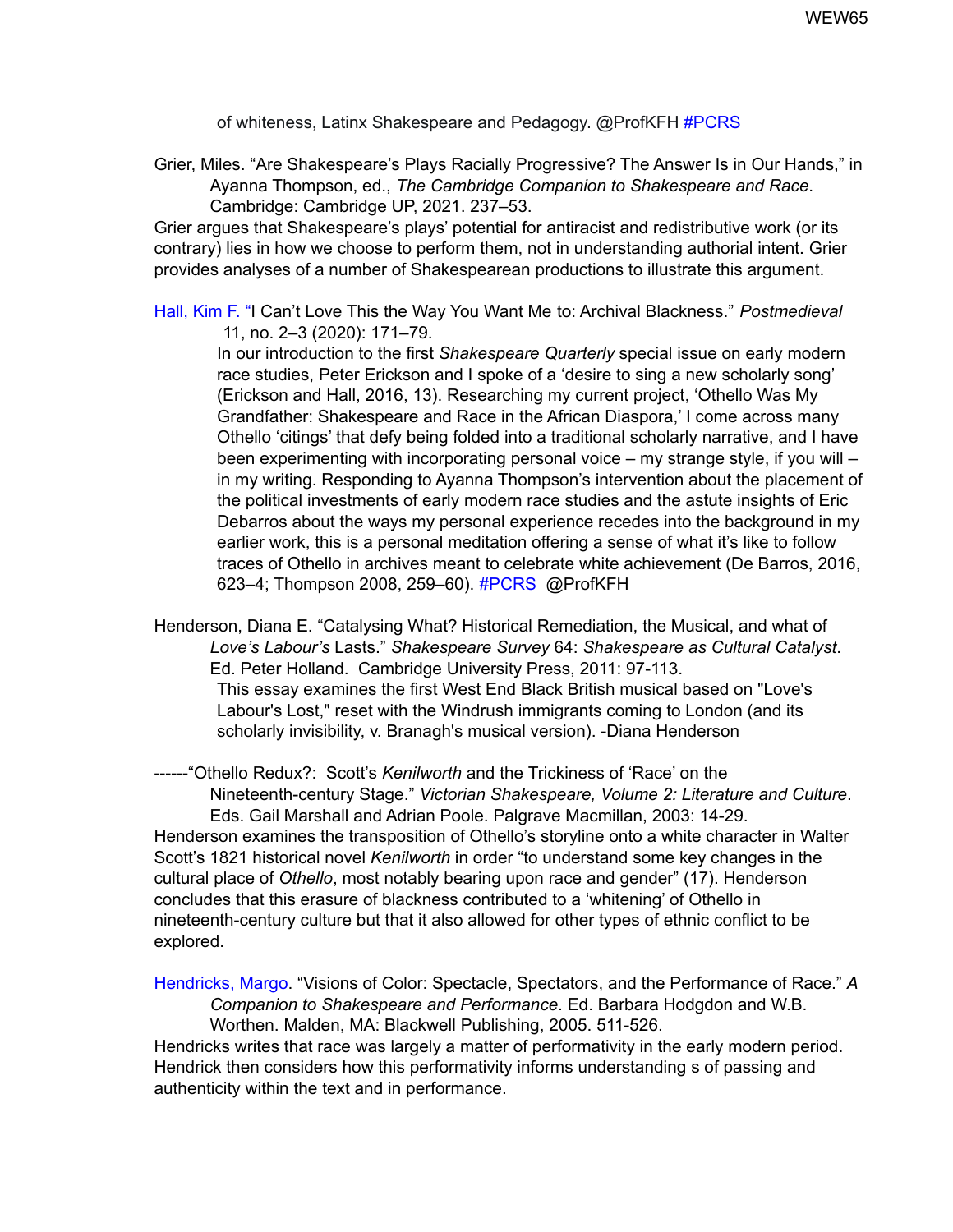- Heng, Geraldine. "The Invention of Race in the European Middle Ages I: Race Studies, Modernity, and the Middle Ages." *Literature Compass* 8.5 (2011): 259-274.#PCRS See description below the following entry.
- ------. "The Invention of Race in the European Middle Ages II: Locations of Medieval Race." *Literature Compass* 8.5 (2011): 275-293. NOW included in the 2018 book, *The Invention of Race in the European Middle Ages*

In this pair of essays, Heng offers both a catalogue of racial phenomena and representation in the Middle Ages and a larger critique of temporality in canonical critical race theory. She argues that even though CRT recognizes that "race has "no singular or stable referent" and that race "*is a structural relationship for the articulation and management of human differences, rather than a substantive content*" (262), it nonetheless still relies on the narrative of race as an Enlightenment- based phenomenon and ignores the pre-and early modern eras as part of "racial time, largely because this genealogy serves the interests of certain conceptions of modernity: "Like many a theoretical discourse, race theory is predicated on an unexamined narrative of temporality in the West: a grand *recit* that reifies modernity as telos and origin and [262] that, once installed, entrenches the delivery of a paradigmatic chronology of racial time through mechanisms of intellectual replication pervasive in the Western academy, and circulated globally" (262-63). (see abstracts at beginning of each essay for more detail.) @ProfKFH

- Hilb, Benjamin. "Afro-Haitian-American Ritual Power: *Vodou* in the Welles-FTP *Voodoo Macbeth*." *Shakespeare Bulletin* 32.4 (Winter 2014): 649-681. This essay examines the Afro-Haitian religious dimension of the famous 1936 Federal Theatre Project production of "Voodoo Macbeth" in Harlem. It was published with responses by Ayanna Thompson, Peter Erickson, and Marguerite Rippy. Issues discussed include race and reception; religion, race, and authenticity; adaptation, appropriation, and history.
- Kemp, Sawyer K. "Two Othellos, Transitioning Anti-Blackness: A Dialogue with Skyler Cooper." *Shakespeare Bulletin*, vol. 39 no. 4, 2021, p. 651-665. *Project MUSE* [muse.jhu.edu/article/852590](https://muse-jhu-edu.umiss.idm.oclc.org/article/852590).

Abstract: "This essay grows out of an interview with actor, director, and activist Skyler Cooper. In Livermore Shakespeare Festival's 2019 season, Cooper was fêted as the first transgender man to play the role of Othello, but it was actually his second time in the part. Cooper had previously performed a butch lesbian version of Othello in Impact Theatre's 2005 production. In dialogue with Cooper's account of the two roles, this essay posits that Cooper's unique lived experience and performance history illustrate the intersections of gender, race, and trans identity both in *Othello* and in the contemporary American landscape. Although both characterizations represent cisgender interpretations of Othello as male and female, respectively, this essay engages critical race studies and transgender theory to argue that within and across these productions we can read a third interpretation: a transgender and transmasculine Othello whose experience of racist interpersonal violence, microaggressions, and gaslighting speaks to a contemporary Black transmasculine perspective that is often forgotten or ignored." (Bridget M. Bartlett / [@allo\\_nothing\)](https://twitter.com/allo_nothing)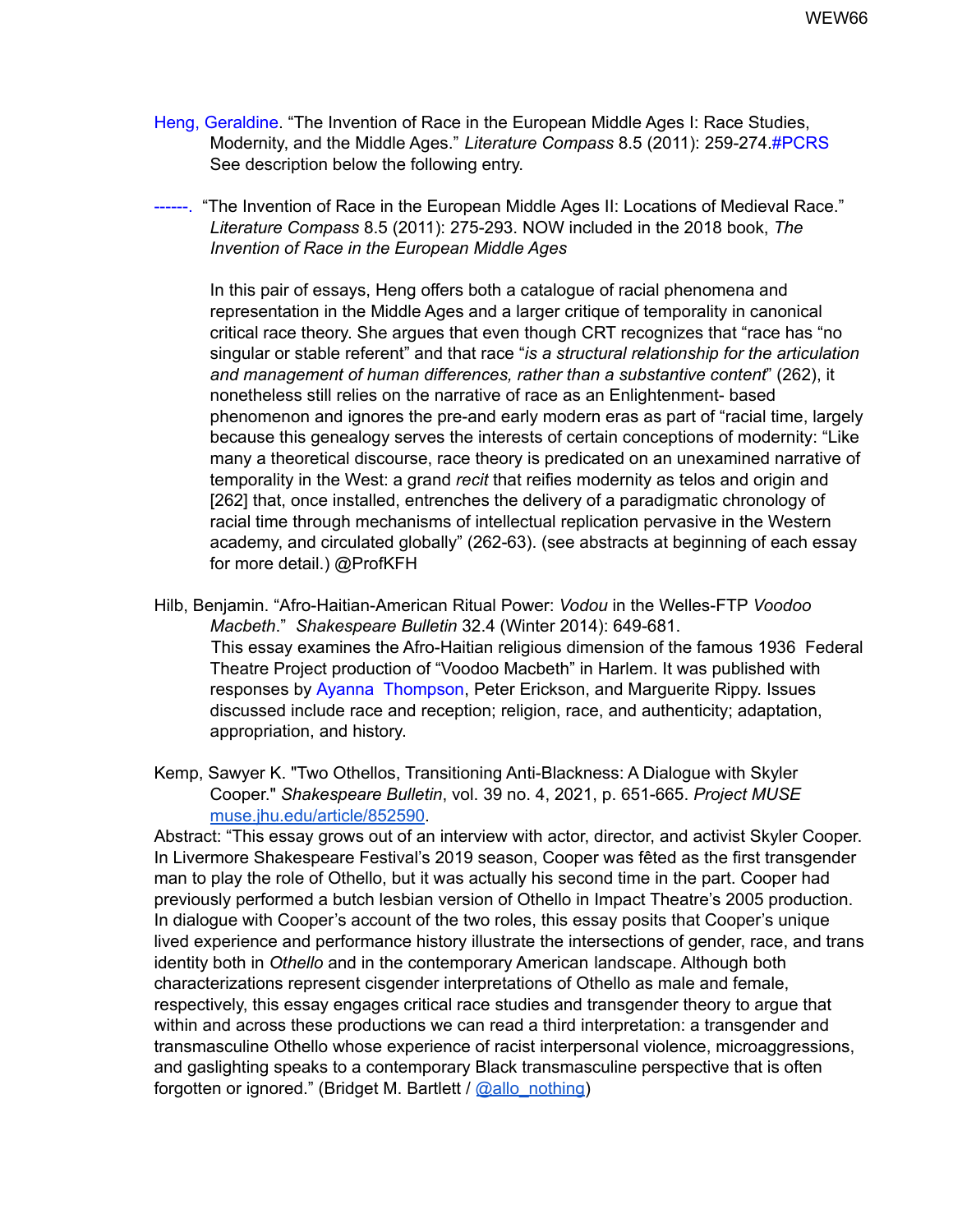Lester, Adrian. "*Othello*: A Performance Perspective," in Ayanna Thompson, ed., *The Cambridge Companion to Shakespeare and Race*. Cambridge: Cambridge UP, 2021. 223–36.

Abstract: "Adrian Lester talks us through his research in preparation for his portrayal of Othello at the National Theatre in 2013. His examination of the play's racial politics in performance includes interviews with Iago (Rory Kinnear), Desdemona (Olivia Vinall), and the iconic James Earl Jones who has played Othello four times. In this chapter Lester argues that our reaction to the play is not based on Shakespeare's intentions but based on Western culture's manipulative, complex racial history and sexual politics – a history that clouds any attempt at a balanced view when looking at these subjects."

Little, Arthur L., Jr. "*Black Hamlet*, Social Justice, and The Minds of Apartheid." *The Arden Handbook of Shakespeare and Social Justice*, edited by David Ruiter, Bloomsbury, 2021, pp. 74–93.

Little discusses freedom and self-determination in relation to Wulf Sachs's *Black Hamlet*, growing racism and antisemitism, and how Shakespeare can help up to reject these trends. (Bridget M. Bartlett)

Litvin, Margaret. *Hamlet's Arab Journey: Shakespeare's Prince and Nasser's Ghost.* Princeton: Princeton UP, 2011.

This book explores how Arabs have consistently turned to the figure of Hamlet to comment on their own politics.

MacDonald, Joyce Green. "Actresses of Color and Shakespearean Performance: The Question of Reception," in Ayanna Thompson, ed., *The Cambridge Companion to Shakespeare and Race*. Cambridge: Cambridge UP, 2021. 208–22. MacDonald examines how two prominent black female Shakespearean elocutionists responded to the racist gatekeeping that prevented them from performing Shakespearean

roles in plays. Henrietta Vinton Davis ultimately gave up performance for political organizing, while Adrienne McLean Herndon began a tradition of Shakespearean performance and ownership at HBCUs.

Newstok, Scott L. and Ayanna Thompson, eds. *Weyward* Macbeth*: Intersections of Race and Performance.* New York: Palgrave Macmillan, 2010.

The essays in *Weyward Macbeth* take up different performances and interpretations of *Macbeth* spanning from the seventeenth to the twenty-first centuries in order to explore the connections between the play and American racial formation.

Oldenburg, Scott. "The View from Here: *The Tempest* and Race in New Orleans." *English: Journal English Association* (advanced online printing, October 2019). <https://academic.oup.com/english/advance-article/doi/10.1093/english/efz039/5584221>

This article examines the anxious construction of whiteness in *The Tempest* and a number of *Tempest*-related artworks from New Orleans. Oldenburg connects Prospero's incessant storytelling to the South's clinging to Confederate monuments. @scottkoldenburg

Pikli, Natália. "Staging *The Merchant of Venice* in Hungary: Politics, Prejudice and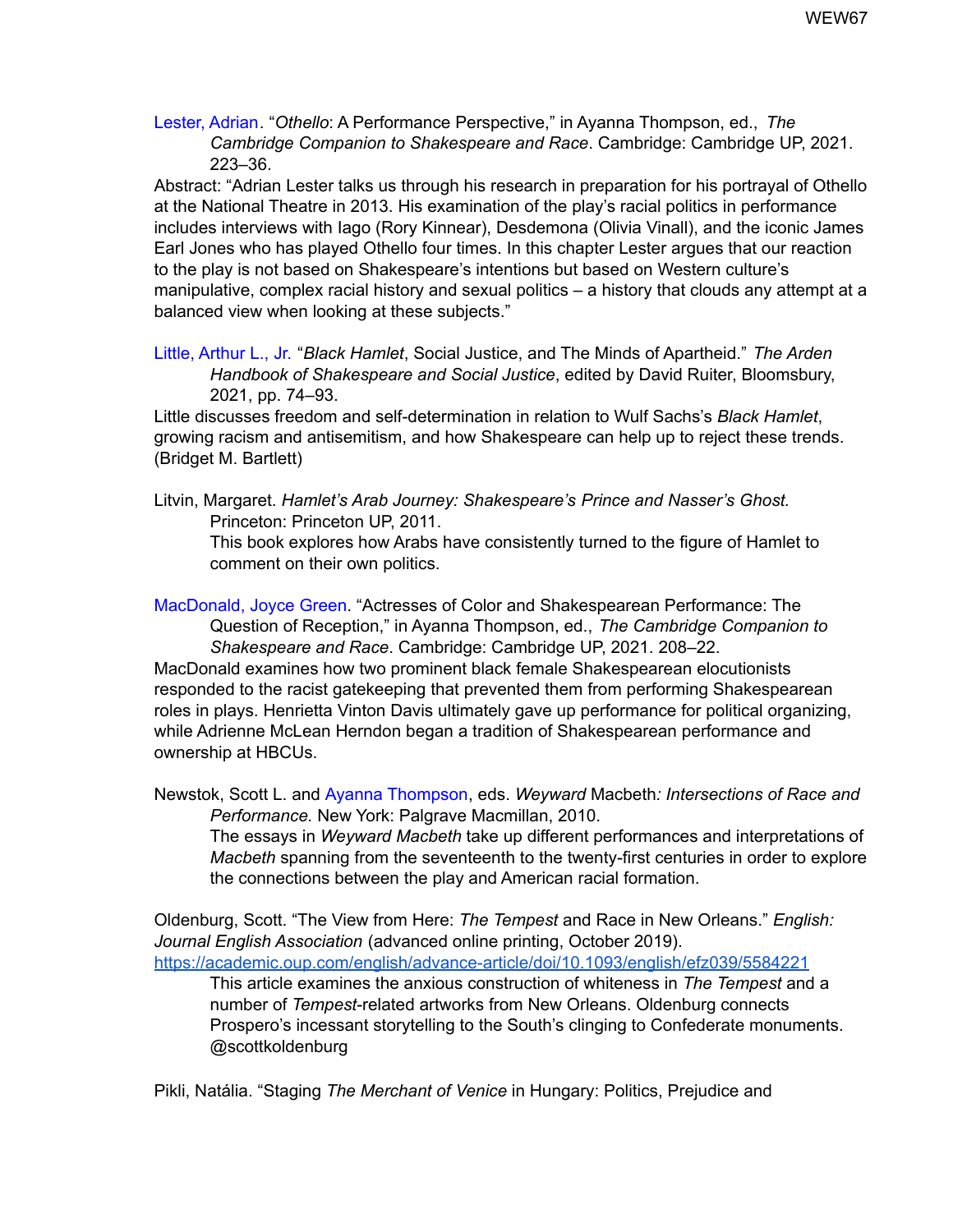Languages of Hatred." *Shakespeare's Others in 21st-Century European Performance: The Merchant of Venice and Othello*, edited by Boika Sokolova and Janice Valls-Russell, Bloomsbury, 2021, pp. 152–70.

Pikli discusses how a 2013 Hungarian production of *The Merchant of Venice* took a political stand against antisemitism in Hungary while a 2016 Hungarian production sidestepped political engagement with Jewishness or antisemitism and discusses the political context for this fairly rapid shift in how artists approached the play. (Bridget M. Bartlett)

Pittman, L. Monique. "Resisting History and Atoning of Racial Privilege: Shakespeare's Henriad in HBO's *The Wire*." *The Routledge Handbook to Shakespeare and Global Appropriation*, edited by Christy Desmet et al., Routledge, 2020, pp. 378–87. Abstract: "Much of *The Wire* reminds its audience of racial and economic privileges denied a wide range of the series' characters. The Shakespearean presence in *The Wire* constitutes a move to expand the audience who hears the stories to which Simon lends voice. The creators of *The Wire* remain keenly aware of the danger inherent in that task — that representing the underclass from a position of privilege can devolve into a troubling aestheticization of suffering. Passivity in the face of overwhelming human suffering and the intransigence of culpable institutional structures may threaten the efficacy of *The Wire* as a catalyst for social change. The writing of history both reveals and conceals, speaks and silences. Historiography transforms the concrete and the ephemeral evidences of an always-already vanished past into consumable narrative. Though history serves a self-definitional function for a dominant group, its gaps, fissures, shards, and denials inevitably prompt disruptive questions." (Bridget M. Bartlett)

Pittman, L. Monique. *Shakespeare's Contested Nations: Race, Gender, and Multicultural*

*Britain in Performances of the History Plays*. Taylor and Francis, 2022. From abstract: "Shakespeare's Contested Nations argues that performances of Shakespearean history at British institutional venues between 2000 and 2016 manifest a post-imperial nostalgia that fails to tell the nation's story in ways that account for the agential impact of women and people of color, thus foreclosing promising opportunities to reexamine the nation's multicultural past, present, and future in more intentional, self-critical, and truly progressive ways." (Bridget M. Bartlett)

Royster, Francesca T. *Becoming Cleopatra: The Shifting Image of an Icon.* New York: Palgrave Macmillan, 2003.

Royster looks at different representations of Cleopatra in theater, film, and literature in terms of how these representations perform her race and sexuality. #PCRS

-----. "The 'End of Race' and the Future of Early Modern Cultural Studies**."** *Shakespeare Studies* 26 (1998): 59-69. #PCRS

In this essay, Royster focuses on productions of *Othello* and the ways that they perform black masculinity. She argues that in order to study Shakespeare and early modern England, scholars must engage with historicity in order to "expos[e] the points of crisis with our own sense of racial categorization" (63).

Smith, Ian. "We Are Othello: Speaking of Race in Early Modern Studies." *Shakespeare*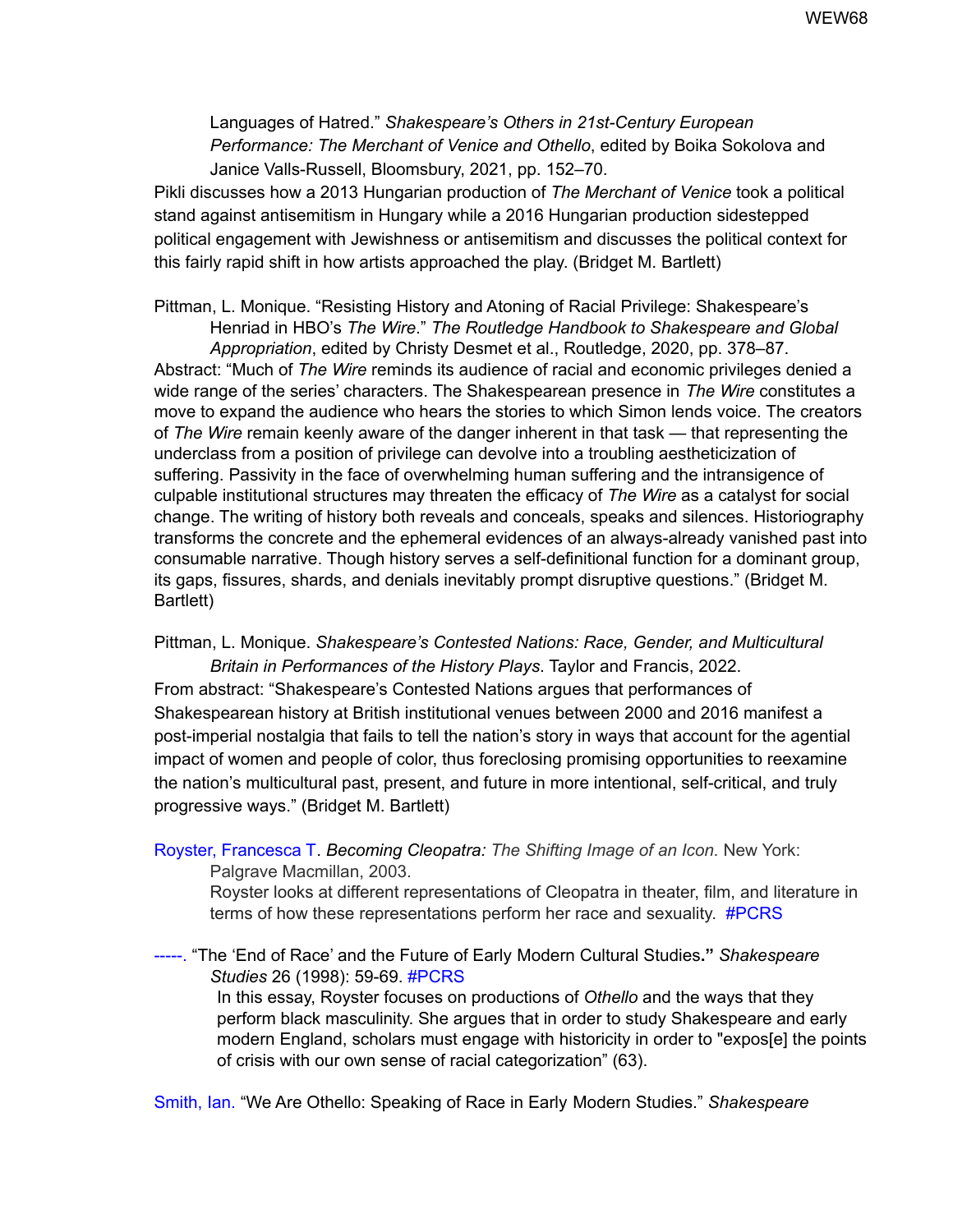#### *Quarterly* 67, no. 1 (2016): 104–24.

Smith considers Othello's anxiety, in his final speech, of having his story relayed by a white teller in connection with the racial divide on attitudes toward black lives in the United States. Smith argues that the white narrator of Othello's speech anticipates the scholars' avoidance of racial topics and realities within the white-dominated field of Shakespeare studies. Smith offers identifying with Othello (in contrast to the Othering scholars frequently subject him but not white characters to) as a means of disrupting this trend. (Bridget M. Bartlett)

### Smith, Cassander L., Nick Jones, Miles Grier, editors. *Early Modern Black Diaspora Studies.* Palgrave 2018. #PCRS

The essays that make up this volume offer new critical approaches to black African agency and the conceptualization of blackness in early modern literary works, historical documents, material and visual cultures, and performance culture. The sources include French, Spanish, and English law, travel literature, choreography, and theatre. Ultimately, this critical anthology revises current understandings about both racial discourse and the cultural contributions of black African s in early modernity and in the present across the globe.

Thompson, Ayanna, ed. *Colorblind Shakespeare: New Perspectives on Race and Performance.* New York: Taylor & Francis Group, 2006. #PCRS The essays in *Colorblind Casting* look at the history of colorblind/nontraditional casting in productions of Shakespeare's plays in England and America since the 1950s.

-----. *Passing Strange: Shakespeare, Race, and Contemporary America*. New York: Oxford University Press, 2011. #PCRS

In *Passing Strange*, Thompson analyzes how Shakespeare is positioned within American culture and how that positioning interacts with racial identity in America. She considers literature, film, digital media, and stage performances in a few different contexts, including prison reform programs.

Valls-Russell, Janice. "*The Merchant of Venice* in France (2001 and 2017): Deconstructing a Malaise." *Shakespeare's Others in 21st-Century European Performance: The Merchant of Venice and Othello*, edited by Boika Sokolova and Janice Valls-Russell, Bloomsbury, 2021, pp. 108–26.

Valls-Russell writes about two French productions of *The Merchant of Venice* (a rather uncommon occurrence, she notes) that reflect on recent antisemitic violence in France and suggest that French republican ideals are giving way to hostility toward those seen as outsiders. (Bridget M. Bartlett)

Walker, Jessica. "'What Should His Sufferance Be?' Protesting Injustice in Shakespeare's Venice and the Age of Black Lives Matter." *Journal of American Studies*, vol. 54, no. 1, Feb. 2020, pp. 44–50.

Abstract: "This essay considers the impossibility faced by The Merchant of Venice's Shylock in seeking redress for his suffering and how dismissal of his complaints parallels criticism of protests against racial injustice in the twenty-first century, with particular attention to Colin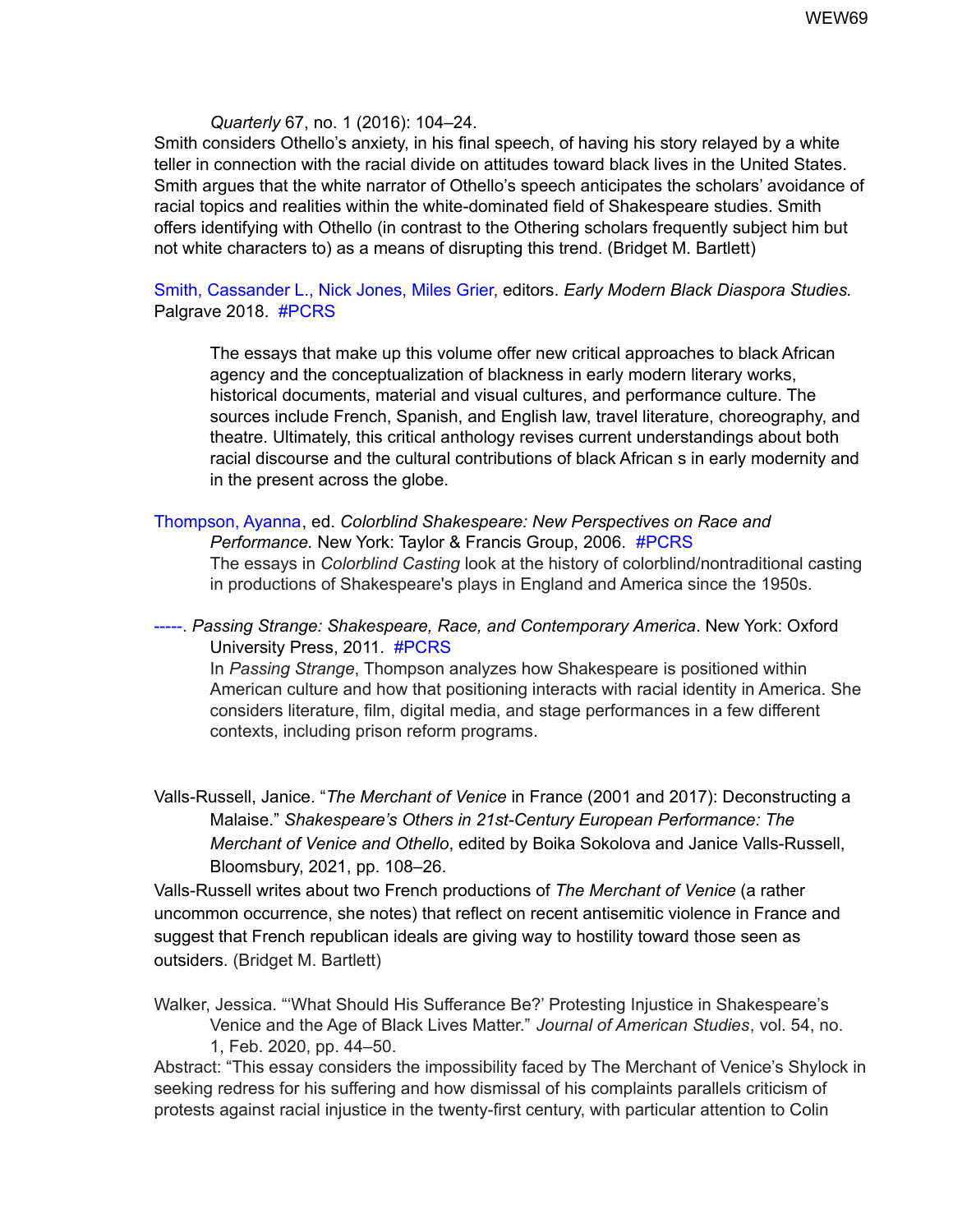Kaepernick's 2016 protest against police brutality. Venice's idealization of Christ-like passivity and our own age's veneration of Martin Luther King Jr.'s nonviolence create impossible standards for those attempting to call attention to injustice, leading to condemnation of protesters' actions and misinterpretation of their motives." (Bridget M. Bartlett)

Weissbourd, Emily. "Beyond Othello: Juan Latino in Black America." *Journal of American Studies* 54, no. 1 (February 2020): 59–65[.](https://doi.org/10.1017/S0021875819002020)

This essay focusses on references to the sixteenth-century black poet and scholar Juan Latino in African American journals in the 1920s–1940s. Although Juan Latino is largely forgotten in the present day, publications such as the Journal of Negro History and the New Negro referred to the poet as an important figure in the intellectual history of the African diaspora. My essay posits Juan Latino (both the historical figure and an early modern play about him) as an alternative exemplar of blackness in early modern Europe to that found in Othello. By turning to Juan Latino instead of to Othello, scholars in the 1920s–1940s were able to suggest a transnational and transhistorical black diasporic identity linked with African American solidarity with the Republican cause in the Spanish Civil War." (abstract) @ProfKFH

Westfall, Suzanne. "Love in the Contact Zone: Gender, Culture, and Race in The Merchant of Venice". *Shakespeare's Comedies of Love*, U of Toronto P, 2016, pp. 126-154. Edited by Karen Bamford and Ric Knowles.

Westfall "discuss[s] *The Merchant of Venice* in terms of what Mary Louise Pratt calls 'contact zones,' areas where cultures meet to negotiate power and to express, in rhetorical structures, the various tensions that inform relationships between genders, between generations, between religions, and between ethnicities. By examining the convergence, collisions, and transformations that occur as these diverse characters slouch toward their act 5 denouement, [Westfall] hope[s] to show how seventeenth-century concerns about miscegenation, feminism, and homoeroticism continue to preoccupy performers and audiences today" (p. 126). (Bridget M. Bartlett)

## **9. Digital Sources**

#### Black Africans in [Renaissance](http://veronese1515.blogspot.co.uk) Europe

Interpretations of the black presences in Renaissance Europe focusing on the [Black](http://veronese1515.blogspot.co.uk/2012/09/great-malverns-retouched-black-magus.html) [Magus](http://veronese1515.blogspot.co.uk/2012/09/great-malverns-retouched-black-magus.html) and St [Maurice](http://veronese1515.blogspot.co.uk/p/the-st-maurices-at-madge.html) from a graduate of Art History from the Open University [@michael1952](https://twitter.com/michael1952)

## The John Blanke [Project](http://johnblanke.com)

A contemporary Art and Archive project celebrating John Blanke the Black trumpeter to the Tudor courts of Henry VII and Henry VIII. [@michael1952](https://twitter.com/michael1952)

#### Medieval POC: People of Color in [European](http://medievalpoc.tumblr.com/) Art History [\(http://medievalpoc.tumblr.com](http://medievalpoc.tumblr.com)/)

This is a Tumblr (a short-form blog or microblog) that is a portal to the largest publicly available collection of images of POC in pre-Enlightenment art. It was anonymously created to "address common misconceptions that People of Color did not exist in Europe before the Enlightenment," and to emphasize the cognitive dissonance in the way this is reflected in media produced today." It advocates for both antiracism and historical accuracy by showcasing the presence of People of Color and attempting to introduce viewers to new works of art as well as to encourage viewers to look at well known works with a different perspective.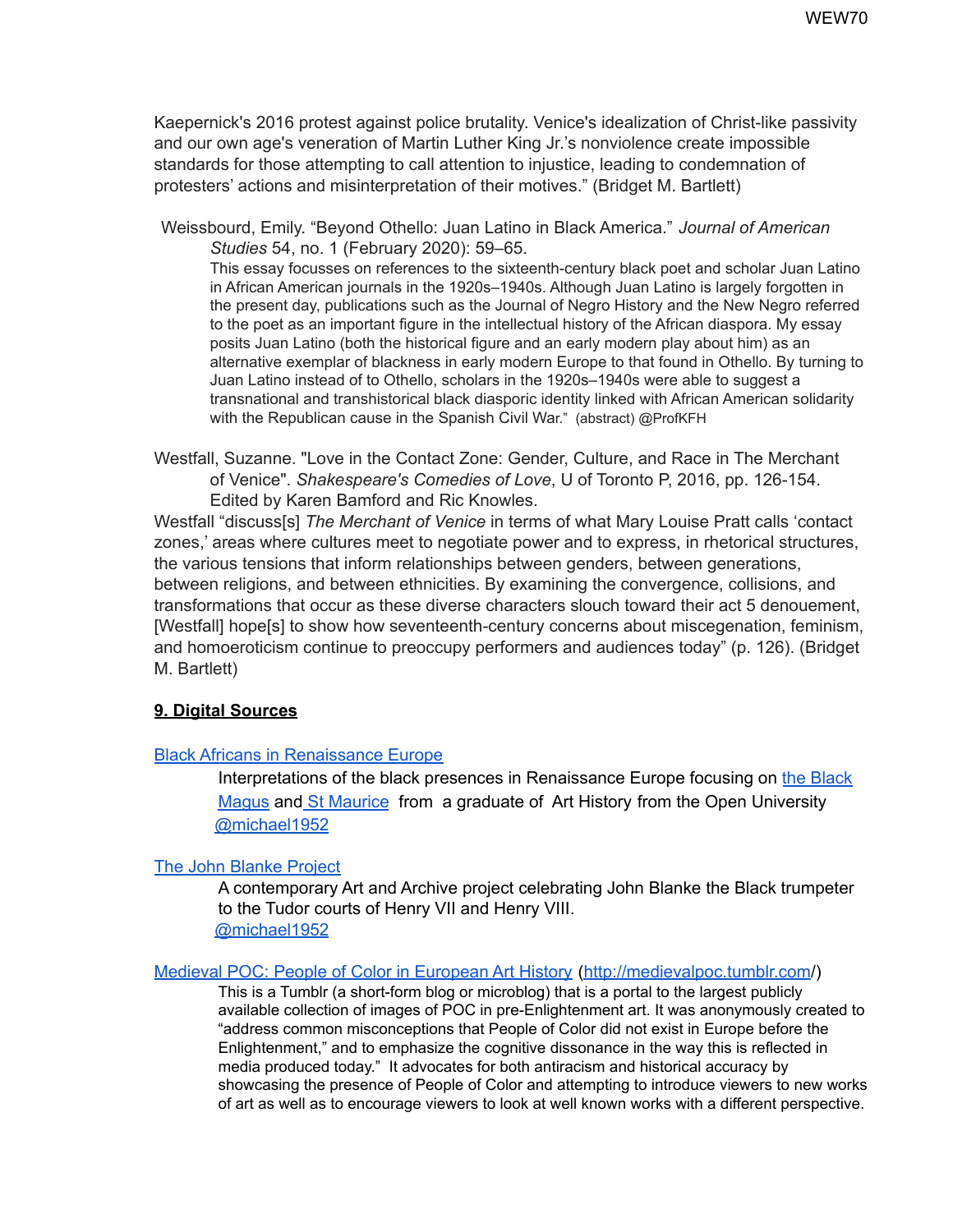Despite the title, Medieval POC is less concerned with the Middle Ages per se (indeed its author complains about traditional notions of historical period in the 19th century) and more concerned with the historiography of race; that is how history is written and specifically how History as a discipline writes about and creates race. Thus it includes artworks from as early as the twelfth century and as late as the eighteenth century. It is makes robust use of both categories and tags, so that users can search for entries by time period or by subject. The content is also shared on a regular basis across social media: Twitter (@[medievalpoc\)](https://twitter.com/medievalpoc), a [separate](http://medievalpoc.org/) website (<http://medievalpoc.org/>), [Facebook,](https://www.facebook.com/medievalpoc) etc. You do not need a password to access the content on Tumblr or the website, but may for other platforms. -K.F. Hall

#### [Shakespeare](https://shakespeare.emory.edu/) and the Players

An extensive digitized postcard collection that features Shakespeare performances in New York and the UK from the 1880s to 1914. Website also features much information about Shakespeare performances between these dates on both sides of the Atlantic. From Justin Shaw for Emory University's Center for Digital Scholarship. @justinpshaw

#### TIDE: Travel, [Transculturality,](http://www.tideproject.uk/) and Identity in England, c. 1550-1700.

This five year project (2016-2021) "aims to investigate how mobility in the great age of travel and discovery shaped English perceptions of human identity based on cultural identification and difference. The role of those marked by transcultural mobility was central to this period. Trade, diplomacy and politics, religious schisms, shifts in legal systems, all attempted to control and formalise the identity of such figures. Our current world is all too familiar with the concepts that surfaced or evolved as a result: foreigners, strangers, aliens, converts, exiles, or even translators, ambassadors and go-betweens. By examining how different discourses tackled the fraught question of human identity in this era, TIDE will open a new perspective on cross-cultural encounters. It will put pressure on our understanding of cultural difference, transculturality and identity, and generate a new understanding of key terms, concepts, and debates. It will produce new knowledge about the unique role played by literature, and even as the project illuminates how some of our key concepts of cultural difference and identity took shape, that research will be used by writers to generate new literature about our encounters with those same issues today. This project will consolidate our fragmented understanding of transculturality and the idea of 'betweenness' in the early modern period, which continues to have a significant impact on the contemporary world." (From website) The site has an extensively researched "Keywords" section as well as case studies, and scholarly presentations. @ProfKFH

#### MOVES: Migration and [Modernity](http://projectmoves.eu/)

This European joint doctorate "identifies the contemporary issue of migration as a problem to be treated within the wide context of modernity, acknowledging the way it has shaped European identity, first in the outward thrust of European nations in colonial movements, then through emigration from many European countries, and recently through immigration as the predominant form of mobility in Europe." Project is in the early stages, but several relevant publications have ensued and are listed [here.](http://projectmoves.eu/publications/) (SI)

#### **9a. Multimedia Sources**

Arizona Center for Medieval & Renaissance Studies, *Premodern Critical Race Studies: New Directions*. 2021. *YouTube*, [https://www.youtube.com/watch?v=tevzvjaw58A.](https://www.youtube.com/watch?v=tevzvjaw58A) [Video recording.]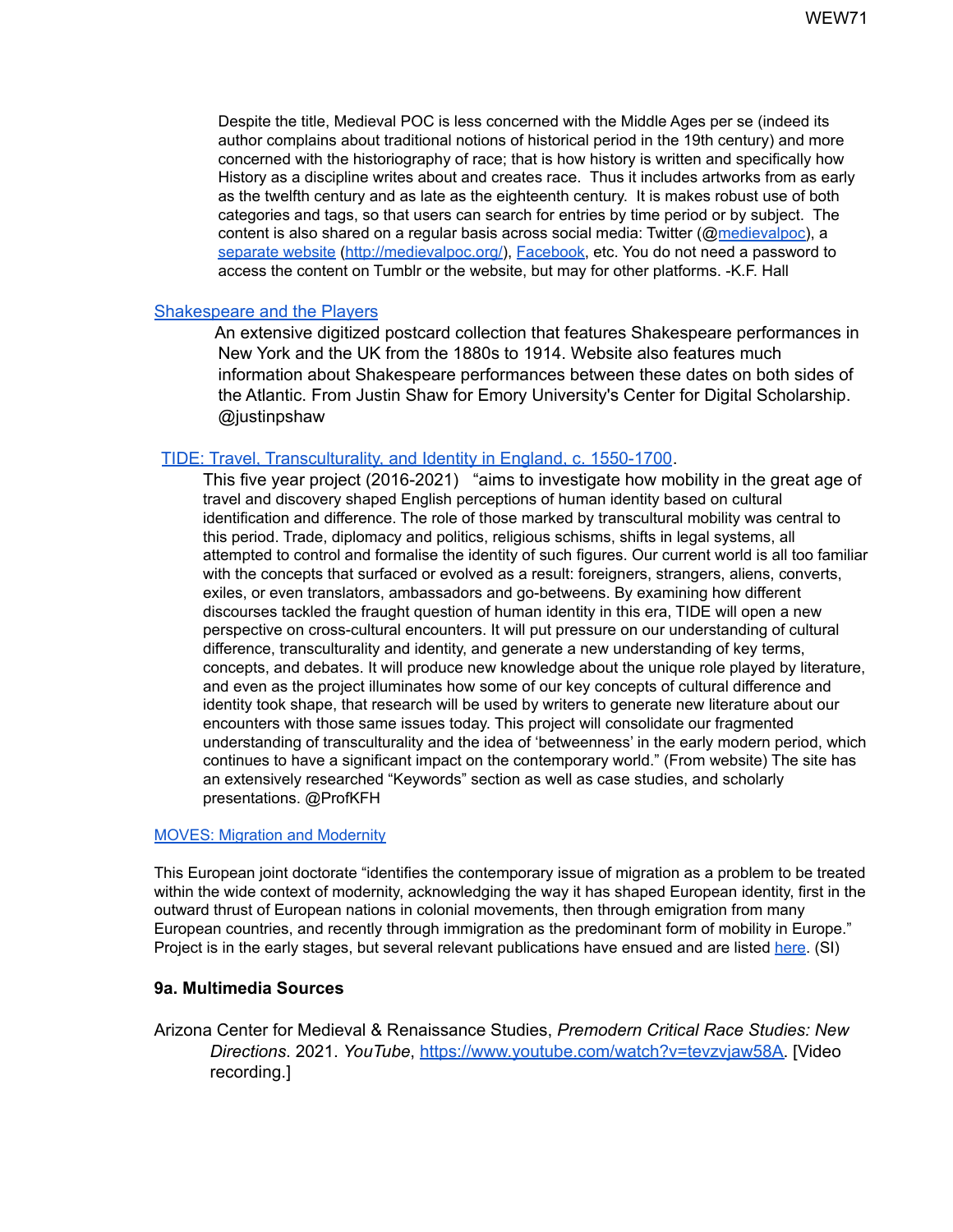From description: "This roundtable brought together scholars from a variety of disciplines to discuss new methodologies in premodern critical race studies. Branching from art history, history of the African diaspora, history of medicine in science, European history, and more, these scholars offered new lines of inquiry that enrich premodern critical race studies. Featuring the work of Herman Bennett, Surekha Davies, Cécile Fromont, Pablo F Gómez, and Hannah Murphy, this roundtable asked: what futures can we imagine for premodern critical race studies with new methodologies and practices?" (Bridget M. Bartlett)

Arizona Center for Medieval & Renaissance Studies, *Shakespeare and Indigeneity: A Dialogue with Natalie Diaz, Scott M. Stevens, and Madeline Sayet*. 2020. *YouTube*, <https://www.youtube.com/watch?v=ieJWMBbiSXg>. [Video record.]

From description: "This conversation between Natalie Diaz and Scott Manning Stevens, moderated by Madeline Sayet, imagines the spaces and interactions between Shakespeare, contemporary poetry, performance, and indigeneity. An informal and fluid dialogue, our speakers ask us questions about Shakespeare's role in Indigenous Studies, in the way we think about language, and in terms of decolonizing on the canon." (Bridget M. Bartlett)

Arizona Center for Medieval & Renaissance Studies, *Upstream: A Conversation Between Two Early Career Scholars of Color*. 2021. *YouTube*,

[https://www.youtube.com/watch?v=yS6zdP3e46E.](https://www.youtube.com/watch?v=yS6zdP3e46E) [Video recording.] From description: "Featuring ACMRS Short Term Residencies Letha Ch'ien and Mira Assaf Kafantaris. An art historian and a literary critic talk about race, both as a subject in their work and as a lived experience in the academy. Recognizing that the personal cannot be separated from the political, they reflect on disciplines that have traditionally positioned Whiteness as the neutral and universal. In this conversation, they consider their own personal narratives alongside critical reflections on methodology. What does it mean to become undisciplined in pre-modern studies in 2021?" (Bridget M. Bartlett)

Arizona Center for Medieval & Renaissance Studies - RaceB4Race

- *Appropriations: A RaceB4Race™ Symposium*. Arizona Center for Medieval & Renaissance Studies, January 17-18, 2020. https://www.youtube.com/playlist?list=PLeP07FwIFW8jL61tXJR\_qPRL1jalNdbS [Video recordings playlist.]
	- From description: "The RaceB4Race™ symposium that was co-hosted by the Folger Shakespeare Library in September 2019 explored the meaning of the periodization categories "medieval" and "early modern" as they pertain—or not—to the emerging field of early critical race theory. The next RaceB4Race™ event in Tempe in January 2020 will focus on how the term appropriation has recently signified in different ways for early modernists and medievalists." (Bridget M. Bartlett)
- *Black Lives Matter in the English Archives: A RaceB4Race Roundtable*. Arizona Center for Medieval & Renaissance Studies, 2021. *YouTube*, <https://www.youtube.com/watch?v=Oi8b3DjUWdY>. [Video recording.]
	- From description: "This RaceB4Race roundtable featured the work of Lisa Barksdale-Shaw, Jean E. Howard, Marisa J. Fuentes, and Lehua Yim, and was hosted by Urvashi Chakravarty and Kim F. Hall. The roundtable brought together these scholars from different disciplinary perspectives to celebrate and discuss the legacy and futures of a landmark work by a groundbreaking scholar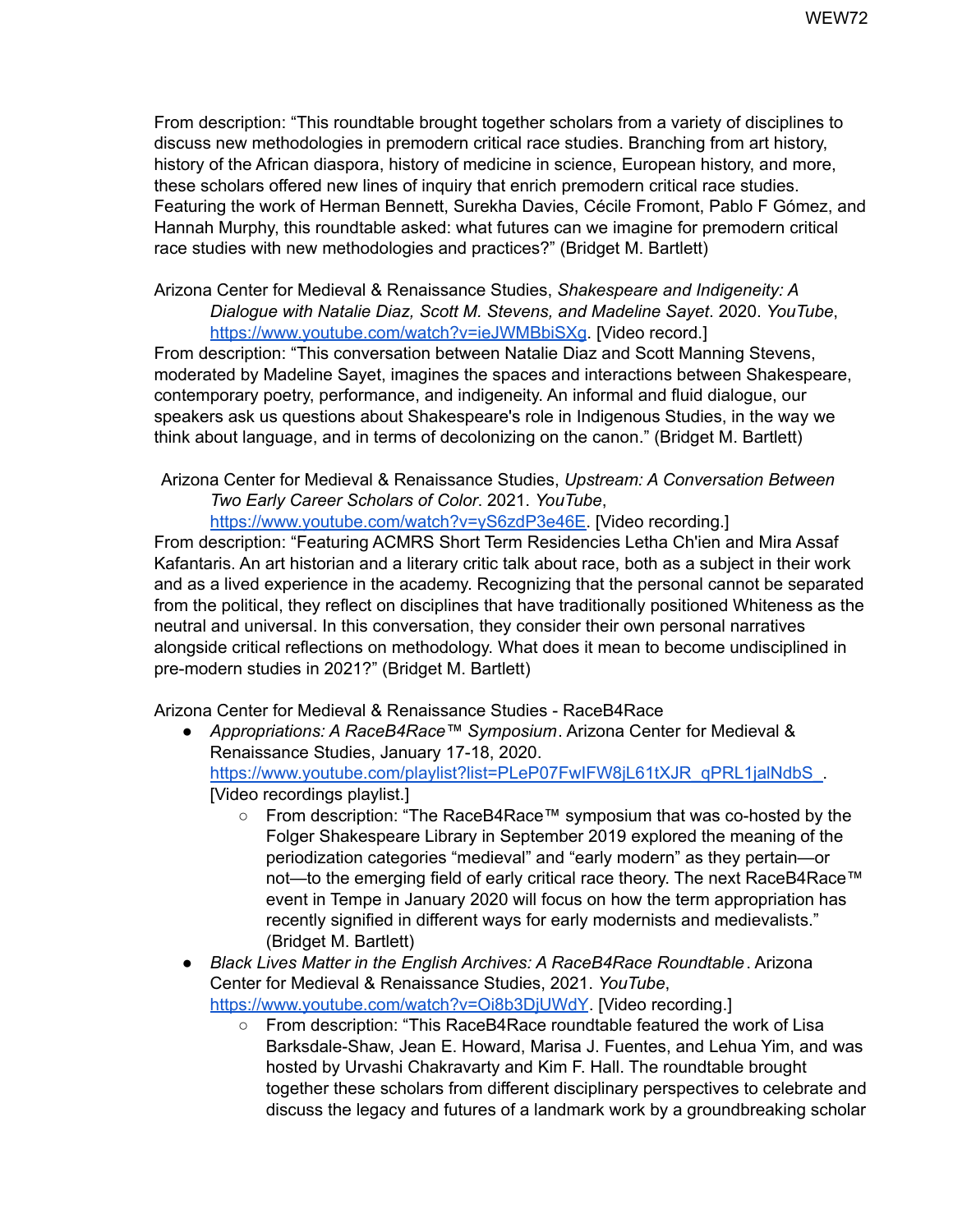in the field of Premodern Critical Race Studies, *Black Lives in the English Archives, 1500-1677: Imprints of the Invisible*, by the late Imtiaz Habib. …. These scholars reflected on the legacy and futures of Habib's work for their own and for the commitments and approaches of our field." (Bridget M. Bartlett)

● *Politics: A RaceB4Race Symposium*. Arizona Center for Medieval and Renaissance Studies. May 4-7, 2021.

[https://www.youtube.com/playlist?list=PLeP07FwIFW8hu4kCmKybkf2oSYPLKhnaZ.](https://www.youtube.com/playlist?list=PLeP07FwIFW8hu4kCmKybkf2oSYPLKhnaZ) [Video recordings playlist.]

- From description: "This symposium invited scholars of history, literature, and other disciplines in the premodern eras to consider how the past frames the politics of race, how the politics of the past have influenced race in our disciplines, and how the politics of the present intrude upon, expropriate, and capitalize on these trends. In addition, this event focused on how the practices of scholarship and pedagogy engage with the politics of race and the racialization of politics in our disciplines." (Bridget M. Bartlett)
- RaceB4Race Education. Arizona Center for Medieval and Renaissance Studies. <https://www.youtube.com/playlist?list=PLeP07FwIFW8goHgPFdesaD0g2vXvXBYO6>. [Video recordings playlist.]
	- Description: "RaceB4Race Education was a virtual symposium hosted by the Arizona Center for Medieval and Renaissance Studies that took place from January 20 - 23, 2021. This symposium featured cutting edge scholarship from Ian Smith, Adrienne Merritt, Tarrell R. Campbell, Mariam A. Galarrita, Eric L. De Barros, Brenna Duperron, Ambereen Dadabhoy, Andrea Myers Achi, Nedda Mehdizadeh, and Barbara Bordalejo." (Bridget M. Bartlett)
- *To Protect and to Serve: A RaceB4Race Roundtable*. Arizona Center for Medieval and Renaissance Studies, 2020, [https://www.youtube.com/watch?v=AYnmcBu0b-8.](https://www.youtube.com/watch?v=AYnmcBu0b-8) [Video recording of roundtable discussion.]
	- From video description: "This roundtable discussion brings together four RaceB4Race alumni, all scholars of color who write and research in the fields of premodern critical race studies. Our speakers will address the historical and contemporary lenses in which the phrase "To Protect and to Serve" can be inspected, interrogated, and reenvisioned." (Bridget M. Bartlett)

Arizona Center for Medieval and Renaissance Studies. *Region and Enmity: A RaceB4Race Symposium*. [Video recordings. Program found [here.](https://acmrs.asu.edu/sites/default/files/2021-10/RB4R%20Region_Webv2_09-30-21.pdf)]

● *RaceB4Race Region and Enmity Keynote [Conversation](https://www.youtube.com/watch?v=eh_k5yaFYew) with Shahzia Sikander* (from description: "In conversation with Kishwar Rizvi, Professor of Islamic Art and Architecture at Yale University, and the RaceB4Race Executive Board, Shahzia Sikander will discuss the interplay between the "traditional" techniques (such as Indo-Persian miniature painting) and the striking and at times incongruous imagery that enable her work to connect inexorably past and present. As the keynote conversation for the RaceB4Race Region and Enmity symposium, this event will ask questions about the "enmity" that intersects the racial and regional alliances of the conference theme. Sikander's work makes clear that enmity is not only armed engagement or a mappable conflict zone, but is also an intimate and codependent relationship that is also always a struggle for dominance and control.")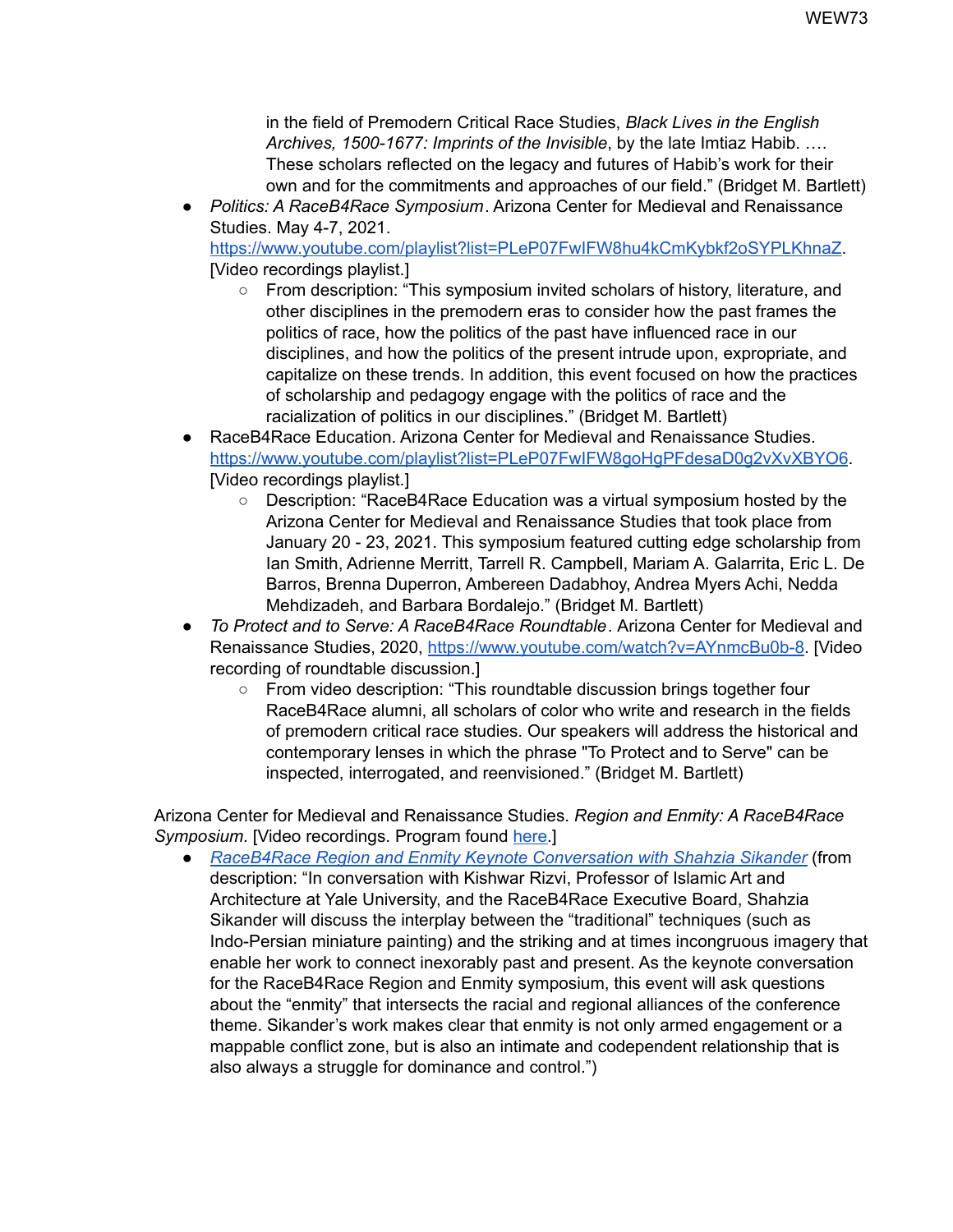- *Day 1 [Presentations](https://www.youtube.com/watch?v=rhuXrB0JgLQ) - RaceB4Race Region and Enmity* (from description: "Day 1 of RaceB4Race Region and Enmity showcased the work of Dan-el Padilla Peralta, Bindu Malieckal, and Shao-yun Yang. The session was moderated by Patricia Akhimie."
- *Day 2 [Presentations](https://www.youtube.com/watch?v=QZe3kYnnIuk) - RaceB4Race Region and Enmity* (from description: "Day 2 of RaceB4Race Region and Enmity showcased the work of Yonatan Binyam, Diego Javier Luis, and Ireri E. Chávez Bárcenas. The session was moderated by Ana Laguna. By request, Professor Chávez Bárcenas' presentation was edited out of this recording.")
- *Day 3 [Presentations](https://www.youtube.com/watch?v=2o9ReKpg1hk) - RaceB4Race Region and Enmity* (from description: "Day 3 of RaceB4Race Region and Enmity showcased the work of Miguel A. Valerio, Cristi Whiskey, and Allison Blakely. The session was moderated by Mayte Green-Mercado.")
- *Editor Roundtable - [RaceB4Race](https://www.youtube.com/watch?v=yGErdWbi9-4) Region and Enmity* (from description: "The RaceB4Race Region and Enmity Editor Roundtable featured Nick Jones, Christina Lee, Karen Raith, Jenny Tan, and Ayanna Thompson.")

*Early Modern Typography/Race/Gender Roundtable*. The Bibliographical Society of America, 2021. *YouTube*, [https://www.youtube.com/watch?v=ae\\_dSpWp1dE.](https://www.youtube.com/watch?v=ae_dSpWp1dE) [Video recording.] From description: "B.K. Adams, Erika Boeckeler, Claire M. L. Bourne, Jill Gage and Miles P. Grier "discuss from various angles the metaphorics and literal uses of type, ink, paper, and the mechanics of printing to demonstrate how textual design functioned as a site for negotiating and securing a discourse of whiteness that—in effect and in reality—marginalized non-conforming bodies and identities. We will also discuss whether early modern typography might challenge this discourse." (Bridget M. Bartlett)

Folger Shakespeare Library - Critical Race Conversations

- *Critical Race Conversations: Cultivating an Anti-Racist Pedagogy. Folger Shakespeare Library, 2020. YouTube, [https://www.youtube.com/watch?v=\\_4oCWst1cPc](https://www.youtube.com/watch?v=_4oCWst1cPc).* [Video recording. Transcript available [here.](https://www.folger.edu/sites/default/files/Transcript.%20Cultivating%20Anti-Racist%20Pedagogy_logo.pdf)]
	- From video description: "Dr. Ambereen Dadabhoy (she/her/hers) and Dr. Nedda Mehdizadeh (she/her/hers) discuss methods of manifesting such solidarity through pedagogical practice and demonstrate successful approaches to engaging in meaningful, ongoing discussions with their students about race. Drawing on their own pedagogical experiences teaching early modern literature and Shakespeare, Dadabhoy and Mehdizadeh will share strategies for creating space for conversations about race that can sometimes be difficult or fraught for students and teachers alike. They will focus on ways to overcome the fear of talking about race, provide ideas for constructing courses that reflect the centrality and importance of race, and present examples of premodern critical race pedagogy." (Bridget M. Bartlett)
- *Critical Race Conversations: Premodern Race and Religion.* Folger Shakespeare Library, 2021. YouTube, [https://www.youtube.com/watch?v=8WUeK\\_Wsu4g.](https://www.youtube.com/watch?v=8WUeK_Wsu4g) [Video] recording. Transcript available [here.](https://www.folger.edu/sites/default/files/Transcript%2C%20Premodern%20Race%20and%20Religion_logo.pdf)]
	- M. Lindsay Kaplan, Mayte Green-Mercado, and Rachel Schine "discuss how tropes established about certain religious identities travel and were often then applied to other groups in premodern visual and historical representations. Significant shifts in the formation of canon laws, infrastructure, and economic systems also led to legacies of oppression still felt today. Speakers will explore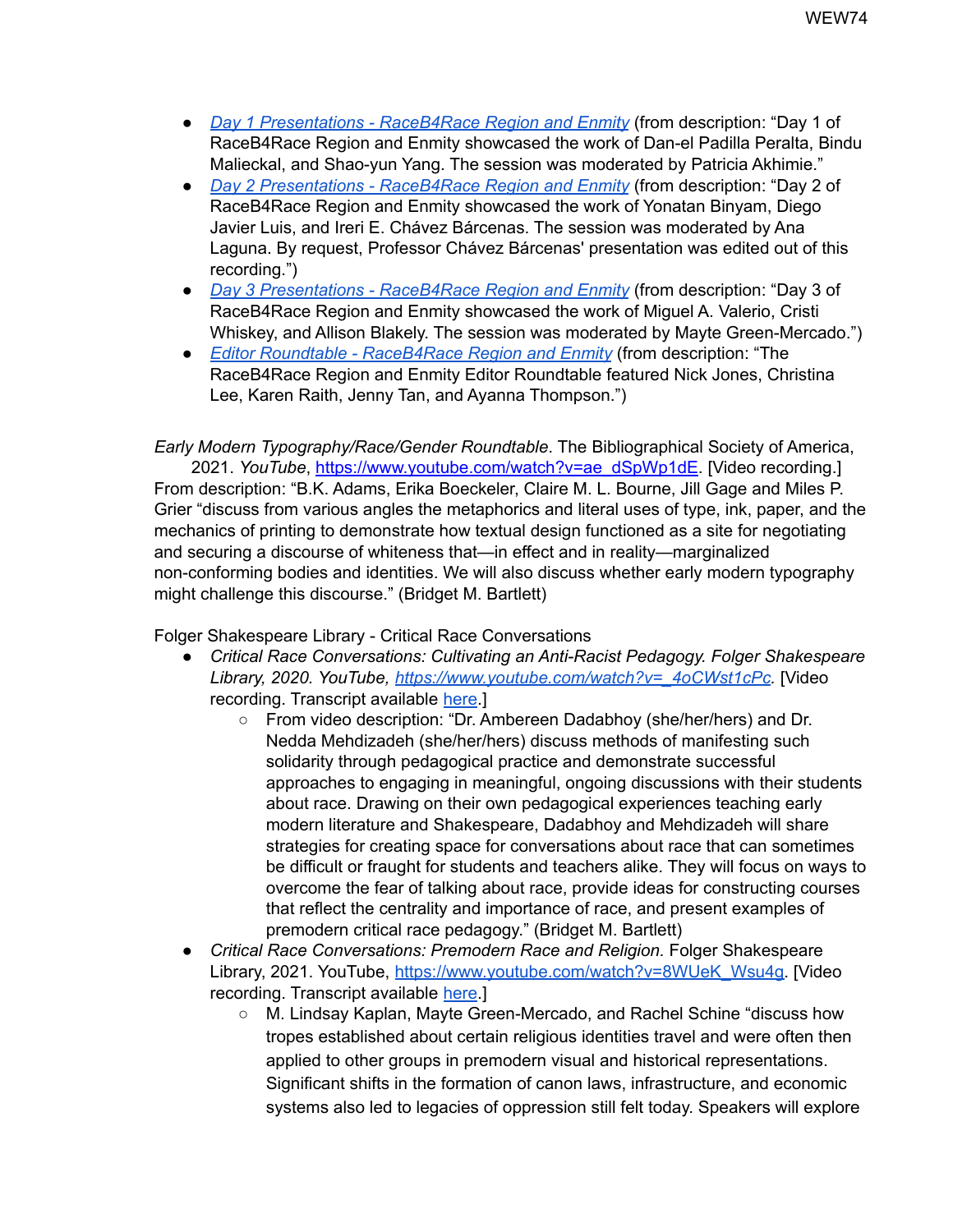a variety of sources as a means of considering how the premoderns originally constructed whiteness as a religious identity" (from Folger website [description\)](https://www.folger.edu/events/premodern-race-and-religion). (Bridget M. Bartlett)

- *Critical Race Conversations: Race and the American South*. Folger Shakespeare Library, 2021. *YouTube*, [https://www.youtube.com/watch?v=ATq5aeVcl8I.](https://www.youtube.com/watch?v=ATq5aeVcl8I) [Video recording. Transcript available [here.](https://www.folger.edu/sites/default/files/Transcript%2C%20Race%20in%20the%20American%20South_logo.pdf)]
	- Moderated by Heather Miyano Kopelson, Robbie Ethridge, Miles Grier, and Elizabeth Ellis "explore the multiple meanings of the American South through the prisms of race, slavery, and indigeneity in the centuries surrounding the arrival of Europeans and Africans in the Americas, especially the specific ways that members of Indigenous, European, and African cultures interacted with each other and fundamentally reshaped their respective world views in light of often painful realities that still resonate today" (from description). (Bridget M. Bartlett)
- *Critical Race Conversations: Race in the Archive*. Folger Shakespeare Library, 2021. YouTube, [https://www.youtube.com/watch?v=Tk0efa\\_6PF4](https://www.youtube.com/watch?v=Tk0efa_6PF4). [Video recording. Transcript available [here.](https://www.folger.edu/sites/default/files/Transcript%2C%20Race%20and%20the%20Archive_logo.pdf)]
	- From description: "Join organizer Urvashi Chakravarty (University of Toronto), along with Brandi K. Adams (Massachusetts Institute of Technology), for "Race and the Archive." ….This conversation addresses the meaning and implications of the archive for premodern critical race studies. What is the archive, and how do its spaces, artifacts, traces and absences affect the shape and terrain of critical race studies? What kinds of archival approaches does this work enable, reveal or require? This conversation explores the different methodological, conceptual, narrative and material affordances of the archive, interrogating how we see the archive, and how—and whether—it sees us." (Bridget M. Bartlett)
- *Critical Race Conversations: Reading Writing Teaching Black Life & Anti-Black Violence*. Folger Shakespeare Library, 2021. *YouTube*, [https://www.youtube.com/watch?v=9odlxrkadC0.](https://www.youtube.com/watch?v=9odlxrkadC0) [Video recording. Transcript available [here](https://www.folger.edu/sites/default/files/Transcript%2C%20Reading%2C%20Writing%2C%20and%20Teaching%20Black%20Life%20and%20Anti-Black%20Violence%20in%20the%20Early%20Modern%20World_logo%20.pdf).]
	- From description: "Drs. Johnson and Fromont will discuss what it means to center the African continent in our study of the "early modern"; they will consider how to grapple with and overcome the invisibility and disavowal of Black life in the early modern archive; they will share how students respond to these topics and what kinds of conversations this study engenders in both undergraduate and graduate classrooms." (Bridget M. Bartlett)
- *Critical Race Conversations: Shakespeare and Race in Performance*. Folger Shakespeare Library, 2020. *YouTube*, [https://www.youtube.com/watch?v=tv29OKL\\_ACI](https://www.youtube.com/watch?v=tv29OKL_ACI). [Video recording. Transcript available [here](https://www.folger.edu/sites/default/files/Transcript%2C%20Shakespeare%20and%20Race%20in%20Performance_logo%20.pdf).]
	- From description: "Tyler Fauntleroy, Rosa Joshi, and Farah Karim-Cooper discuss the ways theatrical practice, history, and theory inform each other, even as they work with different vocabularies and starting points. From their lived experiences, they ask what we have to learn and unlearn about the effects of elitism and gatekeeping in stagecraft. How can the rehearsal space address unconscious biases that give rise to and may perpetuate color-blindness?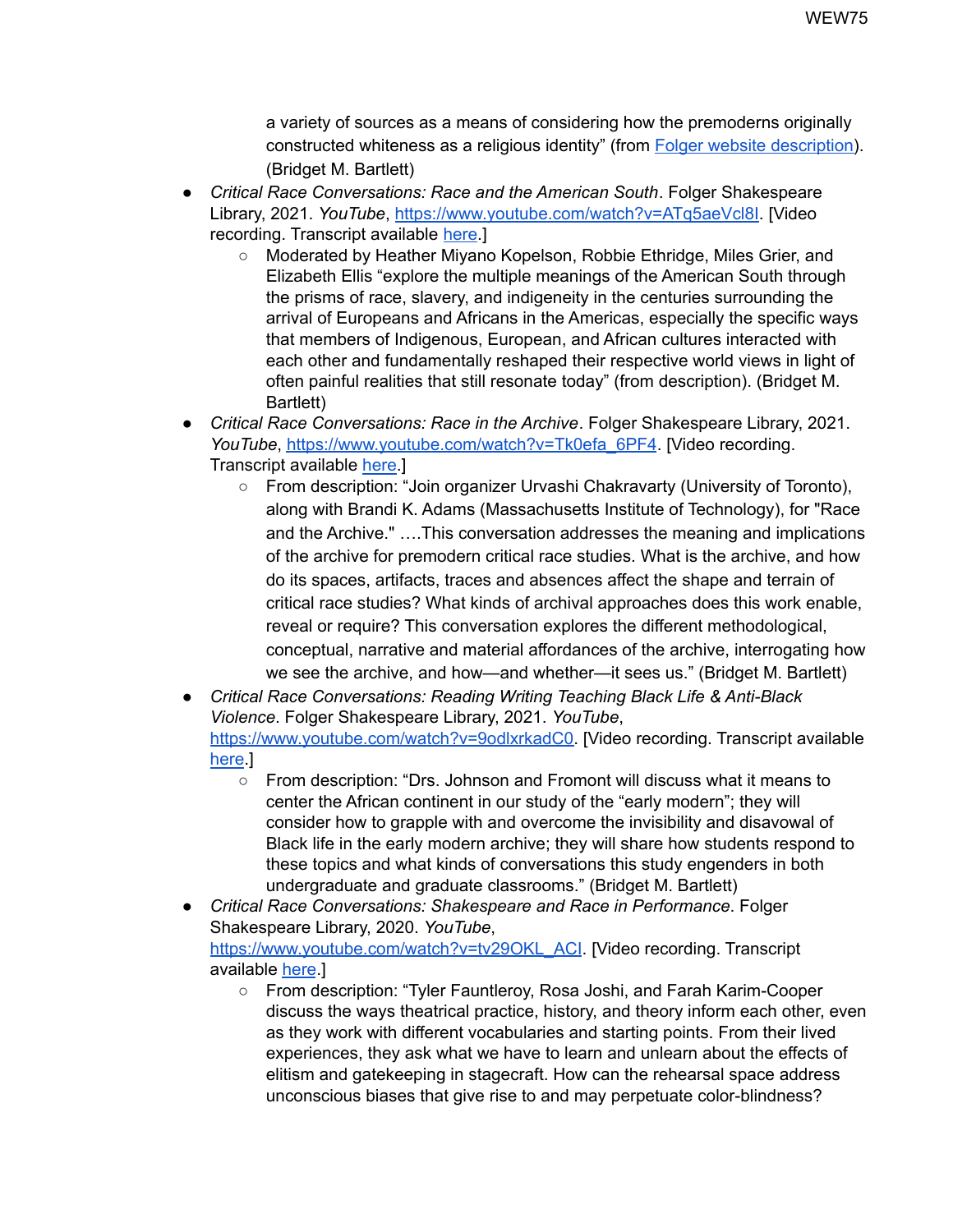Where might we go from here with our engagements with Shakespeare and race in performance?" (Bridget M. Bartlett)

- *Critical Race Conversations: Race, Philosophy, and Political Thought*. Folger Shakespeare Library, 2021. *YouTube*, <https://www.youtube.com/watch?v=3PkIYdkEjdY>. [Video recording. Transcript available [here](https://www.folger.edu/sites/default/files/Transcript%2C%20Race%2C%20Philosophy%2C%20and%20Political%20Thought_logo.pdf).]
	- Video description: "Sharon Achinstein (Johns Hopkins University) moderates a discussion with Charles W. Mills (City University of New York), Jennifer L. Morgan (New York University), and Robert Bernasconi (Pennsylvania State University) about the ways that considering the category of race can organize a conversation about the history of political thought." (Bridget M. Bartlett)
- *Critical Race Conversations: Sound of Whiteness, or Teaching Shakespeare's "Other 'Race Plays.'"* Folger Shakespeare Library, 2020. *YouTube*, [https://www.youtube.com/watch?v=iBGSh4h-74U.](https://www.youtube.com/watch?v=iBGSh4h-74U) [Video recording. Transcript available [here](https://www.folger.edu/sites/default/files/Transcript.%20The%20Sound%20of%20Whiteness%20or%20Teaching%20Shakespeare%E2%80%99s%20%E2%80%9COther%20%E2%80%98Race%20Plays%E2%80%99%E2%80%9D%20in%20Five%20Acts_logo.pdf).]
	- From description: "In this 'Critical Race Conversation,' a Black Shakespearean, Dr. David Sterling Brown (he/him/his), and a white African American Studies scholar, Dr. Jennifer Stoever (she/her/hers), offer an important and timely discussion that merges Shakespeare and Early Modern English Studies with Black Studies and Sound Studies to showcase accessible ways of integrating critical race studies into the premodern classroom. Implicitly critiquing the performativity of race, Brown and Stoever will explore anti-racist teaching practice in five acts." (Bridget M. Bartlett)
- *Critical Race Conversations: This Is Not Who We Are? Folger Shakespeare Library, 2021. YouTube, <https://www.youtube.com/watch?v=8MZqfAalWrg>.* [Video recording. Transcript available [here.](https://www.folger.edu/sites/default/files/Transcript%2C%20%20This%20is%20Not%20Who%20We%20Are_logo.pdf)]
	- From Folger website [description](https://www.folger.edu/events/this-is-not-who-we-are): "America lives with both a history of racial oppression and incidents of racial violence. When that violence breaks out into public view, we hear the phrase, "This is not who we are." In this session of "Critical Race Conversations," participants explore ways in which this widely repeated statement is also a pressing question. Do continuing incidents of racial hostility and violence really contradict what we see in the broader systems that organize contemporary life, in particular those of the academy? How immune to this question are academic professional organizations, conferences, research institutions, and of course, attitudes toward scholarship? A year after our first virtual Shakespeare's Birthday conversation, Ian Smith returns in conversation, this time with Michael Witmore, to examine how this question highlights the tension between the optimism usually associated with the phrase and the denials that are at the core of our nation's grappling with race." (Bridget M. Bartlett)
- *Critical Race Conversations: We Are What You Eat*. Folger Shakespeare Library, 2020. *YouTube*, <https://www.youtube.com/watch?v=ya4t547iMMg>. [Video recording. Transcript available [here.](https://www.folger.edu/sites/default/files/Transcript%2C%20We%20are%20What%20You%20Eat_logo.pdf)]
	- Video description: "Join Gitanjali G. Shahani (San Francisco State University) and Jennifer Park (University of North Carolina at Greensboro) for a discussion of food and race. This virtual event is part of the Folger Institute's Critical Race Conversations series, in association with Before 'Farm to Table': Early Modern Foodways and Cultures." (Bridget M. Bartlett)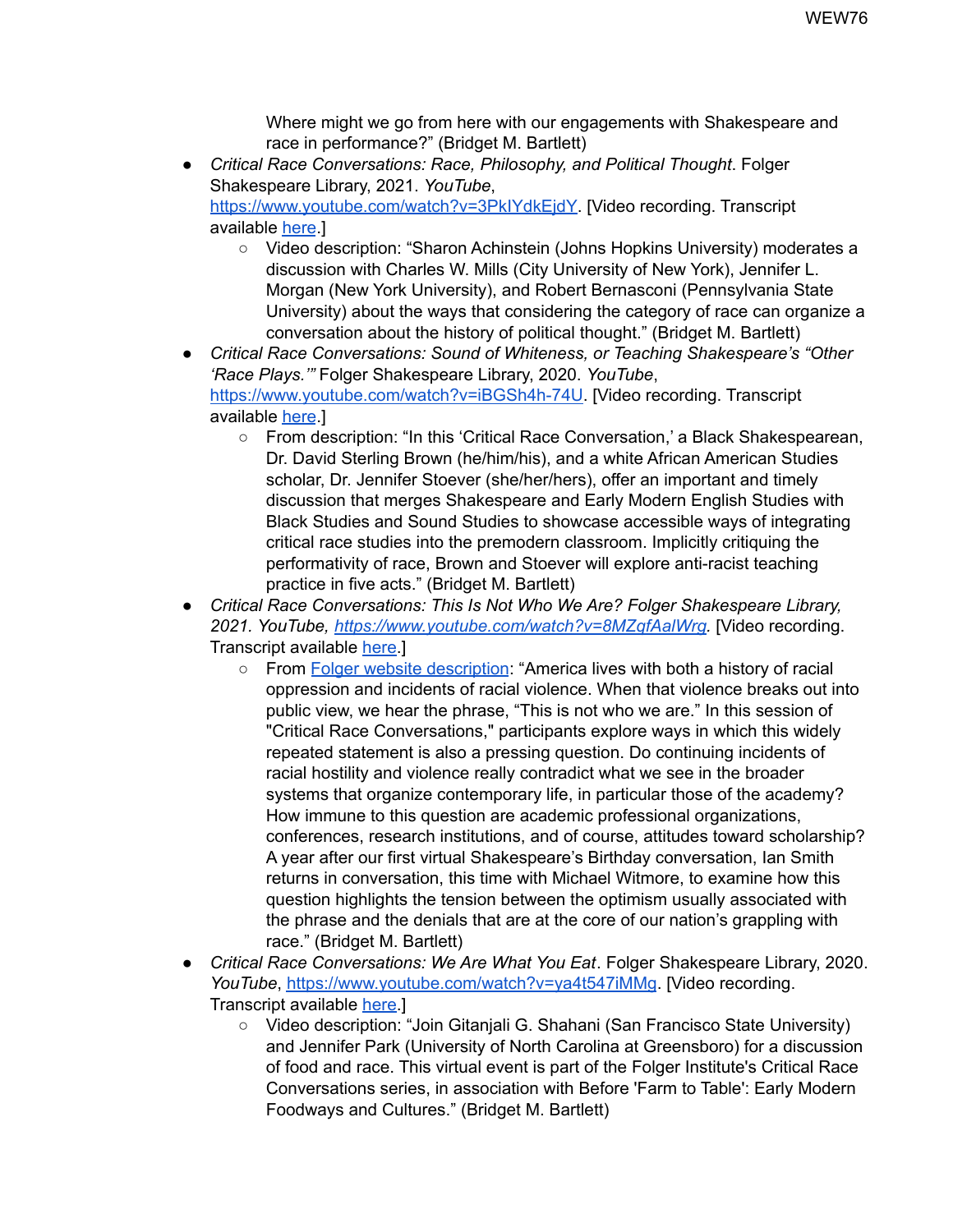Folger Shakespeare Library, *Shakespeare's Birthday 2020: Whiteness: A Primer for Understanding Shakespeare*. 2020. *YouTube*[,](https://www.youtube.com/watch?v=WsD0DNk-0Oo)

[https://www.youtube.com/watch?v=WsD0DNk-0Oo.](https://www.youtube.com/watch?v=WsD0DNk-0Oo) [Video recording.]

From description: "The Folger Institute's annual birthday lecture may be postponed, but our lecturer Ian Smith discusses the premise behind his topic: that race cannot be narrowed to an association with blackness. Rather, Smith calls for an understanding of whiteness as everywhere implied, but nowhere acknowledged. If it sparks self-scrutiny and personal accountability, such an understanding may make us more credible bearers of the twinned traditions of Shakespeare and humanism." (Bridget M. Bartlett)

Folger Shakespeare Library. *Shakespeare Unlimited: Podcast Episodes by Topic: Race, Gender and Identity*.

<https://www.folger.edu/shakespeare-unlimited/podcast-episodes-by-topic#identity>.

- "Othello and [Blackface.](http://www.folger.edu/shakespeare-unlimited-episode-50) A conversation with scholars Ayanna Thompson and Ian Smith includes Smith's influential analysis of the vital handkerchief in *Othello* and the role of dyed cloth to simulate blackness in Elizabethan times."
- "[Shakespeare](http://www.folger.edu/shakespeare-unlimited-episode-19) in Black and White. We talk with Ayanna Thompson and Marvin MacAllister about Shakespeare and African Americans at the height of the Jim Crow era, from a few years after the Civil War to the 1950s—a time that includes Orson Welles's all-black *Macbeth* and Paul Robeson playing Othello on Broadway as well as some powerful but less familiar local stories."
- "African Americans and [Shakespeare](http://www.folger.edu/shakespeare-unlimited-episode-20). An expansive look at African Americans and Shakespeare includes the story of African American star Ira Aldridge, who performed in Europe and England during a decades-long career that was largely before the Civil War, as well as more recent stories about pioneering casting choices in Shakespeare in the Park productions."
- "[Paterson](https://www.folger.edu/shakespeare-unlimited/paterson-joseph-julius-caesar) Joseph: Julius Caesar and Me. We talk with acclaimed British actor Paterson Joseph about his memoir *Julius Caesar and Me*, stemming from an all-black Royal Shakespeare Company production of *Julius Caesar,* set in Africa, in which he played the title role."
- "Akala and Hip-Hop [Shakespeare.](http://www.folger.edu/shakespeare-unlimited/akala-hip-hop-shakespeare) Starting with a powerful game, "Is it Shakespeare or is it hip-hop?" this interview with the British poet, rapper, and educator Kingslee James Daley, who goes by the stage name Akala, tackles poetry and prejudice, as he uses the tools of hip-hop to explore Shakespeare's text."
- "Duke Ellington, [Shakespeare,](https://www.folger.edu/shakespeare-unlimited/duke-ellington) and *Such Sweet Thunder*. In this interview with Douglas Lanier, we learn how Duke Ellington's *Such Sweet Thunder* suite of 12 Shakespeare-inspired tunes marked a new chapter in his career and reflected shifting cultural perceptions of jazz."
- "James Shapiro on *[Shakespeare](https://www.folger.edu/shakespeare-unlimited/shapiro-divided-america) in a Divided America*. Author James Shapiro talks with us about his book *Shakespeare in a Divided America.* Inspired by an essay about Shakespeare by the Gilded Age reformer Jane Addams, it looks at times when our nation seemed at its most fragile and disconnected, often involving issues of race and gender, and tells those stories through their connections to Shakespeare."
- "[American](http://www.folger.edu/shakespeare-unlimited-episode-54) Moor. Keith Hamilton Cobb's one-man show *American Moor*, the script for which is included in the Folger Shakespeare Library collection, explores the role of Othello and the frustration of taking direction on playing a black role from an unseen white director."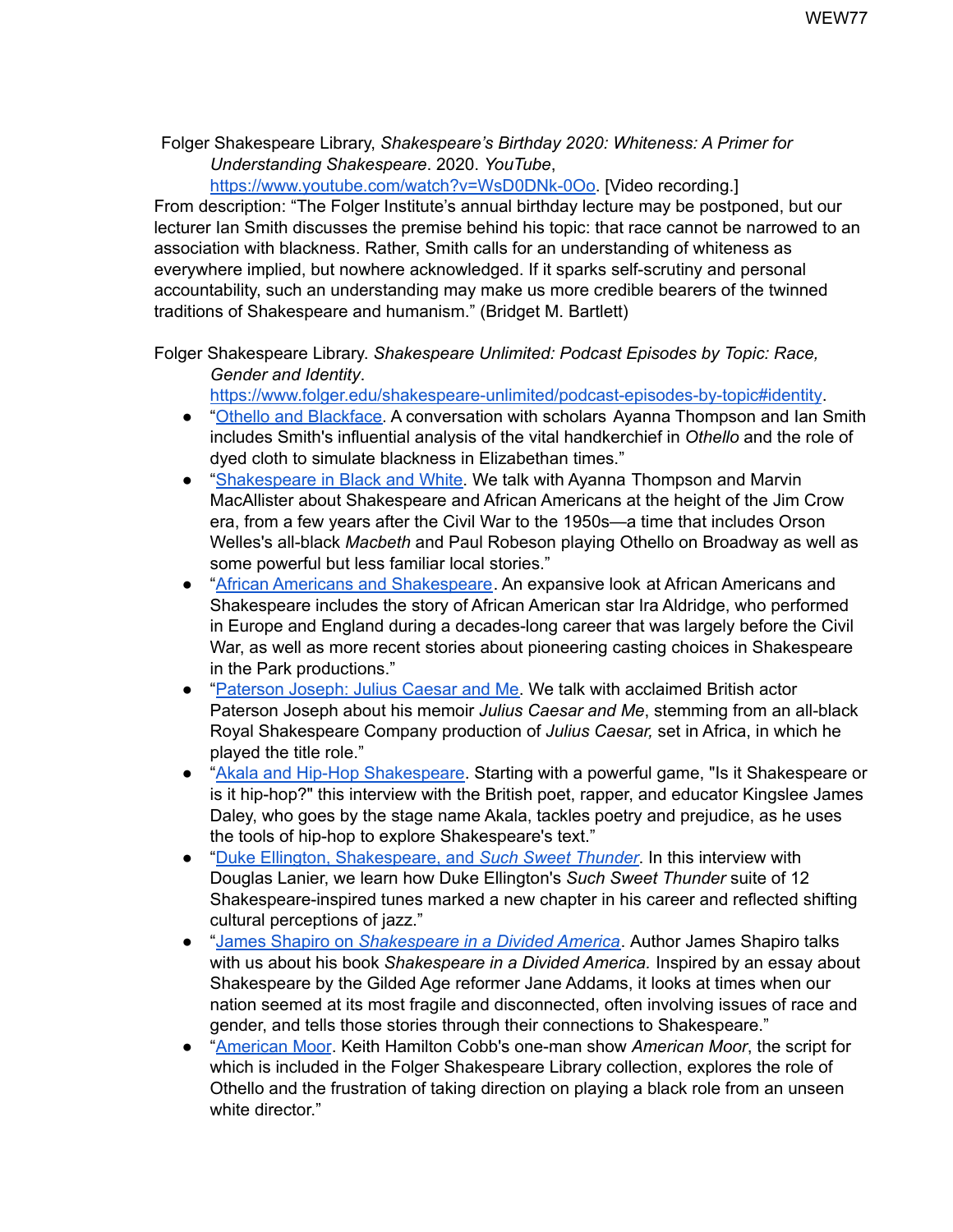- "Simon Mayo: *Mad Blood [Stirring](https://www.folger.edu/shakespeare-unlimited/simon-mayo-mad-blood-stirring)*. Simon Mayo talks with us about his novel *Mad Blood Stirring,* based in part on the little-known fact that American sailors from the War of 1812 were imprisoned in Dartmoor Prison in England. Housed in racially segregated groups, a largely black cast of POWs staged plays that included *Romeo and Juliet*."
- Bringing Latinx Voices to [Shakespeare,](https://www.folger.edu/shakespeare-unlimited/latinx-voices-decure-espinosa) with Cynthia Santos DeCure and Micha [Espinosa](https://www.folger.edu/shakespeare-unlimited/latinx-voices-decure-espinosa). "Cynthia Santos DeCure and Micha Espinosa both grew up speaking English and Spanish, and they share memories of being made to feel like their voices, dialects, and identities weren't "good enough" for Shakespeare. Now, both DeCure and Espinosa are vocal coaches and actors. They share an example of how an actor might embody their text, praise the late great Raul Julia, and explain how important it is for actors to bring their *voces culturales* to Shakespeare's words."
- Episode 183: Black Women [Shakespeareans,](https://www.folger.edu/shakespeare-unlimited/black-women-shakespeareans-macdonald) 1821 1960, with Joyce Green [MacDonald.](https://www.folger.edu/shakespeare-unlimited/black-women-shakespeareans-macdonald) Barbara Bogaev and Joyce Green MacDonald discuss MacDonald's chapter in the new *Cambridge Companion to Shakespeare and Race*, "Actresses of Color and Shakespearean Performance" and four black women who performed Shakespeare between 1821 and 1960.

*"Invisible Bondage: The Other Side of Working on Shakespeare and Race in the Age of COVID-19."* University of Maryland Department of English, 2020. *YouTube*, <https://www.youtube.com/watch?v=OHTaNbkXrEk>. [Video recording.] From description: "The 'Antiracism: Research, Teaching, Public Engagement' series of the

Center for Literary & Comparative Studies continued with Professor David Sterling Brown (SUNY Binghamton) and Professor Arthur Little (UCLA) reflecting on the invisible labor of Black scholars in Shakespeare studies, especially in this historical moment of Black Lives Matter (#BLM) and the disproportionate impact of COVID-19 on Black communities. Their conversation focused on the nostalgia of whiteness in Shakespeare studies as well as the pervasive violence BIPOC scholars face in the academy." (Bridget M. Bartlett)

Issa, Islam with Rhiannon Davies. "How Shakespeare Inspired Terrorists: Islam Issa Reveals How Terrorists Have Twisted Shakespeare's Life and Work to Suit Their Own Ends over the Centuries." 27 November 2021. BBC, *History Extra Podcast*. [https://www.historyextra.com/period/20th-century/how-shakespeare-inspired-terrorist](https://www.historyextra.com/period/20th-century/how-shakespeare-inspired-terrorists-podcast-roderick-beaton/) [s-podcast-roderick-beaton/.](https://www.historyextra.com/period/20th-century/how-shakespeare-inspired-terrorists-podcast-roderick-beaton/) [Audio recording.]

Islam Issa discusses how groups including the American Confederacy and the Nazis have used Shakespeare for their purposes.

Joubin, Alexa Alice. *Asian Embodiment of a White Canon: Shakespeare on Film/Stage with Dr. Alexa Alice Joubin*. <https://www.youtube.com/watch?v=AP3735KLpIg>. San Diego Shakespeare. [Video recording.]

From video description: "Dr. Joubin will illustrate through entertaining examples how Shakespeare is connected to theatre, film, and literature in East Asia. Her book identifies four themes: Japanese formalistic innovations in sound and spectacle; reparative adaptations from China, Taiwan, and Hong Kong; the politics of gender and reception of films and touring productions in South Korea and the UK; and multilingual works in Singapore and the UK. These adaptations are reshaping debates about the relationship between East Asia and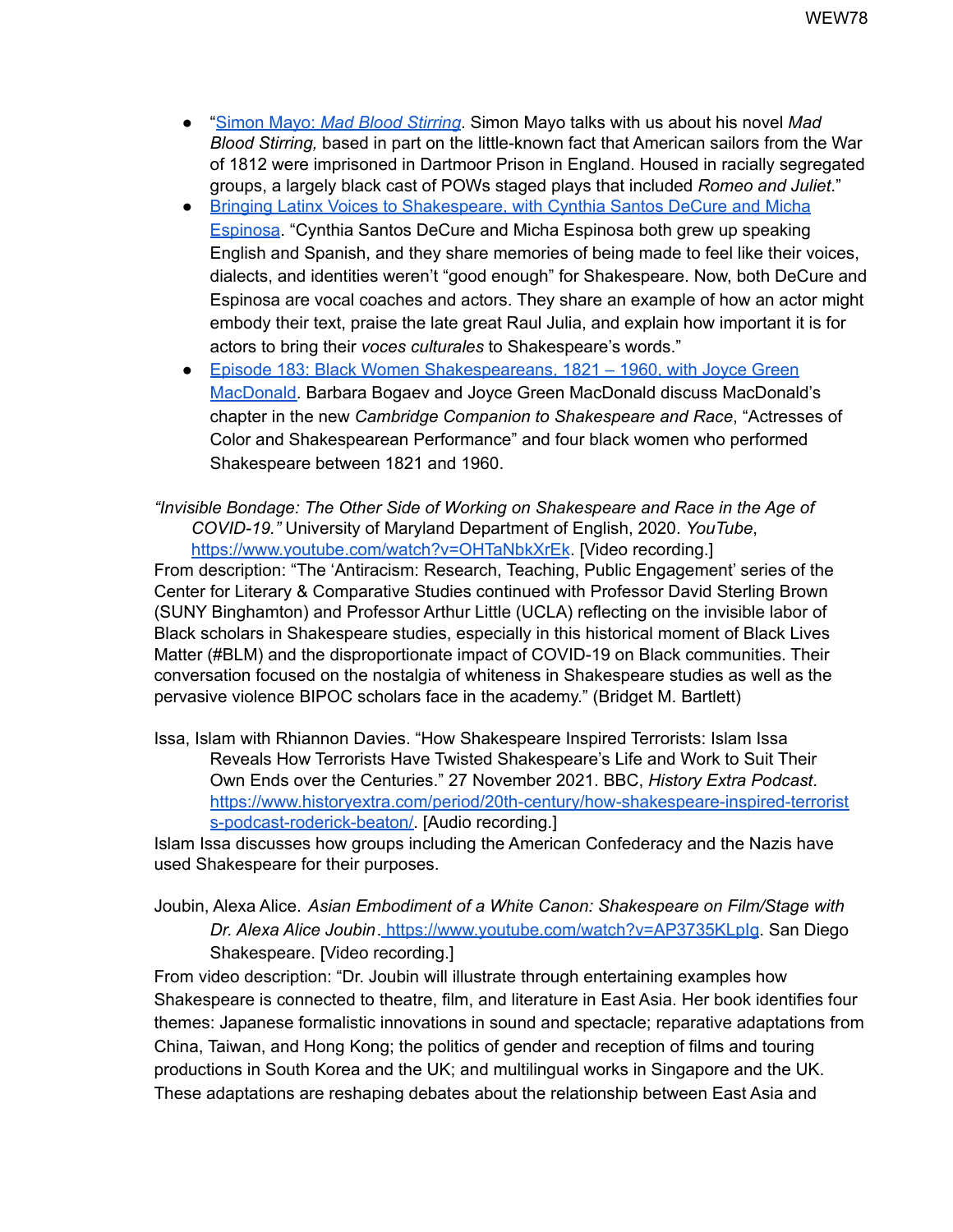Europe, and this book reveals deep connections among Asian and Anglophone performances." (Bridget M. Bartlett /  $\omega$ allo\_nothing )

Karim-Cooper, Farah. *Shakespeare, Race and Performance*. [https://www.gresham.ac.uk/lectures-and-events/shakespeare-race.](https://www.gresham.ac.uk/lectures-and-events/shakespeare-race?utm_source=pocket_mylist) Gresham College Lecture Series, Museum of London. [Video recording].

Description: "How do Shakespeare's familiar plays *Othello* and *Romeo and Juliet* reflect the early modern preoccupation with race and emerging concepts of colour-based racism? How do these ideas play out in early modern as well as in contemporary performance?" (Bridget M. Bartlett)

Lafayette College. Keefe Colloquium in the Public Humanities: "Shakespeare, Race, and Queer Sexuality". <https://sites.lafayette.edu/symposium-2021/program/>. [Video recordings.]

This colloquium in Lafayette College's "Shakespeare and Race" series focuses on queer sexuality, Shakespeare, and race. (Bridget M. Bartlett)

*NHC Virtual Book Club: "Othello Was My Grandfather."* National Humanities Center, 2020. *YouTube*, [https://www.youtube.com/watch?v=-o7wtZt4Dqc.](https://www.youtube.com/watch?v=-o7wtZt4Dqc) [Video recording.]

Kim Hall "places "Othello: The Moor of Venice" in an Afrodiasporic family story by exploring appearances of Othello and "Shakespeare" in the African Diaspora, specifically at sites of the Black freedom struggle. She suggests that we learn much about modern Blackness from how Afrodiasporic peoples evoke, appropriate, and contest "Shakespeare" in their quest to make legible new political Black identities. The talk covers: the role of Shakespeare in constructions of Blackness and race; the appropriation of Shakespeare by Black communities; the policing of canonical literature along racial lines; and the race and gender politics of the American stage and popular media" (from description). (Bridget M. Bartlett)

NPR Code Switch. *All That Glisters Is Not Gold*.

<https://www.npr.org/2019/08/21/752850055/all-that-glisters-is-not-gold>. [Podcast and transcript.]

The hosts and Ayanna Thompson discuss whether it is a good idea to use *The Merchant of Venice* as a way for students to confront antisemitism. (Bridget M. Bartlett)

Shakespeare Association of America 50th Anniversary Plenary Panel: *Fifty Years of Early Modern Critical Race Studies*. 8 April 2022

[https://www.youtube.com/watch?v=WTMZKfXEFrQ.](https://www.youtube.com/watch?v=WTMZKfXEFrQ) [audio only] Jacksonville, Florida. Ruben Espinosa, "Borders, Bridges, Shakespeare, and My Twin Skin"; Lisa M.

Barksdale-Shaw, "'Unless thou bear a mind courageous and invincible': Neurological Imaging, Race, and Christopher Marlowe's Tamburlaine"; Ian Smith, "Blind Spots: Confessions of a Shakespeare Scholar". Organizer: Ian Smith. Chair: Farah Karim-Cooper.

*Shakespeare Teachers' Conversation: Teaching Anti-Racism through Shakespeare*. The English Association, 2020. *YouTube*[,](https://www.youtube.com/watch?v=514eXyZ5kBo)

<https://www.youtube.com/watch?v=514eXyZ5kBo>. [Video recording.]

Ayanna Thompson and Laura Turchi discuss using Shakespere to teach anti-racism. (Bridget M. Bartlett)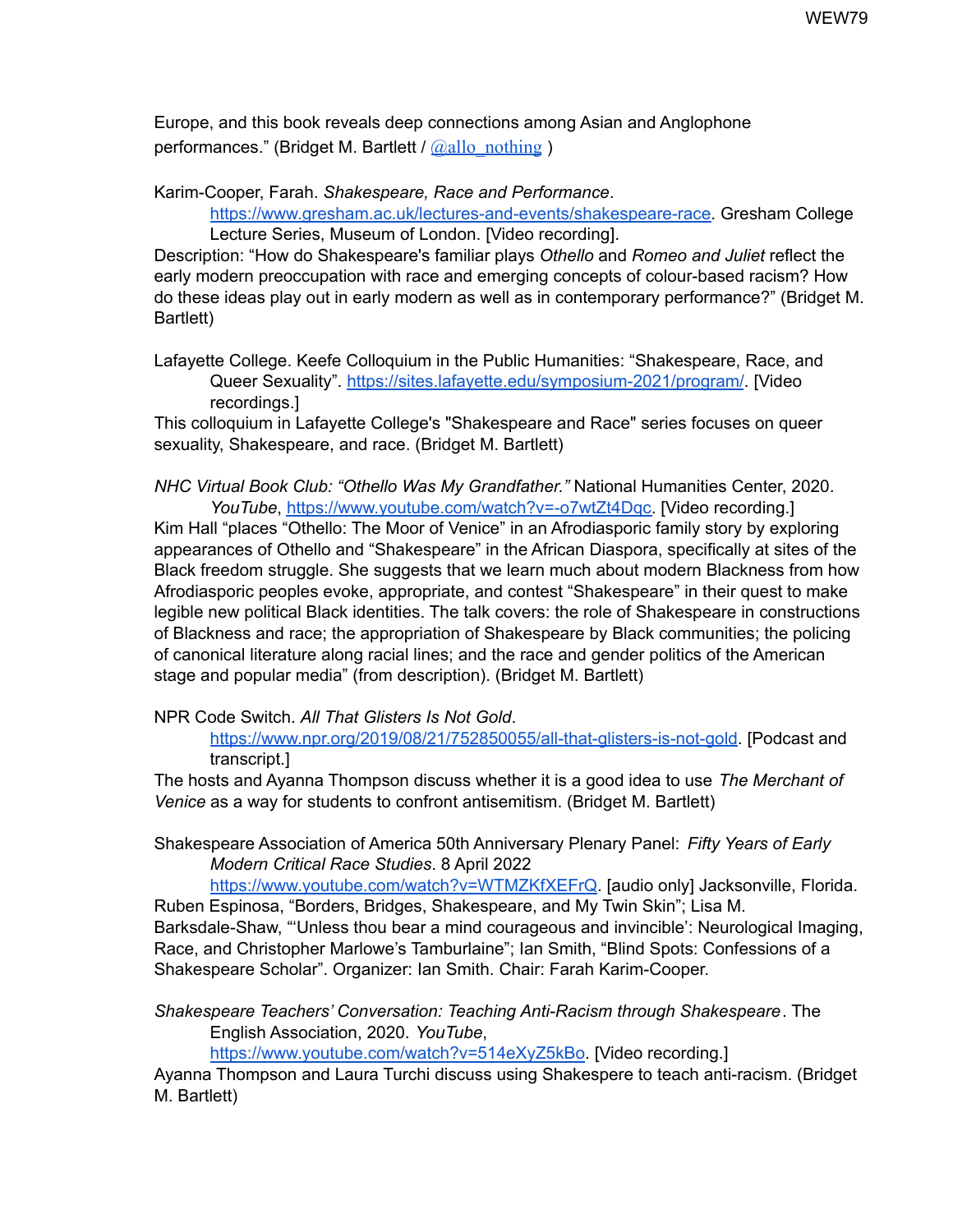Shakespeare's Globe - *Anti-Racist Shakespeare/Shakespeare & Race*

- *Anti-Racist Shakespeare: A Midsummer Night's Dream | Shakespeare & Race (2021) | Shakespeare's Globe*. Shakespeare's Globe, 2021. *YouTube*, [https://www.youtube.com/watch?v=DkMiphOB5UA.](https://www.youtube.com/watch?v=DkMiphOB5UA) [Video recording.]
	- From description: "Our Co-Director of Education, Professor Farah Karim-Cooper, is joined by performer Aldo Billingslea and scholar Dr Vanessa I. Corredera to discuss language, performance history and culture in A Midsummer Night's Dream." (Bridget M. Bartlett)
- *Anti-Racist Shakespeare: Measure for Measure | Shakespeare & Race (2021) | Shakespeare's Globe*. Shakespeare's Globe, 2021. *YouTube*, [https://www.youtube.com/watch?v=DkMiphOB5UA.](https://www.youtube.com/watch?v=DkMiphOB5UA) [Video recording.]
	- From description: "Our Co-Director of Education, Professor Farah Karim-Cooper, is joined by Professor Joyce MacDonald and Actor Joseph Marcell for a discussion on *Measure for Measure*." (Bridget M. Bartlett)
- *Anti-Racist Shakespeare: Romeo & Juliet | Shakespeare & Race (2021) | Shakespeare's Globe*. Shakespeare's Globe, 2021. *YouTube*, [https://www.youtube.com/watch?v=q-gub3TWFco.](https://www.youtube.com/watch?v=q-gub3TWFco) [Video recording.]
	- From description: "Our Teaching and Research Fellow, Hanh Bui, is joined by performer Kathy Hsieh and scholar Dr Varsha Panjwani to discuss Romeo & Juliet from Asian cultural perspectives." (Bridget M. Bartlett)
- *Anti-Racist Shakespeare: The Tempest | Shakespeare & Race (2021) | Shakespeare's Globe*. Shakespeare's Globe, 2021. *YouTube*[,](https://www.youtube.com/watch?v=Rh8XKqgaSOc) [https://www.youtube.com/watch?v=Rh8XKqgaSOc.](https://www.youtube.com/watch?v=Rh8XKqgaSOc) [Video recording.]
	- From description: "Our Teaching and Research Fellow, Hanh Bui, is joined by Dr Scott Manning Stevens and Madeline Sayet to discuss The Tempest's colonialist context and consider the experience of indigeneity." (Bridget M. Bartlett)
- *Anti-Racist Shakespeare: Twelfth Night | Shakespeare & Race (2021) | Shakespeare's Globe*. Shakespeare's Globe, 2021. *YouTube*[,](https://www.youtube.com/watch?v=lg1R46guBeY) https://www.youtube.com/watch?v=lg1R46quBeY. [Video recording.]
	- From description: "Our Research Fellow and Lecturer, Dr Will Tosh, is joined by Associate Professor Arthur Little and Actor Natasha Magigi for a discussion on Twelfth Night." (Bridget M. Bartlett)
- *In Conversation: Reckoning with Our Past | Shakespeare and Race (2020) | Shakespeare's Globe*. Shakespeare's Globe, 2020. *YouTube*, <https://www.youtube.com/watch?v=bVpIXgyGXXc>. [Video recording.]
	- From description: "Professor Farah Karim-Cooper will be joined by novelist and academic Preti Taneja, Historian and President of the Royal Historical Society, Margot Finn and actor and director Elliot Barnes-Worrell to discuss British history, the colonial past, racial identity and how best to tell our collective stories." (Bridget M. Bartlett)

*SiPC4 (4th International Shakespeare in Prisons Conference)*. Shakespeare at Notre Dame, <https://www.youtube.com/playlist?list=PLF2QbT7cszC783c74ZIYYrVkoq0CAESH9>. [Playlist of video recordings.]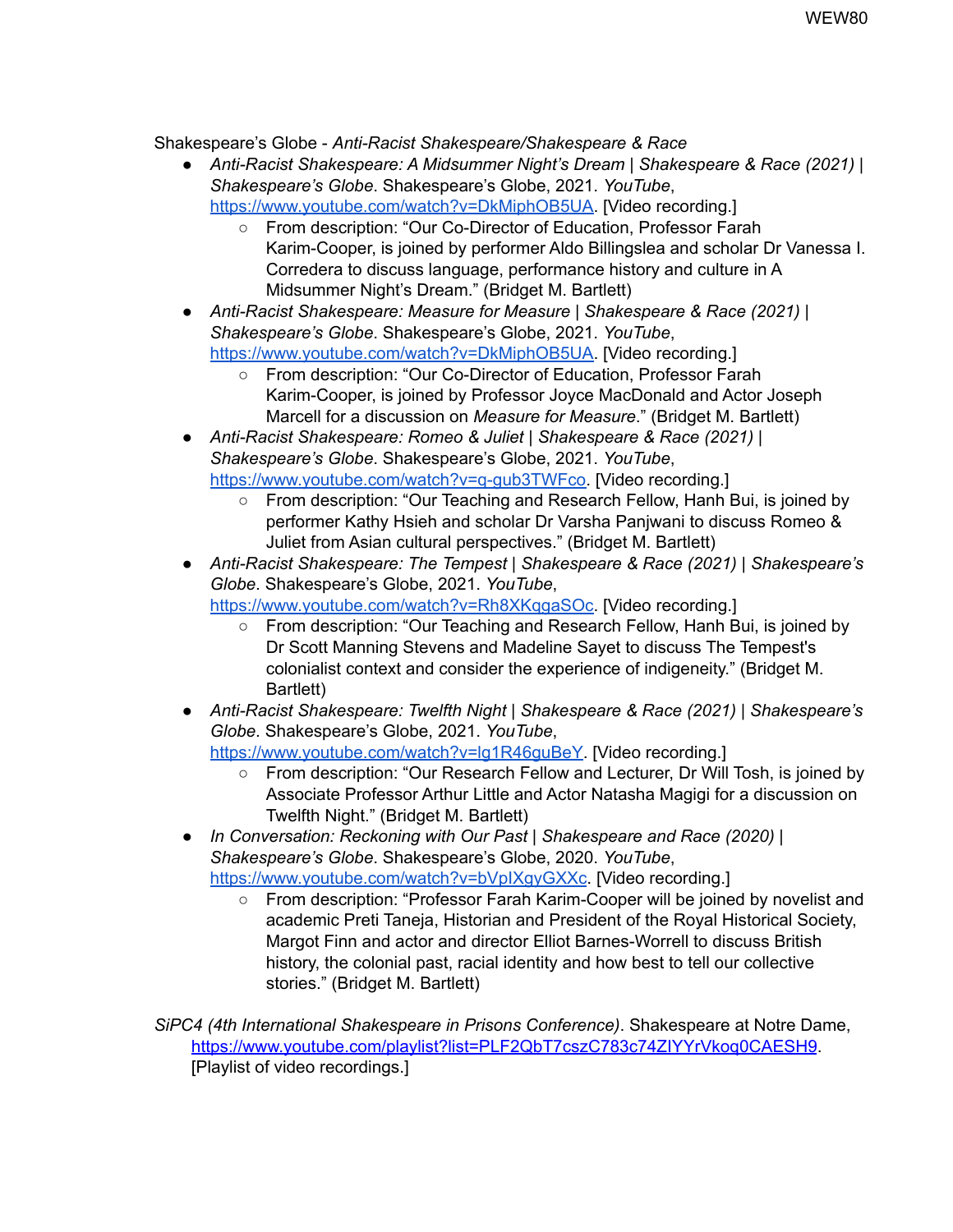From description: "SiPC4 gathers theatre arts practitioners, researchers, and scholars who are currently engaged with or interested in programs for incarcerated (and post-incarcerated) populations." (Bridget M. Bartlett)

*The Show Must Go Online: Hamlet*. The Show Must Go Online, 2020. *YouTube*[,](https://www.youtube.com/watch?v=QIDkPcYdSG0) <https://www.youtube.com/watch?v=QIDkPcYdSG0>. [Video.]

This online production of *Hamlet* begins with David Sterling Brown giving a critical introduction that "offers a preview of his scholarship that will appear in Arden's forthcoming *Hamlet: The State of Play* volume" (from description). (Bridget M. Bartlett)

Thompson, Ayanna, Peter Sellars, Library Foundation of Los Angeles. *ALOUD @ Los Angeles Public Library*. "Shakespeare Now: Race, Justice and the American Dream". <https://lfla.org/media-archive/shakespeare-now-race-justice-american-dream/>. January 19, 2017. [Audio recording.]

Episode description: "Peter Sellars, the renowned avant-garde theater director, and Ayanna Thompson, a prominent Shakespeare scholar, will discuss the ways Shakespeare remains relevant in our contemporary American world. From expressions of black rage to the challenges facing systems of justice, they hope to illustrate how Shakespeare's plays provide rich texts through which the most pressing problems in our world can be debated and solutions become, perhaps, imaginable." (Bridget M. Bartlett)

*Under This Light: A Revelation of Shakespeare and Self*. Seattle Shakespeare and Lamar

Legend. <https://www.seattleshakespeare.org/under-this-light/>. [Podcasts.] Website description: "Seattle Shakespeare Company's podcast series gathers locally and nationally recognized POC theatre professionals [some from within academia, some not] for a conversation about their relationship with Shakespeare and the classics. Each episode in this new, biweekly series hosted by Lamar Legend, Seattle Shakespeare Company's Diversity Programming Coordinator, explores the guest artist's background and career to uncover personal triumphs, current struggles, future ambitions, while revealing what Shakespeare means to them." (Bridget M. Bartlett)

# **10. Race and Appropriation**

Abonyi, Odirin V. "Context and Co-Text in Bernard Ogini's Hamlet for Pidgin (Oga Pikin)." *Shakespeare in Southern Africa*, vol. 34, Jan. 2021, pp. 44–52.

doi:10.4314/sisa.v34i1.4.

From abstract: "This article examines a phenomenon that may trigger a resurgence in the pleasure of reading or watching performances of Shakespeare's plays in Nigeria: adaptation and translation into Naija (previously Nigerian Pidgin). Specifically, it examines how the Naija translation *Hamlet* for Pidgin (Oga Pikin) is prototypical for such a revival. The study adopts a comparative approach and explicates how anaphoric reformulation (AR), cataphoric reformulation (CR) and exophoric reformulation (ER) condition the translation's peculiar lexico-semantic choices in terms of borrowing, reduplicatives, calquing and the like. These forms enter a networked relationship within the co-text and context to bring about a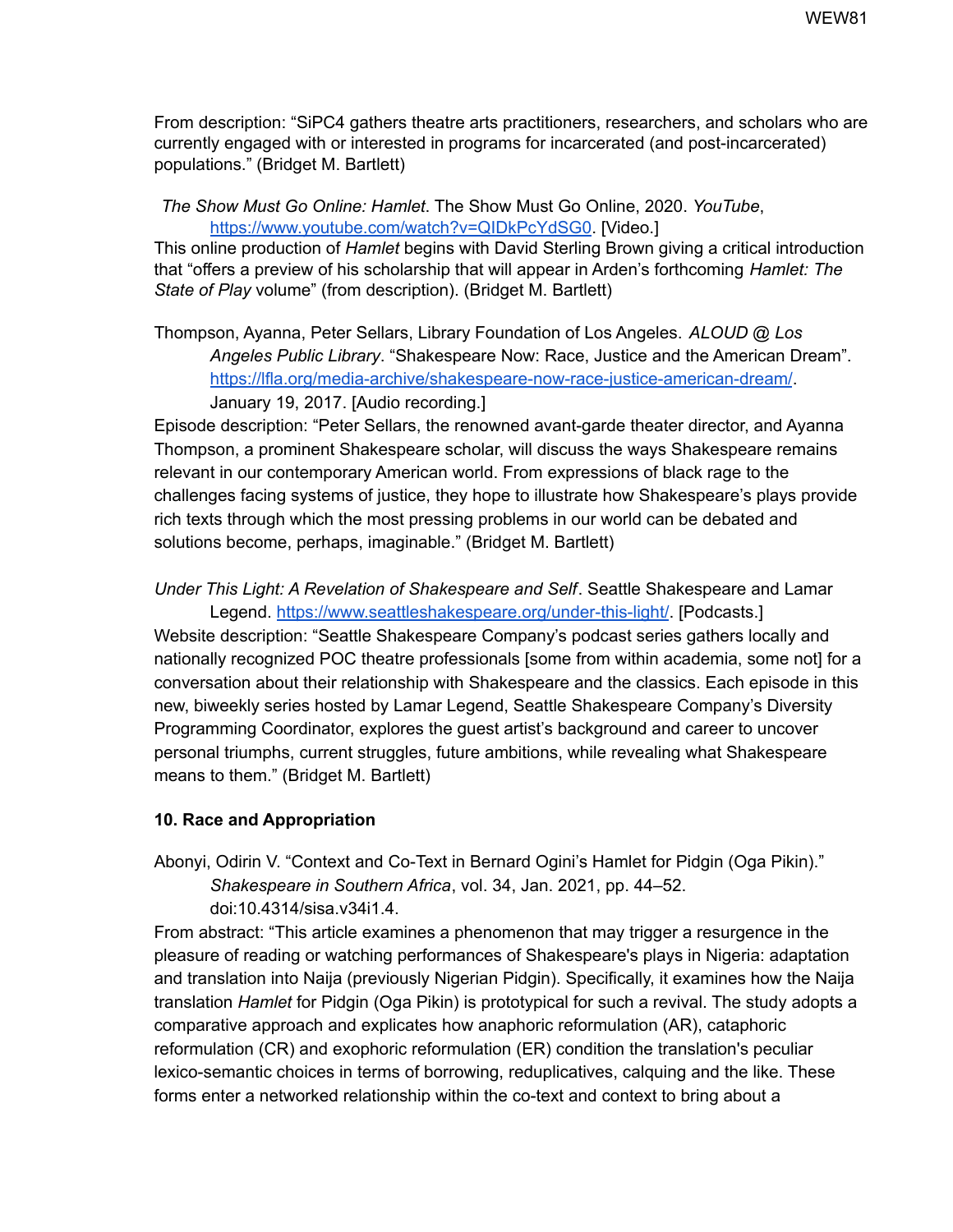contemporary equivalent to *Hamlet*. …The article concludes that this translation is also significant for its shift away from the cathartic effect of Shakespearean tragedy and towards a comic mode that has greater popular appeal." (Bridget M. Bartlett)

Bharucha, Rustom. "Foreign Asia/Foreign Shakespeare: Dissenting Notes on New Asian Interculturality, Postcoloniality, and Recolonization." *Theatre Journal*, vol. 56, no. 1, 2004, pp. 1–28.

Bharucha works through the ways Asia and Shakespeare interrelate (often with a potential for conflict and generally in conjunction with ideas of foreignness) in an effort to decolonize both topics. (Bridget M. Bartlett)

Brown, David Sterling. "I Feel Most White When I Am . . .: Foregrounding the "Sharp White Background" of Anchuli Felicia King's *Keene*." *Shakespeare Bulletin*, vol. 39 no. 4, 2021, p. 577-593. *Project MUSE* [muse.jhu.edu/article/852586](https://muse-jhu-edu.umiss.idm.oclc.org/article/852586).

Brown considers *Keene* within a "dramatic Black genealogy that has developed from the sixteenth to the twenty-first century," describes its color-consciousness, "examines the "productive discomfort" generated by King's art," and "challenges white people, and all who operate with internalized white supremacy and anti-Blackness, to examine themselves and interrogate their own racist ways" (from abstract). (Bridget M. Bartlett / [@allo\\_nothing](https://twitter.com/allo_nothing))

---- and Sandra Young. "(Un)Just Acts: Shakespeare and Social Justice in Contemporary Performance." *Shakespeare Bulletin*, vol. 39 no. 4, 2021, p. 529-535. *Project MUS[E](https://muse-jhu-edu.umiss.idm.oclc.org/article/852583)* [muse.jhu.edu/article/852583](https://muse-jhu-edu.umiss.idm.oclc.org/article/852583).

This special issue introduction raises the questions, "does the field of Shakespeare studies contain the necessary tools and commitment to support the work of innovative theater practice? Is it doing everything it can to address persistent legacies of injustice and violence, and to attend to the pervasiveness of racism, sexism, misogyny, and other issues in its own structures?" (from abstract). (Bridget M. Bartlett / [@allo\\_nothing](https://twitter.com/allo_nothing) )

Burnett, Mark T. "'Not that Cheapo China Con-Job': Alterity, Race and Same-Sex Desire in Jarum Halus, a Malaysian Film Adaptation of Othello." *Shakespeare Bulletin*, vol. 34, no. 4, 2016, pp. 554-575*.*

Burnett "argue[s] that Jarum Halus 'translates' Shakespeare in such a way as to understand race and same-sex desire as urgently linked thematic" (p. 554). (Bridget M. Bartlett)

Cahill, Patricia A. "Adrienne Herndon's Homeplaces: Shakespeare and Black Resistance in Atlanta, c.1906." *Journal of American Studies*, vol. 54, no. 1, Feb. 2020, pp. 51–58. Cahill describes how Herndon used the teaching and performing of Shakespeare for resistance in the Jim Crow South. (Bridget M. Bartlett)

Chatterjee, Koel. "Black Skin, White Masks: *Izzat* as an Appropriation of *Othello*." *Indian Theatre Journal*, vol. 5, no. 1, Aug. 2021, pp. 29–41, [https://doi.org/10.1386/itj\\_00014\\_1](https://doi.org/10.1386/itj_00014_1).

Chatterjee discusses *Izzat* as the first mainstream Hindi film to draw on *Othello*, "explore[s] the ways in which Shakespearean tropes, and in particular Shakespeare's *Othello*, has been used to explore postcolonial anxieties about identity in India," and "examine[s] how *Othello* impacts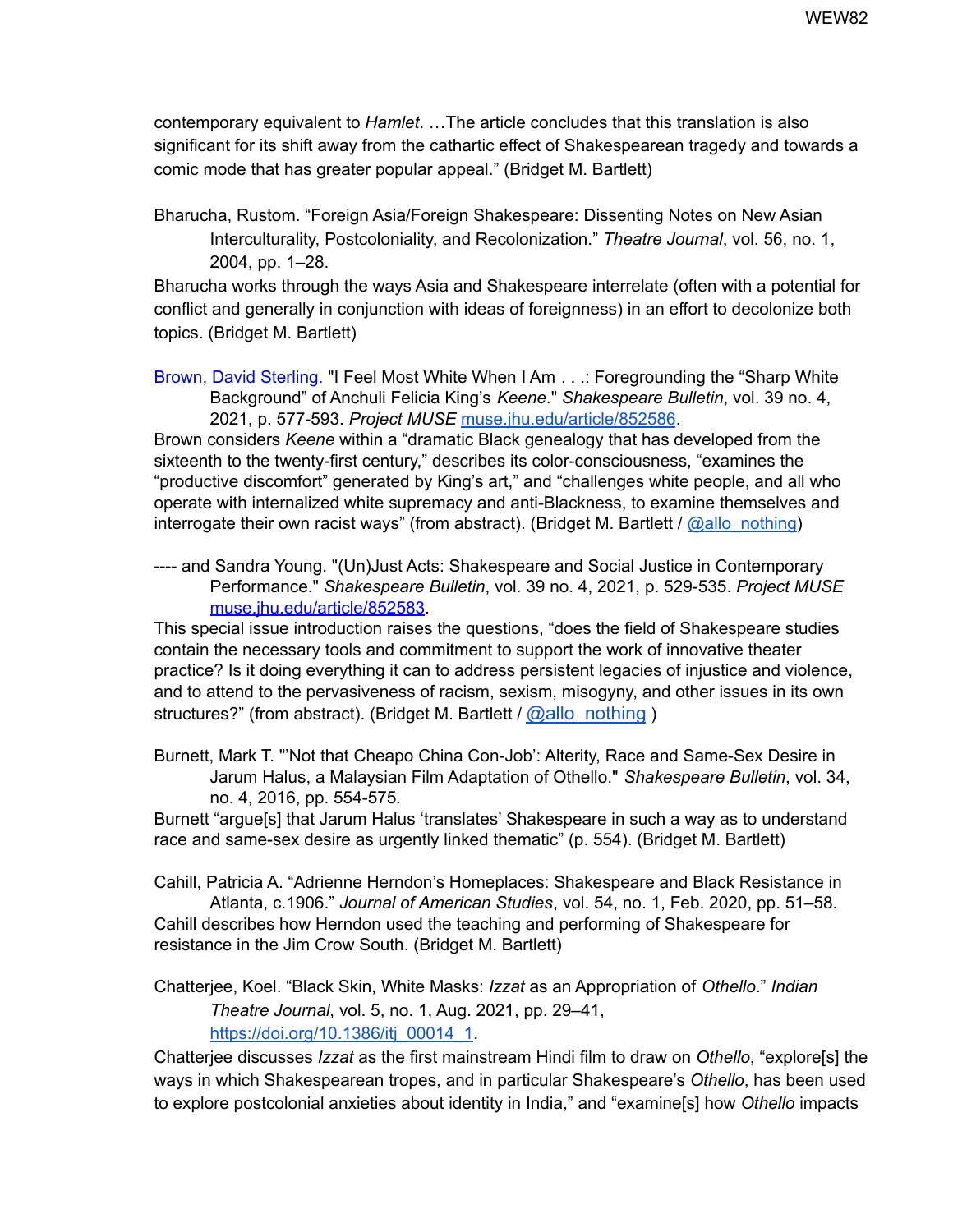the Indian psyche and why the referencing of *Othello* in this film points towards the many ways in which *Othello* is adapted and appropriated in Indian mainstream media" (from abstract). (Bridget M. Bartlett)

Cheesman, Tom. "Shakespeare and Othello in Filthy Hell: Zaimoglu and Senkel's Politico-Religious Tradaptation," *Forum for Modern Language Studies*, Volume 46, Issue 2, April 2010, pp. 207–220, <https://doi-org.umiss.idm.oclc.org/10.1093/fmls/cqp165> [open access].

Cheesman writes that Zaimoglu and Senkel's German-language *Othello* "is a radical "tradaptation" in terms of language and plot. The script uses a simulation of contemporary multi-ethnic underclass slang, and alters the action of Shakespeare's play so as to comment on the European politics of "race" and migration, and the military occupations of Afghanistan and Iraq. Yet such political allusions remain incidental. The script's focus is on emotional dynamics and (ir)religiosity. The writers' heterodox religious imagination opposes Europe's dominant ideology of secular humanism or atheistic materialism. Their play is self-evidently unfaithful to the word of Shakespeare, but as Carol Chillington Rutter has argued, it both reproduces the original shock effect of *Othello* and creates a new form of tragedy for our time" (from abstract). (Bridget M. Bartlett)

Churin, Arnaud, and Janice Valls-Russell. "Inverting *Othello* in France (2019): Director Arnaud Churin in Conversation with Janice Valls-Russell (University Paul-Valéry, Montpellier, France)." *Shakespeare's Others in 21st-Century European Performance: The Merchant of Venice and Othello*, edited by Boika Sokolova and Janice Valls-Russell, Bloomsbury, 2021, pp. 245–57.

Churin and Valls-Russell discuss Churin's production of *Othello*, which emphasized gender and the interplay of race and racism with a variety of other topics and located its white Othello and otherwise black cast of other characters in a setting inspired by east Asian martial traditions. (Bridget M. Bartlett)

Cimitile, Anna Maria. "'Venice' Is Elsewhere: The Stranger's Locality, or Italian 'Blackness' in Twenty-First-Century Stagings of *Othello*." *Shakespeare's Others in 21st-Century European Performance: The Merchant of Venice and Othello*, edited by Boika Sokolova and Janice Valls-Russell, Bloomsbury, 2021, pp. 29–48.

Writing that Italian adaptations of *Othello* have used verbal style and body language, rather than visible blackness, to mark racial otherness, Cimitile argues that productions use these strategies to resist movement toward cultural and linguistic homogeneity in Italy. (Bridget M. Bartlett)

Cinpoes, Nicoleta. "'Barbarous Temper', 'hideous Violence' and 'Mountainish Inhumanity': Stage Encounters with *The Merchant of Venice* in Romania." *Shakespeare's Others in 21st-Century European Performance: The Merchant of Venice and Othello*, edited by Boika Sokolova and Janice Valls-Russell, Bloomsbury, 2021, pp. 131–51.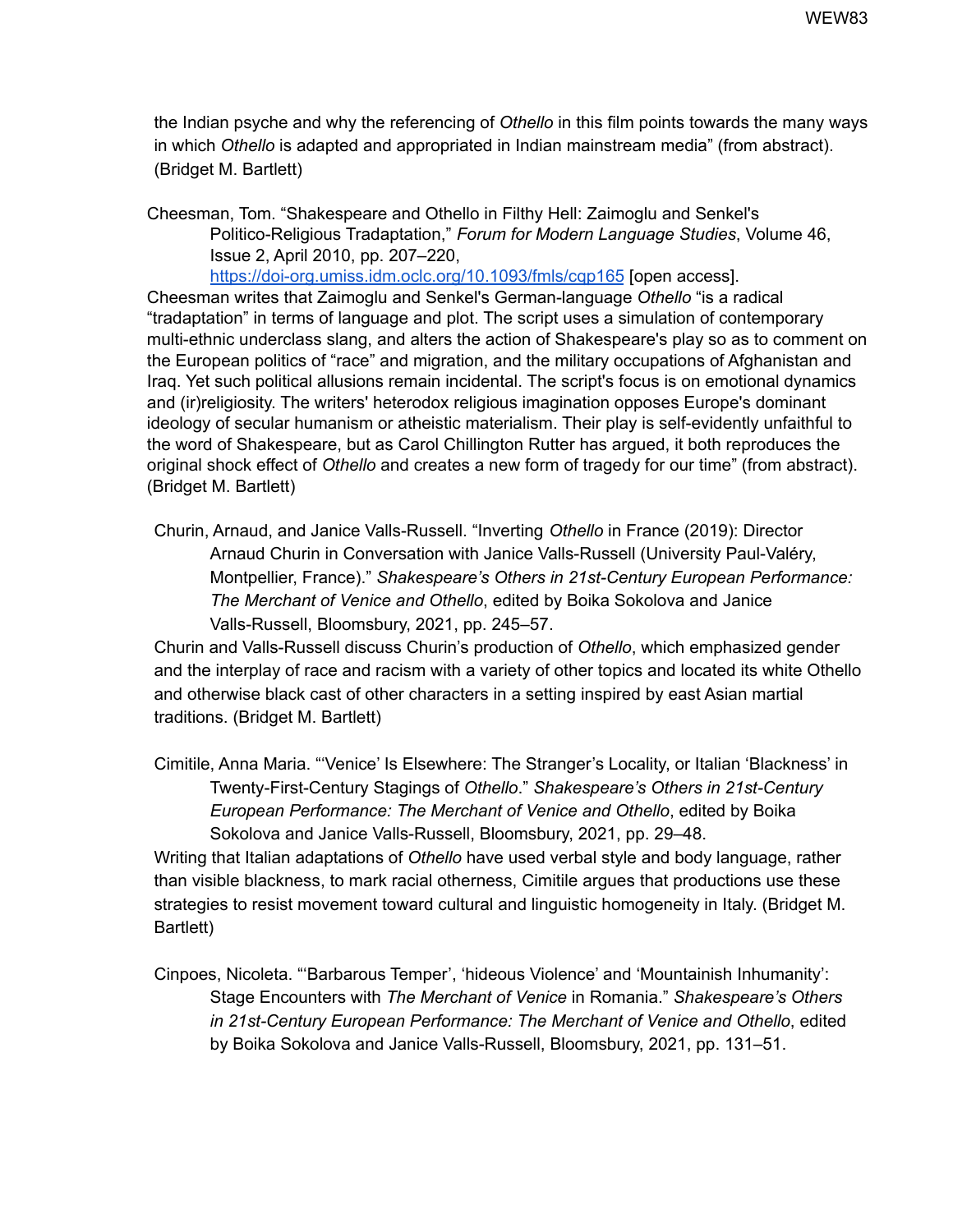Cinpoes writes that Romanian productions of *The Merchant of Venice* have used the play and Shylock's Jewishness to reflect on a variety of othered ethnic and social identities within Romanian society. (Bridget M. Bartlett)

Cocks, Malcom. "Re-Enacting Hamlet in Southern Africa." The Arden Handbook of Shakespeare and Social Justice, edited by David Ruiter, Bloomsbury, 2021, pp. 175–89.

Cocks examines the ongoing popularity within South Africa of the notion of Shakespeare's universality. Cocks suggests that while this attitude is problematic, it can provide a vehicle for social justice by being a source of cultural capital. (Bridget M. Bartlett)

Coonrod, Karin, et al. "*The Merchant in Venice* in the Venetian Ghetto (2016): Director Karin Coonrod in Conversation with Boika Sokolova (University of Notre Dame, London, UK) and Kirilka Stavreva (Cornell College, USA)." *Shakespeare's Others in 21st-Century European Performance: The Merchant of Venice and Othello*, edited by Boika Sokolova and Janice Valls-Russell, Bloomsbury, 2021, pp. 233–44.

Coonrod, Sokolva, and Stavreva discuss Coonrod's production of *The Merchant of Venice*, which used the "estrangement" of multilingualism and actor doubling to explore multiplicity of forms in which diaspora and antisemitism come. (Bridget M. Bartlett)

Corredera, Vanessa I. ""How Dey Goin' to Kill Othello?!" Key & Peele and Shakespearean Universality." *Journal of American Studies* 54, no. 1 (February 2020): 27–35. [https://doi.org/10.1017/S0021875819001981.](https://doi.org/10.1017/S0021875819001981) #PCRS

Claims for Shakespearean universality often position Shakespeare's works as resonating with all people across all time. But how far can one take such a claim? A 2013 sketch on Comedy Central's Key & Peele, entitled "Othello Tis My Shite!", uses satire precisely in order to challenge assertions of Shakespearean universality. I argue that the sketch – which follows two Renaissance Moors, Lashawnio and Martinzion, who attend Shakespeare's Othello – suggests that Shakespeare may find the limits of speaking for "all people" when depicting black masculinity. Yet the sketch's twist ending helpfully proposes the transformative potential in Shakespeare for more effective, authentic representation. @ProfKFH from journal abstract

-----. ""Not a Moor Exactly": Shakespeare, Serial, and Modern Constructions of Race." *Shakespeare Quarterly* 67, no. 1 (Spring, 2016): 30-50,172.

This essay looks at the hit podcast *Serial* "to demonstrate that myriad issues, such as language, religion, appearance, and descent, often play pivotal roles in modern constructions of race. Considering the possibility of race in Renaissance texts can only provoke better, more thoughtful engagements with "iconic" literary works as well as potentially related pop-cultural texts" @ProfKFH #PCRS

Costa, Néka Da. "Positionality and Performance: Staging *Antony and Cleopatra* for South African Schools in the Context of Decolonisation Imperatives." *Shakespeare in Southern Africa*, vol. 33, Institute for the Study of English in Africa, 2020, pp. 15–33. Costa decribes the ideological complexities of putting on *Antony and Cleopatra* in South African schools in the context of pushes for decolonization and more broadly discusses actively working for social justice in the arts. (Bridget M. Bartlett)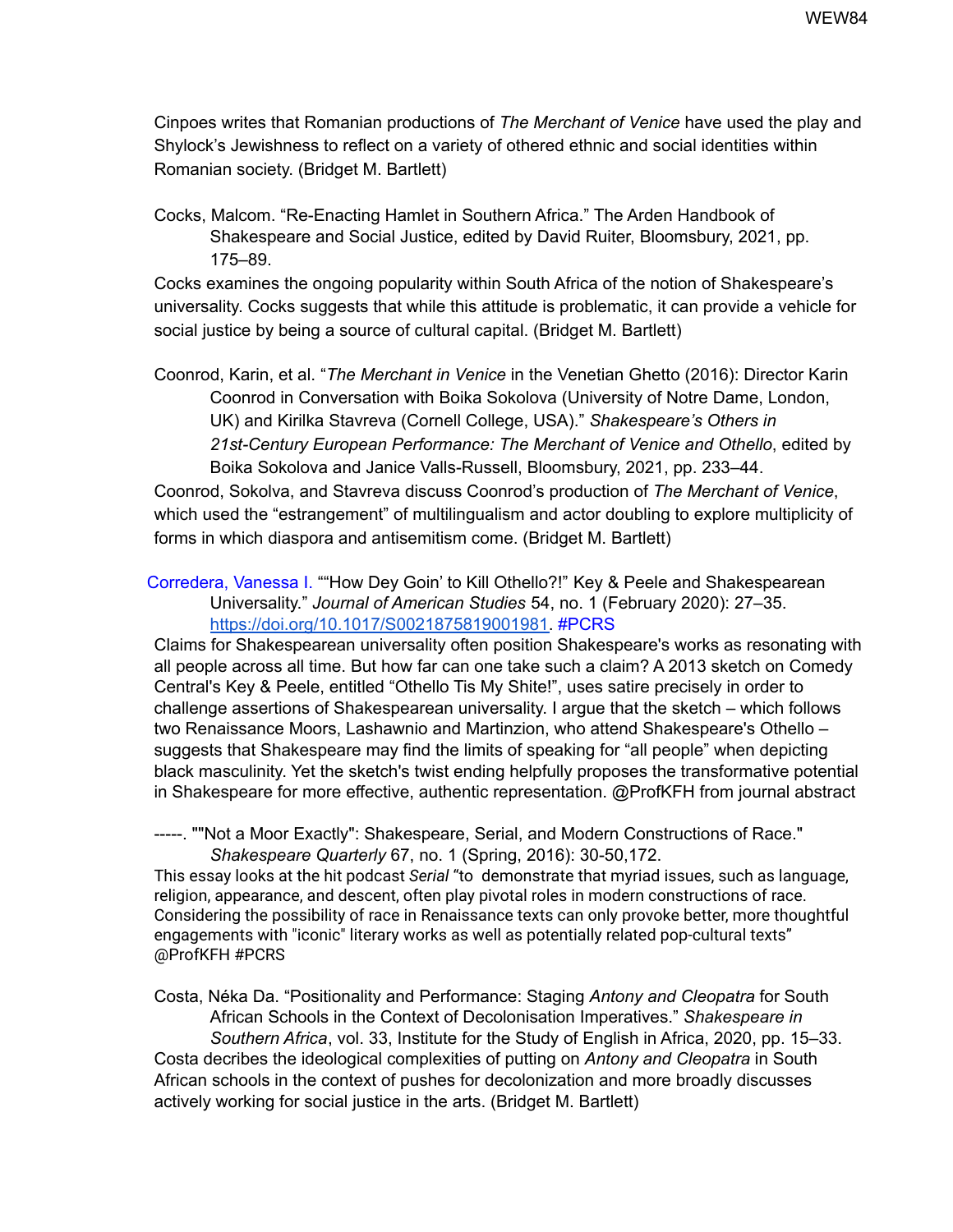Courtney, Krystyna Kujawińska. "Othello in Poland, A Prevailingly Homogenous Ethnic Country." *The Routledge Handbook to Shakespeare and Global Appropriation*, edited by Christy Desmet et al., Routledge, 2020, pp. 243–53. Courtney "presents 'post-racial' theatrical adaptations of *Othello* in Poland," an ethnically

homogenous country in which theatre tends to reflect the nation's social and political climate (p. 243). (Bridget M. Bartlett)

Cox, Emma. "Reconciling Shakespeare and Indigeneity in Australia: Star-Cross'd

Communities and Racial "Tempests"." *Australasian Drama Studies*, 2004, pp. 78-95*.* From abstract: "Two performances presented in Brisbane, Australia, in 1999, in which William Shakespeare and indigeneity converge are examined…. It is argued that both performances examine racial prejudice and create narratives of reconciliation and co-operation between indigenous and Euro-Australians, both onstage and off." (Bridget M. Bartlett)

Demeter, Jason M. "Shakespeare and Civil Rights: Rhetorical Universalism." *The Arden Handbook of Shakespeare and Social Justice*, edited by David Ruiter, Bloomsbury, 2021, pp. 94–108.

Demeter describes how black civil rights activists subversively used the rhetoric of Shakespearean universality to challenge white supremacy. (Bridget M. Bartlett)

---. "'To Appropriate These White Centuries': James Baldwin's Race Conscious Shakespeare." *The Routledge Handbook to Shakespeare and Global Appropriation*, edited by Christy Desmet et al., Routledge, 2020, pp. 59–68.

Demeter writes that Baldwin was able to appropriate Shakespeare in a way that was race-conscious and undermined the notion of Shakespearean universalism by doing so by emphasizing multiplicity and employing Du Bois's concept of double consciousness. (Bridget M. Bartlett)

Desmet, Christy, Sujata Iyengar, and Miriam Emma Jacobson, eds. *The Routledge Handbook of Shakespeare and Global Appropriation*. Routledge Literature Handbooks. Abingdon, Oxon ; New York, NY: Routledge, Taylor & Francis Group, 2020.

This wide-ranging volume contains many essays that cover appropriations by BIPOC creators as well as on race and appropriation. Table of Contents can be [seen](https://www.routledge.com/The-Routledge-Handbook-of-Shakespeare-and-Global-Appropriation/Desmet-Iyengar-Jacobson/p/book/9781138050198) here. @ProfKFH

Dickinson, Peter. "Duets, Duologues, and Black Diasporic Theatre: Djanet Sears, William Shakespeare, and Others." *Modern Drama*, vol. 45, no. 2, Summer 2002, pp. 188-208.

Abstract: "Building on Joanne Tompkins' suggestive reading of how metatheatrical devices like images of onstage rehearsal and plays-within-plays operate counter-discursively, in much postcolonial drama, to "unfix the colonial authority" signified by William Shakespeare, in this paper I want to examine how playwright Djanet Sears's equally metatheatrical "Harlem Duet" simultaneously displaces Shakespeare's "Othello" and re-places that text with/in a chorus of other literary voices." (Bridget M. Bartlett)

Galland, Nora. "Mapping Violence onto the Body of the 'Other' in Julie Taymor's Titus (1999)." *Cahiers Élisabéthains*, Apr. 2022, doi[:10.1177/01847678221092793](https://doi-org.umiss.idm.oclc.org/10.1177/01847678221092793).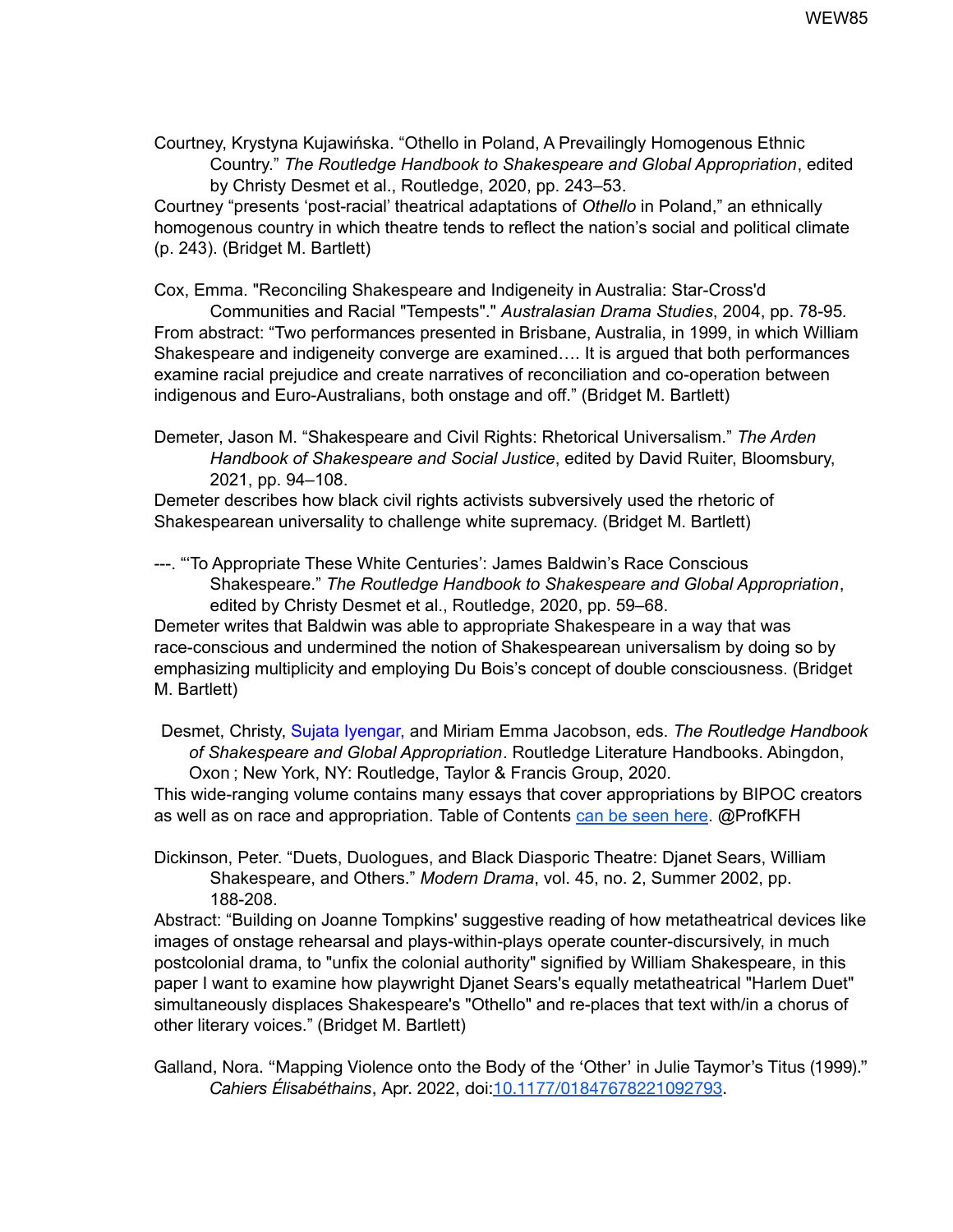From abstract: "In Julie Taymor's film *Titus* (1999), … the Roman nation is both violated and violent. Taymor exposes the audience to different kinds of violence – intrafamilial, political, sexual, as well as revenge, infanticide, and racism – all of which are mapped onto characters who are othered by race, ethnicity, gender, or posthumous banishment. This article aims at exploring the relationship between othering and violence in the construction of nationhood. The one who others, the author contends, is also othered, because of the cycle of violence at stake in the film." (Bridget M. Bartlett)

Gillen, Katherine. "Shakespeare Appropriation and Queer Latinx Empowerment in Josh Inocéncio's *Ofélio*." *The Routledge Handbook to Shakespeare and Global Appropriation*, edited by Christy Desmet et al., Routledge, 2020, pp. 90–101.

Gillen writes that Josh Inocéncio appropriates Shakespeare for queer Latinx empowerment in the play *Ofélio*. (Bridget M. Bartlett)

Goodman, Daniel R. ""The Uncontrollability of Real Things": *Operation Shylock*, *Sabbath's Theater*, and Philip Roth's Falstaffian Theology of Judaism." *Philip Roth Studies*, vol. 16, no. 2, 2020, pp. 39-59,118*.*

From abstract: "Roth's greater use of Shakespeare in the later stages of his career - greater in the dual senses of frequency and engagement - can be ascribed, this article argues, to Roth's growing involvement with Jewish identity and human mortality." (Bridget M. Bartlett)

Gordon, Colette. "'Painted Blind': Dressing and Addressing 'Colorblind' Ideology in a South African and an American *Dream*." *Shakespeare Bulletin*, vol. 39 no. 4, 2021, p. 595-615. *Project MUSE* [muse.jhu.edu/article/852587.](https://muse-jhu-edu.umiss.idm.oclc.org/article/852587)

Gordon discusses how race and class are important in two productions of *A Midsummer Night's Dream* – one American and one South African – despite their very different treatments of these factors. (Bridget M. Bartlett /  $@allowation$  nothing)

Espinosa, Ruben. "'Don't It Make My Brown Eyes Blue": Uneasy Assimilation and the Shakespeare-Latinx Divide." *The Routledge Handbook to Shakespeare and Global Appropriation*, edited by Christy Desmet et al., Routledge, 2020, pp. 48–58. Espinosa writes that stereotypical portrayals of Latinx people in modern Shakespeares deepen a divide between Shakespeare and Latinx people, but that "hybrid political culture" can allow an "uneasy assimilation" of Shakespeare into Latinx cultures. (Bridget M. Bartlett)

Fischin, Daniel. "'Flipping the Turtle on Its Back': Shakespeare, Decolonization, and First Peoples in Canada." *The Routledge Handbook to Shakespeare and Global Appropriation*, edited by Christy Desmet et al., Routledge, 2020, pp. 127–38. Fischin writes that Shakespeare can be a useful tool for decolonization in First Nations self-representation, but that it is also a haunting, wendigo-like presence. (Bridget M. Bartlett)

Flaherty, Jennifer. "Calibán Rex? Cultural Syncretism in Teatro Buendía's *Otra Tempestad*." *The Routledge Handbook to Shakespeare and Global Appropriation*, edited by Christy Desmet et al., Routledge, 2020, pp. 102–12.

Flaherty writes that Teatro Buendía's *Otra Tempestad* uses *The Tempest* to explore colonialism and cultural and racial blending and offers a more positive, less antagonistic view of postcolonial revision that is common. (Bridget M. Bartlett)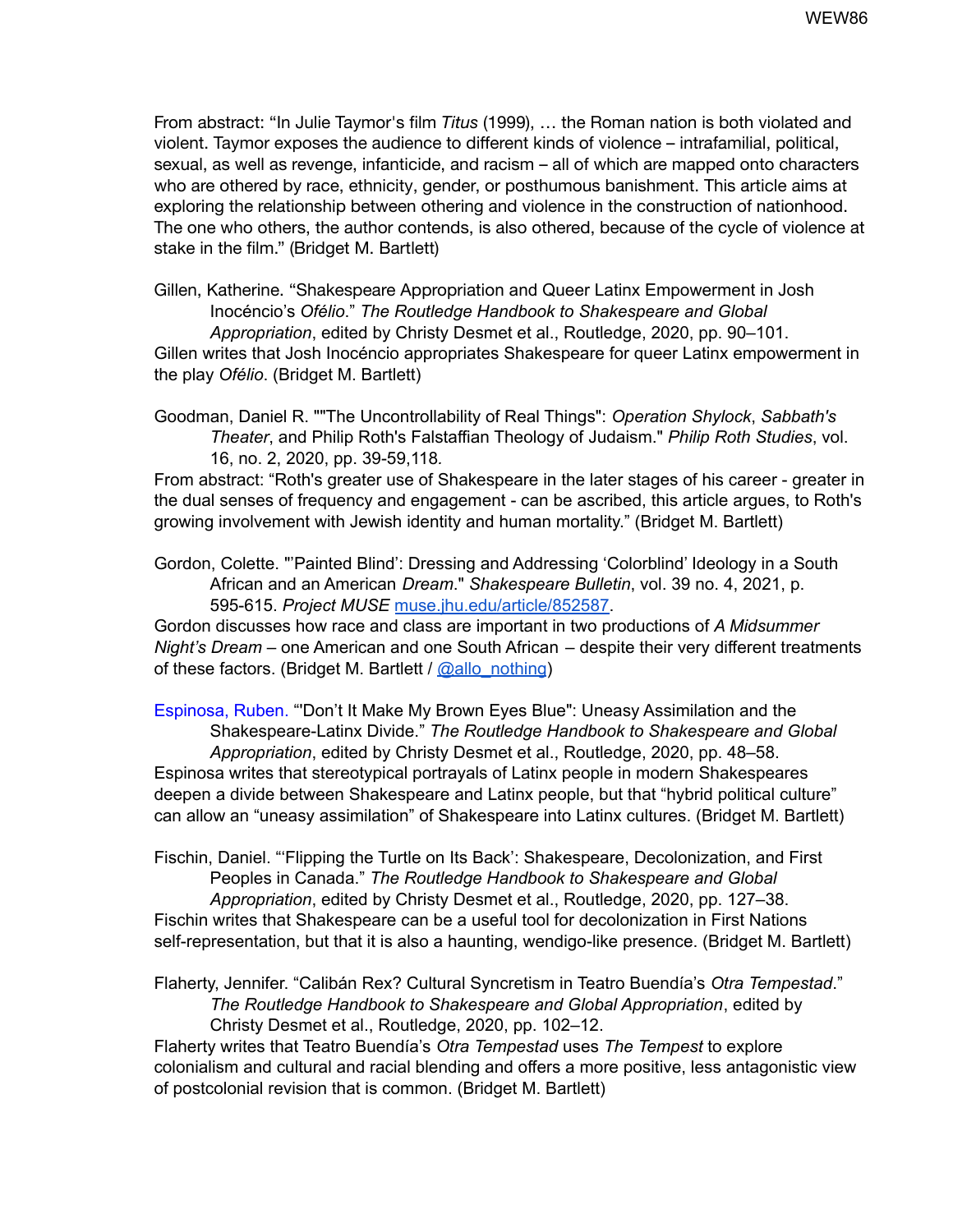Green MacDonald, Joyce. *Shakespearean Adaptation, Race and Memory in the New World*. Palgrave Shakespeare Studies. New York: Palgrave Macmillan, 2020[.](http://www.columbia.edu/cgi-bin/cul/resolve?clio15122889) #PCRS This book argues that modern Shakespearean adaptation is a primary means for materializing black women's often elusive presence in the plays, serving as a vital staging place for historical and political inquiry into racial formation in Shakespeare's world, and our own. Ranging geographically across North America and the Caribbean, and including film and fiction as well as drama as it discusses remade versions of *Othello, Romeo and Juliet, Antony and Cleopatra*, and *The Taming of the Shrew.* @ProfKFH from publisher's description

Hall, Kim F. "'Intelligently Organized Resistance': Shakespeare in the Diasporic Politics of John E. Bruce." *Teaching Social Justice Through Shakespeare*, edited by Hillary Eklund and Wendy Beth Hyman, Edinburgh U P, 2019, pp. 85–94.

Hall draws lessons from the black writer and activist John E. Bruce to envision ways of engaging with Shakespeare without upholding white supremacism and settler colonialism. Specifically, Hall argues for attaching our loyalty to the communities we mean to serve, rather than to institutionalized ideas about Shakespeare and literature. (Bridget M. Bartlett)

----. "On Yearning: Reading Itinerant Shakespeare." *Journal of American Studies*, vol. 54, no. 1, Feb. 2020, pp. 97–104.

Recognizing the centrality of Shakespeare in the repertoires of nineteenth-century black orators, Hall "experiments with using the author's personal history to interpret an anecdote from actor Richard Berry Harrison's unpublished memoir in which he recounts Frederick Douglass performing scenes from Shakespeare's *Othello*" (from abstract). Hall concludes that black performances could be empowering and affirming for black speakers and listeners. (Bridget M. Bartlett)

Hokama, Rhema. "Shakespeare in Hawai'i: Puritans, Missionaries, and Language Trouble in James Grant Benton's *Twelf Nite O Wateva!*, A Hawaiian Pidgin Translation of *Twelfth Night*." *Multicultural Shakespeare : Translation, Appropriation, and Performance*, vol. 18, no. 1, 2018, pp. 57–77, [https://doi.org/10.18778/2083-8530.18.05.](https://doi.org/10.18778/2083-8530.18.05)

Hokama argues that, "[u]sing historical models of Protestant identity and Shakespeare's original text, Benton explores the relationship between pidgin language and social privilege in contemporary Hawai'I" (from abstract). (Bridget M. Bartlett)

Hornback, Robert. "Black Shakespeareans Vs. Minstrel Burlesques: 'Proper' English, Racist Blackface Dialect, and the Contest for Representing 'Blackness,' 1821-1844." *Shakespeare Studies,* vol. 38, 2010, pp. 125-160.

From abstract: "A key issue in the history of racial representation was the contest between black and white Americans (and Englishmen, too) for representing and constructing both what "blackness" and "Shakespeare" meant in precisely the period in which minstrelsy developed…. Prior investigations of the representation of blackness have overlooked the degree to which literary blackface dialect and the foolish, misspeaking minstrel stereotype emerged in response to black Shakespeareans ... claiming Shakespeare as part of their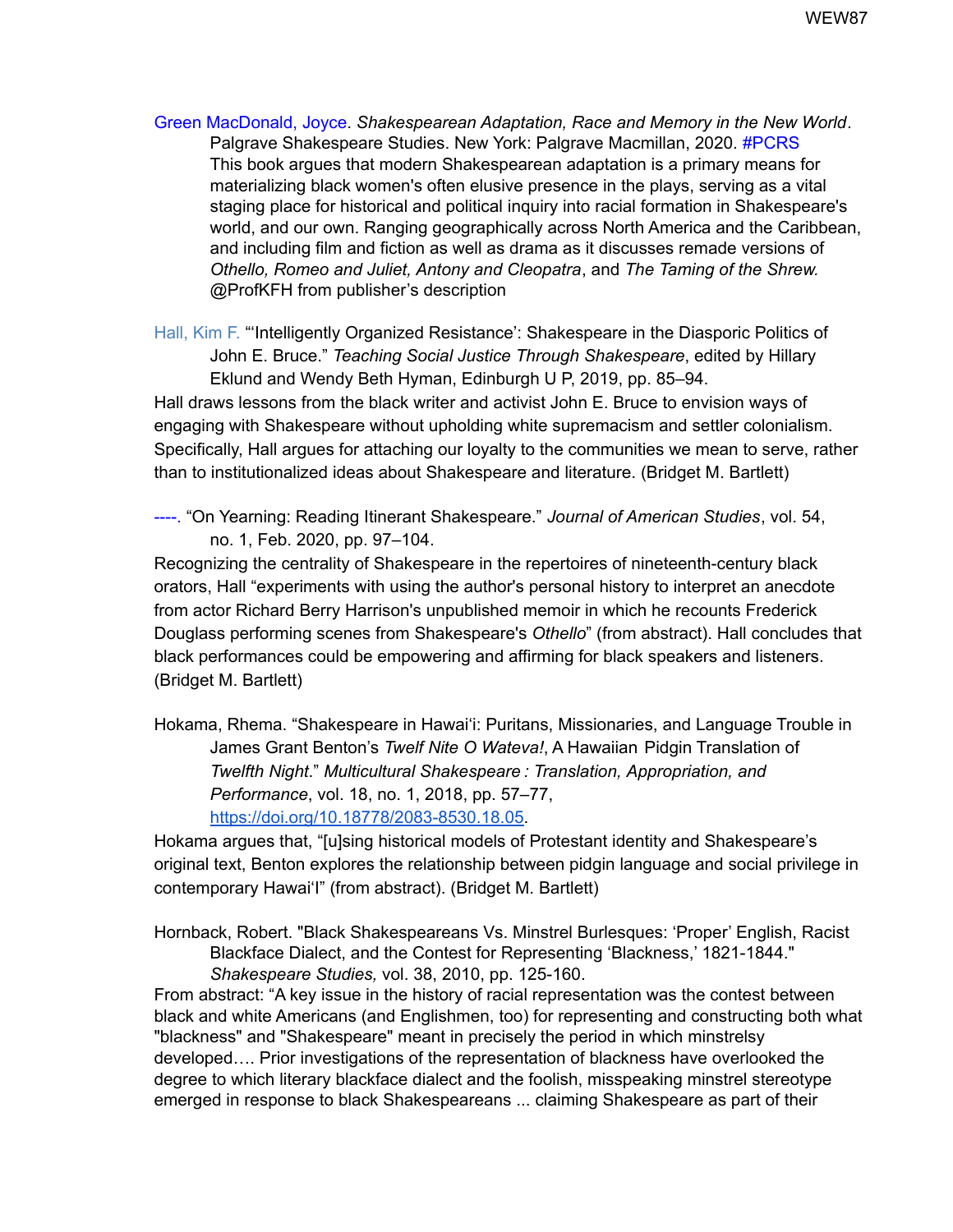American cultural heritage while using representation in order to affect perceptions about blackness. In one way or another, Shakespeare's language came to be implicated in a high-stakes contest for representing blackness in nineteenth-century America." (Bridget M. Bartlett)

Ick, Judy Celine. "*Otelo*, Intercultural Spectatorship, and Ocular Proof." *Asian Theatre Journal*, vol. 28, no. 1, 2011, pp. 129–48. <https://doi.org/10.1353/atj.2011.0018>.

Abstract: "Is intercultural Shakespeare always apprehended at first sight? This essay explores the related notions of spectacle and spectatorship in intercultural/Asian Shakespeare and argues for an understanding of interculturality beyond presentational spectacle or obviously visible relocation. Ricardo Abad's production of *Othello* (*Otelo*, Ang Moro ng Venecia, Tanghalang Ateneo 2008) challenges conventional notions of a play's location by deliberately obscuring visual cues of cultural specificity. Instead, it locates the play within the aesthetics of the Philippine komedya and allows for the emergence of a culturally disposed vision of the play in which the fact of its interculturality emerges not from the visually represented onstage locus but from the audience's habitus or a cultural subjectivity that shapes its reception. *Otelo* underscores the vital role of spectatorship as an element in the production of the intercultural and makes a case for the idea that interculturalism is only created or completed by audience response." (Bridget M. Bartlett)

Iyengar, Sujata. "Woman-Crafted Shakespeares: Appropriation, Intermediality, and Womanist Aesthetics." In *A Feminist Companion to Shakespeare*, ed. Dympna Callaghan, 2d edition, London, Blackwell-Wiley, 2016, pp. 507-19.#PCRS

Abstract: This chapter looks at the intermediated presence and absence of Shakespeare in works by African American women writers. It begins by defining some key terms, appropriation, intermediality, intersectionality, womanism, and woman-craft. The chapter offers some future directions for research with concise examples of what different kinds of intermedial analysis might look like within the study of Shakespeare and in contemporary feminist criticism surrounding Shakespeare, particularly with regard to *Othello*. It then relates a partial history of three centuries of African American women's appropriations of Shakespeare, from Phillis Wheatley to Toni Morrison. The chapter concludes with a close reading of Claudia Rankine's *Citizen: An American Lyric* in order to suggest that this work intermediates Shakespearean playtext and transforms *Othello* into feminist, intersectional, intermedial art. While the whole volume talks back to *Othello*, elsewhere Rankine offers a directly intermedial response to the play. (SI)

---. "Intermediated Bodies and Bodies of Media: Screen *Othello*s." In *The Oxford Handbook of Shakespeare's Tragedies*, edited by Michael Neill and David Schalkwyk, Oxford, Oxford University Press, 2016, pp. 588-606. #PCRS

Abstract (Author's own, from Humanities Commons): Screened performances screen out the qualities of 'liveness' – immediacy, unpredictability, ephemerality, spatial proximity, danger – to varying degrees according to their media, contexts, and audiences. As Philip Auslander has argued, 'liveness' itself is intermedial; in order to characterize a performance as 'live,' we contrast it to a 'mediatized' version of itself and to seek in it an imagined, lost 'authenticity.'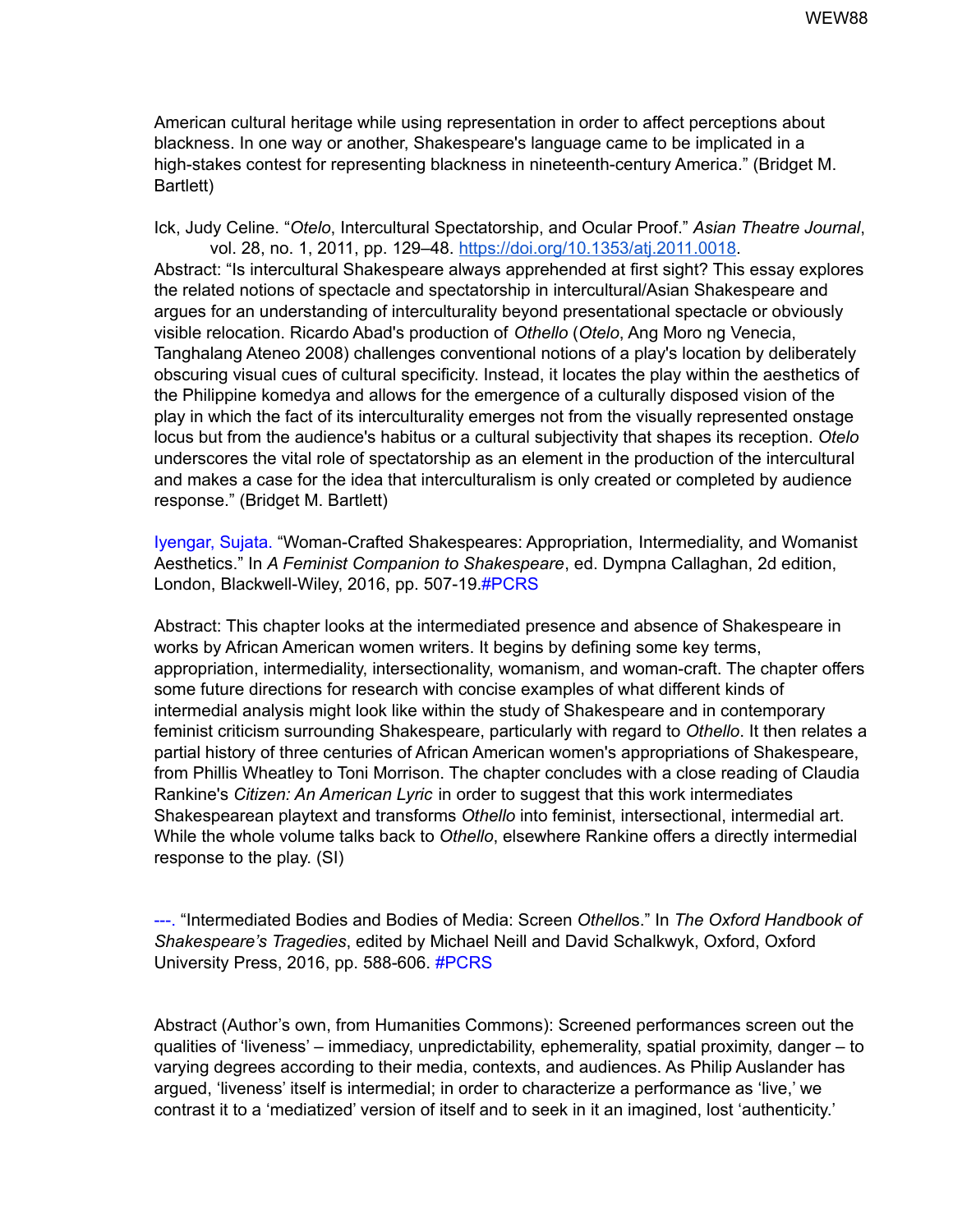Laurie Osborne suggests that 'Shakespeare thrives now through the creative use of intermedial performance differences' (in the case she discusses, through the interplay among multi-season television series, festival performance, and repertory theatre). This essay investigates race and intermediality in bodies of media: Othellos on film, television, web, and Shakestream, the hybrid format that broadcasts 'live' stage performances of plays in cinemas worldwide. I will aim to show that, while these performances assert their status as 'new media,' the way they represent other media reinforces what Schröter calls 'ontological intermediality.' Moreover, these bodies of media and mediatized human bodies threaten to screen out the lived experience of race for performers and audience. (SI)

Iyengar, Sujata, and Lesley Feracho. "*Hamlet* (RSC, 2016) and Representations of Diasporic Blackness." *Cahiers Elisabéthains* 99.1(2019):147-160. [https://doi.org/10.1177/0184767819837738](https://doi.org/10.1177%2F0184767819837738) #PCRS

Abstract: In 2016 Paapa Essiedu, a British actor of Ghanaian ancestry, starred as Hamlet in Simon Godwin's lauded Royal Shakespeare Company (RSC) production, set in a post-colonial African state whose non-specificity nonetheless irritated some reviewers. We contend, however, that the production mixed multiple referents of blackness (Eastern African, West African, Caribbean, South African, 1970s African American) in order deliberately to create an imaginary post-colonial domain where these different kinds of diasporic blackness engaged with each other through the figure of Hamlet and his art. (SI)

Jackson, Russell. "Questions of Racism: *The Merchant of Venice* and *Othello*." *The Cambridge Companion to Shakespeare on Screen*, edited by Russell Jackson, Cambridge U P, 2020, pp. 149–60.

From abstract: "This chapter considers the treatment of ethnic and cultural identity in adaptations of two plays in which they are an integral element, The Merchant of Venice and Othello. Complex characterization is in danger of being short-circuited by unconscious bias, pulling audiences back to racial stereotypes, dehumanizing Shylock and Othello despite the efforts of well-intentioned filmmakers." (Bridget M. Bartlett)

Joubin, Alexa Alice et al.. "'Deconstructing Compulsory Realpolitik in Cultural Studies: An Interview with Alexa Alice Joubin,' American Journal of Chinese Studies 28.2 (October, 2021): 115-130." *American Journal of Chinese Studies*, vol. 28, no. 2, American Association for Chinese Studies, Oct. 2021, pp. 115–30. *hcommons.org*[,](https://hcommons.org/deposits/item/hc:42051/) [https://hcommons.org/deposits/item/hc:42051/.](https://hcommons.org/deposits/item/hc:42051/)

From abstract: "This interview with Alexa Alice Joubin draws on new perspectives on cultural exchange in her book, *Shakespeare and East Asia* ..., which promotes treatment of Asian performing arts as original epistemologies rather than footnotes to the white, Western canon, and theory. We also present her latest thinking on multidisciplinarity." (Bridget M. Bartlett)

----. "Global Shakespeare Criticism beyond the Nation State." In *The Oxford Handbook of Shakespeare and Performance*, ed. James C. Bulman, 423-40. Oxford U P, 2017. (Esp. "Are We Post-Racial Yet," starting page 428. The chapter is freely available here: [https://mla.hcommons.org/deposits/item/hc:18155/](https://nam12.safelinks.protection.outlook.com/?url=https%3A%2F%2Fmla.hcommons.org%2Fdeposits%2Fitem%2Fhc%3A18155%2F&data=02%7C01%7Cdennis.britton%40unh.edu%7Cc3884212af5a4eaea6cf08d84a2957d0%7Cd6241893512d46dc8d2bbe47e25f5666%7C0%7C0%7C637340888734555371&sdata=UV8x36WHiy4RgRXIXUjVsLFs1krWaTX2%2Ban%2BtCRPKFw%3D&reserved=0))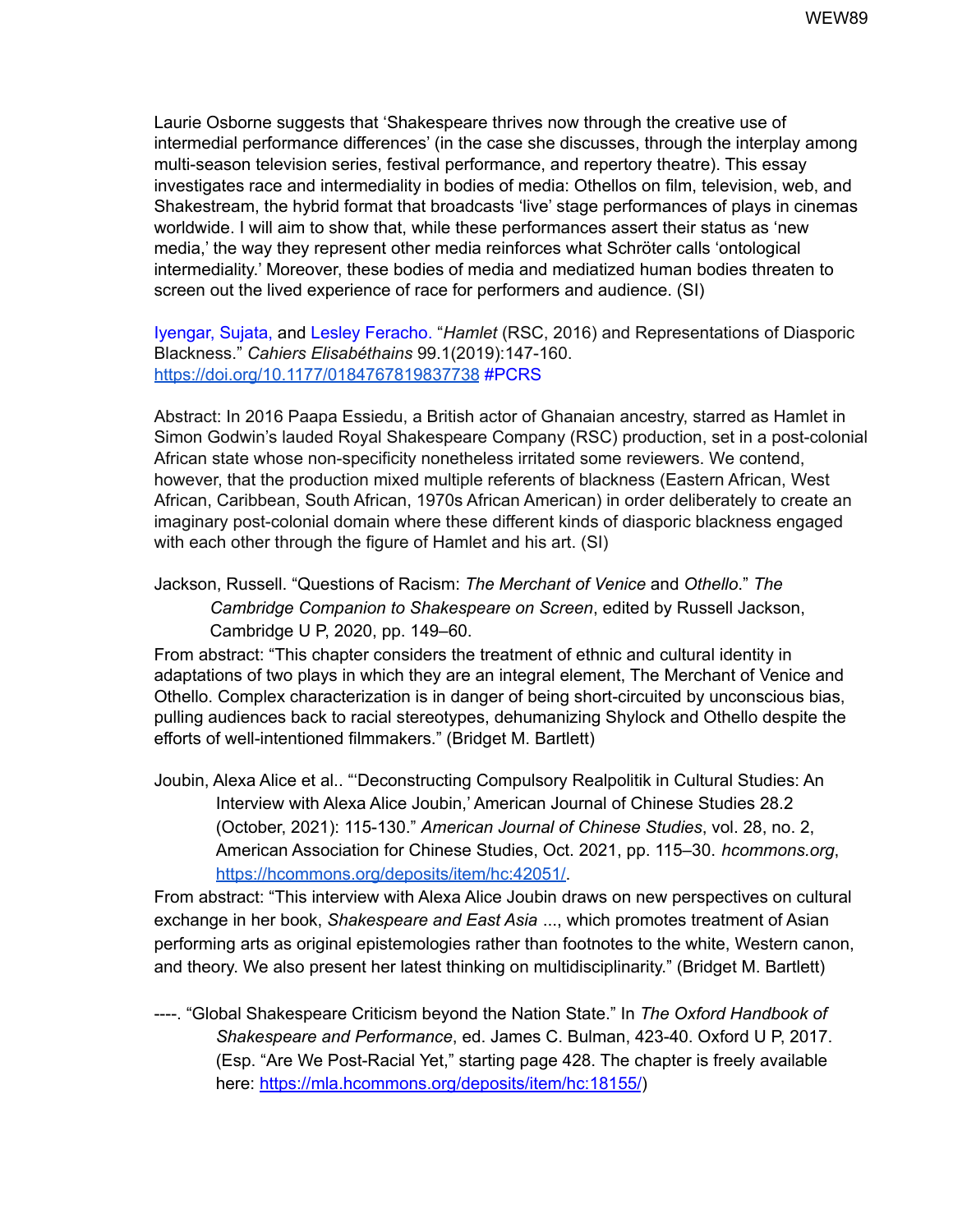Abstract: "To move global Shakespeare studies beyond the more limiting scope of nation-state and cultural profiling, I would like to propose we consider a number of critical concepts as methodology. These concepts critique the limitations of cartographic imagination, and connect the performance site to spaces of knowledge production: (1) the site of performance and the myth of global Shakespeare; (2) diaspora and racial tensions; (3) art in post-national space; (4) the ethics of quoting Shakespeare and world cultures; and (5) the production and dissemination of knowledge through archives." (Bridget M. Bartlett)

Joubin, Alexa Alice. "Others Within: Ethics in the Age of Global Shakespeare." *The Routledge Handbook to*

*Shakespeare and Global Appropriation*, edited by Christy Desmet et al., Routledge, 2020, pp. 25–36.

Joubin discusses unethical Shakespeare-related appropriation that uses "others" as means to an end and ethical Shakespeare-related appropriation characterized by reciprocity and mutual respect. (Bridget M. Bartlett)

----. "The Paradox of Female Agency: Ophelia and East Asian Sensibilities." *The Afterlife of Ophelia*, edited by Kaara L. Peterson and Deanne Williams, Palgrave, 2012, pp. 79–100. [Freely available online here[:](https://www.academia.edu/22668783/_The_Paradox_of_Female_Agency_Ophelia_and_East_Asian_Sensibilities_in_The_Afterlife_of_Ophelia_ed_Kaara_Peterson_and_Deanne_Williams_New_York_Palgrave_2012_pp_79_100)

https://www.academia.edu/22668783/ The Paradox of Female Agency Ophelia a nd East Asian Sensibilities in The Afterlife of Ophelia ed Kaara Peterson and Deanne Williams New York Palgrave 2012 pp 79 100

Joubin examines the ideologies informing different ways Ophelia has been represented in East Asian versions of *Hamlet*. (Bridget M. Bartlett)

----. "'Romeo and Juliet, Allegory, and the Ethnic Vocabularies of History.' Shakespeare Studies 46 (2008): 6-19." *Shakespeare Studies*, vol. 46, Shakespeare Society of Japan, 2008, pp. 6–19. *hcommons.org*, [https://hcommons.org/deposits/item/hc:15743/.](https://hcommons.org/deposits/item/hc:15743/)

Abstract: "Readings of literary texts are always shaped by a reader's particular location and knowledge, but those locations are themselves defined by their histories. Romeo and Juliet has inspired new sets of allegorical vocabularies of history in locations without confrontations with the English heritage in colonial contexts. Why is the reading of a canonical text often said to authorize a meaning different from what it literally says when read cross-culturally? How do allegory and local histories develop and intersect on stage? As an integral part of the cultural practice of narrativizing local history, allegorical interpretation plays an important role in creating a sense of semiotic referentiality for theatre works that cater predominantly to audiences in local markets. This article examines two productions of Romeo and Juliet in Taiwan and southwestern China (in the forms of Taiwanese opera, gezaixi, and Yunnan flower lantern opera, huadengxi) characterized by their decidedly local networks of signification." (Bridget M. Bartlett)

----. "Yukio Ninagawa." *Brook, Hall, Ninagawa, Lepage: Great Shakespeareans*, vol. 18, Bloomsbury Academic, 2013, pp. 79–112. *hcommons.org*[,](https://hcommons.org/deposits/item/mla:865/) [https://hcommons.org/deposits/item/mla:865/.](https://hcommons.org/deposits/item/mla:865/)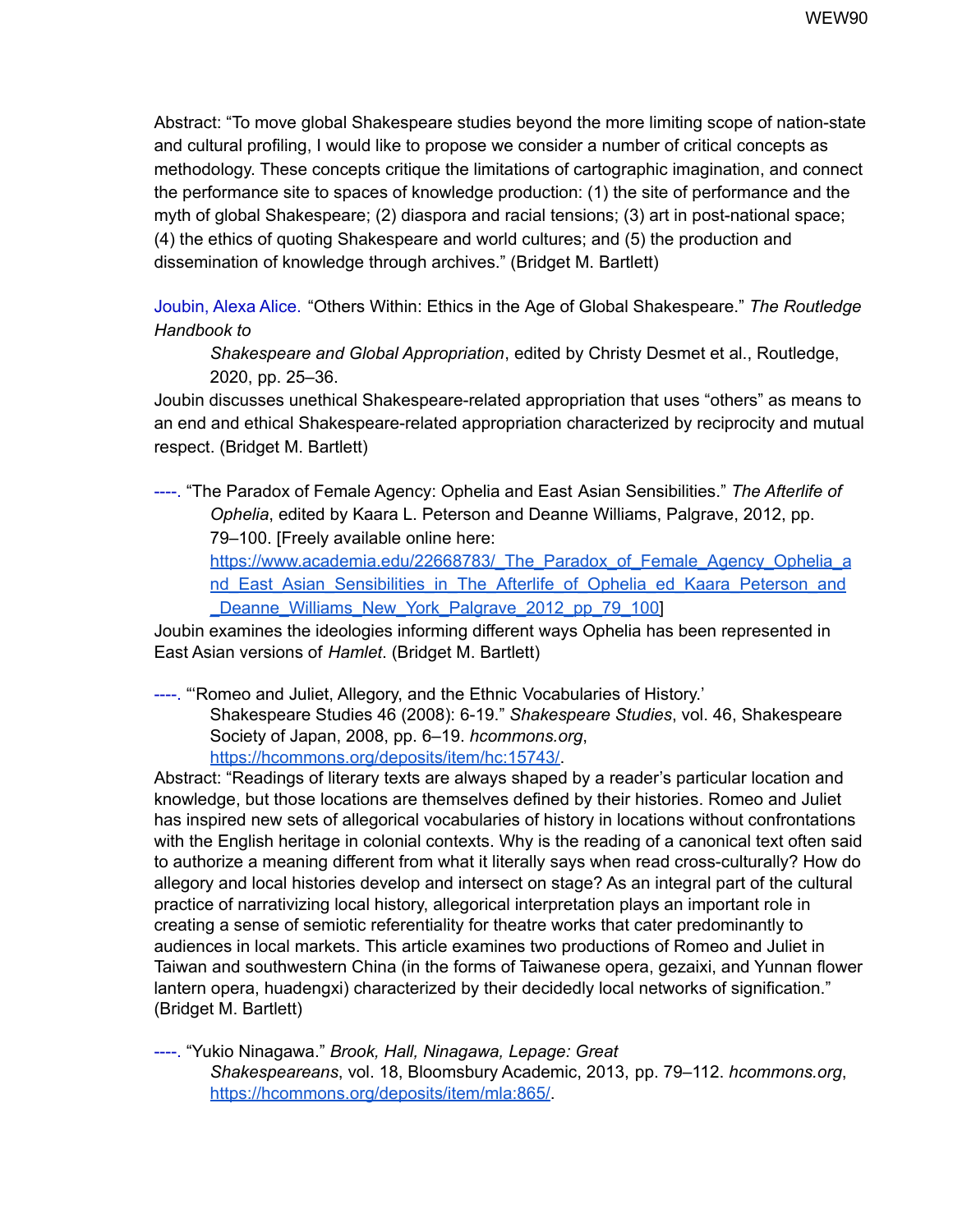Joubin discusses the Japanese Shakespearean Yukio Ninagawa and how "[h]is stage works thrive in the contentious space between cultures" (from abstract). (Bridget M. Bartlett)

Kemp, Sawyer K. "Two Othellos, Transitioning Anti-Blackness: A Dialogue with Skyler Cooper." *Shakespeare Bulletin*, vol. 39 no. 4, 2021, p. 651-665. *Project MUSE* [muse.jhu.edu/article/852590](https://muse-jhu-edu.umiss.idm.oclc.org/article/852590).

Abstract: "This essay grows out of an interview with actor, director, and activist Skyler Cooper. In Livermore Shakespeare Festival's 2019 season, Cooper was fêted as the first transgender man to play the role of Othello, but it was actually his second time in the part. Cooper had previously performed a butch lesbian version of Othello in Impact Theatre's 2005 production. In dialogue with Cooper's account of the two roles, this essay posits that Cooper's unique lived experience and performance history illustrate the intersections of gender, race, and trans identity both in *Othello* and in the contemporary American landscape. Although both characterizations represent cisgender interpretations of Othello as male and female, respectively, this essay engages critical race studies and transgender theory to argue that within and across these productions we can read a third interpretation: a transgender and transmasculine Othello whose experience of racist interpersonal violence, microaggressions, and gaslighting speaks to a contemporary Black transmasculine perspective that is often forgotten or ignored." (Bridget M. Bartlett / [@allo\\_nothing\)](https://twitter.com/allo_nothing)

Khomenko, Natalia. "From Social Justice to Metaphor: The Whitening of Othello in the Russian Imagination." *Multicultural Shakespeare: Translation, Appropriation and Performance*, vol. 23, no. 38, 38, 2021, pp. 75–89[.](https://doi.org/10.18778/2083-8530.23.05) [https://doi.org/10.18778/2083-8530.23.05.](https://doi.org/10.18778/2083-8530.23.05)

Abstract: "*Othello* was the most often-staged Shakespeare play on early Soviet stages, to a large extent because of its ideological utility. Interpreted with close attention to racial conflict, this play came to symbolize, for Soviet theatres and audiences, the destructive racism of the West in contrast with Soviet egalitarianism. In the first decades of the twenty-first century, however, it is not unusual for Russian theatres to stage Othello as a white character, thus eliminating the theme of race from the productions. To make sense of the change in the Russian tradition of staging Othello, this article traces the interpretations and metatheatrical uses of this character from the early Soviet period to the present day. I argue that the Soviet tradition of staging Othello in blackface effectively prevented the use of the play for exploring the racial tensions within the Soviet Union itself, and gradually transformed the protagonist's blackness into a generalized metaphor of oppression. As post-collapse Russia embraced whiteness as a category, Othello's blackness became a prop that was entirely decoupled from race and made available for appropriation by ethnically Slavic actors and characters. The case of Russia demonstrates that staging *Othello* in blackface, even when the initial stated goals are those of racial equality, can serve a cultural fantasy of blackness as a versatile and disposable mask placed over a white face." (Bridget M. Bartlett)

Klett, Elizabeth. "'Who Gets to Tell the Story?': Adaptation and Juxtaposition in Two Dance Versions of *Othello*." *Shakespeare Bulletin*, vol. 34, no. 4, 2016, pp. 601-626*.* Klett examines appropriation and the treatment of race in two dance adaptations of *Othello*. (Bridget M. Bartlett)

Knowles, Ric. "Othello in Three Times." *Shakespeare in Canada: A World Elsewhere?*,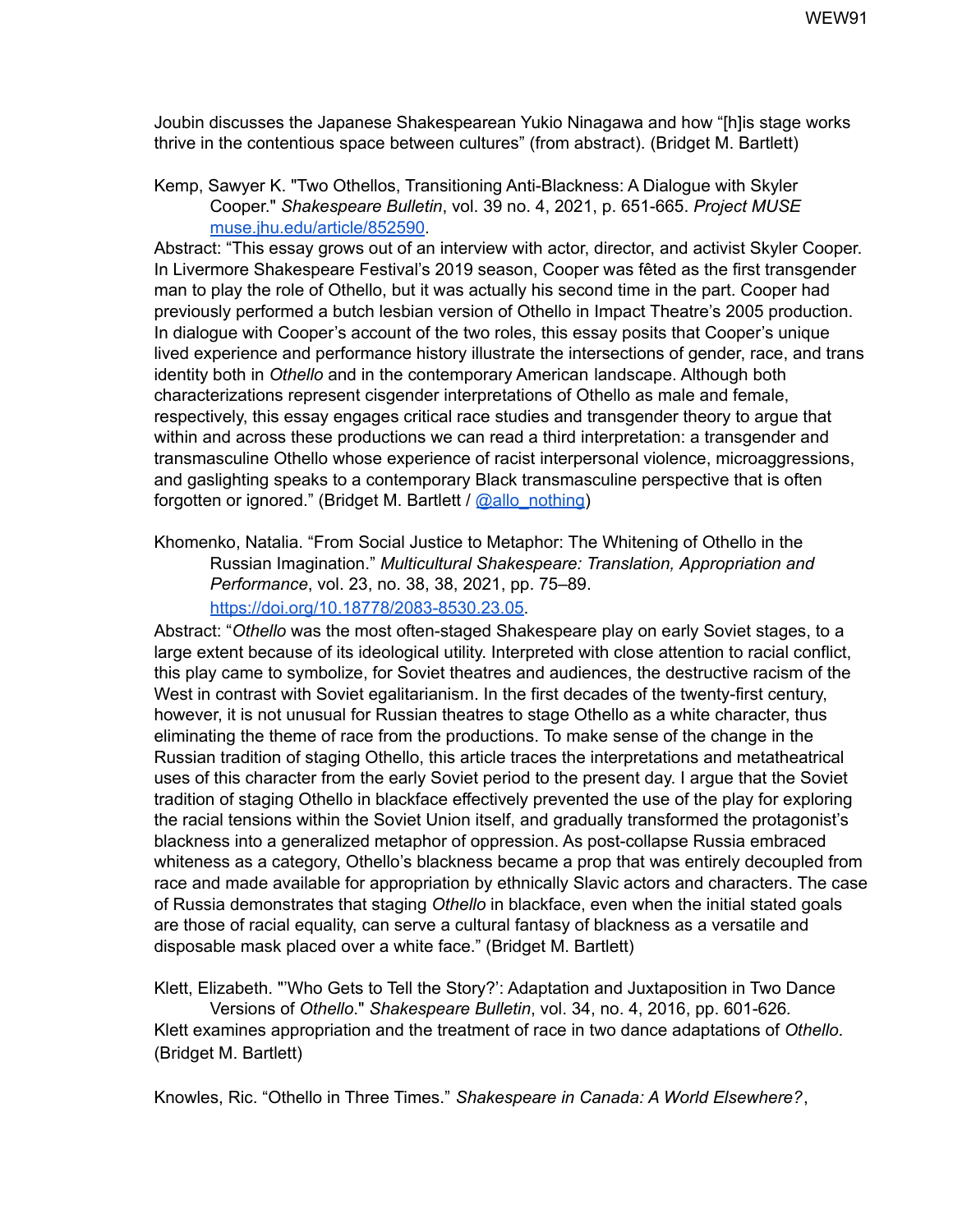edited by Diana Brydon and Irena R. Makaryk, U of Toronto P, 2002, pp. 371–94. From volume introduction: "...Knowles examines three Canadian rewritings of *Othello*: the regional and populist *Cruel Tears*, a country opera by Ken Mitchell and Humphrey and the Dump Trucks (1985); Anne-Marie Macdonald's feminist *Good Night Desdemona (Good Morning Juliet)* (1990); and Djanet Sears's interventionist *Harlem Duet* (1997), suggesting a changing relationship over three decades with Shakespeare and constructions of gender, race, ethnicity, and class in Canada" (p. 37). (Bridget M. Bartlett)

MacDonald, Joyce Green. "Border Crossings: Women, Race, and *Othello* in Gayl Jones's

*Mosquito*." *Tulsa Studies in Women's Literature*, vol. 28, no. 2, 2009, pp. 315–36. MacDonald discusses Gayl Jones's use of *Othello* in her novel *Mosquito* and "argues that the tragedy informs Mosquito's deep concern with the erasure of deeply drawn borders between cultures, nations, races, and registers of language. The novel reorients readers' understanding of the play, inviting us to imagine its significance to the construction of the identities of African American women, rather than primarily of African American men, as has been the focus of much nationalist recuperation of this Shakespearean text" (from abstract). (Bridget M. Bartlett)

Markov, Plamen, et al. "Migrant *Othello* in Bulgaria (2020): Professor Plamen Markov in Conversation with Boika Sokolova (University of Notre Dame, London, UK) and Kirilka Stavreva (Cornell College, USA)." *Shakespeare's Others in 21st-Century European Performance: The Merchant of Venice and Othello*, edited by Boika Sokolova and Janice Valls-Russell, Bloomsbury, 2021, pp. 258–68.

Markov, Sokolva, and Stavrava discuss Markov's production of *Othello*, which incorporated the Ibo and Turkish languages to stage a play focused on issues related to migration. (Bridget M. Bartlett)

Maxwell, Lynn. "'Shakespeare for All Times and Peoples': Shakespeare at Spelman College and the Atlanta University Center." *Journal of American Studies*, vol. 54, no. 1, Feb. 2020, pp. 66–73.

from abstract: "Despite the frequent association of Shakespeare requirements with a conservative agenda, both Herndon and Du Bois imagine possibilities for powerful politics in the performance and study of Shakespeare. Reading these two texts together suggests that teaching, studying, and performing Shakespeare might still be powerful politics at black institutions." (Bridget M. Bartlett)

Mendoza, Kirsten N. "'I am content': Race, Seduction, and Performances of Consent in *The Hollow Crown*." *Shakespeare Bulletin*, vol. 39 no. 4, 2021, p. 617-635. *Project MUS[E](https://muse-jhu-edu.umiss.idm.oclc.org/article/852588)* [muse.jhu.edu/article/852588](https://muse-jhu-edu.umiss.idm.oclc.org/article/852588).

Mendoza "proposes that claims of 'colorblind' casting detract from the social justice potential of Shakespearean adaptations" and shows that "it is precisely through recognizing the history inscribed on bodies, especially through racial difference, that contemporary performances have the potential to challenge audiences to confront ingrained forms of discrimination and the legacies of privilege and of violence we have inherited" by demonstrating how a race-conscious reading of *The Hollow Crown* "prompts audiences to think critically about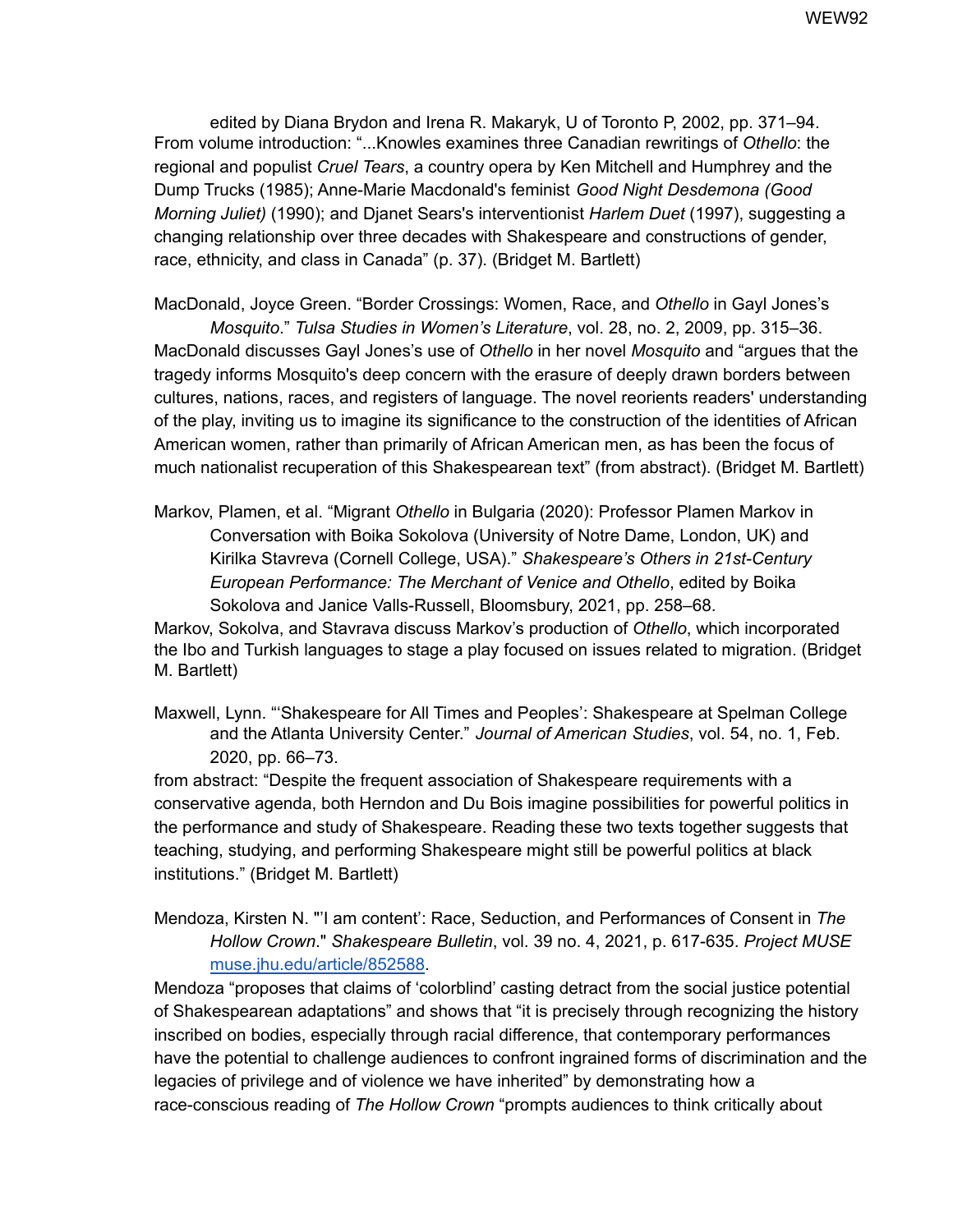women's consent in the midst of civil war and imperial conquest, and helps viewers to realize how seduction narratives have cultivated white male privilege by dignifying subjugation and validating the vulnerability and dispossession of others" (from abstract). (Bridget M. Bartlett [/](https://twitter.com/allo_nothing) [@allo\\_nothing](https://twitter.com/allo_nothing))

Modenessi, Alfredo Michel. "'You Say You Want a Revolution?': Shakespeare and Mexican [Dis]Guise." *The Routledge Handbook to Shakespeare and Global Appropriation*, edited by Christy Desmet et al., Routledge, 2020, pp. 37–47.

Modenessi discusses the problematic and unethical elements of a production of *Much Ado* set in the Mexican Revolution. (Bridget M. Bartlett)

Newstok, Scott. "How to Think Like Ira Aldridge." *The Cambridge Companion to Shakespeare and Race*, edited by Ayanna Thompson, Cambridge U P, 2021, pp. 175–89.

From abstract: "This essay surveys seven of Ira Aldridge's strategies for succeeding on the nineteenth-century stage: educate; emulate; circulate; nominate; innovate; disseminate; elaborate. Such strategies can still inspire us, students, performers, scholars, artists, teachers, and innovators alike." (Bridget M. Bartlett)

Nikolić, Zorica Bečanović. "Drags, Dyes, and Death in Venice: *The Merchant of Venice* (2004) and *Othello* (2012) in Belgrade, Serbia." *Shakespeare's Others in 21st-Century European Performance: The Merchant of Venice and Othello*, edited by Boika Sokolova and Janice Valls-Russell, Bloomsbury, 2021, pp. 89–107. Nikolić discusses how a Serbian production of *The Merchant of Venice* and a Serbian production of *Othello* each use the play's exploration of otherness to address otherness in the local, post-Yugoslav context. (Bridget M. Bartlett)

Rhymes, De'aris. "2020 Vision: Race, Performance, and Diversity in a Post-2020 America." *Shakespeare Bulletin*, vol. 39 no. 4, 2021, p. 559-575. *Project MUS[E](https://muse-jhu-edu.umiss.idm.oclc.org/article/852585)* [muse.jhu.edu/article/852585](https://muse-jhu-edu.umiss.idm.oclc.org/article/852585).

From abstract: "In this article, I survey the anti-racist practices, or lack thereof, that some Shakespeare theater companies have implemented during the COVID-19 crisis. I also explore the challenges that come along with these changes and how these challenges affect performances of Shakespeare's plays. While 2020 proved that Shakespeare theater companies have the potential to create an anti-racist environment, I argue that this change is only possible if theater companies create safe spaces to listen to and accommodate theater-makers of color." (Bridget M. Bartlett / [@allo\\_nothing](https://twitter.com/allo_nothing))

Rivlin, Elizabeth. "Shakespeare for Use and Pleasure: Elizabeth Nunez's and Terry McMillan's Middlebrow Fiction." *Journal of American Studies*, vol. 54, no. 1, Feb. 2020, pp. 19–26.

Abstract: "This essay investigates how Elizabeth Nunez's *Prospero's Daughter* (2006) and Terry McMillan's *How Stella Got Her Groove Back* (1996) engage with Shakespeare. By taking a middlebrow approach that emphasizes readers' use of and pleasure in Shakespeare and that aims to cultivate an inclusive multiracial readership, Nunez and McMillan show that black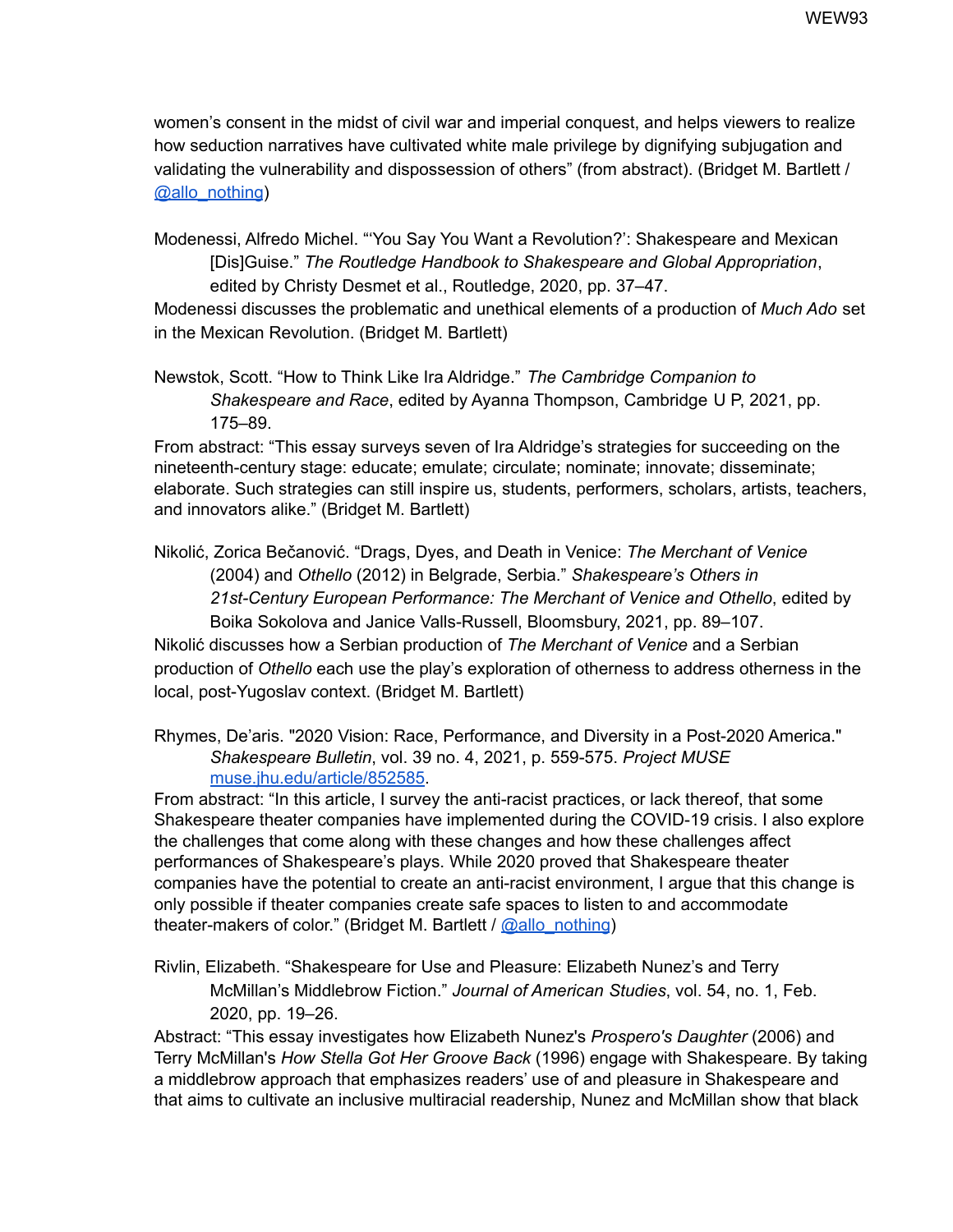readers can lay claim to a Shakespeare that they participate in (re)defining. While Nunez's novel frames Shakespeare's political uses within pleasurable genres of contemporary popular fiction, McMillan suggests that she and her readers can remake Shakespeare, the name of her heroine's love interest, into a figure associated with pleasure." (Bridget M. Bartlett)

Sakoeska, Aleksandra. "Estranged Strangers: Krzysztof Warlikowski's Shylock and Othello in *African Tales after Shakespeare* (2011)." *Shakespeare's Others in 21st-Century European Performance: The Merchant of Venice and Othello*, edited by Boika Sokolova and Janice Valls-Russell, Bloomsbury, 2021, pp. 69–88.

"...Sakowska views Krzysztof Warlikowski's *African Tales after Shakespeare* in the context of the sensibilities, stereotypes and prejudices in twenty-first-century Poland. Through a theoretical approach deriving from Zygmunt Bauman, the essay discusses the radically reduced mélange of *The Merchant of Venice*, *Othello* and *King Lear*, supplemented with other modern texts and stark, shocking visual effects, which result in a 'multi-focal exploration of identity'. Warlikowski deconstructs stereotypes of ethnicity, race, gender, sexuality, age and disability to confront Polish and international audiences with universal examples of marginalization. By conjoining three iconic outcasts – Shylock (the Jew), Othello (the black man), Lear (the debilitated old man) – the production simultaneously de-historicized the characters and challenged the audience's perceptions of the 'normal' strange" (Description from Lawrence Gunter's section introduction, pp. 25-26). (Bridget M. Bartlett)

Seeff, Adele. "Inheriting the Past, Surviving the Future." *The Routledge Handbook to Shakespeare and Global Appropriation*, edited by Christy Desmet et al., Routledge, 2020, pp. 161–70.

Focusing on uses of multiethnicity, Seeff discusses three South African Shakespeare productions that the author feels "exemplify performance styles intended to signal to a global audience an 'authentic' South African Shakespeare performance and an integrated South African identity" (p. 163). (Bridget M. Bartlett)

Sokolova, Boika, and Kirilka Stavreva. "Refracting the Racial Other into the Other-within in Two Bulgarian Adaptations of *Othello*." *Shakespeare's Others in 21st-Century European Performance: The Merchant of Venice and Othello*, edited by Boika Sokolova and Janice Valls-Russell, Bloomsbury, 2021, pp. 49–68.

The authors discuss how recent Bulgarian productions of *Othello* have used the play and Othello the character in order to address classed and gendered forms of otherness within the post-communist Bulgarian state. (Bridget M. Bartlett)

Sosnowska, Dorota. "The Dark Continent: «African Tales by Shakespeare» and the Experience of Transitional Community." *Pamiętnik Teatralny*, vol. 70, no. 3, Oct. 2021, pp. 73–97. [https://doi.org/10.36744/pt.815.](https://doi.org/10.36744/pt.815)

Sosnowska analyzes *Shakespeare's African Tales*, a Polish theatrical production that "blend[s] Shakespeare with J. M. Coetzee and adapting motifs from Eldridge Cleaver and Jonathan Littell, also introduced soliloquies by Cordelia, Desdemona, and Portia written for the play by the Lebanese-Canadian writer Wajdi Mouawad, as well as visual quotes from Art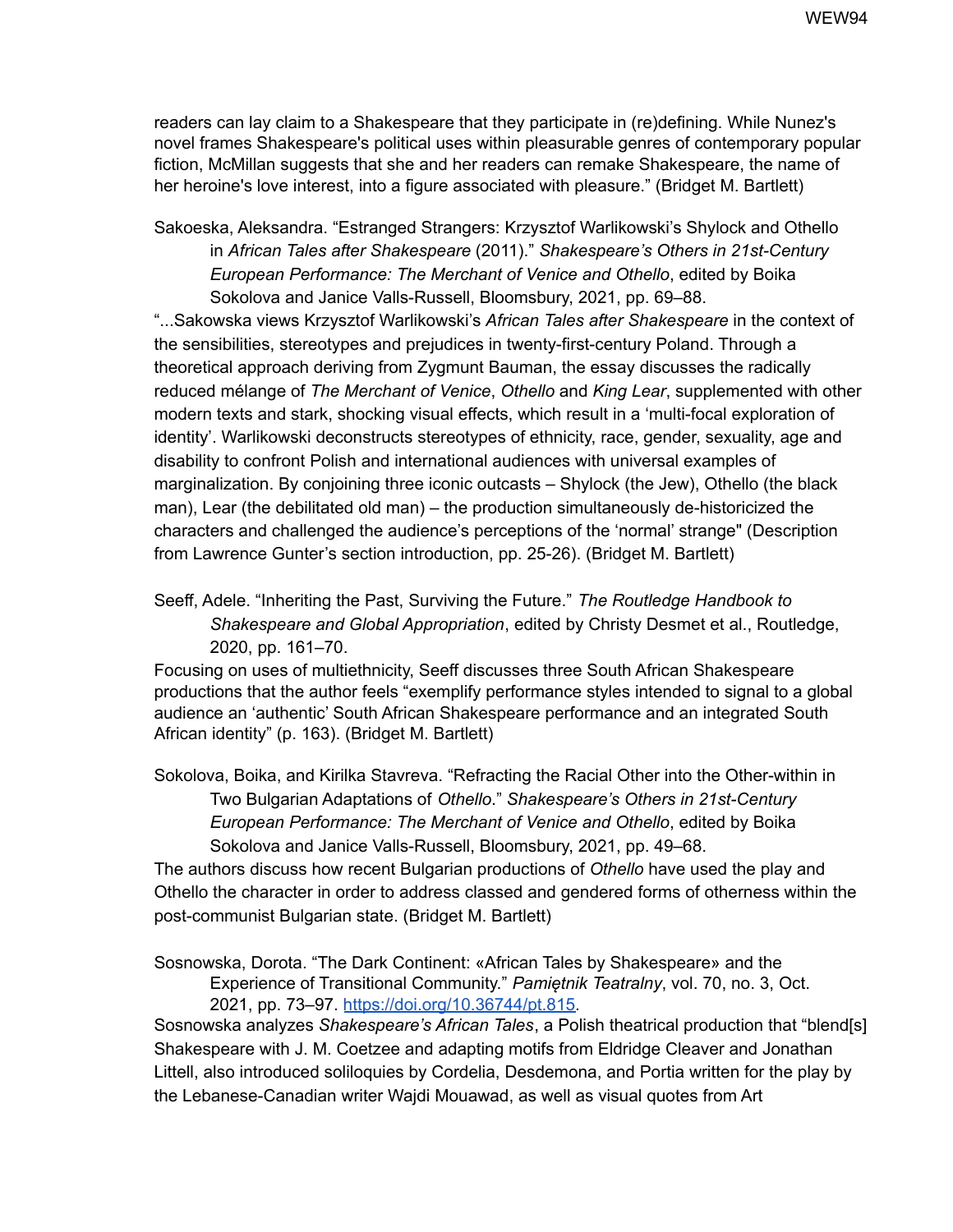Spiegleman's *Maus* and a host of other references" with the intention of "be[ing] a study of otherness rooted in the reality of contemporary Polish society, relevant to that domestic context while being universally comprehensible" (p. 75).

Swindall, Lindsey R.. *The Politics of Paul Robeson's Othello*, University Press of Mississippi, 2010.

From description: "Swindall examines the historical and political context of acclaimed African American actor Paul Robeson's three portrayals of Shakespeare's *Othello* in the United Kingdom and the United States. …. *The Politics of Paul Robeson's Othello* maintains that Robeson's development into a politically minded artist explicates the broader issue of the role of the African American artist in times of crisis. …. Swindall thoughtfully uses Robeson's *Othello* performances as a collective lens to analyze the actor and activist's political and intellectual development." (Bridget M. Bartlett)

Thompson, Ayanna, Farah Karim-Cooper, and David Sterling Brown. "'Unicorns and Fairy Dust': Talking Shakespeare, Performance, and Social (In)Justice." *Shakespeare Bulletin*, vol. 39 no. 4, 2021, p. 537-558. *Project MUSE* [muse.jhu.edu/article/852584.](https://muse-jhu-edu.umiss.idm.oclc.org/article/852584) From abstract: "In a provocative conversation about race, education, performance, social justice, gender, and more, Thompson and Karim-Cooper think through some of the urgent questions confronting the worlds of the academy and the theater, and they also reflect on their respective professional experiences. Moreover… they offer their perspectives on the changes that need to be made in order for theaters on both sides of the Pond to become equitable, antiracist spaces that include, and provide equal support for, all artists, not just those who are white (and male)." (Bridget M. Bartlett / [@allo\\_nothing](https://twitter.com/allo_nothing))

Trivedi, Poonam. "Fooling Around with Shakespeare: The Curious Case of 'Indian' *Twelfth Nights*." *The Routledge Handbook to Shakespeare and Global Appropriation*, edited by Christy Desmet et al., Routledge, 2020, pp. 113–23.

Trivedi examines several recent U.K., U.S., and Canadian productions of *Twelfth Night* that set the play's action in either colonial or postcolonial India. Investigating this phenomenon of "Indian" *Twelfth Nights*, Trivedi examines how the productions relate to the context of the neo-colonialism and orientalism that are symptomatic of globalization. (Bridget M. Bartlett)

Vanhoutte, Jacqueline. "Suzan-Lori Parks's *Venus* and the Petrarchan Tradition." *Texas Studies in Literature and Language*, vol. 59 no. 2, 2017, p. 234-267.

Abstract: "*Venus* reconfigures the Western view of love pioneered by Ovid, adapted by Petrarch, and perpetuated by Shakespeare and others. Parks appropriates this tradition to dismantle its gendered models of agency, which she shows influenced modern scientific thinking. If *Venus* is about a black woman whose venerean corpse is dissected by the white men who love her, it is also by a black woman who resurrects the venerable corpus of the dead white men she loves. Ultimately, Parks returns to premodern poetry because it allows for creative interventions precluded by modern modes of knowing." (Bridget M. Bartlett)

Wilburn, Reginald A. "Milton's Early Black Sisterhood." *Milton Studies*, vol. 54, no. 1, 2013, pp. 259–90.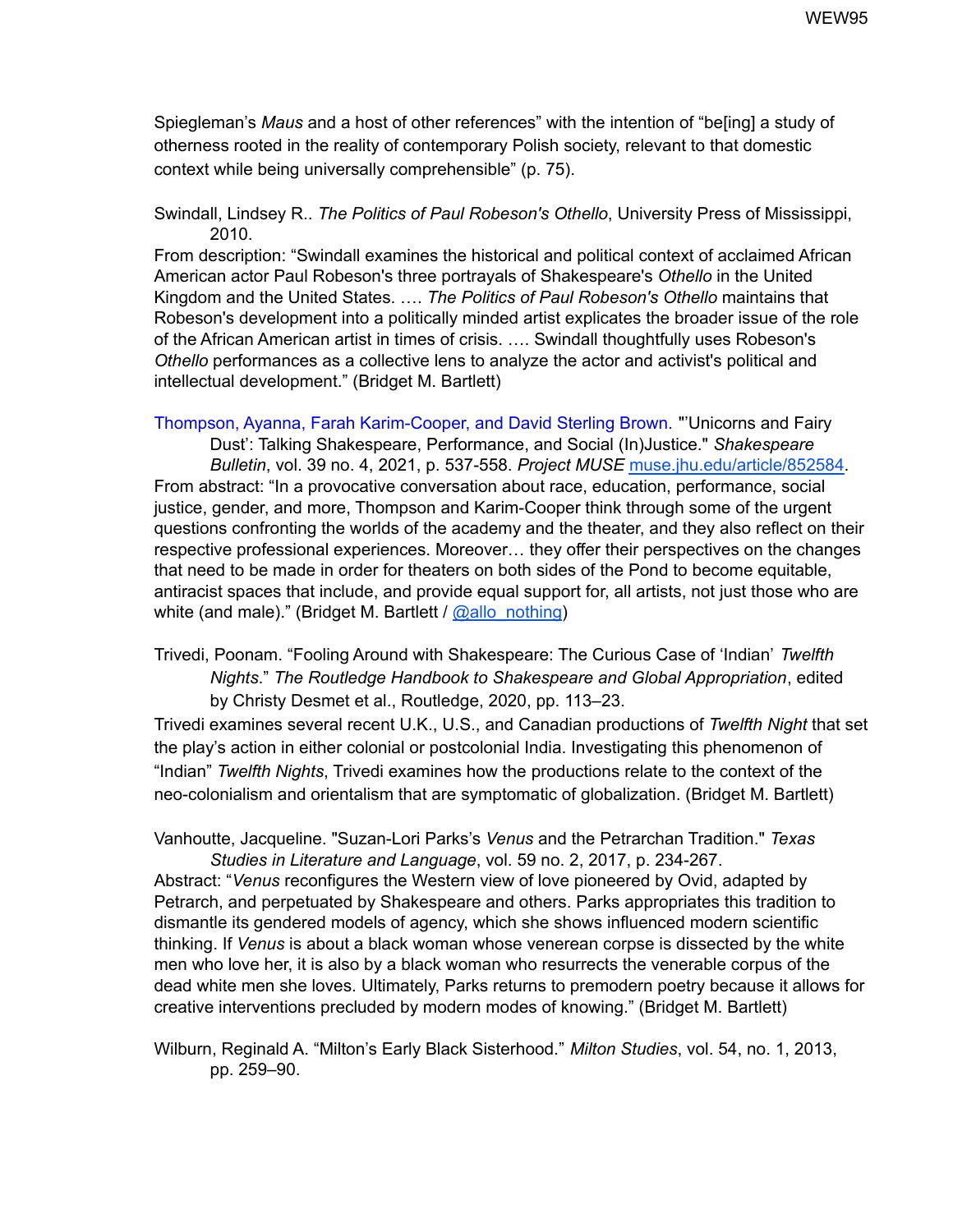Wilburn analyzes early appropriations of Milton by black women writers for their works' operant theories of reception and intertextuality. (Bridget M. Bartlett)

Willan, Brian. "Whose Shakespeare? Early Black South African Engagement with Shakespeare." *Shakespeare in Southern Africa*, vol. 24, 2012, pp. 3-24,88*.* Willan describes how Black South Africans historically engaged with Shakespeare. (Bridget M. Bartlett)

## **Rap/Hip Hop and Shakespeare/Renaissance**

General Hip/Hop Rap [Scholarship](#page-95-0) Hip Hop and [Appropriation](#page-95-1) -- scholarship **Hip Hop and [Appropriation--Artworks](#page-96-0)**

## **General Hip/Hop Rap Scholarship**

<span id="page-95-0"></span>Crenshaw, Kimberle. "Beyond Racism and Misogyny: Black Feminism and 2 Live Crew." In *The Hip Hop Reader*, ed. Timothy Francis Strode. Pearson Longman, 2008: 117–29 This widely reprinted essay is a reading of the infamous 1990 2 Live Crew obscenity trial and key to Crenshaw's articulating intersectionality for a broader public audience. @ProfKFH

Rose, Tricia. *Black Noise : Rap Music and Black Culture in Contemporary America*. Hanover, NH: University Press of New England, 1994.

This feminist examination of rap situated rap as an object of critical study. She makes clear the political challenge of rap and the political roles of black women in rap culture. She also outlined the cycle of white appropriation: first white vilification and challenge to its status of an artform, then re-appropriation of black musical traditions. @ProfKFH

#### **Hip Hop and Appropriation--Scholarship**

<span id="page-95-1"></span>Barnes, Todd Landon. 'Hip hop Macbeths, "Digitized Blackness," and the Millennial Minstrel: Illegal Culture Sharing in the Virtual Classroom', in Scott L. Newstok and Ayanna Thompson eds., *Weyward Macbeth: Intersections of Race and Performance* (New York, 2010), pp.161-72.

Barnes "examine[s] the strange effects of local, culturally specific pedagogical practices fusing Shakespeare and hip hop which—like the music itself—have been cut, copied, pasted, and practiced outside of what was once their "proper" domain" (from abstract).

Della Gatta, Carla. "Shakespeare, Race, and 'Other' Englishes: The Q Brothers's *Othello: The Remix*,"in *Shakespeare Survey*, *Special Edition on 'Re-Creating Shakespeare*', Vol. 71 (2018): 74–87.

This essay closely examines the Q Brothers' *Othello: The Remix* and the perception of people of color as translators and adapters of Shakespeare. Also addressed are OSF's *Play On!* Initiative and the geneology of hip hop Shakespeares.

Lanier, Douglas. "Minstrelsy, Jazz, Rap: Shakespeare, African American Music, and Cultural Legitimation." *Borrowers and Lenders: The Journal of Shakespeare and Appropriation* 1, no. 1 (2005): 1–29.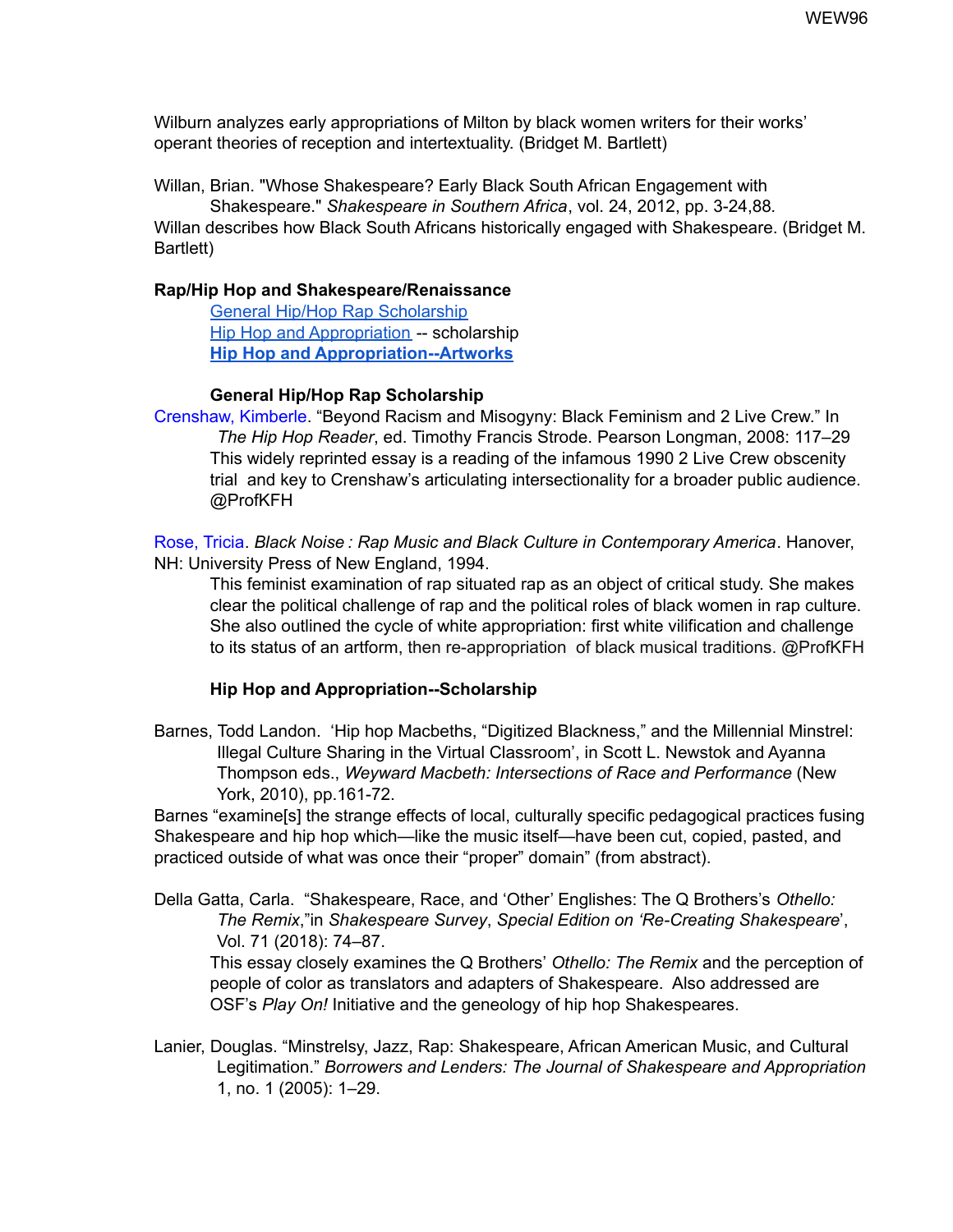Lanier argues "that mid-century jazz adaptations of Shakespeare serve as an ambivalent middle-term between Shakespearean minstrelsy of the nineteenth century, where the relationship between Shakespeare and African American music was first codified, and contemporary hip-hop, where musicians have reclaimed Shakespeare as a minor yet symbolically significant point of reference for African American music."

O' Neill, Stephen. "'It's William Back from the Dead': Commemoration, Representation, and Race in Akala's Hip‐Hop Shakespeare." *Studies in Ethnicity and Nationalism*, vol. 16, no. 2, Oct. 2016, pp. 246–56.

O'Neill argues that the hip-hop artist Akala does much of the kind of anti-racist engagement with Shakespeare that has been modeled and advocated by scholars like Ayanna Thompson and Ruben Espinosa.

Wetmore, Jr., Kevin J. '"Big Willie Style" Staging Hip hop Shakespeare and Being Down with the Bard', in Jennifer Hulbert, Kevin J. Wetmore, Jr., and Robert L. York eds., *Shakespeare and Youth Culture* (New York, 2006), pp.147-70.

Wetmore surveys uses of Shakespeare in hip-hop and uses of hip-hop in presenting Shakespeare's works. Wetmore considers the racial politics of combining Shakespeare and hip-hop and discusses the role that signifyin(g) can play in negotiating topics connected to this issue.

# **Hip Hop and Appropriation--Artworks**

<span id="page-96-0"></span>Amar Stewart, Hip Hop [Royalty.](https://amarstewart.com/hiphop-royalty-collection) This collection by Black British artist Amar Stewart features famous Hip-Hop artists dressed as 17th century nobility. @ProfKFH

Frazer, Simon. "Rappers Outgun Shakespeare in Vocabulary War of Words; Nearly 400 Years after His Death, William Shakespeare's Works Seem a World Away from Hip Hop. But a New Yorker Has Sought to Compare Shakespeare's Apples with Rap Music's Oranges by Analysing Who Has a Larger Vocabulary. Perhaps Surprisingly, the Colourful and Creative Use of Words by Some Rappers Leaves Them Streets Ahead." In AM - Australian Broadcasting Corporation; Sydney. Sydney, Australia: Australian Broadcasting Corporation, 2014. Is it Appropration? Is it scholarship? Maybe a little of both. When Matt [Daniels](https://pudding.cool/projects/vocabulary/) started

his token [analysis](https://pudding.cool/projects/vocabulary/) of original words in hip hop, he began by comparing their production of neologisms with Shakespeare's. See his interview @ProfKFH

Choreographer Lorenzo "Rennie" Harris created *Rome & Jewels*, a mixture of Shakespearean verse and original rap, for his Philadelphia based dance company, Rennie Harris Puremovement, in 2000. @ProfKFH

# **11. Pedagogy**

This began with resources recommended by Holly Dugan, Dorothy Kim and Reginald Wilburn from their Shakespeare Association of America workshop "Teaching the Premodern in a Time of White Supremacy." Those are indicated by (DKW). Others have been added

Akhimie, Patricia, "Cultivating Expertise: Glossing Shakespeare and Race," in "Race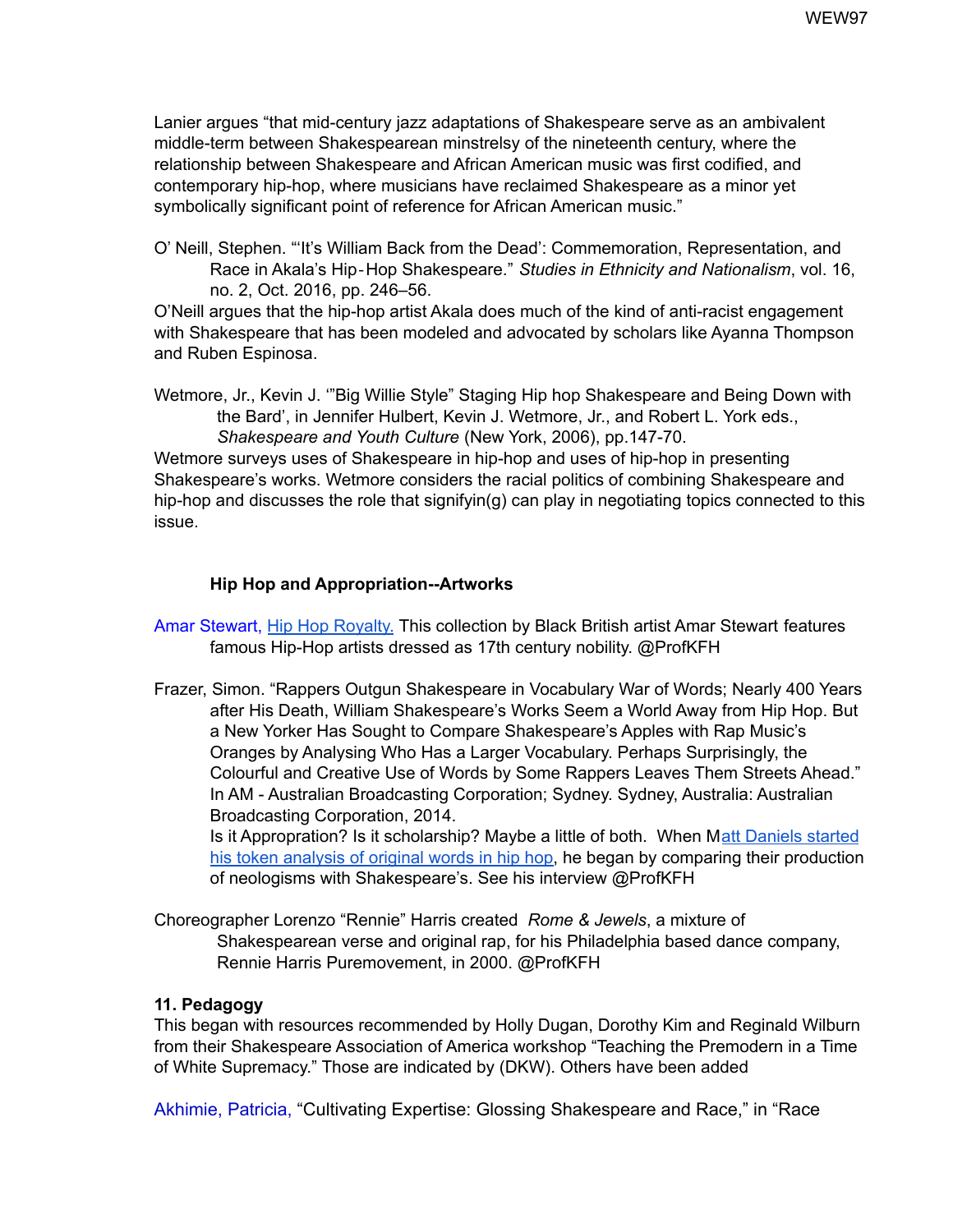Before Race: Premodern Critical Race Studies," ed. Ayanna Thompson, special issue *Literature Compass* 18.10 (2021), 10 pp.

Abstract: "Tracing connections between research methodologies and classroom practices in the study of Shakespeare and race, this essay argues for the importance of offering students' opportunities to build and demonstrate expertise. The essay discusses the use of a glossary exercise in classes on race and early modern literature, and the learning objectives for such courses. Finally, the essay offers a critique of such courses as commonly structured and suggestions for new directions in teaching race in literature from this period."

Akhimie, Patricia, "Teaching Guide for 'Cultivating Expertise'" in "Race Before Race: Premodern Critical Race Studies," ed. Ayanna Thompson, special issue *Literature Compass* 18.10 (2021), 2 pp. Teaching guide for entry above.

Thompson, Ayanna. "The Chasm Between." *Casting a Movement: The Welcome Table Initiative*, edited by Claire Syler and Daniel Banks, Routledge, 2019. Thompson discusses audience and casting considerations for Shakespearean performance "and how educational settings can more fully prepare young people to discuss racial difference in performance" (from abstract). (Bridget M. Bartlett)

#### **Race in the historical past**

Chakravarty, Urvashi and Ayanna Thompson. "Race and Periodization: Introduction." *New Literary History*, vol. 52 no. 3, 2021, p. v-xvi. [doi:10.1353/nlh.2021.0017.](http://doi.org/10.1353/nlh.2021.0017)

The authors discuss how the articles in this special issue on race and periodization engage with race and the premodern, concluding, "The structure of this special issue itself may invoke a periodizing logic…. But in thinking in genealogical, transnational, and transtemporal frameworks to propose new ways into—and out of—the hold of periodization, our hope is that this volume and the multiplicity of approaches it models will provoke a new understanding of, and conversation about, the potential of critical race studies to reframe our reckoning with the past" (p. xvi). (Bridget M. Bartlett)

Dorothy Kim, "Race," Encyclopedia of the Middle Ages, ed. Ruth Mazo Karras (forthcoming) (DKW)

Lopez-Jantzen, Nicole. "Historiography, Periodization, and Race: Italy between Antiquity and the Middle Ages, Europe and Africa." *New Literary History*, vol. 52 no. 3, 2021, p. 469-487. [doi:10.1353/nlh.2021.0022](http://doi.org/10.1353/nlh.2021.0022).

Abstract: Periodization is inherently political and bound up with racial ideas. Following Kathleen Davis's model for the analysis of feudalism and secularism, this essay asks how race governs the politics of time.<sup>[1](https://muse-jhu-edu.umiss.idm.oclc.org/article/846841#f1)</sup> Understanding the racial logic behind the construction of Italian history in the premodern and modern periods can help us to understand and challenge those categories and logics, thereby destabilizing the ancient/medieval/modern divides. Older concepts of periodization in nineteenth- and twentieth-century historiography divided the ancient world from the Middle Ages, juxtaposing Romans with foreign barbarians as well as with Africans. This essay will first analyze the historiographical category of late antiquity,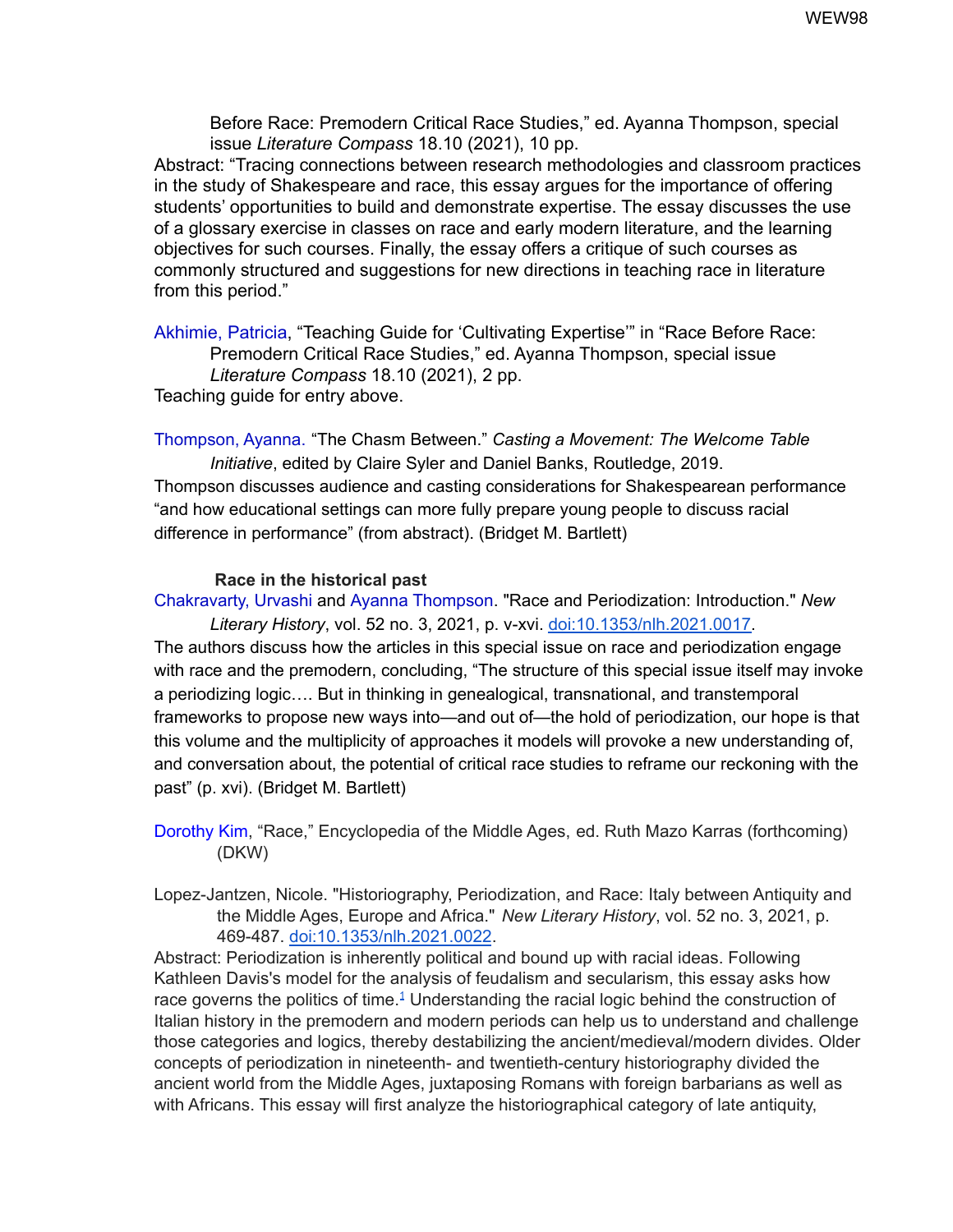arguing that the construction of the Lombards, a post-Roman group who ruled much of Italy in the sixth- through eighth- centuries, played a fundamental role in Italian self-definition beginning in the nineteenth century. Finally, this essay examines the use of the concept of *Romanitas* (Roman-ness or *romanità*, or the political and cultural values spread by Romans throughout their empire) in modern Italian scholarship and politics to demonstrate that shifts in its conceptualization suggest that the desire to create a white Italian identity was tied to Europe and had devastating effects on those excluded." (Bridget M. Bartlett)

R. Wilburn, "Phillis Wheatley and the 'Miracle' of Miltonic Influence," *Milton Studies* 58 (2017): 145-165 (DKW)

Wilburn examines Phillis Wheatley's poetic engagement with Milton and describes her as a seminal figure in an African American literary tradition of revisiting *Paradise Lost* to reflect on African origins and the traumas of the Middle Passage. (description added by Bridget M. Bartlett)

## **Student Resistance**

Bloom, Gina, and Lauren Bares. "Play to Learn: Shakespeare Games as Decolonial Praxis

in South African Schools." *Shakespeare in Southern Africa*, vol. 34, Jan. 2021, pp. 7–22, doi:10.4314/sisa.v34i1.2.

The authors argue that "removing Shakespeare from the curriculum is not the only or even the best solution for countering the violent legacies of colonialism and apartheid" in South African secondary education and assert "that a more effective decolonial approach would be to change the way Shakespeare is taught in schools by cultivating horizontal, instead of hierarchical, dialogue within classrooms and between secondary educators and Shakespeare scholars. The authors describe their own horizontal collaboration to produce … a series of lesson plans and assignments centred on scenes of violence in the Shakespeare set works. .... The article contextualises the project in terms of Practice as Research (PAR) methodology while offering preliminary findings from the programme's implementation in Cape Town schools" (from abstract). (Bridget M. Bartlett)

De Barros, Eric L. "Teacher Trouble: Performing Race in the Majority-White Shakespeare Classroom." *Journal of American Studies* 54.1 (2020): 74-81.

from abstract: "…this essay explores its challenge to black teacher–scholars in the majority-white classroom. Rethinking *The Merchant of Venice* as an educational play, with Portia and Shylock performing as nontraditional teachers, I develop the concept of "teacher trouble" from Judith Butler's "gender trouble" to reflect personally on the perils and liberatory potential of antiracist performative strategies." (Bridget M. Bartlett)

Demeter, Jason M. "African-American Shakespeares: Loving Blackness as Political Resistance." *Teaching Social Justice Through Shakespeare*, edited by Hillary Eklund and Wendy Beth Hyman, Edinburgh U P, 2019, pp. 67–75.

Demeter discusses the challenges which he has encountered and which other teachers must consider when trying to use Shakespeare for antiracist pedagogical ends. (Bridget M. Bartlett)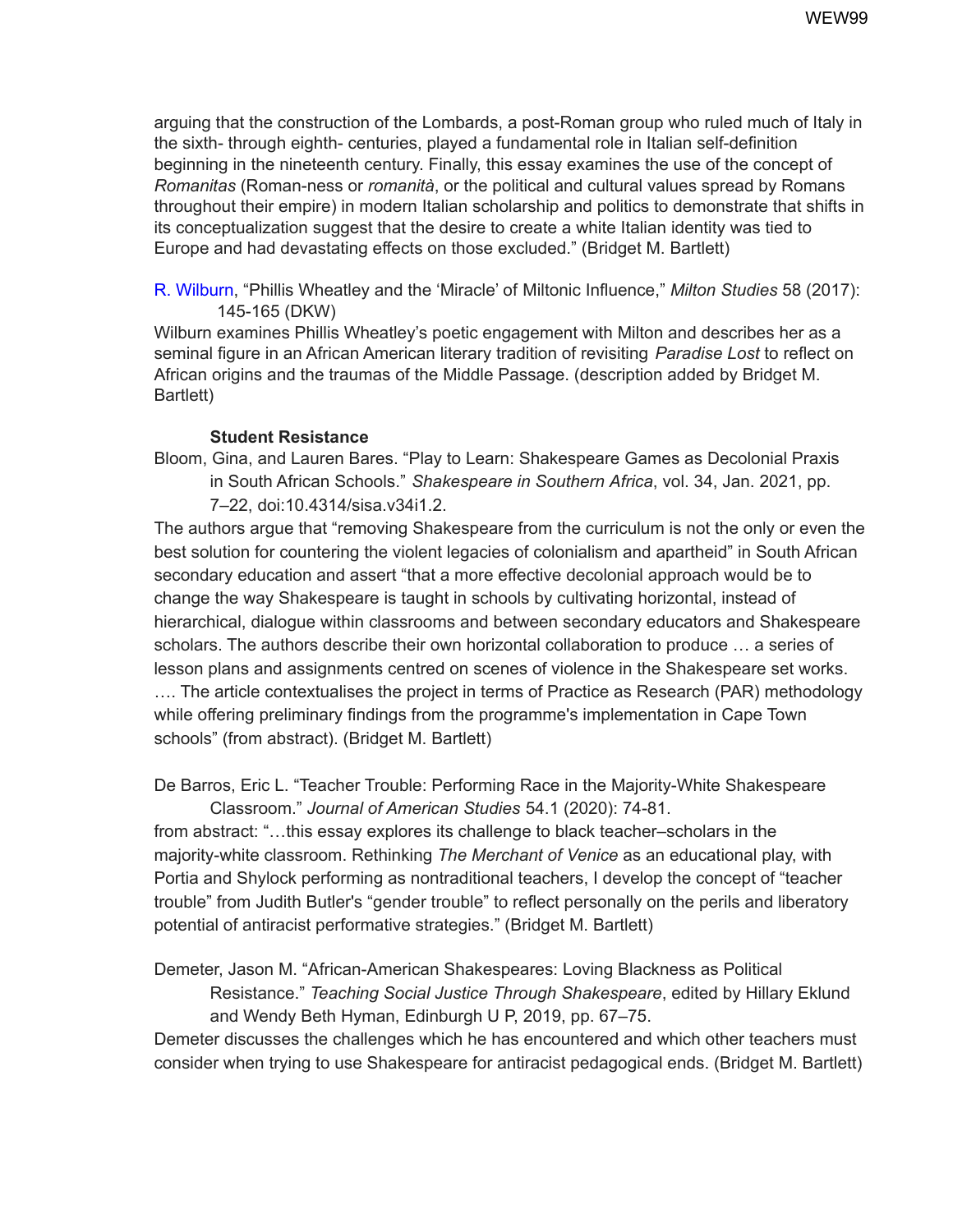Erickson, Peter. "Bending Toward Justice: From Shakespeare's Black Mediterranean to August Wilson's Black Atlantic." *The Arden Handbook of Shakespeare and Social Justice*, edited by David Ruiter, Bloomsbury, 2021, pp. 60–73. Erickson examines connections between Wilson's *Joe Turner's Come and Gone* and Shakespeare's *Othello* to explore the idea of an arc of social justice that is continuous across historical contexts. Erickson argues that discussions of race require education that crosses cultural barriers. (Bridget M. Bartlett)

Kyoko Kishimoto, "Anti-racist pedagogy: from faculty's self-reflection to organizing within and beyond the classroom," *Race Ethnicity and Education* 21.4 (2018): 540-554. (DKW) Kishimoto identifies three components to effective anti-racist pedagogy: incorporating the relevant topics into the curriculum, teaching from an anti-racist pedagogical stance, and doing anti-racist organizing on campus and in the local community. Kishimoto also argues that faculty must be self-reflective and cognizant of their own positionalities. (description added by Bridget M. Bartlett)

Charles Mills, "White Ignorance," *Race and Epistemologies of Ignorance*, ed. Shannon Sullivan and Nancy Tuana (SUNY Press, 2007): 11-38. (DKW)

Mills describes "white ignorance" as an element of white supremacy and as a thoroughly false conception of people of color (as inferior) in the minds of white people. Warning that white ignorance can be harmful to both people of color and white people, Mills hopes to combat white ignorance's distortions of reality by raising awareness about it. (description added by Bridget M. Bartlett)

O'Malley, Susan Gushee. "Reading Shakespeare in the Heterogeneous Classroom." *Radical Teacher*, vol. 58, no. 58, 2000, pp. 16–20.

From abstract: "Describes one college professor's teaching practice that enables diverse students to bring their own personal and cultural background to bear upon Shakespeare's plays, thus helping them develop their readings of the plays. Her approach involves decentering Shakespeare and encouraging students to read the texts critically from their own cultural perspective. Analyzes difficulties and limitations of such an approach." (Bridget M. Bartlett)

Ramsoondur, Angela, and Sheila Wong Kong Luong. "Looking for Shakespeare: The Global and the Local in Mauritian Shakespeare Adaptation and Classroom Practice." *Shakespeare in Southern Africa*, vol. 34, Jan. 2021, pp. 35–43. doi:10.4314/sisa.v34i1.5.

Abstract: "This article considers manifestations of both global and local Shakespeares in Mauritius. It starts with Dev Virahsawmy's Shakespeare adaptations -- Toufann (1991) in particular -- as a well-known point of reference, placing the globalisation of Shakespeare in a localised (Mauritian) space into perspective via a discussion of language and context. The authors then reflect on the use of YouTube in the teaching of Shakespeare in undergraduate classes at the University of Mauritius, with selected adverts and music videos exemplifying a new 'mash-up' form of Shakespeare. Both Shakespeare and YouTube are carriers/channels of culture; while Shakespeare remains an emblematic figure, however, tertiary level classroom practice challenges the notion that his works are 'timeless' and 'universal'." (Bridget M. Bartlett)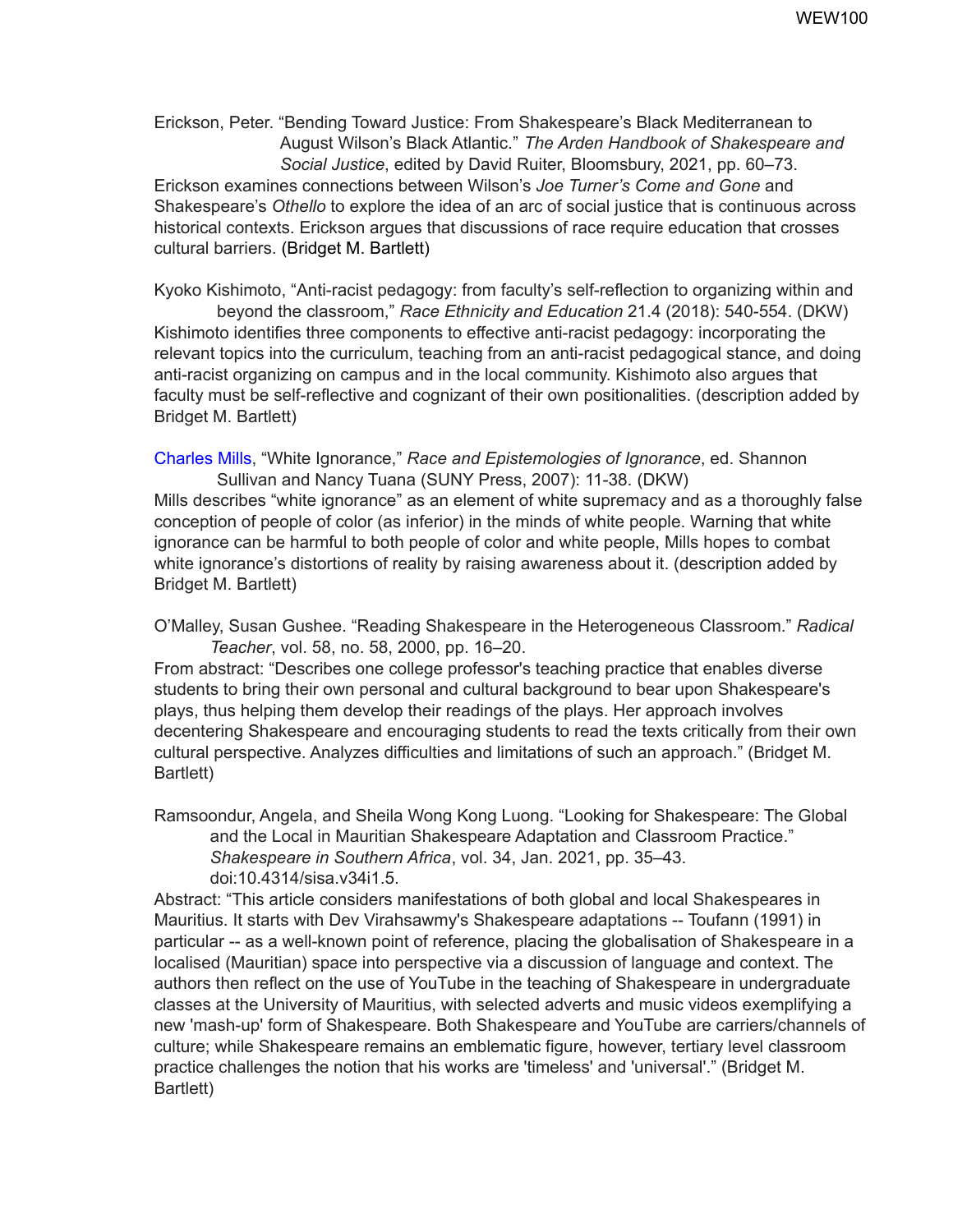Ruiter, David, editor. "The Shakespeare and Social Justice Interviews." *The Arden Handbook of Shakespeare and Social Justice*, Bloomsbury, 2021, pp. 25–44.

After a short introduction by Erin Coulehan on the power of a focus on Shakespeare and social justice to create change, this chapter presents a series of short interviews with a variety of Shakespeare practitioners about creating socially just change through the deconstruction of social hierarchies within contexts and institutions that have traditionally upheld them. Topics include immigration, race, and youth experience with Shakespeare. (Bridget M. Bartlett)

Thompson, Ayanna, and Laura B. Turchi. "Active Shakespeare: A Social Justice Framework." *The Arden Handbook of Shakespeare and Social Justice*, edited by David Ruiter, Bloomsbury, 2021, pp. 47–59.

Rejecting the teaching of Shakespeare as universal, Thompson and Turchi argue that Shakespeare should be taught in the context of social justice so as to remain relevant to students and the particulars of their own real lives. (Bridget M. Bartlett)

# Peer Resistance

Billings, Timothy James. "Caterwauling Cataians: The Genealogy of a Gloss." *Shakespeare Quarterly*, vol. 54, no. 1, Oxford University Press, 2003, pp. 1–28. Billings recounts a history of competing claims about the meanings of Shakespeare's two uses of the word "Cataian" and then "reopen[s] the unsolved case of the *Cataian* as a site of cultural fantasy by sketching the nearly three-century-long genealogy of its glossing tradition in annotations, lexicons, and translations, in order to demonstrate how the ahistorical conflation of *Cathay* and *China* has allowed generations of annotators to project contemporaneous attitudes toward the Chinese back onto Shakespeare's text" (p. 6). (Bridget M. Bartlett)

Britton, Dennis Austin. "Ain't She a Shakespearean: Truth, Giovanni, and Shakespeare." *Early Modern Black Diaspora Studies: A Critical Anthology*, edited by Cassander L. Smith et al., Springer International Publishing, 2018, pp. 223–28.

Abstract: "Following in the tradition of Sojourner Truth's famous address "Ar'n't I a Woman?," Dennis Britton asks if Nikki Giovanni might be considered a Shakespearean. His essay recovers Giovanni's commentary on the cultural purchase of Shakespeare and uses it to expose and challenge the implied white male identity of the Shakespeare scholar." (Bridget M. Bartlett)

Burton, Jonathan. "The Reinventions of Race in Thomas Heywood's *The Four Prentices of London*." *Renaissance Drama*, vol. 48, no. 2, Sept. 2020, pp. 183–205.

Burton argues that recursion, within early modern race studies, to a limited set of "race plays" perpetuates a warped and incomplete understanding of race and the early modern period. Burton analyzes the treatment of race in Heywood's *The Four Prentices of London*. (Bridget M. Bartlett)

Chakravarty, Urvashi. "Spirited Away: Race, Slavery and Childhood in Early Modern England." *Literature Compass*, vol. 18, no. 10, 2021. <https://doi.org/10.1111/lic3.12644>.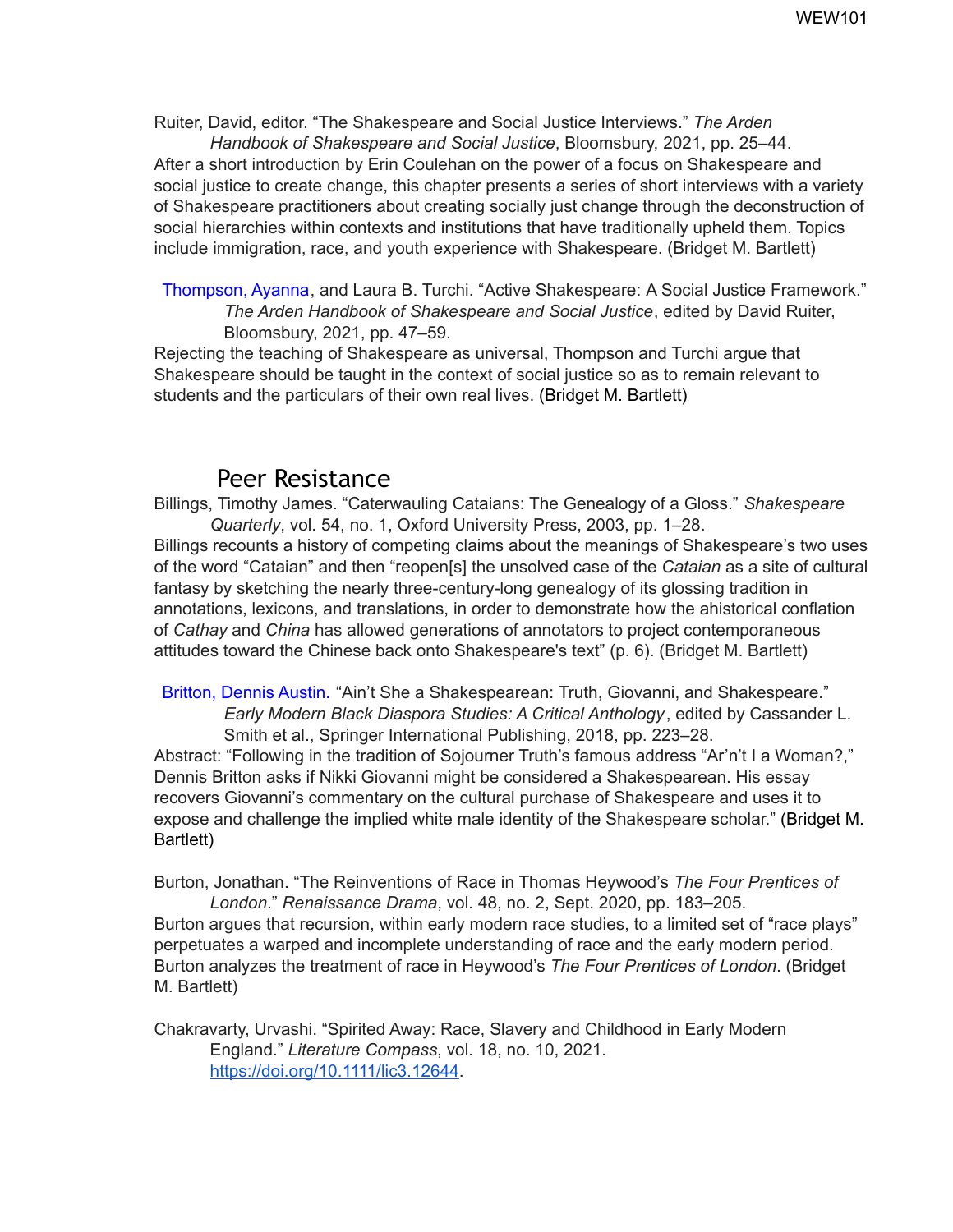From abstract: "This essay explores the insidious but persistent desire to affix whiteness to modes of bondage and to argue for an original 'white slavery' located in early modern forms of traffic, indenture and forced transport. This essay aims to recover the genealogy of this belief, beginning with one of its conceptual origins: the practice of 'spiriting' in the seventeenth century. … This study attends to the trajectory of discourses of slavery written on and in the body to explore the histories of both a contemporary and an insistently current investment in frameworks of 'white slavery', as it attempts to discover the early modern frameworks for the legibility of race and slavery as they were co-articulated 'before' the supposed 'emergence' of either." (Bridget M. Bartlett)

Christofides, R. M. "Hamlet Versus Othello: Or, Why the White Boy Keeps Winning."

*Shakespeare*, vol. 17, no. 1, 2021, pp. 6–14. Abstract: "This article examines the role of race in Shakespeare studies and, by extension, English Literature. The traditional view of Hamlet as a universal paradigm for humanity can be seen as a symptom of institutional racism. Unpicking the assumptions of whiteness that underpin this racialized discourse, I propose a new definition of "Hamletism" as a disciplinary instance of institutional racism that elides the everyday legacies of Empire and slavery in teaching and research. This racialized discourse places Othello outside a centre silently assumed to be white. However, Othello offers a global paradigm for humanity as common and powerful as Hamlet's. It is a paradigm that has been marginalized by the insidious forces of "Hamletism" – a white, middle-class discipline that takes Hamlet to be the most accurate representation of human subjectivity because of his whiteness." (Bridget M. Bartlett)

Coles, Kimberly Anne. "'Undisciplined': Early Modern Women's Writing and the Urgency of Scholarly Activism." *Criticism*, vol. 63, no. 1–2, 2021, pp. 55–62, <https://doi.org/10.13110/criticism.63.1-2.0055>.

Abstract: "This essay argues that in the negotiation of their own power and privilege, early modern English women were crucial to the development of the English strategies of racialization that licensed chattel slavery and English empire. This is to challenge how we frequently understand racial constructions—not, as is so often thought, as instruments for the powerful to maintain their prominence but more often as tools for the powerless to gain distinction. This reorientation of our perspective on the early modern period already has a long and visible history in England and the Anglo-Americas. In considering the construction of race and racism in early modern England, this essay also tries to make sense of the critical strategies that ignore the complicity of early modern Englishwomen in this construction and that instead render this history invisible once more." (Bridget M. Bartlett)

Peter Erickson and Kim F. Hall, "'A New Scholarly Song': Re-Reading Early Modern Race," *Shakespeare Quarterly* 67.1 (2016):1-13. (DKW) See annotation above.

Espinosa, Ruben. "Traversing the Temporal Borderlands of Shakespeare." *New Literary History*, vol. 52 no. 3, 2021, p. 605-623. *Project MUSE*, [doi:10.1353/nlh.2021.0028.](http://doi.org/10.1353/nlh.2021.0028)

Abstract: "This essay seeks to disrupt temporal distance to consider what an Anzaldúan perspective of Shakespeare contributes to the powerful conversations that premodern critical race studies have engendered. By drawing on what I term the temporal borderlands of Shakespeare—a borderlands rich with varied critical approaches and cultural products from which to consider the boundaries of periodization that demarcate, define, and inform strategies of race making—I offer an intervention that unsettles the critical frameworks that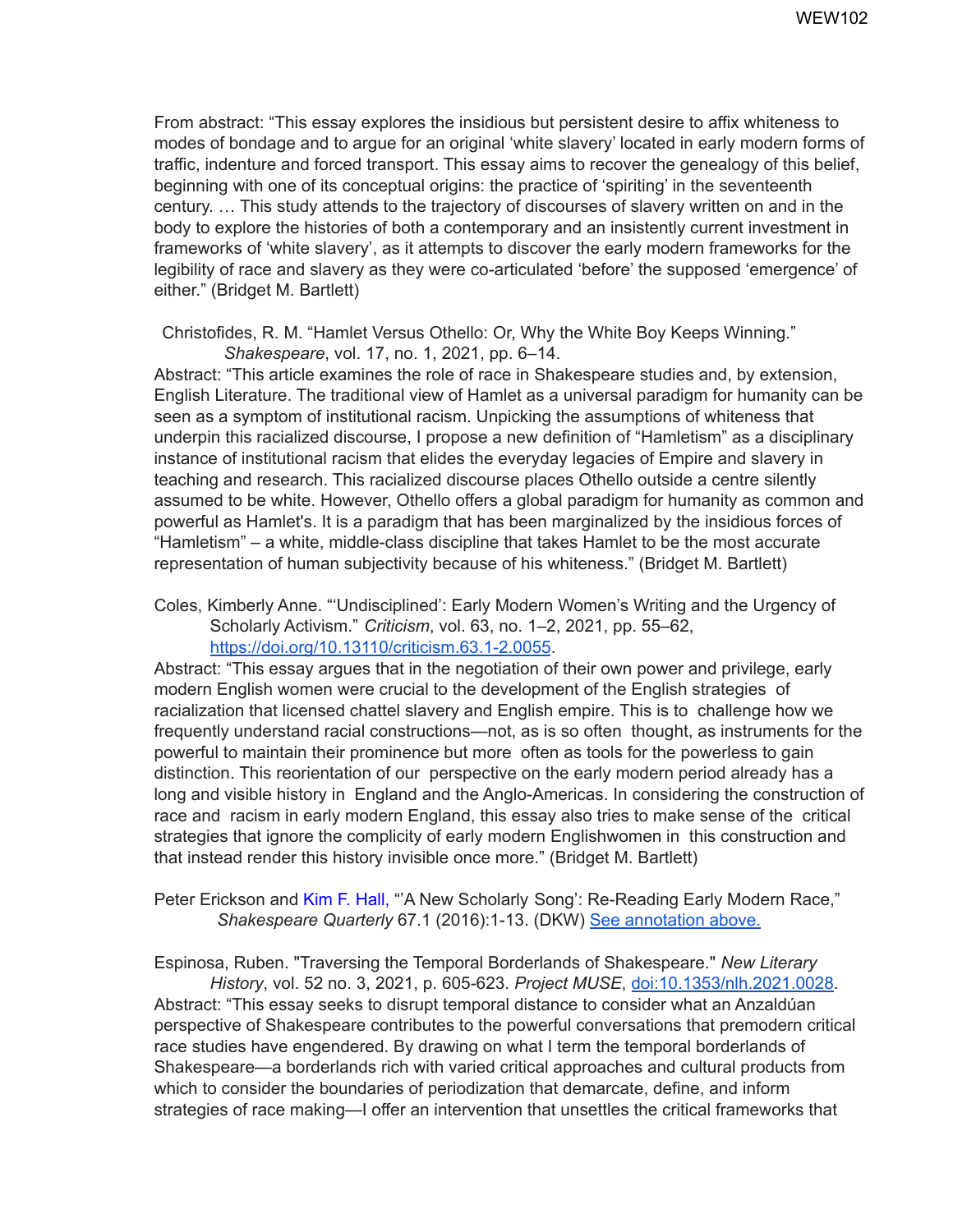have, for far too long, reinforced the white rage and linguistic violence that sustain Shakespeare's white capital." (Bridget M. Bartlett)

Grier, Miles P. "The Color of Professionalism: A Response to Dennis Britton." *Early Modern Black Diaspora Studies: A Critical Anthology*, edited by Cassander L. Smith et al., Springer International Publishing, 2018, pp. 229–38.

Abstract: "Responding to Britton's address, Miles Grier argues that the most effective way to shift the standpoint of the implied white male figure of the Shakespeare scholar is to train our critical attention on the temporal boundaries that permit specialization in a period called "early modernity." Rather than entertaining accusations that scholars of color conduct parochial or otherwise distorted work, he considers how scholars invested in whiteness might feel when race studies poses a disorienting relocation of period markers. He concludes that an engagement with the social analyses bequeathed by non-Europeans may cause us to revise the names and durations of eras—as well as the shape of time's movement." (Bridget M. Bartlett)

Haresnape, Geoffrey. "Biko, Shakespeare and Black Consciousness." *Shakespeare in Southern Africa*, vol. 25, 2013, pp. 99-106,117.

Abstract: "This essay falls within a recognizable sub-field of Shakespeare studies: critical writings on "Shakespeare and race" or "race in Shakespeare." Steve Biko, the influential Black Consciousness writer and an iconic martyr for his death at the hands of apartheid authorities, has tended to be neglected within this sub-field. Haresnape redresses that omission by invoking Biko's way of thinking in his widely disseminated and widely quoted book, "I Write What I Like" (1978), and then by applying that thinking to selected Shakespearean dramatic texts. In the final section, Haresnape shows that Shakespeare's texts suggest surprising additional ideas about Black Consciousness that find an affirmative response in Biko's own work. It may be concluded that the oblique strategies of Shakespeare's playtexts and the engaging directness of Biko's intellectual explorations in "I Write What I Like" lead us by different routes to the same views on Black Consciousness." (Bridget M. Bartlett)

Hendricks, Margo. "Coloring the Past, Considerations on Our Future: RaceB4Race." *New Literary History*, vol. 52 no. 3, 2021, p. 365-384. *Project MUSE*, [doi:10.1353/nlh.2021.0018.](http://doi.org/10.1353/nlh.2021.0018)

From abstract: "This essay … is a thought piece, a forward-facing reflection on the public humanities. It is also autobiographical in certain respects, since I am an academic who once struggled to find a place within the academy but no longer do. Thus, this meditation/mediation has two parts. Part One is retrospective: a look back at my place in an effort to decolonize my professional relationship to the academy and the discipline where my intellectual efforts are housed, the field of early modern English literature and culture (where I once landed not fully by choice). Part Two is a letter to and for Black, Indigenous, Peoples of Color (BIPOC) colleagues and allies." (Bridget M. Bartlett)

----. "Foreword." *Race and Affect in Early Modern English Literature*, edited by Carol Mejia LaPerle, ACMRS Press, 2022, [https://asu.pressbooks.pub/race-and-affect/.](https://asu.pressbooks.pub/race-and-affect/) Henricks discusses the past of premodern critical race studies and orients the book *Race and Affect in Early Modern English Literature* toward the field's future. (Bridget M. Bartlett)

Little, Arthur L., Jr. "Re-Historicizing Race, White Melancholia, and the Shakespearean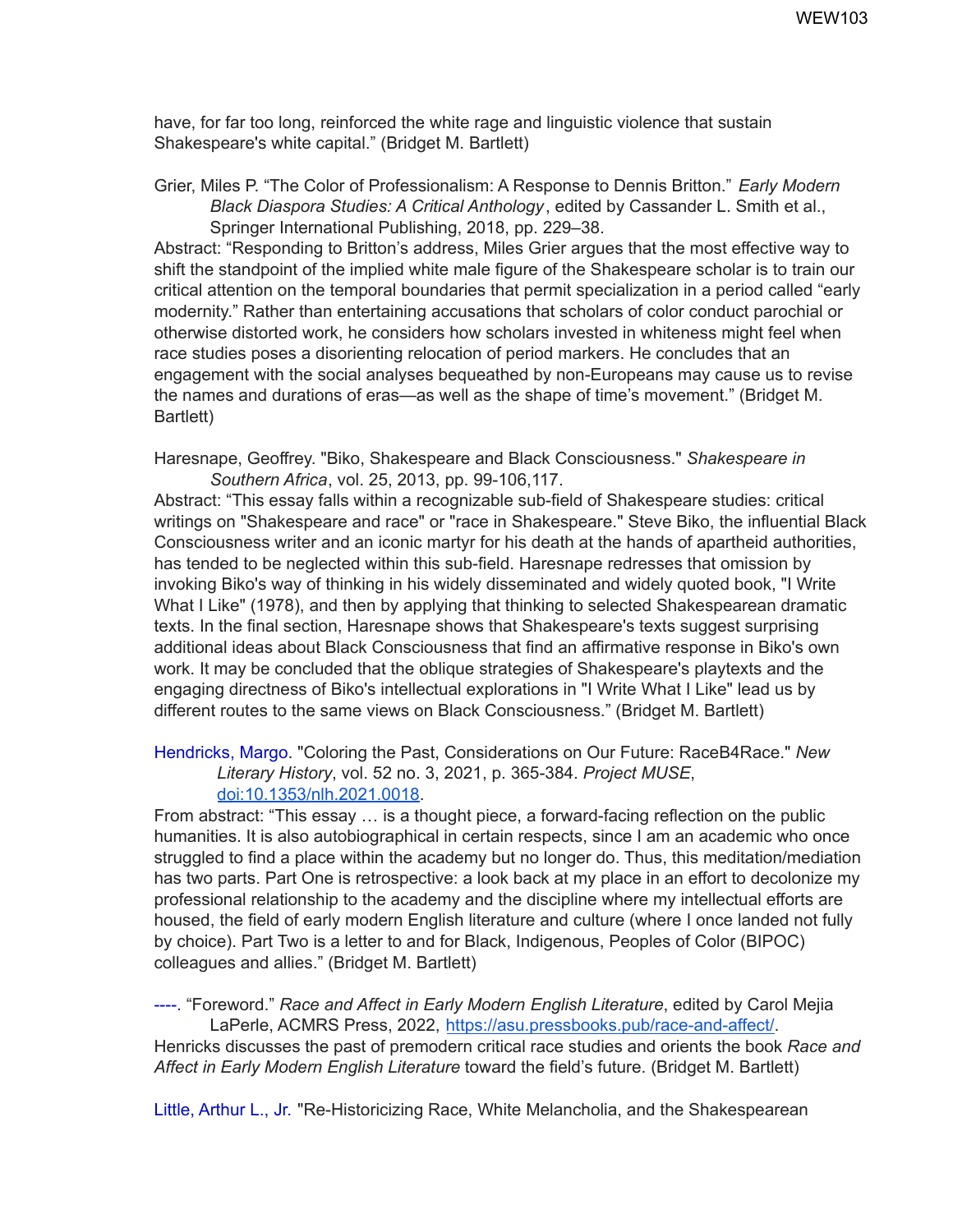Property." *Shakespeare Quarterly*, vol. 67 no. 1, 2016, p. 84-103. Abstract: "Is Shakespeare or the Renaissance/early modern period white property? My asking about whiteness as a Shakespearean or early modern property is not just about the instrumentality of whiteness *in the period* but also about whether there's a working assumption in the field, one of the "unspeakable things unspoken," not simply that the early modern period isn't *about* race but that it is also, as a field, white property. This essay seeks to make salient what it argues is a "white melancholia," a whiteness signifying outside the bounds of race, operating in much of the critical resistance to Shakespeare and early modern studies. It attends especially to how New Historicism has shaped our understanding of early modern race and has obscured a thriving racial literacy in Shakespeare and the early modern period." (Bridget M. Bartlett)

Marcus, Leah S. "Constructions of Race and Gender in the Two Texts of Othello." *Rethinking Feminism in Early Modern Studies*, edited by Ania Loomba and Melissa E. Sanchez, Routledge, 2016.

Marcus points out that, since Shakespeare's works have been instrumental in upholding racial and gender inequality, so is the editing of those works. Focusing on *Othello*, Marcus argues for taking on an anti-racist feminist stance to read against oppressive editorial decisions instead of accepting them as neutral or objective. (Bridget M. Bartlett)

Ndiaye, Noémie. "Rewriting the Grand Siècle: Blackface in Early Modern France and the Historiography of Race." *Literature Compass*, vol. 18, no. 10, 2021. <https://doi.org/10.1111/lic3.12603>.

Abstract: "This essay critiques the French cultural aversion to racial thinking which has resulted in the absence of race as a theme and analytic in French historiographic practices, especially in relation to the *ancien régime*. This essay argues that focusing on 17th century theater and performance culture, especially on baroque ballets and their oblique representations of Blackness and slavery through blackface, reveals a long national history of racism against Black people. This essay is a call to rewrite as an age of race-making a period often construed as a cultural and literary golden age that still plays a central role in definitions of French heritage and identity today." (Bridget M. Bartlett)

Linda Tuhiwai Smith, "Introduction," *Decolonizing Methodologies: Research and indigenous peoples* (London: Zed Books, 2012), 1-19. (DKW)

Smith describes the imbrication of research (and western regimes of knowledge more broadly) with colonialism and explains its consequently troubled and harmful relationship to indigenous peoples and ways of knowing. (description added by Bridget M. Bartlett)

Thompson, Ayanna. "Afterword: Me, *The Faerie Queene*, and Critical Race Theory." *Spenser Studies*, vol. 35, no. 1, 2021, pp. 285–90.

Thompson suggests that it has taken so long for Spenser studies to have a serious and sustained focus on race because of how "the racecraft of Spenser studies conceals the affiliation of its racism and inequality. The afterword explores these issues, and points toward future directions" (from abstract). (Bridget M. Bartlett)

Thomson, Ayanna, and Jeffrey Cohen. "Premodern Race Studies in Academic Country Clubs." *Postmedieval*, vol. 11, no. 2-3, 2020, pp. 338-344*.*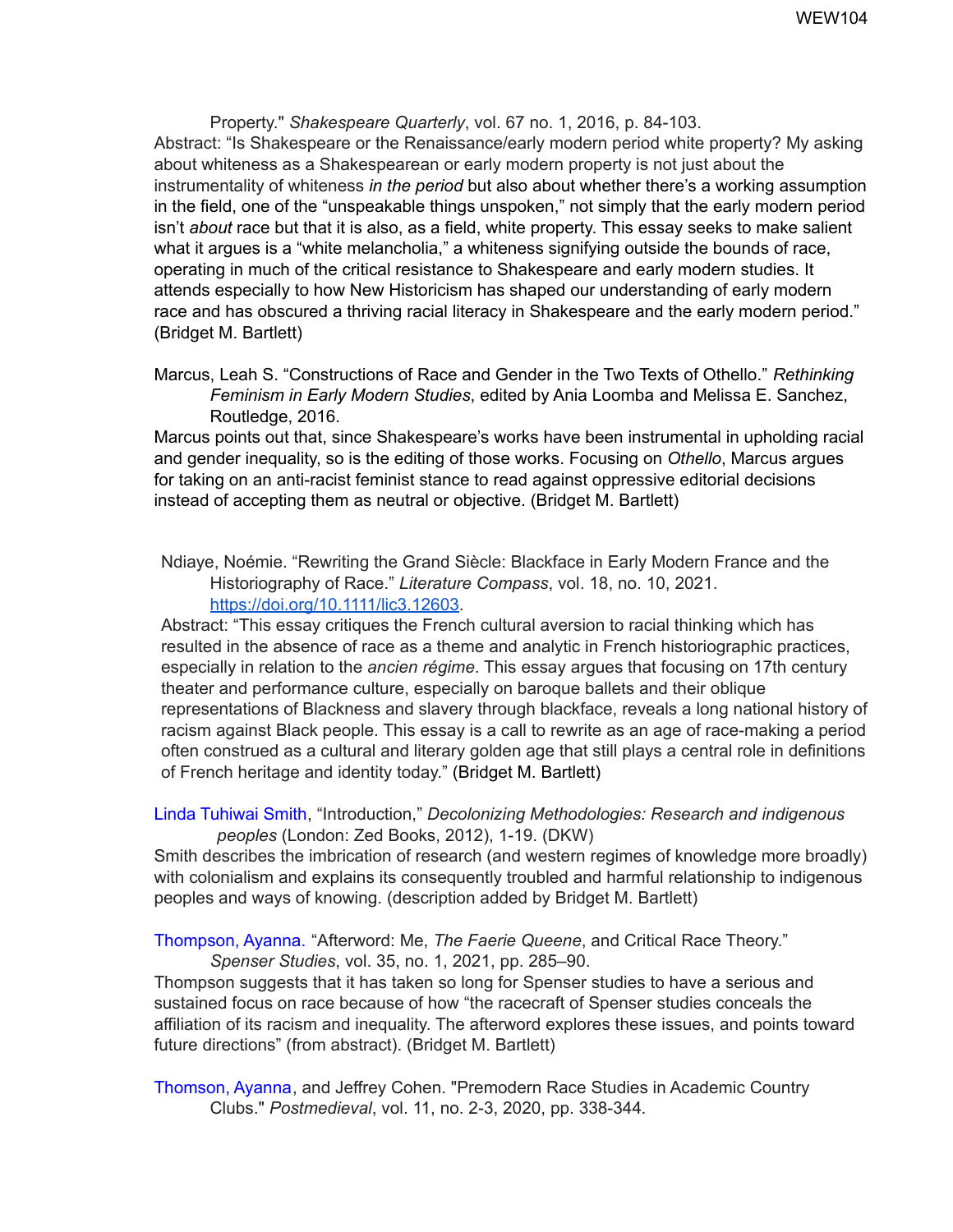Abstract: "This piece offers Ayanna Thompson's confession about her training in early modern studies and a window into what it takes to master premodern critical race studies. In dialogue with Thompson's confession, Jeffrey Cohen explores the origin of the groundbreaking #RaceB4Race symposium, sponsored by the Arizona Center for Medieval Studies (ACMRS) on the ASU campus in Tempe for the first time in January 2019." (Bridget M. Bartlett)

Wilburn, Reginald A. "Getting 'Uppity' with Milton; or Because My Mom Politely Asked: 'Was Milton Racist?'" *Milton Studies*, vol. 62, no. 2, 2020, pp. 266–79.

Abstract: "This article serves as a wake-up call for more early modern critics to pursue a new cultural mode of literary criticism in Milton studies. In examining select racialized moments in Milton's works, the author acknowledges the present moment as an acceptable time for responsibly and forthrightly interpreting race and blackness as a metalanguage and intertext of marginalizing Otherness throughout the canon of one of English literature's most revered poets. The author contends that unorthodox receptions of Milton by black authors such as Ishmael Reed and Toni Morrison can help to theorize race in Milton's writings." (Bridget M. Bartlett)

# White Supremacy

- Andrea Gibbons, "The Five Refusals of White Supremacy," in *American Journal of Economics and Sociology* Vol 77.3-4 (2018): 729-55, 733. (DKW) [Trigger Warning: it includes graphic descriptions of racism and an image of a lynching.]
	- Gibbons describes five ways white people maintain their ignorance about white supremacy. (description added by Bridget M. Bartlett)

# **De-canonization and Anti-Racist Teaching strategies**

Akhimie, Patricia. "Racist Humor and Shakespearean Comedy," *The Cambridge Companion to Shakespeare and Race*. Ed. Ayanna Thompson. Cambridge UP, 2021, 47-61 @pakhimie #PCRS

Written with undergraduate readers in mind, this essay examines the pervasive use of racist humor in Shakespeare's comedies through stereotypical characters, exoticism, scapegoating, and ethnic slurs. While we may consider the ways in which Shakespeare's comedies at times question or critique racist attitudes, ultimately the essay encourages readers to acknowledge and to wrestle with the racist language of the plays. The essay offers readers tools with which to identify and analyze racist humor in Shakespeare's comedies, and to understand the role of racist humor in the social construction of race and the production of stigmatized groups. Keywords: Racist humor, comedies, racism, stereotype, ethnic slurs, exoticism, scapegoat, race

Dadabhoy, Ambereen. "Skin in the Game: Teaching Race in Early Modern Literature." *Studies in Medieval and Renaissance Teaching*. (Forthcoming 2020) This article explores the risks of teaching and not teaching race and the material consequences of suggesting that race is confined to so-called "race plays." Dadabhoy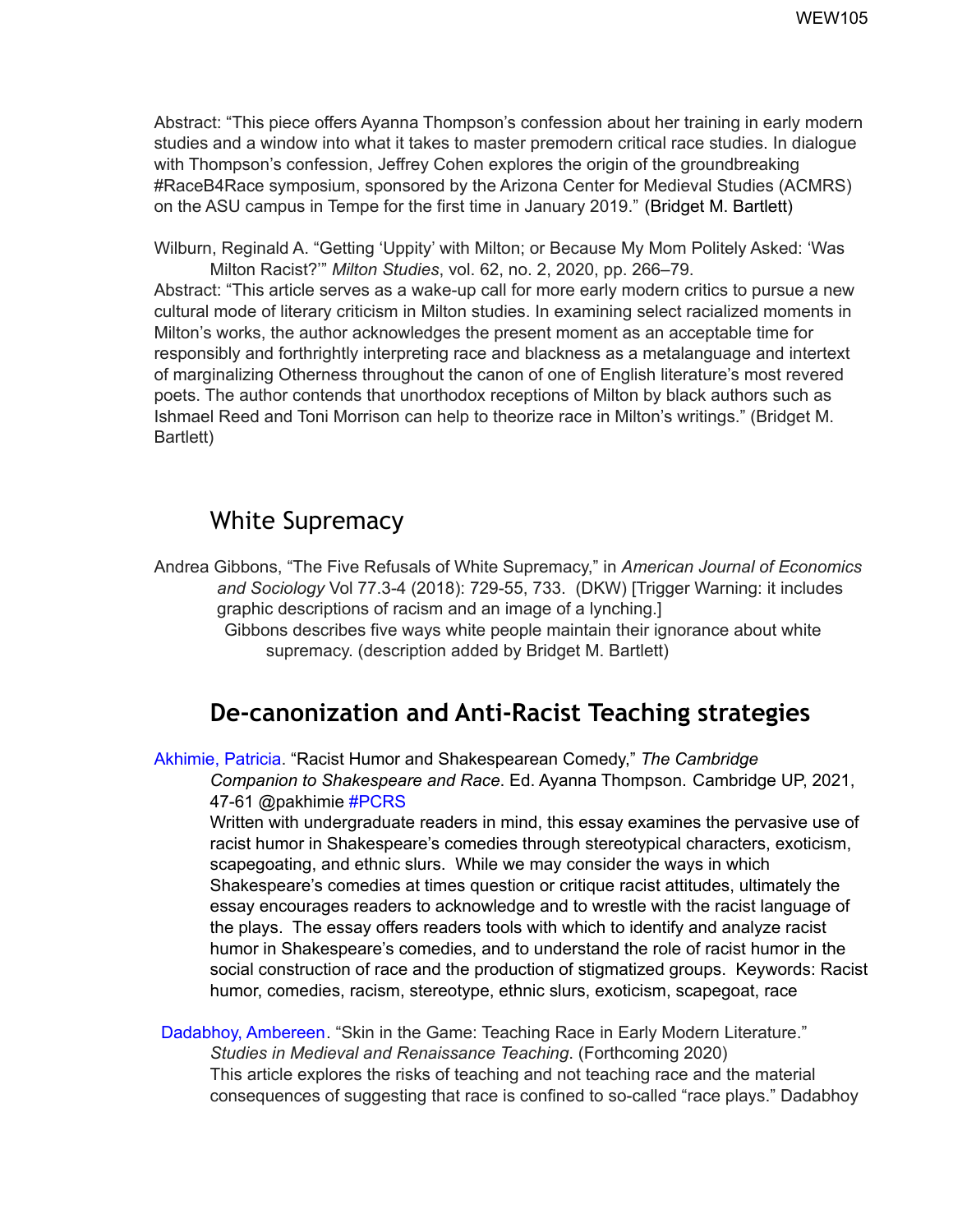rehearses several pedagogical strategies she employs in her classroom to call attention to all forms of racialization, including the construction and maintenance of whiteness. @DrDadabhoy

De Barros, Eric L. "'"Shakespeare" on His Lips': Dreaming of the Shakespeare Center for Radical Thought and Transformative Action." *Teaching Social Justice Through Shakespeare: Why Renaissance Literature Matters Now*, edited by Hillary Eklund and Wendy Beth Hyman, Edinburgh University Press, 2019, pp. 206–14, http://www.jstor.org/stable/10.3366/j.ctvrs912p.24.

De Barros discusses using the complexity of Shakespeare's language to encourage students to think critically about racialization and other ethics and social issues related to the text. (Bridget M. Bartlett)

Della Gatta, Carla. "Confronting Bias and Identifying Facts: Teaching Resistance Through Shakespeare." *Teaching Social Justice Through Shakespeare: Why Renaissance Literature Matters Now*, edited by Hillary Eklund and Wendy Beth Hyman, Edinburgh University Press, 2019, pp. 165–73,

http://www.jstor.org/stable/10.3366/j.ctvrs912p.20.

The author "present[s] a pedagogy that engages Shakespeare plays as key tools for teaching students how to recognize evidence that confuses facts, feelings, and opinions" (p. 165) in order to combat racism and other kinds of bias. (Bridget M. Bartlett)

Desai, Adhaar Noor. "Topical Shakespeare and the Urgency of Ambiguity." *Teaching Social \ Justice Through Shakespeare: Why Renaissance Literature Matters Now*, edited by Hillary Eklund and Wendy Beth Hyman, Edinburgh University Press, 2019, pp. 27–35, http://www.jstor.org/stable/10.3366/j.ctvrs912p.6.

Desai discusses teaching Shakespeare in a way that encourages engagement with social issues such as racism, rather than valorizing Shakespeare or his works. (Bridget M. Bartlett)

- Robin DiAngelo's "White Fragility," *International Journal of Critical Pedagogy* 3.3 (2011): 54-70. (DKW)
- Dunn, Damaris, and Bettina L. Love. "Antiracist Language Arts Pedagogy Is Incomplete without Black Joy." *Research in the Teaching of English*, vol. 55, no. 2, Nov. 2020, pp. 190–92.

Abstract: "With good reason, antiracist language arts pedagogy is focused on dismantling the racism that is deeply ingrained in the field of language arts. here, Dunn and Love argue that centering the arts in antiracist approaches to English language arts means centering Black joy, and they push us to create ELA education 'where Black folx can imagine, dream, create, resist, and take up space.'" (Bridget M. Bartlett)

Espinosa, Ruben. "Beyond The Tempest: Language, Legitimacy, and La Frontera." *The Shakespeare User: Critical and Creative Appropriations in a Networked Culture*, edited by Valerie M. Fazel and Louise Geddes, Springer International Publishing, 2017, pp. 41–61.

Espinosa employs borderland epistemologies to examines the relationships between Shakespeare, Latinx people, and white cultural dominance in the United States. Espinosa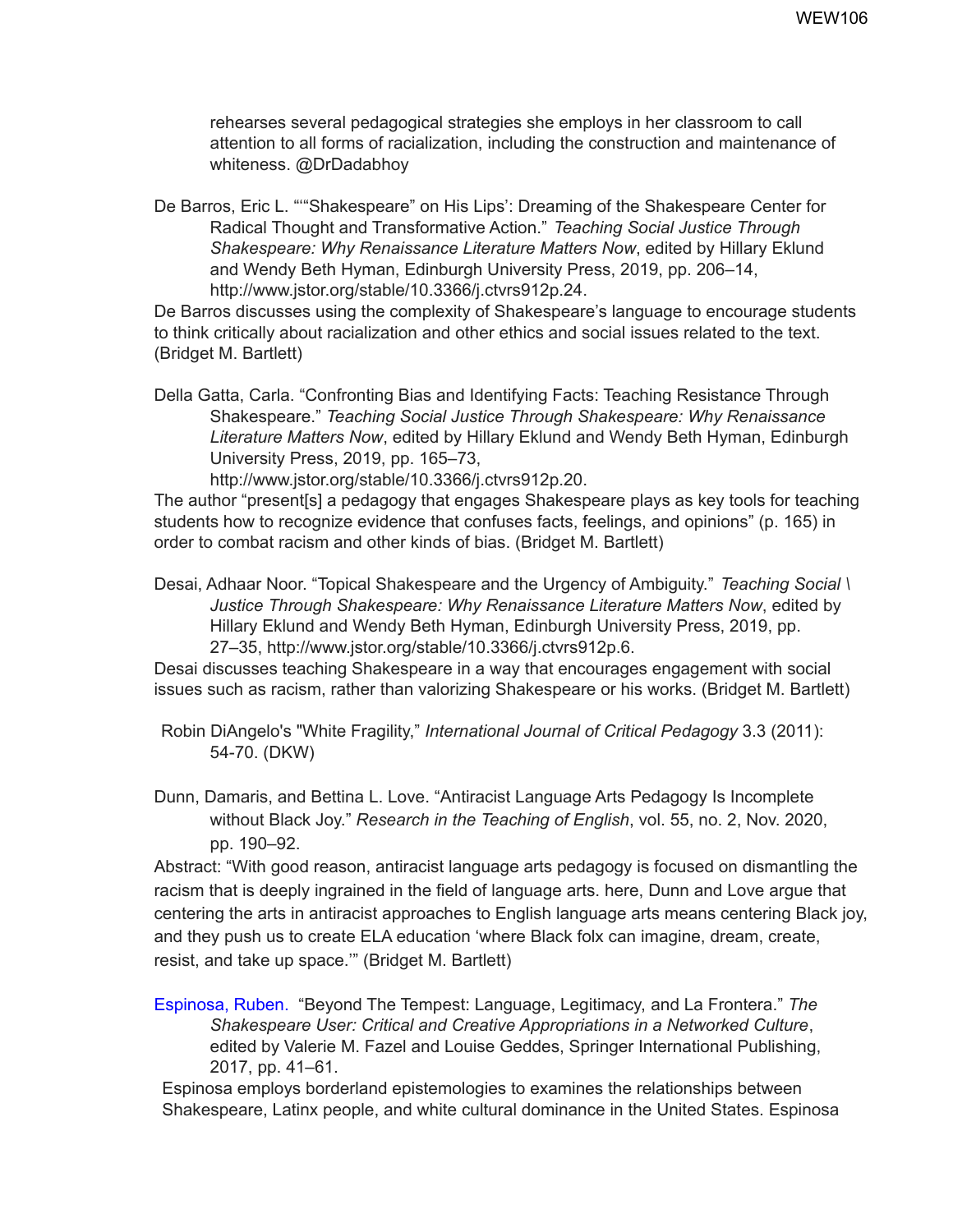focuses on Latinx students' engagement with Shakespeare and writes that YouTube provides an environment where these students can engage with Shakespeare in novel and affirming ways. (Bridget M. Bartlett)

Gillen, Katherine and Lisa Jennings. "Decolonizing Shakespeare?: Toward an Antiracist, Culturally Sustaining Practice." *The Sundial.* November 26, 2019[.](https://medium.com/the-sundial-acmrs/decolonizing-shakespeare-toward-an-antiracist-culturally-sustaining-praxis-904cb9ff8a96) [https://medium.com/the-sundial-acmrs/decolonizing-shakespeare-toward-an-antiraci](https://medium.com/the-sundial-acmrs/decolonizing-shakespeare-toward-an-antiracist-culturally-sustaining-praxis-904cb9ff8a96) [st-culturally-sustaining-praxis-904cb9ff8a96](https://medium.com/the-sundial-acmrs/decolonizing-shakespeare-toward-an-antiracist-culturally-sustaining-praxis-904cb9ff8a96)

Gillen and Jennings describe strategies they have used to do antiracist and decolonial pedagogy in the Shakespeare classroom.

Grady, Kyle. "Why Front?: Thoughts on the Importance of 'Nonstandard' English in the Shakespeare Classroom." *Pedagogy: Critical Approaches to Teaching Literature, Language, Culture, and Composition*, vol. 17, no. 3, 2017, pp. 533–40, [https://doi.org/10.1215/15314200-3975639.](https://doi.org/10.1215/15314200-3975639)

Drawing on experiences with African American Vernacular English and teaching Shakespeare, Grady writes that welcoming vernacular Englishes in the Shakespeare classroom encourages participation and makes possible important insights on Shakespeare's writing. (Bridget M. Bartlett)

Hall, Kim F. "Beauty and the Beast of Whiteness: Teaching Race and Gender." *Shakespeare Quarterly* 47, no. 4 (1996): 461–75. <https://doi.org/10.2307/2870958>. "Hall suggests that a focus on beauty in Renaissance texts can be an important avenue for bringing issues of race and whiteness into the early modern classroom. She argues that a focus solely on minoritized subjects risks colluding in racial inequality: 'Any discussion of race must deconstruct whiteness and not focus just on minoritized people-a practice with which students are familiar, if not comfortable. Concentration on the "other" raises issues of race but may not be antiracist since it does not necessarily engage issues of power.'" #PCRS

Iyengar, Sujata. "Decolonizing Milton and Spenser Through Diasporic Interpreters." RSA Paper; self-published on Humanities Commons, [http://dx.doi.org/10.17613/8t6b-xp26](https://hcommons.org/deposits/item/hc:40787) #PCRS

Abstract (HCommons): Describes and provides examples of modules and assignments for a sophomore Brit Lit survey and an upper-division poetics class that responded to student demands for a more racially diverse canon. Includes a brief discussion of Lucius Henry Holsey, enslaved worker on the UGA campus, who claimed to have learned to read from Milton's Paradise Lost and a few other texts. (SI; hope it's ok to include here.)

Harbin, M. Brielle, Amie Thurber, and Joe Bandy. "[Teaching](https://soundideas.pugetsound.edu/rpj/vol3/iss2/1/) Race, Racism, and Racial Justice: [Pedagogical](https://soundideas.pugetsound.edu/rpj/vol3/iss2/1/) Principles and Classroom Strategies for Course Instructors." *Race and Pedagogy Journal* 4.1 (2019): 1-27. (freely available online here: <https://soundideas.pugetsound.edu/rpj/vol3/iss2/1/>)

from abstract: "Through the use of narrative inquiry, five researchers explored the personal and professional barriers faced by White faculty engaging in anti-racist educational practices in the college classroom. …. Findings revealed the ongoing barriers in teaching anti-racism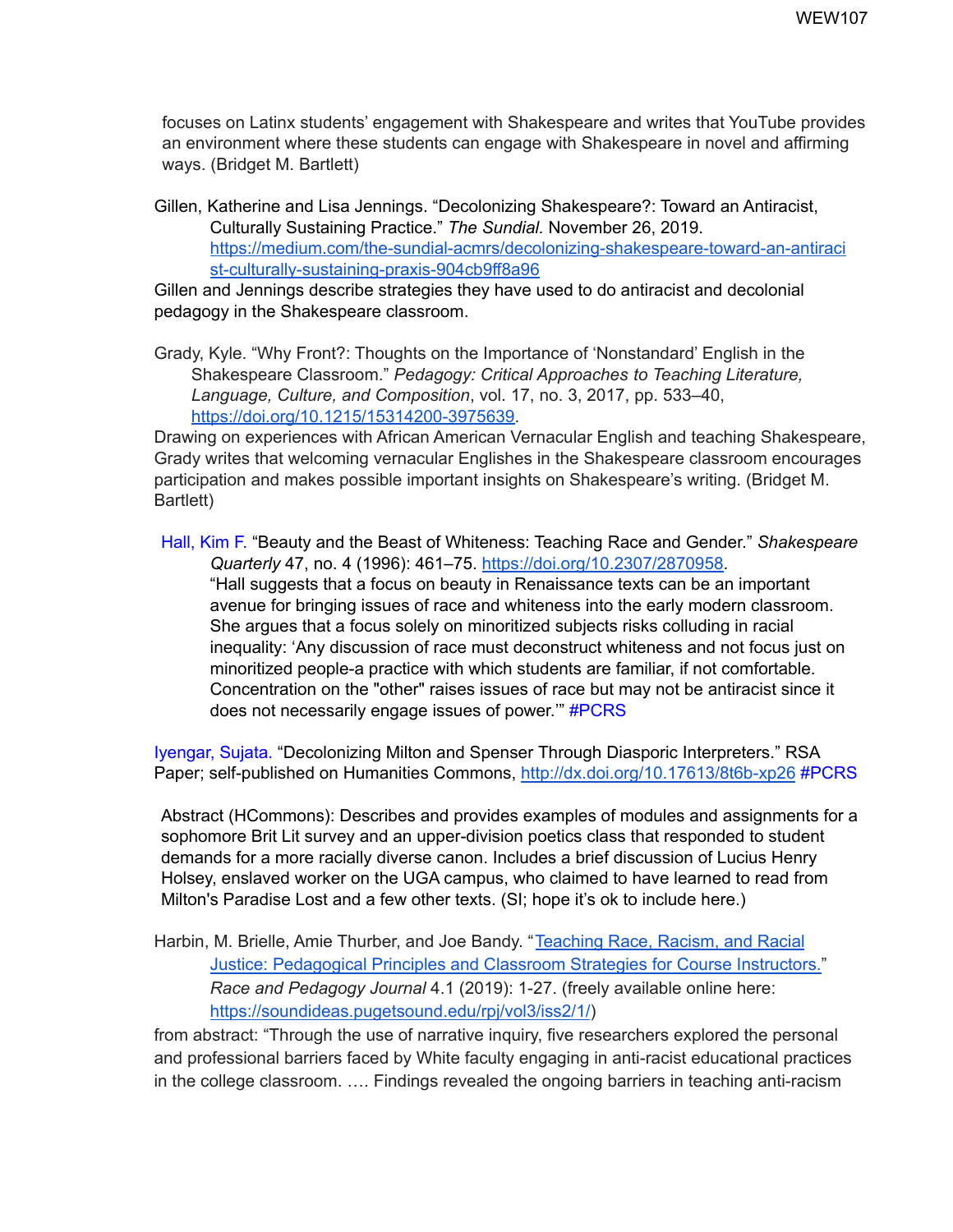ideals and the discussion provides strategies and an emerging model for incorporating intentional anti-racist pedagogy into the classroom." (Bridget M. Bartlett)

Iyasere, Solomon O. "Teaching Shakespeare's *Othello* to a Group of Multi-Racial Students." *Shakespeare in Southern Africa*, vol. 16, Jan. 2004, pp. 59–63.

Iyasere describes using diverse students' subjective attitudes surrounding *Othello* and race as a tool rather than an impediment to teaching the play. (Bridget M. Bartlett)

Joubin, Alexa Alice, and Lisa S. Starks. "Teaching Shakespeare in a Time of Hate."

*Shakespeare Survey 74: Shakespeare and Education*, edited by Emma Smith, 2021, pp. 15–29. Shakespeare Survey. Open [access](https://nam10.safelinks.protection.outlook.com/?url=https%3A%2F%2Fwww.shaksper.net%2Findex.php%3Foption%3Dcom_acymailing%26ctrl%3Durl%26subid%3D1884%26urlid%3D14942%26mailid%3D1901%26Itemid%3D79&data=04%7C01%7Cshakerace%40lists.sfsu.edu%7C5356517b2939409023aa08d9838593b0%7Cd8fbe335822c41a987747f16709aac9f%7C0%7C0%7C637685431992490956%7CUnknown%7CTWFpbGZsb3d8eyJWIjoiMC4wLjAwMDAiLCJQIjoiV2luMzIiLCJBTiI6Ik1haWwiLCJXVCI6Mn0%3D%7C1000&sdata=aeOfI3cpiDydIxVLH%2Bxj5J7Asvp42qZgTAaG5L%2FIRPA%3D&reserved=0).

The authors "examine new theories and praxis of listening for silenced voices and of telling compelling stories that make us human. Elucidation of our Levinas-inspired theories of the Other is followed by a discussion of classroom practices for in-person and remote instruction that foster collaborative knowledge building and intersectional pedagogy. The moral agency that comes with the cultivation of ethical treatment of one another can lead to political advocacy. Special attention is given to race, gender and the exigencies of social justice and remote learning in the era of the global pandemic of COVID-19 (2019 novel coronavirus disease). The new normal in higher education, which is emerging at the time of writing, exposes inequities that were previously veiled by on-campus life and resources. Even as they are cause for grief and anxiety, the inequities exposed by COVID-19 can spur change for the better" (n.p.). (Bridget M. Bartlett)

Loomba, Ania. "Teaching Shakespeare and Race in the New Empire." In *Teaching Shakespeare: Passing It On*, ed. G.B. Shand, 160-80. Oxford: Wiley Blackwell, 2009. Loomba discusses the work of getting her American students to become aware of the historical and ongoing intertwining of Shakespeare with colonialism and racism. Loomba discusses the role of Shakespeare and academia in her own experiences of racialization and advocates actively opposing longstanding oppressive and discriminatory elements of the field. (Bridget M. Bartlett)

Metzger, Mary Janell. "Shakespearean Tragedy, Ethics, and Social Justice." *Teaching Social Justice Through Shakespeare: Why Renaissance Literature Matters Now*, edited by Hillary Eklund and Wendy Beth Hyman, Edinburgh University Press, 2019, pp. 115–23, http://www.jstor.org/stable/10.3366/j.ctvrs912p.15.

Metzger describes teaching Shakespeare's tragedies with ethical philosophy to encourage students to think about topics including epistemic justice. In particular, Metzger discusses using this strategy with *Othello* to historicize racialization and examine systematized injustice. (Bridget M. Bartlett)

Alistair Pennycook, *Discourses of Colonialism*, 51-54 (offered as a model for reflecting on personal history and critical whiteness). (DKW)

Pillay, Ansurie. (2021) Talking Back to Shakespeare in a South African Lecture-room: Engaging in Critical Conversations about Resistance, Changing English, 28:3, 286-295, DOI: [10.1080/1358684X.2020.1855415](https://doi-org.umiss.idm.oclc.org/10.1080/1358684X.2020.1855415)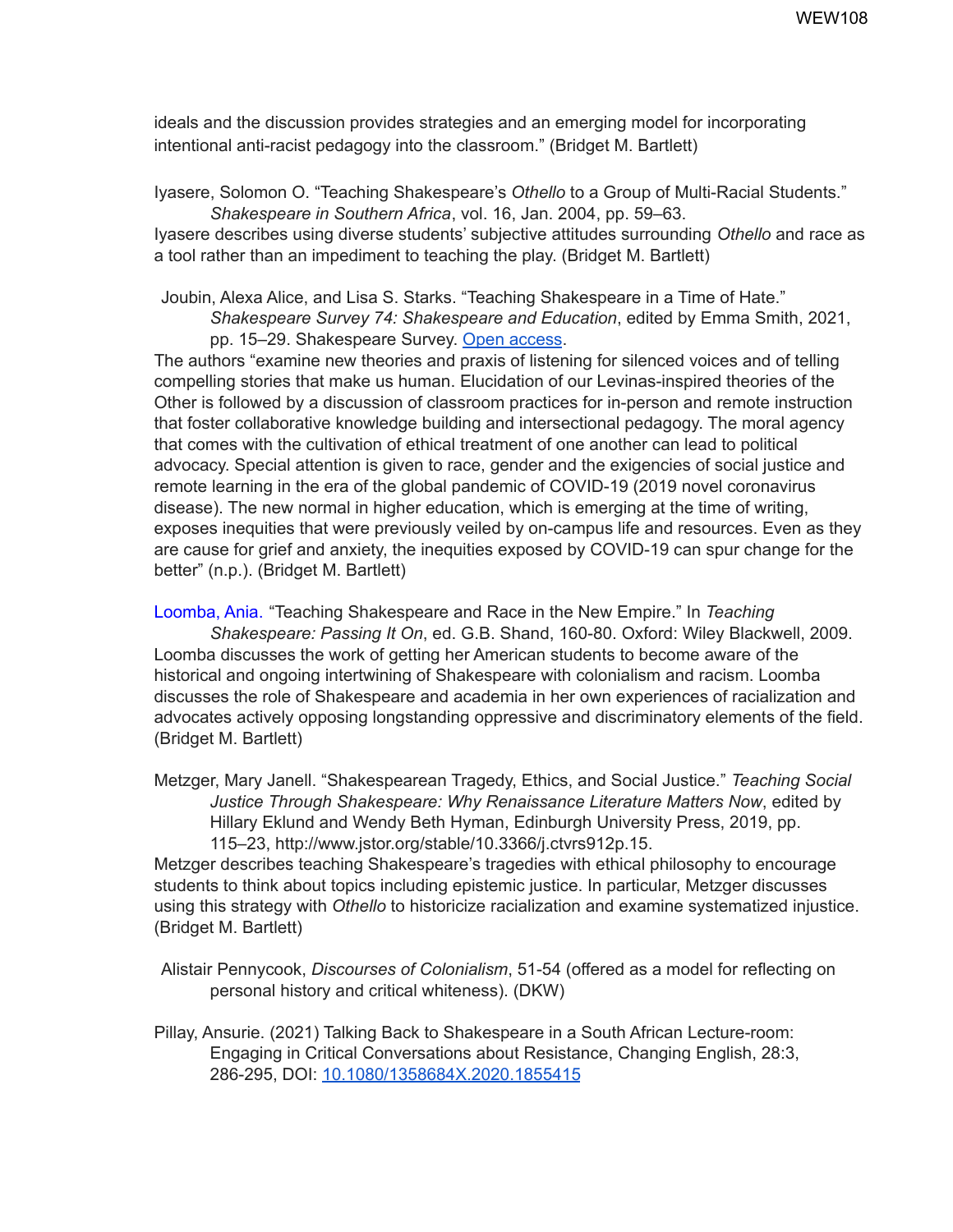Abstract: "In this paper, I reflect on a series of lectures, underpinned by the principles of critical pedagogy, when engaging with Shakespeare's *The Tempest*. Working with student teachers in a South African School of Education, I used a talk-back design to enable students to talk back to the canon and open the dialogue about resistance. I used hot seating, teacher-in-role and written work and found that students were able to set the agenda for interrogating and resisting forms of knowledge usually deemed worthy. I understood that using a dialogic platform enabled the students to identify different forms of knowledge and it allowed them to understand that all texts are socially constructed, are of a time, reflect an agenda, and need to be interrogated and resisted, if necessary. I found the talk-back design important in enabling democratic participation as students designed their own counter-discursive responses as they confronted the canonical imperatives." (Bridget M. Bartlett)

Thompson, Ayanna. *Blackface*. Routledge Object Lessons, Routledge, 2021. #PCRS

We could put this book under any of these categories, but I'm adding it here under pedagogy because I found it absolutely invaluable when teaching *Othello* to my own students this semester and trying to explain why, as Ben Okri says, "If *Othello* did not begin as a play about race, history has made it so." Thompson pithily and personally breaks down the categories dubbed "exhibition and mimesis" by Dympna Callaghan in her germinal essay "'Othello was a white man'" and shows readers how blackface (and brownface: she uses the same term for both, a movement with which I agree) denies to those thus represented both agency and even "authenticity." (SI)

Thompson, Ayanna. "An Afterword About Self/Communal Care." *Teaching Social Justice Through Shakespeare: Why Renaissance Literature Matters Now*, edited by Hillary Eklund and Wendy Beth Hyman, Edinburgh University Press, 2019, pp. 235–38, http://www.jstor.org/stable/10.3366/j.ctvrs912p.27.

Thompson reflects on Shakespeare and social justice pedagogies.

Thompson, Ayanna and Laura Turchi. *Teaching Shakespeare with Purpose: A Student-Centered Approach*. Bloomsbury, 2016.

Thompson and Turchi focus on Shakespeare pedagogy that rejects notions of universality and instead works toward more just teaching and learning. (Bridget M. Bartlett)

Walker, Jessica. "Appropriating Shakespeare for Marginalized Students." *The Routledge Handbook to Shakespeare and Global Appropriation*, edited by Christy Desmet et al., Routledge, 2020, pp. 206–16.

Walker argues that teachers can appropriate Shakespeare for the use and benefit of students from marginalized groups by centering the experiences of those students. (Bridget M. Bartlett)

Young, Sandra. "How Have Post-Colonial Approaches Enriched Shakespeare's Works?" *The Cambridge Companion to Shakespeare and Race*, edited by Ayanna Thompson, Cambridge U P, 2021, pp. 254–67.

Focusing on *The Tempest*, Young argues that Shakespeare can be used to antiracist, anticolonial pedagogical ends when approached through the lens of postcolonial theory. (Bridget M. Bartlett)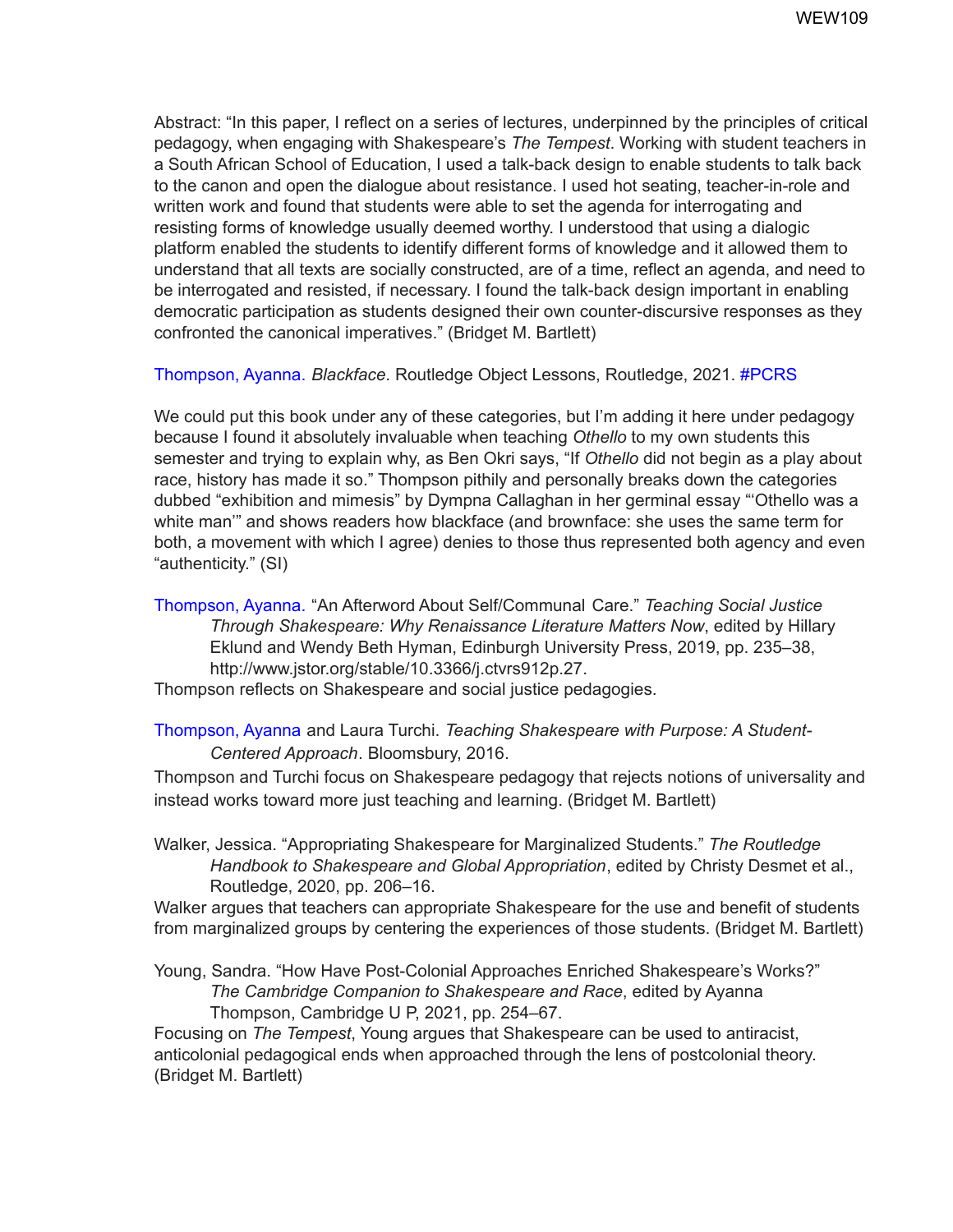## 12. Key works in Critical Race Theory (CRT) Needs annotation

Anzaldúa, Gloria. *Borderlands/La Frontera: The New Mestiza*. San Francisco: Aunt Lute Books, 1987. See also *The Gloria Anzaldúa Reader*, ed. AnaLouise Keating. Durham: Duke University Press, 2009.

Anzaldúa describes how Chicanx people exist in borderlands – neither wholly American nor wholly other.

Appiah, Kwame Anthony. *Cosmopolitanism: Ethics in a World of Strangers*. New York: W.W.Norton, 2006.

Appiah argues for thinking of oneself as a world citizen as an ethical position for overcoming divisions and living in relation to others.

-----. *The Ethics of Identity*. Princeton: Princeton University Press, 2005.

from publisher's website: "Adopting a broadly interdisciplinary perspective, Appiah takes aim at the clichés and received ideas amid which talk of identity so often founders. Is "culture" a good? For that matter, does the concept of culture really explain anything? Is diversity of value in itself? Are moral obligations the only kind there are? Has the rhetoric of "human rights" been overstretched? In the end, Appiah's arguments make it harder to think of the world as divided between the West and the Rest; between locals and cosmopolitans; between Us and Them. The result is a new vision of liberal humanism — one that can accommodate the vagaries and variety that make us human."

Bonilla-Silva, Eduardo. *Racism without Racists: Color-blind Racism and the Persistence of Racial Inequality in America*. Plymouth: Rowman & Littlefield Publishers, 2014. Bonilla-Silva describes the how color-blindness perpetuates racism and inequality.

Crenshaw, Kimberle. "Mapping the Margins: Intersectionality, Identity Politics, and Violence against Women of Color." *Stanford Law Review* 43.6 (1991):1241–1299.

Crenshaw describes how forms of oppression intersect for women of color and other people with multiple marginalized identities.

Da Silva, Denise Ferreira. *Toward a Global Idea of Race*. Minneapolis and London: University of Minnesota Press, 2007.

from publisher's website: "Rejecting the view that social categories of difference such as race and culture operate solely as principles of exclusion, Denise Ferreira da Silva presents a critique of modern thought that shows how racial knowledge and power produce global space. Silva proposes that the notion of racial difference governs the global power configuration because it institutes moral regions not covered by post-Enlightenment ethical ideals."

Dayan, Colin. *The Law Is A White Dog: How Legal Rituals Make and Unmake Persons.* Princeton: Princeton University Press, 2011.

Focusing on topics including slavery and incarceration, Dayan interrogates how law constructs identities and determines who is considered human.